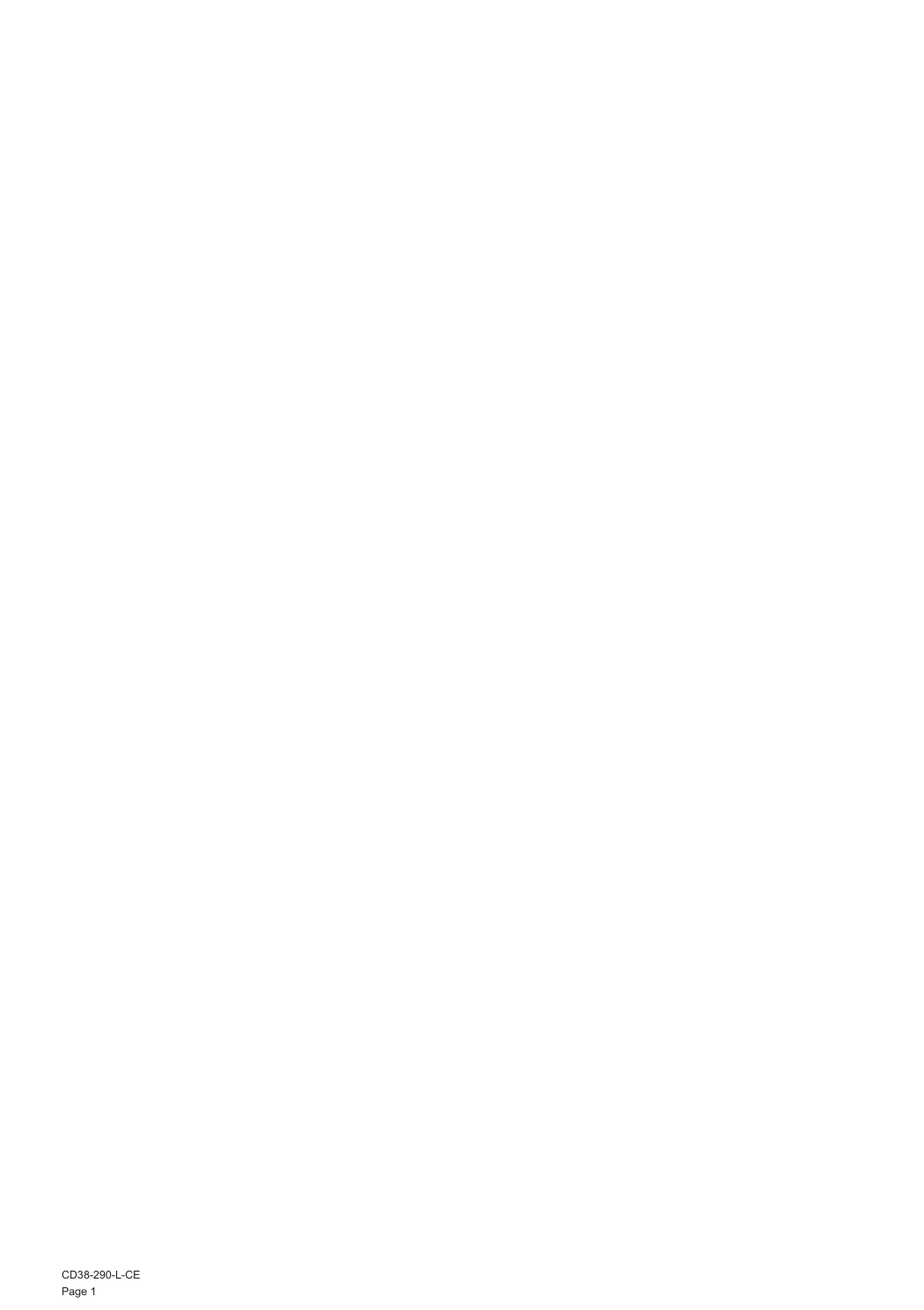# <span id="page-2-0"></span>**NovocastraTM Liquid Mouse Monoclonal Antibody CD38**

## **Product Code: NCL-L-CD38-290**

## **Intended Use**

#### *For in vitro diagnostic use.*

NCL-L-CD38-290 is intended for the qualitative identification by light microscopy of CD38 molecules in paraffin sections. The clinical interpretation of any staining or its absence should be complemented by morphological studies using proper controls and should be evaluated within the context of the patient's clinical history and other diagnostic tests by a qualified pathologist.

#### **Principle of Procedure**

Immunohistochemical (IHC) staining techniques allow for the visualization of antigens via the sequential application of a specific antibody to the antigen (primary antibody), a secondary antibody to the primary antibody and an enzyme complex with a chromogenic substrate with interposed washing steps. The enzymatic activation of the chromogen results in a visible reaction product at the antigen site. The specimen may then be counterstained and coverslipped. Results are interpreted using a light microscope and aid in the differential diagnosis of pathophysiological processes, which may or may not be associated with a particular antigen.

#### **Clone**

SPC32

#### **Immunogen**

Prokaryotic recombinant fusion protein corresponding to the extracellular region of the CD38 molecule.

#### **Specificity**

Human CD38 molecule.

#### **Reagent Composition**

NCL-L-CD38-290 is a liquid tissue culture supernatant containing sodium azide as a preservative.

#### **Ig Class**

IgG1

## **Total Protein Concentration Total Protein**

Refer to vial label for lot specific total protein concentration.

#### **Antibody Concentration**

Greater than or equal to 46 mg/L as determined by ELISA. Refer to vial label for batch specific Ig concentration.

## **Recommendations On Use**

Immunohistochemistry on paraffin sections.

**Heat Induced Epitope Retrieval (HIER):** Please follow the instructions for use in Novocastra Epitope Retrieval Solution pH 6. **Suggested dilution:** 1:100 for 30 minutes at 25 °C. This is provided as a guide and users should determine their own optimal working dilutions.

**Visualization:** Please follow the instructions for use in the Novolink™ Polymer Detection Systems. For further product information or support, contact your local distributor or regional office of Leica Biosystems, or alternatively, visit the Leica Biosystems Web site, www.LeicaBiosystems.com

The performance of this antibody should be validated when utilized with other manual staining systems or automated platforms.

#### **Storage and Stability**

Store at 2–8 ℃. Do not freeze. Return to 2–8 ℃ immediately after use. Do not use after expiration date indicated on the vial label. Storage conditions other than those specified above must be verified by the user.

#### **Specimen Preparation**

The recommended fixative is 10% neutral-buffered formalin for paraffin-embedded tissue sections.

#### **Warnings and Precautions**

This reagent has been prepared from the supernatant of cell culture. As it is a biological product, reasonable care should be taken when handling it.

This reagent contains sodium azide. A Material Safety Data Sheet is available upon request or available from www.LeicaBiosystems.com Consult federal, state or local regulations for disposal of any potentially toxic components.

Specimens, before and after fixation, and all materials exposed to them, should be handled as if capable of transmitting infection and disposed of with proper precautions.1 Never pipette reagents by mouth and avoid contacting the skin and mucous membranes with reagents and specimens. If reagents or specimens come in contact with sensitive areas, wash with copious amounts of water. Seek medical advice.

Minimize microbial contamination of reagents or an increase in non-specific staining may occur.

Incubation times or temperatures, other than those specified, may give erroneous results. Any such changes must be validated by the user.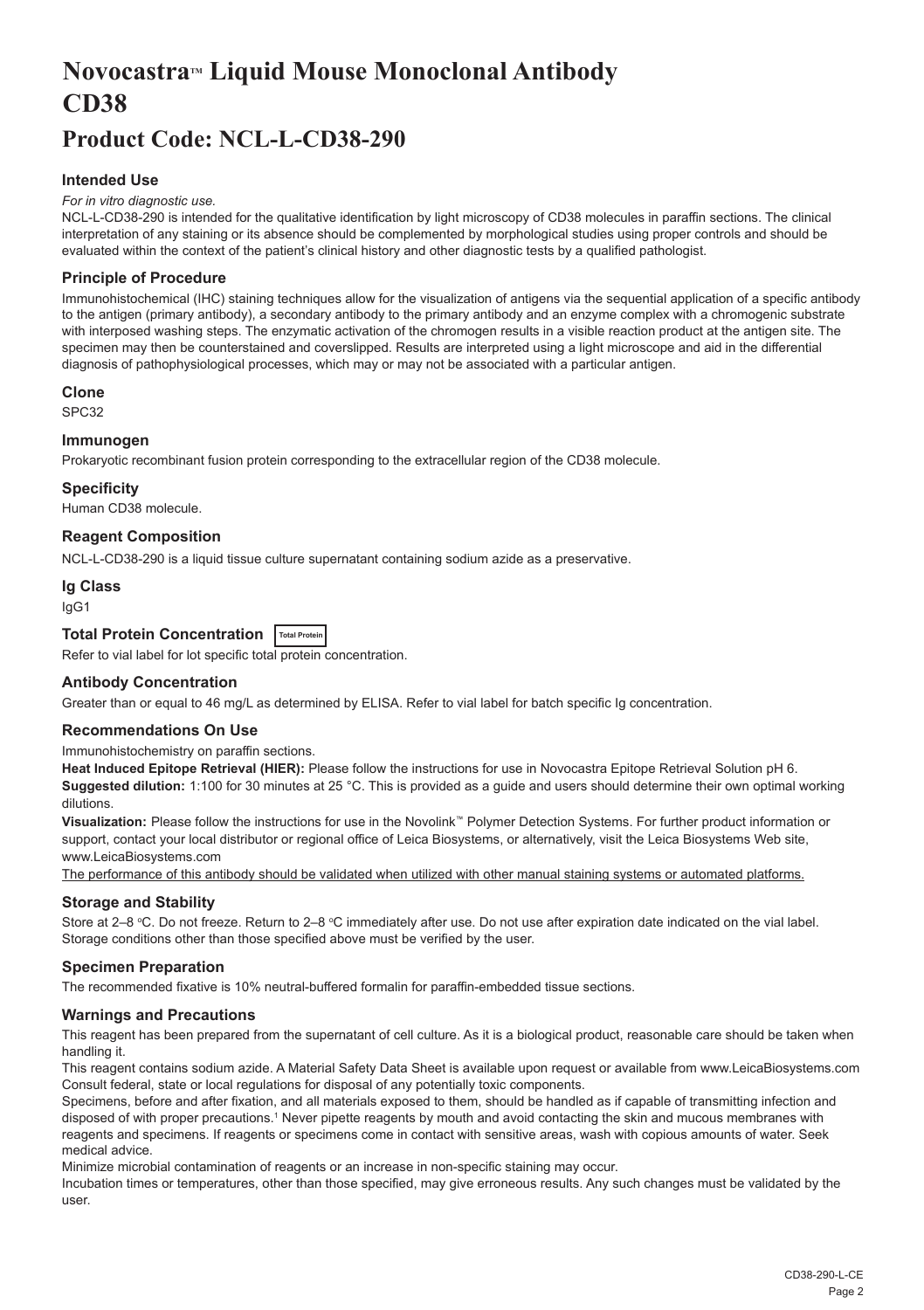## **Quality Control**

Differences in tissue processing and technical procedures in the user's laboratory may produce significant variability in results, necessitating regular performance of in-house controls in addition to the following procedures.

Controls should be fresh autopsy/biopsy/surgical specimens, formalin-fixed, processed and paraffin wax-embedded as soon as possible in the same manner as the patient sample(s).

## **Positive Tissue Control**

Used to indicate correctly prepared tissues and proper staining techniques.

One positive tissue control should be included for each set of test conditions in each staining run.

A tissue with weak positive staining is more suitable than a tissue with strong positive staining for optimal quality control and to detect minor levels of reagent degradation.<sup>2</sup>

Recommended positive control tissue is tonsil.

If the positive tissue control fails to demonstrate positive staining, results with the test specimens should be considered invalid.

## **Negative Tissue Control**

Should be examined after the positive tissue control to verify the specificity of the labeling of the target antigen by the primary antibody. Recommended negative control tissue is testis.

Alternatively, the variety of different cell types present in most tissue sections frequently offers negative control sites, but this should be verified by the user.

Non-specific staining, if present, usually has a diffuse appearance. Sporadic staining of connective tissue may also be observed in sections from excessively formalin-fixed tissues. Use intact cells for interpretation of staining results. Necrotic or degenerated cells often stain non-specifically.<sup>3</sup> False-positive results may be seen due to non-immunological binding of proteins or substrate reaction products. They may also be caused by endogenous enzymes such as pseudoperoxidase (erythrocytes), endogenous peroxidase

(cytochrome C), or endogenous biotin (eg. liver, breast, brain, kidney) depending on the type of immunostain used. To differentiate endogenous enzyme activity or non-specific binding of enzymes from specific immunoreactivity, additional patient tissues may be stained exclusively with substrate chromogen or enzyme complexes (avidin-biotin, streptavidin, labeled polymer) and substrate-chromogen, respectively. If specific staining occurs in the negative tissue control, results with the patient specimens should be considered invalid.

## **Negative Reagent Control**

Use a non-specific negative reagent control in place of the primary antibody with a section of each patient specimen to evaluate non-specific staining and allow better interpretation of specific staining at the antigen site.

## **Patient Tissue**

Examine patient specimens stained with NCL-L-CD38-290 last. Positive staining intensity should be assessed within the context of any non-specific background staining of the negative reagent control. As with any immunohistochemical test, a negative result means that the antigen was not detected, not that the antigen was absent in the cells/tissue assayed. If necessary, use a panel of antibodies to identify false-negative reactions.

## **Results Expected**

## Normal Tissues

Clone SPC32 detected the type II single transmembrane glycoprotein, CD38, on the membrane of thymocytes, germinal centre B cells, activated T cells, plasma cells, monocytes, NK cells, and the perikarya and dendrites of many neurons. The majority of cells in the lamina propria of the small intestine, colon and stomach showed membrane staining. Some positivity was also noted in bone marrow and glandular epithelium of prostate (Total number of normal tissues evaluated=104).

#### Abnormal Tissues

Clone SPC32 stained 7/22 adenocarcinomas of the prostate, 3/3 Burkitt's lymphomas, 1/3 follicular B cell lymphomas, 2/7 diffuse T cell lymphomas, 4/10 diffuse large B-cell lymphomas, 4/10 Hodgkin's lymphomas, 1/3 adenocarcinomas of the lung, 1/1 mucosaassociated T cell lymphoma, 2/3 astrocytomas and 9/10 myelomas. Except for infiltrating cells, no staining was seen in 0/3 renal clear cell carcinomas, 0/3 invasive ductal carcinomas of the breast, 0/3 adenocarcinomas of the colon, 0/3 squamous cell carcinomas of the esophagus, 0/5 adenocarcinomas of the gallbladder, 0/3 transitional cell carcinomas of the bladder, 0/3 adenocarcinomas of the pancreas, 0/3 adenocarcinomas of the stomach , 0/2 papillary carcinomas of the thyroid, and 0/3 squamous cell carcinomas of the cervix (Total number of abnormal cases evaluated=103).

#### **NCL-L-CD38-290 is recommended for the detection of human CD38 protein in normal and neoplastic tissues, as an adjunct to conventional histopathology using non-immunologic histochemical stains.**

## **General Limitations**

Immunohistochemistry is a multistep diagnostic process that consists of specialized training in the selection of the appropriate reagents; tissue selection, fixation, and processing; preparation of the IHC slide; and interpretation of the staining results.

Tissue staining is dependent on the handling and processing of the tissue prior to staining. Improper fixation, freezing, thawing, washing, drying, heating, sectioning or contamination with other tissues or fluids may produce artifacts, antibody trapping, or false negative results. Inconsistent results may be due to variations in fixation and embedding methods, or to inherent irregularities within the tissue.<sup>4</sup> Excessive or incomplete counterstaining may compromise proper interpretation of results.

The clinical interpretation of any staining or its absence should be complemented by morphological studies using proper controls and should be evaluated within the context of the patient's clinical history and other diagnostic tests by a qualified pathologist. Antibodies from Leica Biosystems Newcastle Ltd are for use, as indicated, on either frozen or paraffin-embedded sections with specific fixation requirements. Unexpected antigen expression may occur, especially in neoplasms. The clinical interpretation of any stained

tissue section must include morphological analysis and the evaluation of appropriate controls.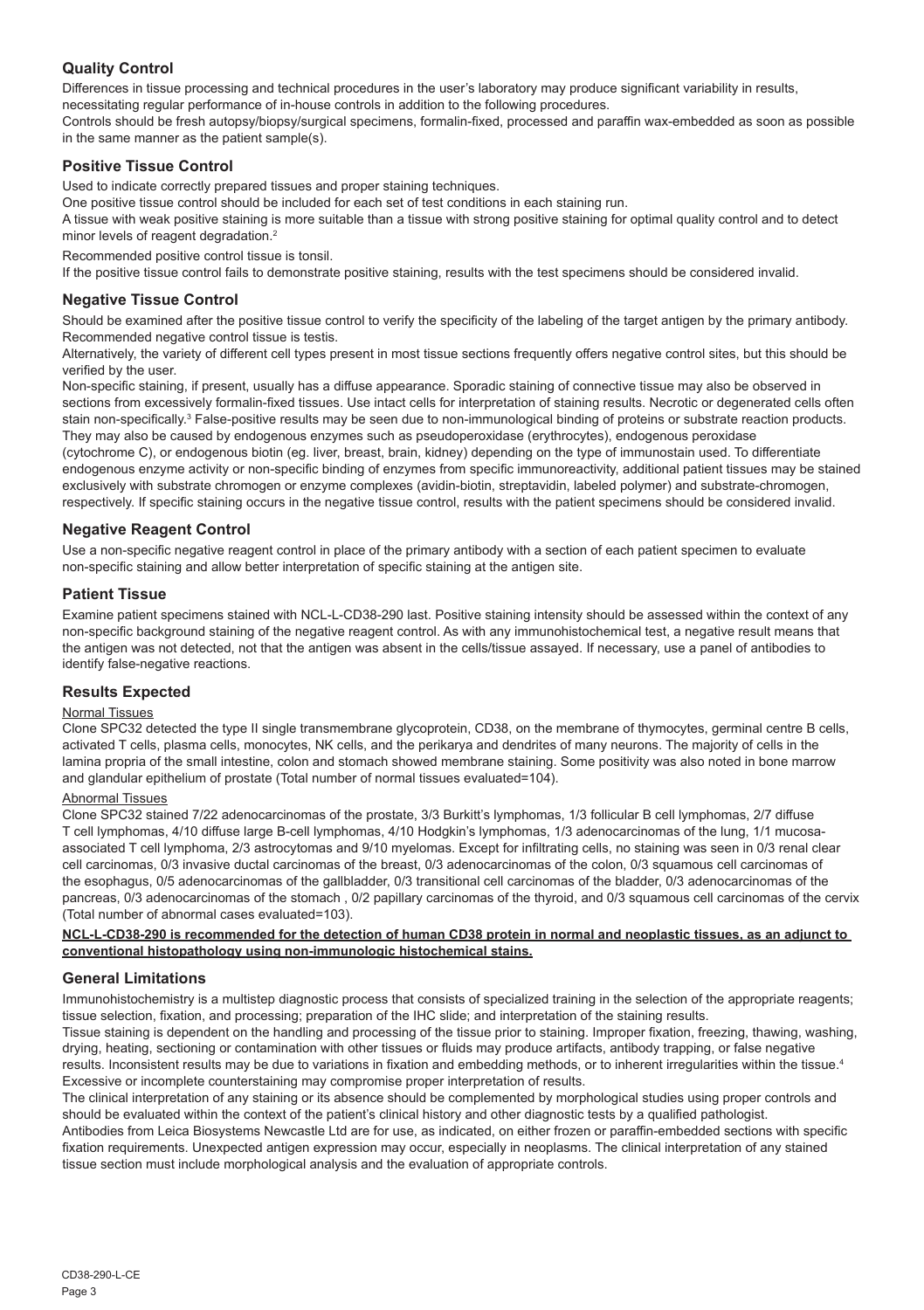## **Bibliography - General**

- 1. National Committee for Clinical Laboratory Standards (NCCLS). Protection of laboratory workers from infectious diseases transmitted by blood and tissue; proposed guideline. Villanova, P.A. 1991; 7(9). Order code M29-P.
- 2. Battifora H. Diagnostic uses of antibodies to keratins: a review and immunohistochemical comparison of seven monoclonal and three polyclonal antibodies. Progress in Surgical Pathology. 6:1–15. eds. Fenoglio-Preiser C, Wolff CM, Rilke F. Field & Wood, Inc., Philadelphia.
- 3. Nadji M, Morales AR. Immunoperoxidase, part I: the techniques and pitfalls. Laboratory Medicine. 1983; 14:767.
- 4. Omata M, Liew CT, Ashcavai M, Peters RL. Nonimmunologic binding of horseradish peroxidase to hepatitis B surface antigen: a possible source of error in immunohistochemistry. American Journal of Clinical Pathology. 1980; 73:626.
- 5. Krukemeyer MG, Morawietz L, Harren M et al. Akkumulation von B-lymphozyten/plasmazellen und expression des B-zell-spezifischen chemokins MIP-3α/CCR-6 in der akuten Leberrejektion. Transplantationsmedizin. 2003; 15:40–46.

## **Amendments to Previous Issue**

Reagent Composition, Total Protein Concentration, Antibody Concentration, Recommendations on Use, Warnings and Precautions, Results Expected.

## **Date of Issue**

15 April 2019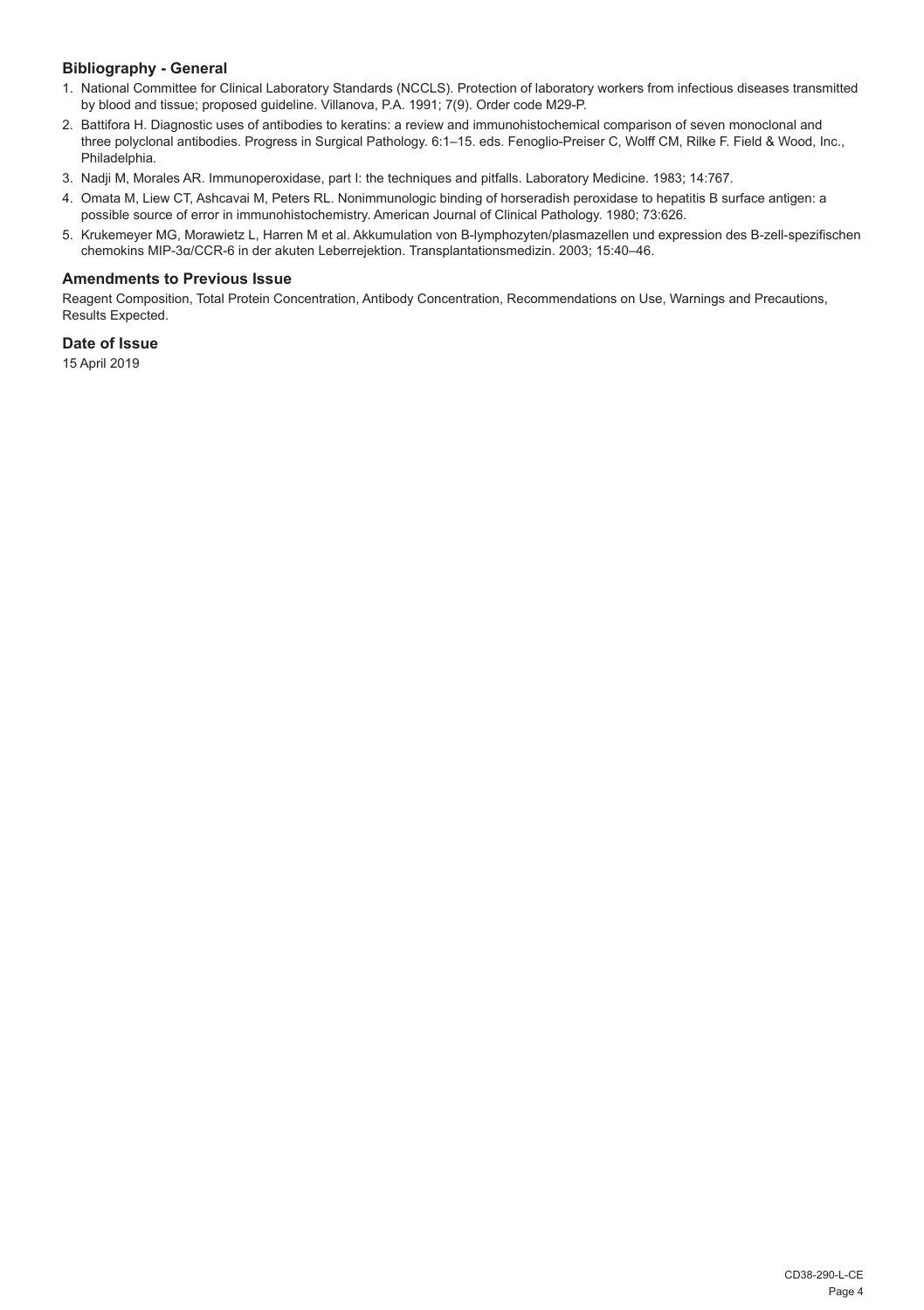# <span id="page-5-0"></span>**NovocastraTM Anticorps Monoclonal liquide de Souris CD38 Référence du Produit: NCL-L-CD38-290**

## **Utilisation Prévue**

#### *Diagnostic in vitro*.

Le NCL-L-CD38-290 est destiné à l'identification qualitative par microscopie optique de la molécules CD38 sur des coupes en paraffine. L'interprétation clinique de tout marquage, ou absence de marquage, doit être complétée par des études morphologiques utilisant des contrôles appropriés et doit être évaluée par un pathologiste qualifié à la lumière des antécédents cliniques du patient et d'autres analyses diagnostiques.

#### **Principe de la Procédure**

Les techniques de marquage immunohistochimique (IHC) permettent la visualisation des antigènes via l'application séquentielle d'un anticorps spécifique sur un antigène (anticorps primaire), d'un anticorps secondaire sur l'anticorps primaire et d'un complexe enzymatique comportant un substrat chromogène, avec des étapes de lavage intercalées. L'activation enzymatique du chromogène se traduit par la présence d'un produit de réaction visible au niveau du site de l'antigène. Le spécimen peut ensuite faire l'objet d'une coloration de contraste et être placé sous une lamelle. Les résultats sont interprétés à l'aide d'un microscope optique et participent au diagnostic différentiel des processus physiopathologiques, susceptibles, ou non, d'être associés à un antigène particulier.

#### **Clone**

SPC32

#### **Immunogène**

Protéine procaryote de fusion recombinante correspondant à la région extracellulaire de la molécule de CD38.

#### **Spécificité**

Molécule de CD38 humain.

#### **Composition du Réactif**

Le NCL-L-CD38-290 est un surnageant de culture tissulaire liquide contenant une solution azoture de sodium comme conservateur.

## **Classe d'Ig**

IgG1

## **Concentration Totale en Protéines Total Protein**

La concentration totale en protéines, spécifique au lot, figure sur l'étiquette du flacon.

## **Concentration en Anticorps**

Supérieure ou égale à 46 mg/l tel que déterminé par ELISA. La concentration totale en Ig, spécifique au lot, figure sur l'étiquette du flacon.

## **Recommandations d'utilisation**

Immunohistochimie sur coupes en paraffine.

**Récupération d'épitopes induites par la chaleur (HIER) :** S'il vous plaît suivreles instructions pour utilisation dans Novocastra Epitope Retrieval Solution pH6.

**Dilution préconisée :** 1:100 durant 30 minutes à 25 °C. Ceci n'est donné qu'à titre indicatif et les utilisateurs doivent déterminer leurs propres dilutions de travail optimales.

**Visualisation :** Veuillez respecter le mode d'emploi des Novolink™ Polymer Detection Systems. Pour obtenir davantage d'informations sur le produit ou une assistance, veuillez contacter votre distributeur local ou le bureau régional de Leica Biosystems. Vous pouvez également consulter le site Internet de Leica Biosystems, www.LeicaBiosystems.com

Les performances de cet anticorps doivent être validées lorsqu'il est utilisé avec d'autres systèmes de coloration manuels ou plateformes automatisées.

#### **Conservation et Stabilité**

Conserver à 2–8 °C. Ne pas congeler. Remettre immédiatement à 2–8 °C après utilisation. Ne pas utiliser après la date de péremption indiquée sur l'étiquette du récipient. Les conditions de conservation autres que celles qui sont spécifiées ci-dessus doivent faire l'objet d'une vérification par l'utilisateur.

#### **Préparation des Spécimens**

Le fixateur recommandé est le formol à 10%, tamponné, neutre, pour coupes tissulaires incluses en paraffine.

## **Mises en Garde et Précautions**

Ce réactif a été préparé à partir du surnageant d'une culture cellulaire. Du fait de sa nature de produit biologique, sa manipulation doit faire l'obiet du plus grand soin.

Ce réactif contient de l'azoture de sodium. Une Fiche de données de sécurité est disponible sur demande ou sur le site www.LeicaBiosystems.com

Consulter les réglementations nationales, régionales ou locales en vigueur relatives à l'élimination de tous les éléments potentiellement toxiques.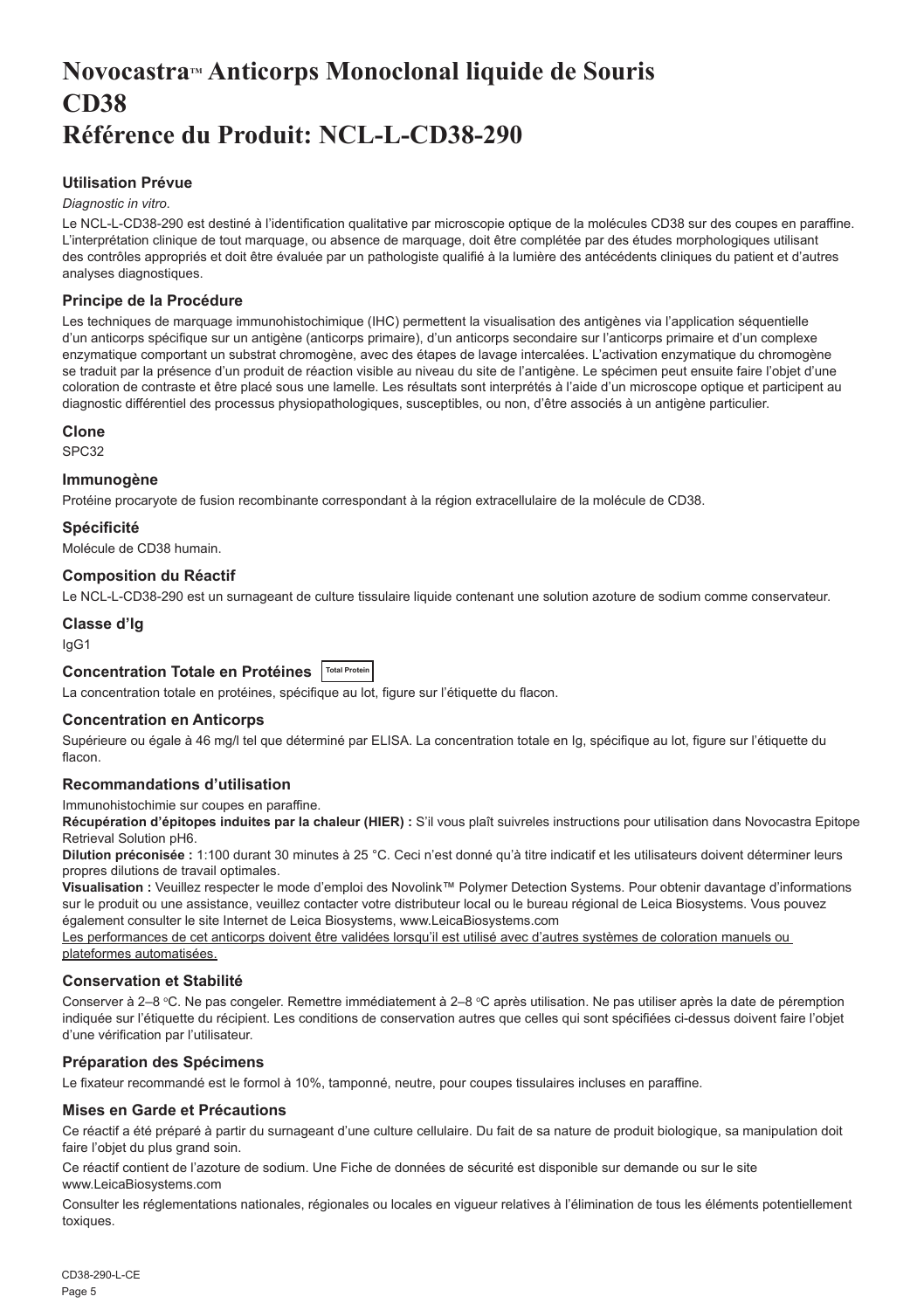Les spécimens, avant et après fixation, ainsi que toutes les matières ayant été en contact avec eux, doivent être manipulés comme s'ils étaient susceptibles de transmettre une infection et être éliminés en respectant les précautions appropriées<sup>1</sup>. Ne jamais pipeter les réactifs avec la bouche et éviter tout contact des réactifs et des spécimens avec la peau et les membranes muqueuses. Rincer avec de grandes quantités d'eau en cas de contact des réactifs ou des spécimens avec des zones sensibles. Consulter un médecin.

Minimiser la contamination microbienne des réactifs sinon un accroissement du marquage non spécifique est susceptible de se produire. Des durées et des températures d'incubation différentes de celles qui ont été spécifiées sont susceptibles de conduire à des résultats erronés. Toutes les modifications doivent être validées par l'utilisateur.

## **Contrôle de Qualité**

Des différences de traitement des tissus et de procédures techniques du laboratoire de l'utilisateur sont susceptibles de conduire à une variabilité significative des résultats, ce qui rend nécessaire la mise en œuvre de contrôles en interne en plus des procédures suivantes.

Les contrôles doivent être des spécimens frais provenant d'autopsies, de biopsies ou d'interventions chirurgicales, fixés au formol, traités et inclus en cire de paraffine dès que possible, de la même façon que le(s) échantillon(s) de patient.

## **Tissu de Contrôle Positif**

Il est utilisé pour indiquer que les tissus ont été préparés correctement et que les techniques de marquage étaient appropriées. Un contrôle tissulaire positif doit être inclus dans toute opération de marquage pour chaque ensemble de conditions d'analyse. Un tissu présentant un marquage faiblement positif est plus adapté à un contrôle de qualité optimal qu'un tissu présentant un marquage fortement positif et il permet de détecter de moindres niveaux de dégradation du réactif.<sup>2</sup>

Le tissu de contrôle positif recommandé est les amygdales.

Si le tissu de contrôle positif ne présente pas de marquage positif, les résultats des spécimens analysés doivent être considérés comme invalides.

## **Tissu de Contrôle Négatif**

Il doit être examiné après le tissu de contrôle positif afin de vérifier la spécificité du marquage de l'antigène cible par l'anticorps primaire. Les testicules constitue le tissu de contrôle négatif recommandé.

Sinon, la diversité des types cellulaires présents dans la plupart des tissus permet de disposer fréquemment de sites de contrôle négatif, mais ils doivent être vérifiés par l'utilisateur.

S'il est présent, le marquage non spécifique prend habituellement une apparence diffuse. Un marquage sporadique du tissu conjonctif peut également être observé sur des coupes de tissus qui ont été fixées par un excès de formol. Utiliser des cellules intactes pour l'interprétation des résultats du marquage. Les cellules nécrotiques ou dégénérées sont souvent marquées de façon non spécifique.<sup>3</sup> Des résultats faussement positifs peuvent être observés en raison d'une liaison non immunologique à des protéines ou à des produits de réaction du substrat. Ils peuvent également être provoqués par des enzymes endogènes comme la pseudoperoxydase (érythrocytes), la peroxydase endogène (cytochrome C), ou la biotine endogène (foie, sein, cerveau, rein, par exemple) selon le type d'immunomarquage utilisé. Pour différencier l'activité des enzymes endogènes ou la liaison non spécifique d'enzymes de l'immunoréactivité spécifique, des tissus supplémentaires du patient peuvent être marqués exclusivement avec le substrat chromogène ou par des complexes enzymatiques (avidine-biotine, streptavidine, polymère marqué) et le substrat chromogène respectivement. Si un marquage spécifique se produit dans le tissu de contrôle négatif, les résultats des spécimens du patient doivent être considérés comme invalides.

## **Réactif de Contrôle Négatif**

Utiliser un réactif de contrôle négatif non spécifique à la place de l'anticorps primaire avec une coupe de chaque spécimen du patient afin d'évaluer le marquage non spécifique et de permettre une meilleure interprétation du marquage spécifique au niveau du site antigénique.

## **Tissu du Patient**

Examiner les échantillons du patient marqués au NCL-L-CD38-290 en dernier lieu. L'intensité du marquage positif doit être évaluée à la lumière du bruit de fond du marquage non spécifique du réactif de contrôle négatif. Comme pour toutes les analyses immunohistochimiques, un résultat négatif signifie que l'antigène n'a pas été détecté mais ne signifie pas qu'il est absent des cellules/ tissus testés. Si nécessaire, employer un panel d'anticorps pour identifier les réactions faussement négatives.

## **Résultats Attendus**

#### Tissus normaux

Le clone SPC32 a détecté la glycoprotéine transmembranaire à chaîne unique de type II, CD38, sur la membrane des thymocytes, les cellules centrales germinales B, les lymphocytes T activés, les cellules plasmatiques, les monocytes, les cellules NK et les péricaryons et dendrites de nombreux neurones. La majorité des cellules de la lamina propria de l'intestin grêle, du colon et de l'estomac ont présenté une coloration membranaire. Des résultats positifs ont également été observés dans la moelle osseuse et l'épithélium glandulaire de la prostate (nombre total de tissus normaux évalués = 104).

#### Tissus tumoraux

Le clone SPC32 a coloré 7/22 adénocarcinomes de la prostate, 3/3 lymphomes de Burkitt, 1/3 lymphomes folliculaires à cellules B, 2/7 lymphomes diffus des lymphocytes T, 4/10 lymphomes diffus à grandes cellules B, 4/10 lymphomes de Hodgkin, 1/3 adénocarcinomes du poumon, 1/1 lymphome des lymphocytes T associé aux muqueuses, 2/3 astrocytomes et 9/10 myélomes. À l'exception des cellules infiltrantes, aucune coloration n'a été observée dans 0/3 carcinomes du rein à cellules claires, 0/3 carcinomes canalaires invasifs du sein, 0/3 adénocarcinomes du colon, 0/3 carcinomes à cellules squameuses de l'œsophage, 0/5 adénocarcinomes de la vésicule biliaire, 0/3 carcinomes à cellules transitionnelles de la vessie, 0/3 adénocarcinomes du pancréas, 0/3 adénocarcinomes de l'estomac, 0/2 carcinomes papillaires de la thyroïde et 0/3 carcinomes à cellules squameuses du col de l'utérus (nombre total de cas anormaux évalués = 103).

**NCL-L-CD38-290 est recommandé pour la détection de la protéine CD38 humaine dans les tissus normaux et néoplasiques. en complément de l'histopathologie conventionnelle à base de colorations histochimiques non-immunologiques.**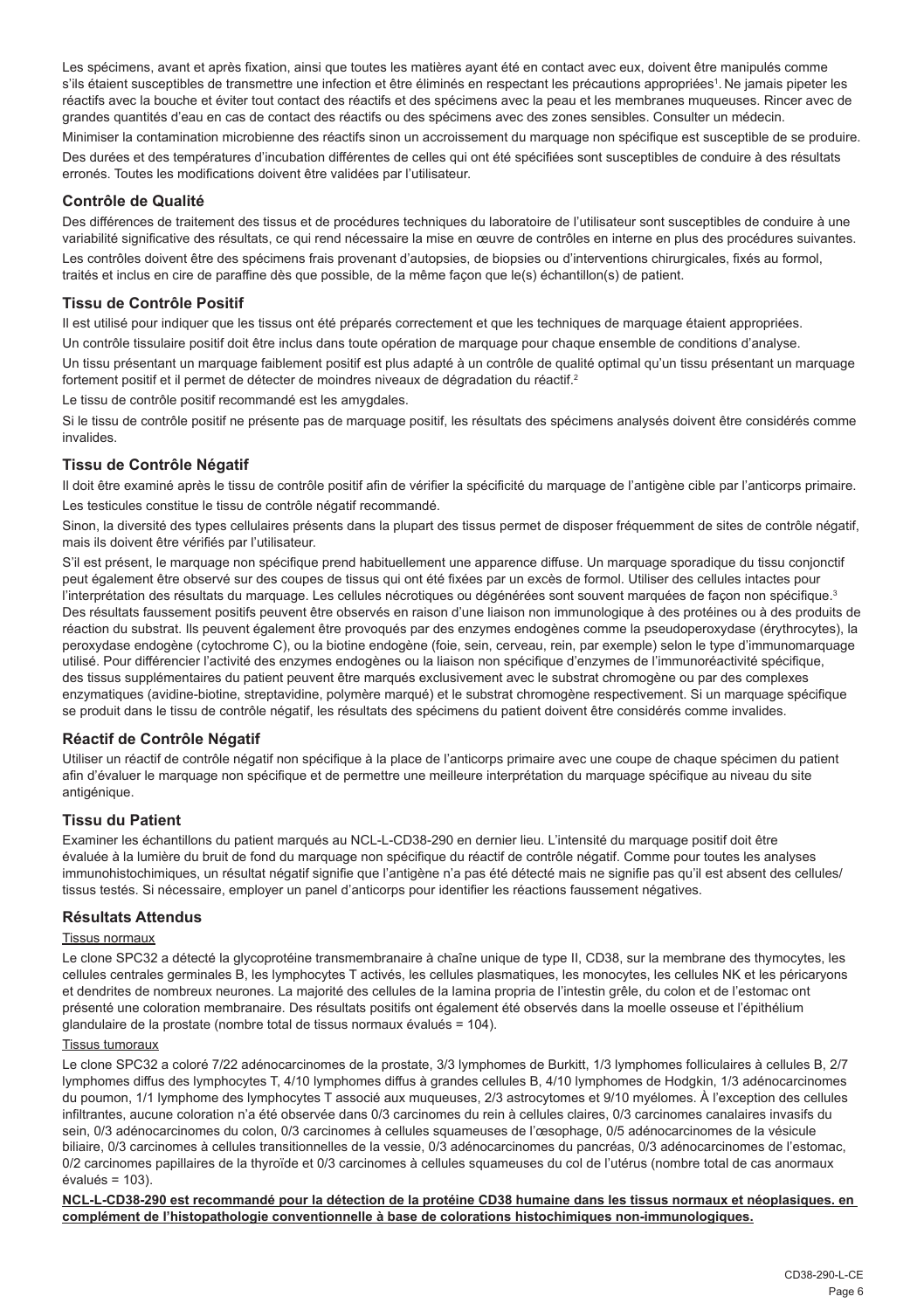## **Limites Générales**

L'immunohistochimie est un processus diagnostique constitué de plusieurs étapes qui nécessite une formation spécialisée relative au choix des réactifs appropriés ; au choix, à la fixation et au traitement des tissus ; à la préparation des lames IHC ; et à l'interprétation des résultats du marquage.

Le marquage des tissus dépend de leur manipulation et de leur traitement avant le marquage. Une fixation, une congélation, une décongélation, un lavage, un séchage, un chauffage, une coupe, incorrects ou une contamination par d'autres tissus ou d'autres liquides sont susceptibles de conduire à la production d'artefacts, au piégeage de l'anticorps ou à des résultats faussement négatifs. Des variations dans les méthodes de fixation et d'inclusion, ainsi que des irrégularités propres au tissu, peuvent conduire à des résultats incohérents<sup>4</sup>

Une coloration de contraste excessive ou incomplète peut gêner l'interprétation correcte des résultats.

L'interprétation clinique de tout marquage, ou absence de marquage, doit être complétée par des études morphologiques utilisant des contrôles appropriés et doit être évaluée par un pathologiste qualifié à la lumière des antécédents cliniques du patient et d'autres analyses diagnostiques.

Les anticorps de Leica Biosystems Newcastle Ltd sont destinés, selon les besoins, à être utilisés sur des coupes incluses en paraffine ou des coupes congelées, et conformément à des exigences particulières en matière de fixation. Une expression antigénique inattendue est susceptible de se produire, en particulier au niveau des néoplasmes. L'interprétation clinique de toute coupe tissulaire marquée doit comporter une analyse morphologique et l'évaluation des contrôles appropriés.

#### **Bibliographie Générale**

- 1. National Committee for Clinical Laboratory Standards (NCCLS). Protection of laboratory workers from infectious diseases transmitted by blood and tissue; proposed guideline. Villanova, P.A. 1991; 7(9). Order code M29-P.
- 2. Battifora H. Diagnostic uses of antibodies to keratins: a review and immunohistochemical comparison of seven monoclonal and three polyclonal antibodies. Progress in Surgical Pathology. 6:1–15. eds. Fenoglio-Preiser C, Wolff CM, Rilke F. Field & Wood, Inc., Philadelphia.
- 3. Nadji M, Morales AR. Immunoperoxidase, part I: the techniques and pitfalls. Laboratory Medicine. 1983; 14:767.
- 4. Omata M, Liew CT, Ashcavai M, Peters RL. Nonimmunologic binding of horseradish peroxidase to hepatitis B surface antigen: a possible source of error in immunohistochemistry. American Journal of Clinical Pathology. 1980; 73:626.
- 5. Krukemeyer MG, Morawietz L, Harren M et al. Akkumulation von B-lymphozyten/plasmazellen und expression des B-zell-spezifischen chemokins MIP-3α/CCR-6 in der akuten Leberrejektion. Transplantationsmedizin. 2003; 15:40–46.

#### **Amendements Apportés à la Version Précédente**

Composition du réactif, Concentration totale en protéines, Concentration en anticorps, Recommandations d'usage, Avertissements et Précautions, Résultats attendus.

#### **Date de Publication**

15 avril 2019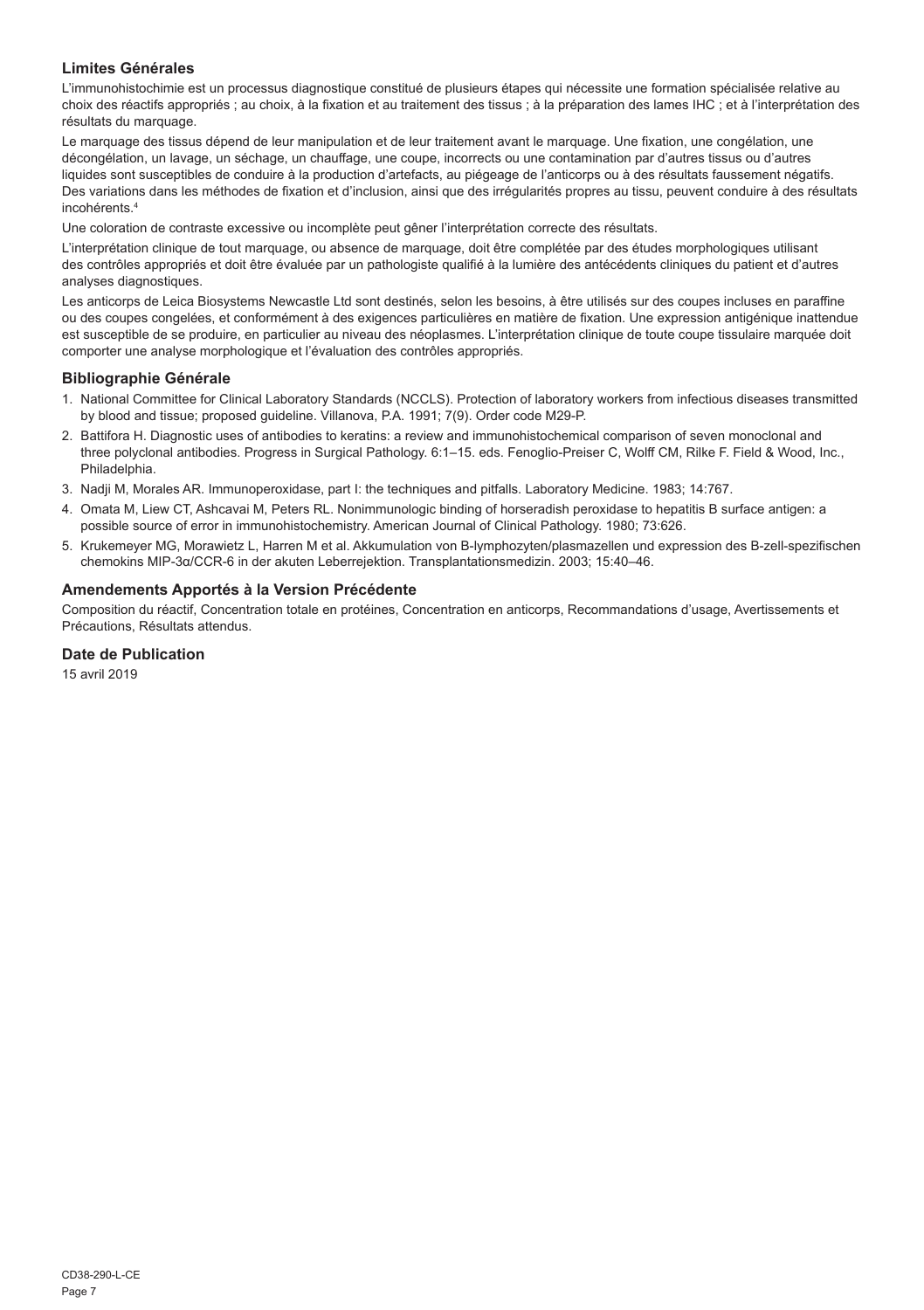# <span id="page-8-0"></span>Novocastra<sup>™</sup> Anticorpo Monoclonale Murino Liquido **CD38 Codice Del Prodotto: NCL-L-CD38-290**

## **Uso Previsto**

#### *Per uso diagnostico in vitro*.

NCL-L-CD38-290 è destinato all'identificazione qualitativa in microscopia ottica della molecole CD38, in sezioni incluse in paraffina. L'interpretazione clinica di ogni colorazione o della sua assenza va integrata da studi morfologici che utilizzino i controlli appropriati e deve essere valutata da un patologo qualificato, nel contesto della storia clinica del paziente e delle altre metodiche diagnostiche adoperate.

#### **Principio Della Procedura**

Le tecniche di colorazione immunoistochimica (IHC) consentono la visualizzazione degli antigeni mediante l'applicazione sequenziale di un anticorpo specifico per l'antigene (anticorpo primario), di un anticorpo secondario che lega l'anticorpo primario e di un complesso enzimatico con un substrato cromogeno; l'applicazione dei tre reagenti è intervallata da fasi di lavaggio. L'attivazione enzimatica del cromogeno produce una reazione visibile in corrispondenza del sito antigenico. Il campione biologico può, quindi, essere controcolorato e montato. I risultati vengono interpretati mediante un microscopio ottico e sono utili nella diagnosi differenziale di processi fisiopatologici, che possono essere più o meno associati ad un particolare antigene.

#### **Clone**

SPC32

#### **Immunogeno**

Proteina di fusione ricombinante procariotica, corrispondente alla regione extracellulare della molecola di CD38.

#### **Specificità**

Molecola CD38 umana.

#### **Composizione Del Reagente**

NCL-L-CD38-290 è un supernatante liquido di coltura tissutale, contenente sodio azide come conservante.

**Classe Ig** IgG1

## **Concentrazione Proteica Totale Total Protein**

Consultare l'etichetta del flaconcino per la concentrazione proteica totale specifica del lotto.

## **Concentrazione Anticorpale**

Superiore o uguale a 46 mg/l, come determinato mediante test ELISA. Consultare l'etichetta del flaconcino per la concentrazione di Ig specifica del lotto.

## **Raccomandazioni Per L'uso**

Immunoistochimica su sezioni in paraffina.

**Smascheramento termoindotto dell'epitopo (HIER):** si raccomanda di seguire le istruzioni per l'uso di Novocastra Epitope Retrieval Solution pH 6.

**Diluizione consigliata:** 1:100 per 30 minuti a 25 °C. Queste raccomandazioni costituiscono delle semplici linee guida; spetta al singolo utilizzatore stabilire le diluizioni di lavoro ottimali.

**Visualizzazione:** seguire le istruzioni per l'uso nei Novolink™ Polymer Detection Systems. Per ulteriori informazioni sul prodotto o supporto, rivolgersi al distributore di zona o all'ufficio regionale di Leica Biosystems. In alternativa, visitare il sito Web di Leica Biosystems, www.LeicaBiosystems.com

Quando questo anticorpo viene utilizzato con altri sistemi di colorazione manuale o piattaforme automatizzate, le prestazioni dell'anticorpo devono essere verificate.

#### **Conservazione E Stabilità**

Conservare a 2–8 °C. Non congelare. Immediatamente dopo l'uso, raffreddare di nuovo a 2–8 °C. Non usare dopo la data di scadenza, indicata sull'etichetta del flacone. Condizioni di conservazione diverse da quelle sopra specificate vanno verificate dall'utente.

## **Preparazione Del Campione Biologico**

Il fissativo raccomandato è la formalina tamponata neutra al 10% per sezioni tissutali incluse in paraffina.

#### **Avvertenze E Precauzioni**

Questo reagente è stato preparato dal supernatante di coltura cellulare. Trattandosi di un prodotto biologico, va maneggiato con cautela.

Questo reagente contiene azoturo di sodio. È disponibile su richiesta una scheda di sicurezza oppure sul sito www.LeicaBiosystems.com Fare riferimento alla normativa federale, statale o locale per lo smaltimento dei componenti potenzialmente tossici.

Prima e dopo la fissazione, i campioni biologici e tutti i materiali ad essi esposti vanno trattati come potenzialmente infettanti e smaltiti con le appropriate precauzioni.<sup>1</sup> Non pipettare i reagenti con la bocca ed evitare il contatto dei reagenti e dei campioni biologici con la pelle e con le mucose. Se i reagenti o i campioni biologici vengono a contatto con zone sensibili, sciacquare abbondantemente le parti interessate. Consultare il medico.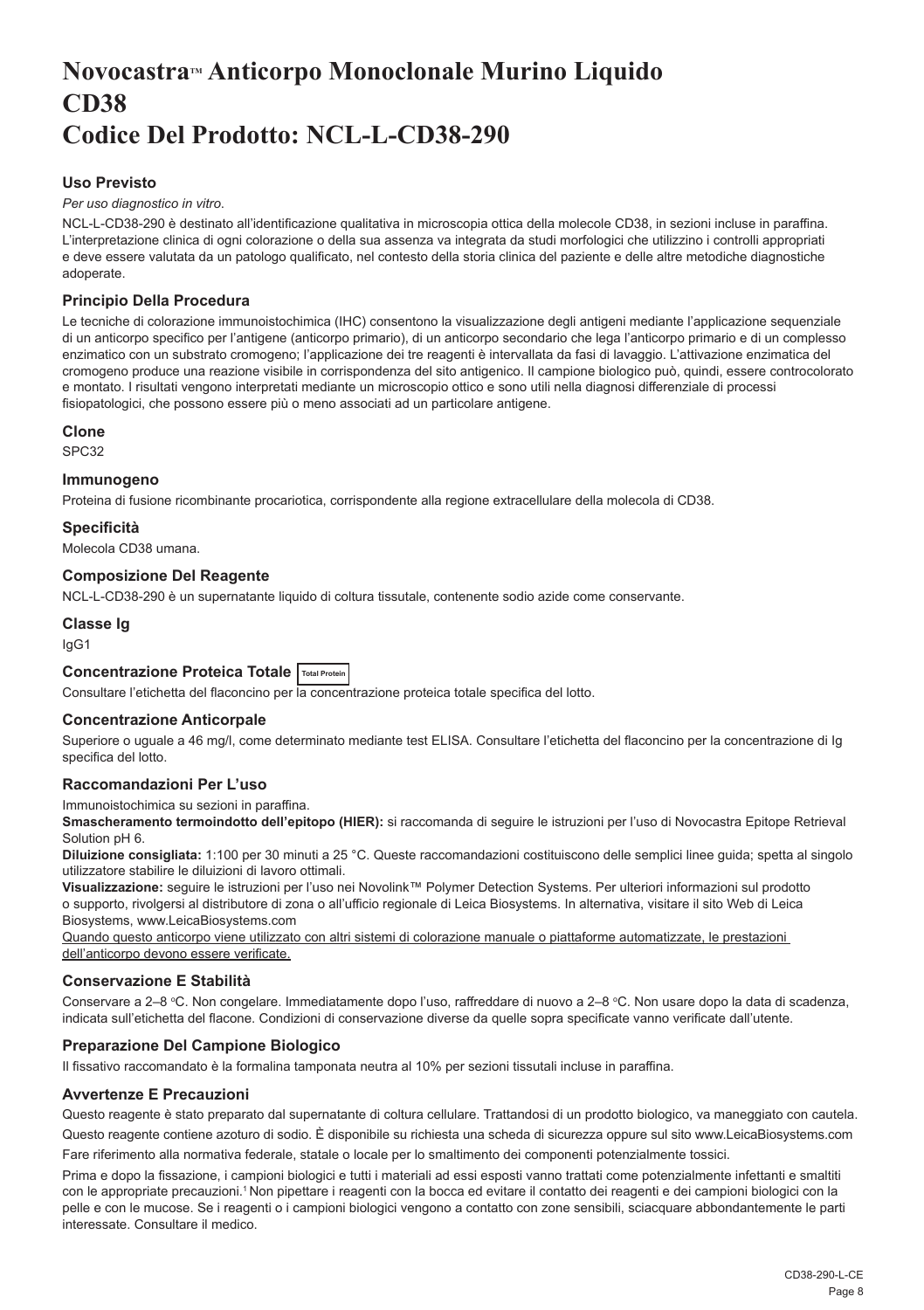Ridurre al minimo la contaminazione microbica dei reagenti, allo scopo di evitare un aumento di colorazione aspecifica. Tempi o temperature d'incubazione diversi da quelli specificati possono condurre a risultati non veritieri. Tali variazioni devono essere convalidate dall'utente.

## **Controllo Qualità**

Differenze nella processazione del tessuto e nelle tecniche in uso presso il laboratorio dell'utente possono produrre una discrepanza significativa nei risultati, rendendo necessaria la regolare esecuzione di controlli interni, in aggiunta alle procedure descritte di seguito. I controlli devono essere costituiti da campioni biologici freschi autoptici/bioptici/chirurgici e devono essere il più rapidamente possibile fissati in formalina, processati ed inclusi in paraffina, allo stesso modo dei campioni biologici ottenuti dal paziente.

## **Controllo Positivo Del Tessuto**

È usato per indicare tessuti correttamente preparati e tecniche di colorazione appropriate.

Per ogni gruppo di condizioni del test e ogni volta che viene eseguita la colorazione, deve essere incluso un controllo positivo del tessuto.

Un tessuto a debole colorazione positiva è più adatto di uno a colorazione positiva intensa per un ottimale controllo qualità e per mettere in evidenza anche minimi livelli di degradazione del reagente.<sup>2</sup>

Il tessuto raccomandato per il controllo positivo è la tonsilla.

Se il controllo positivo del tessuto non dimostra colorazione positiva, i risultati con i campioni biologici del test vanno considerati non validi.

## **Controllo Negativo Del Tessuto**

Va esaminato dopo il controllo positivo, per verificare la specificità nei confronti dell'antigene bersaglio da parte dell'anticorpo primario. Il tessuto raccomandato per il controllo negativo è il testicolo.

In alternativa, la varietà dei tipi cellulari presenti nella maggior parte delle sezioni tissutali offre spesso siti di controllo negativo, ma questo va verificato dall'utente.

La colorazione aspecifica, se presente, assume di solito aspetto diffuso. La colorazione sporadica del tessuto connettivo può anche manifestarsi in seguito ad iperfissazione di sezioni di tessuto in formalina. Per l'interpretazione dei risultati della colorazione, usare cellule intatte. Le cellule necrotiche o degenerate si colorano spesso in maniera aspecifica<sup>3</sup>. Si possono osservare risultati falsamente positivi, dovuti a legame non immunologico delle proteine o a prodotti di reazione del substrato. Tali falsi positivi possono essere anche causati da enzimi endogeni quali la pseudoperossidasi (eritrociti), la perossidasi endogena (citocromo C) o la biotina endogena (es. fegato, mammella, cervello, rene), a seconda del tipo di immunocolorazione usato. Per differenziare l'attività enzimatica endogena o il legame enzimatico aspecifico dall'immunoreattività specifica, possono essere colorati ulteriori tessuti del paziente esclusivamente con substrato cromogeno o con complessi enzimatici (avidina-biotina, streptavidina, polimero marcato) e substrato cromogeno. Se nel controllo negativo del tessuto compare una colorazione specifica, i risultati sui campioni biologici ottenuti dal paziente devono essere considerati non validi.

## **Controllo Negativo Del Reagente**

Usare un controllo negativo aspecifico del reagente in luogo dell'anticorpo primario, con una sezione di ogni campione biologico del paziente, per valutare la colorazione aspecifica e per consentire una migliore interpretazione della colorazione specifica in corrispondenza del sito antigenico.

## **Tessuto Del Paziente**

Successivamente, esaminare i campioni biologici del paziente colorati con NCL-L-CD38-290. L'intensità della colorazione positiva va analizzata nel contesto di qualsiasi colorazione aspecifica di fondo del controllo negativo del reagente. Come per tutti gli altri test immunoistochimici, un risultato negativo significa che l'antigene non è stato determinato, ma non necessariamente che fosse assente dalle cellule o dal tessuto esaminato. Se necessario, usare un pannello di anticorpi per identificare reazioni falsamente negative.

## **Risultati Attesi**

#### Tessuti normali

Il clone SPC32 ha rilevato la glicoproteina singola transmembrana di tipo II DC38 sulla membrana di timociti, cellule B del centro germinativo, cellule T attivate, cellule plasmatiche, monociti, cellule NK e su soma e dendriti di molti neuroni. La maggior parte delle cellule nella lamina propria dell'intestino tenue, del colon e dello stomaco ha mostrato colorazione della membrana. È stata inoltre notata una certa positività nel midollo osseo e nell'epitelio ghiandolare della prostata (numero totale di tessuti normali esaminati = 104).

#### Tessuti tumorali

Il clone SPC32 ha colorato 7 di 22 adenocarcinomi della prostata, 3 di 3 linfomi di Burkitt, 1 di 3 linfomi follicolari a cellule B, 2 di 7 linfomi diffusi a cellule T, 4 di 10 linfomi diffusi a cellule B grandi, 4 di 10 linfomi di Hodgkin, 1 di 3 adenocarcinomi del polmone, 1 di 1 linfoma a cellule T associato alle mucose, 2 di 3 astrocitomi e 9 di 10 mielomi. Ad eccezione delle cellule infiltranti, nessuna colorazione è stata osservata in 0 di 3 carcinomi renali a cellule chiare, 0 di 3 carcinomi duttali invasivi della mammella, 0 di 3 adenocarcinomi del colon, 0 di 3 carcinomi a cellule squamose dell'esofago, 0 di 5 adenocarcinomi della cistifellea, 0 di 3 carcinomi a cellule transizionali della vescica, 0 di 3 adenocarcinomi del pancreas, 0 di 3 adenocarcinomi dello stomaco, 0 di 2 carcinomi papillari della tiroide e 0 di 3 carcinomi a cellule squamose della cervice (numero totale di casi anomali esaminati = 103).

#### **L'uso di NCL-L-CD38-290 è consigliato per il rilevamento della proteina umana CD38 nei tessuti normali e neoplastici, in aggiunta all'istopatologia convenzionale che si avvale di colorazioni istochimiche non immunologiche.**

## **Limitazioni Generali**

L'immunoistochimica è un procedimento diagnostico a più passi (multistep) che richiede un'esperienza specifica nella selezione dei reagenti appropriati, nella selezione, fissazione e processazione dei tessuti, nella preparazione di vetrini IHC e nell'interpretazione dei risultati della colorazione.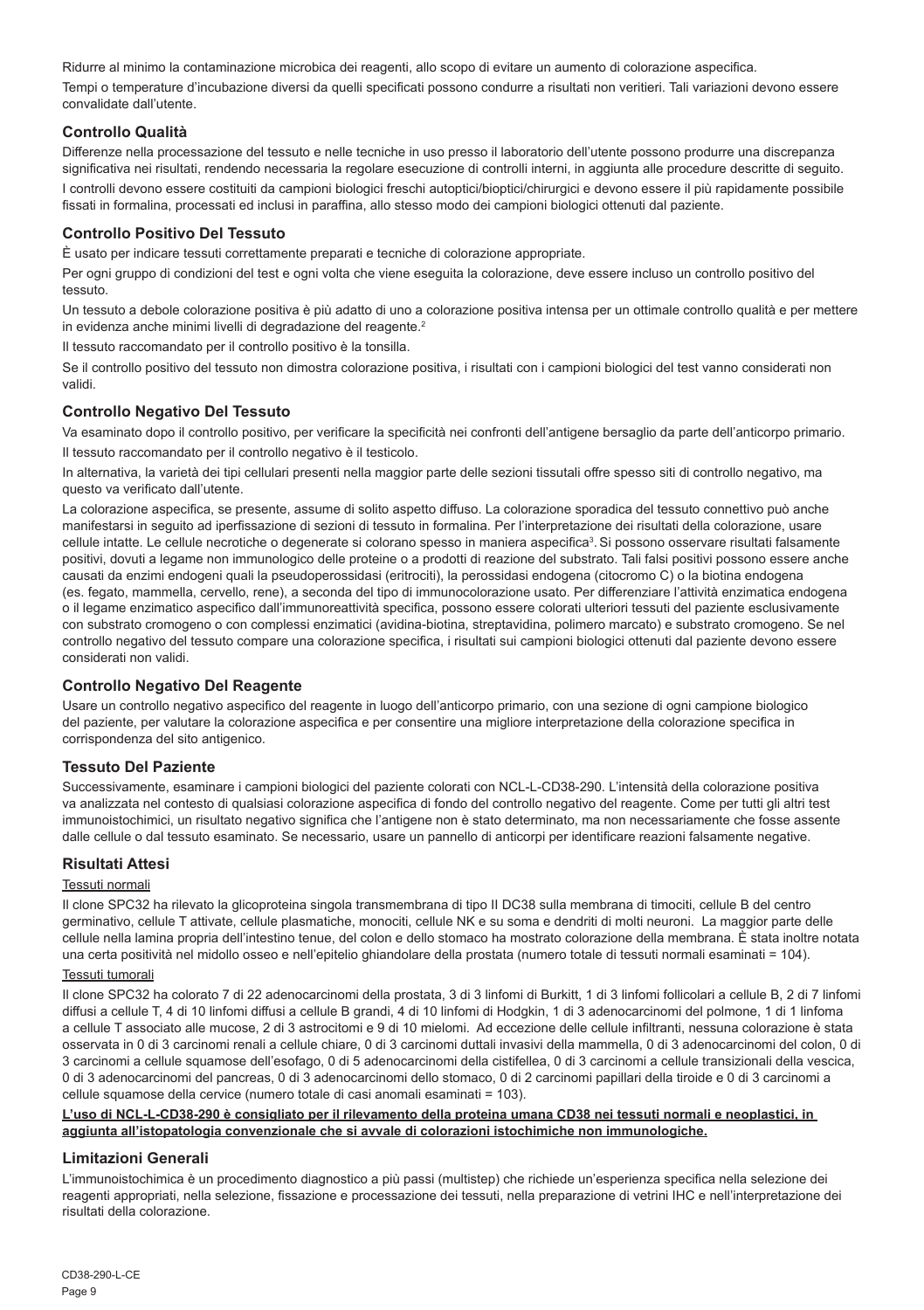La colorazione del tessuto dipende dalle modalità di manipolazione e di processazione del tessuto stesso, adottate prima della colorazione. La fissazione, il congelamento, lo scongelamento, il lavaggio, l'asciugatura, il riscaldamento o la sezione condotti in modo non corretto, o la contaminazione con altri tessuti o liquidi, possono produrre artefatti, intrappolamento (trapping) anticorpale o risultati falsi negativi. Risultati incompatibili possono essere dovuti a modifiche dei metodi di fissazione e di inclusione o ad irregolarità intrinseche al tessuto.<sup>4</sup>

Una controcolorazione eccessiva o incompleta può compromettere la corretta interpretazione dei risultati.

L'interpretazione clinica di ogni colorazione o della sua assenza va integrata da studi morfologici che utilizzino i controlli appropriati e deve essere valutata da un patologo qualificato, nel contesto della storia clinica del paziente e delle altre metodiche diagnostiche adoperate.

Gli anticorpi di Leica Biosystems Newcastle Ltd. sono destinati all'uso, quando indicato, su sezioni congelate o incluse in paraffina, con specifici requisiti di fissazione. Un'espressione antigenica inattesa può manifestarsi in particolare nelle neoplasie. L'interpretazione clinica di ogni sezione tissutale colorata deve includere l'analisi morfologica e la valutazione dei controlli appropriati.

## **Riferimenti Bibliografici Di Base**

- 1. National Committee for Clinical Laboratory Standards (NCCLS). Protection of laboratory workers from infectious diseases transmitted by blood and tissue; proposed guideline. Villanova, P.A. 1991; 7(9). Order code M29-P.
- 2. Battifora H. Diagnostic uses of antibodies to keratins: a review and immunohistochemical comparison of seven monoclonal and three polyclonal antibodies. Progress in Surgical Pathology. 6:1–15. eds. Fenoglio-Preiser C, Wolff CM, Rilke F. Field & Wood, Inc., Philadelphia.
- 3. Nadji M, Morales AR. Immunoperoxidase, part I: the techniques and pitfalls. Laboratory Medicine. 1983; 14:767.
- 4. Omata M, Liew CT, Ashcavai M, Peters RL. Nonimmunologic binding of horseradish peroxidase to hepatitis B surface antigen: a possible source of error in immunohistochemistry. American Journal of Clinical Pathology. 1980; 73:626.
- 5. Krukemeyer MG, Morawietz L, Harren M et al. Akkumulation von B-lymphozyten/plasmazellen und expression des B-zell-spezifischen chemokins MIP-3α/CCR-6 in der akuten Leberrejektion. Transplantationsmedizin. 2003; 15:40–46.

## **Modifiche Alla Pubblicazione Precedente**

Composizione del reagente, Concentrazione proteica totale, Concentrazione anticorpale, Raccomandazioni per l'uso, Avvertenze e precauzioni, Risultati attesi.

## **Data Di Pubblicazione**

15 aprile 2019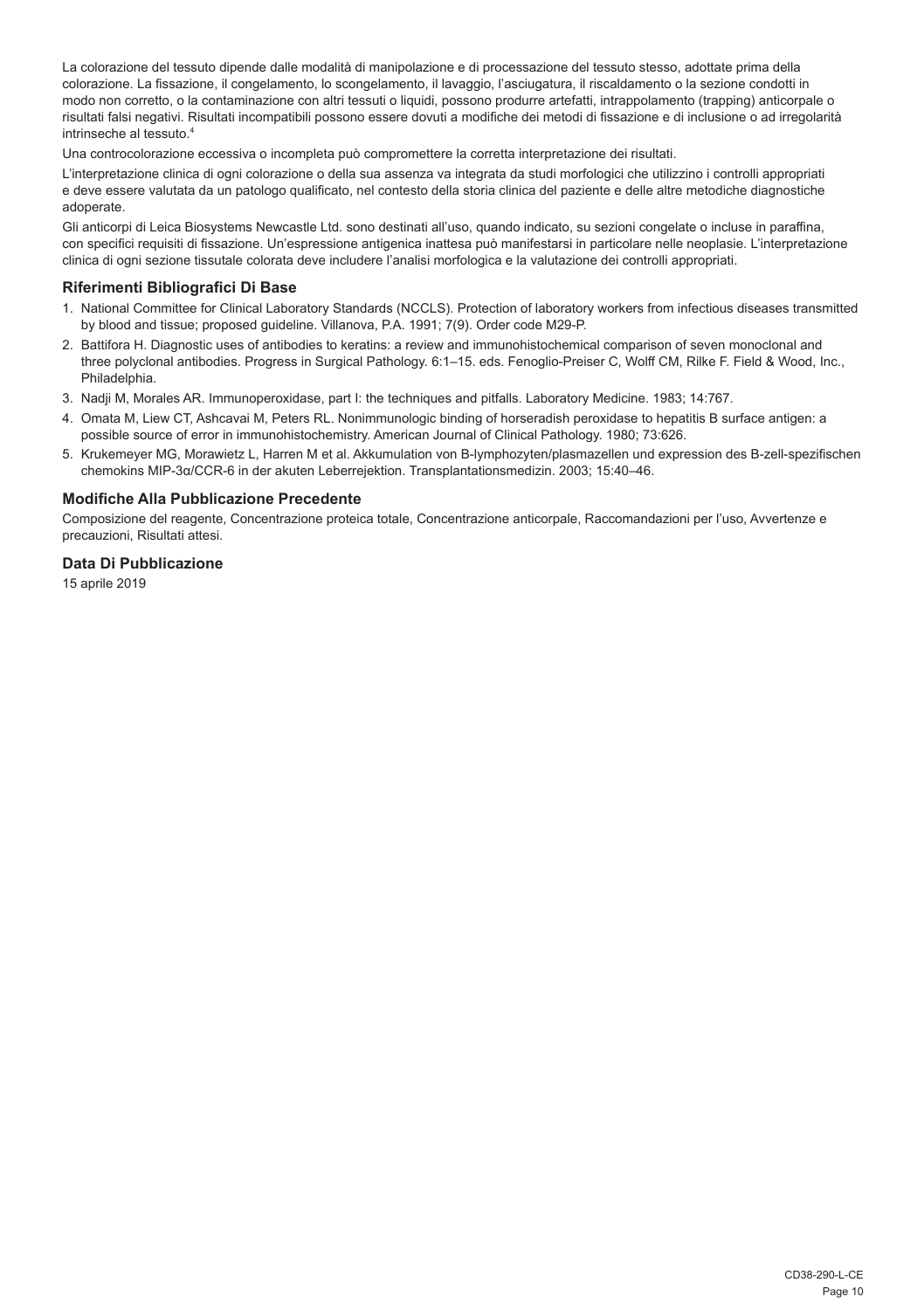# <span id="page-11-0"></span>Novocastra™ Flüssiger Monoklonaler Maus-Antikörper **CD38 Produkt-Nr.: NCL-L-CD38-290**

## **Verwendungszweck**

#### *Für in-vitro-Diagnostik*.

NCL-L-CD38-290 ist für den qualitativen Nachweis der CD38-Moleküle in Paraffinschnitten mittels Lichtmikroskopie gedacht. Die klinische Bewertung einer vorliegenden bzw. fehlenden Färbung sollte durch morphologische Studien mit entsprechenden Kontrollen ergänzt und im Kontext der Krankengeschichte des Patienten und anderer diagnostischer Tests von einem qualifizierten Pathologen vorgenommen werden.

#### **Verfahrensgrundlage**

Immunhistochemische (IHC) Färbetechniken gestatten die optische Darstellung von Antigenen mittels sequentieller Anwendung eines spezifischen Antikörpers zum Antigen (primärer Antikörper), eines sekundären Antikörpers zum primären Antikörper und eines Enzymkomplexes mit einem chromogenen Substrat, jeweils getrennt durch dazwischen liegende Waschschritte. Die enzymatische Aktivierung des Chromogens führt zu einem sichtbaren Reaktionsprodukt am Ort des Antigens. Die Probe kann dann gegengefärbt und mit einem Deckglas versehen werden. Die Ergebnisse werden mithilfe eines Lichtmikroskops interpretiert und unterstützen die Differentialdiagnose pathophysiologischer Prozesse, die mit einem bestimmten Antigen assoziiert sein könnten.

#### **Klon**

SPC32

## **Immunogen**

Prokaryotisches rekombinantes Fusionsprotein, das der extrazellulären Region des CD38-Moleküls entspricht.

#### **Spezifität**

Humanes CD38-Molekül.

#### **Reagenzzusammensetzung**

NCL-L-CD38-290 ist ein flüssiger Gewebekulturüberstand, der Natriumazid als Konservierungsmittel enthält.

## **Ig-Klasse**

IgG1

## **Gesamtproteinkonzentration Total Protein**

Chargenspezifische Gesamtproteinkonzentration siehe Angaben auf dem Produktetikett.

## **Antikörperkonzentration**

Größer als oder gleich 46 mg/l gemäß ELISA-Bestimmung. Chargenspezifische Ig-Konzentration siehe Angaben auf dem Produktetikett.

## **Gebrauchsempfehlungen**

#### Immunhistochemie bei Paraffinschnitten.

**Hitzeinduzierte Epitopdemaskierung (Heat Induced Epitope Retrieval – HIER):** Bitte Gebrauchsanweisung für Novocastra Epitope Retrieval Solution pH 6 befolgen.

**Empfohlene Verdünnung:** 1:100 über einen Zeitraum von 30 Minuten bei 25 °C. Dies ist nur eine Empfehlung, und die Benutzer sollten ihre eigenen optimalen Arbeitsverdünnungen bestimmen.

**Visualisierung:** Bitte Gebrauchsanweisung in den Novolink™ Polymer Detection Systems befolgen. Weitere Produktinformationen oder Support erhalten Sie von Ihrem lokalen Vertriebspartner oder der regionalen Niederlassung von Leica Biosystems oder alternativ auf der Leica Biosystems Website: www.LeicaBiosystems.com

Die Leistung dieses Antikörpers sollte unter Verwendung anderer manueller Färbesysteme oder automatischer Plattformen validiert werden.

## **Lagerung und Stabilität**

Bei 2–8 °C lagern. Nicht einfrieren. Nach Gebrauch sofort wieder bei 2–8 °C lagern. Nach Ablauf des Verfallsdatums (auf dem Behälteretikett) darf das Produkt nicht mehr verwendet werden. Lagerbedingungen, die von den oben genannten Bedingungen abweichen, müssen vom Benutzer verifiziert werden.

## **Probenvorbereitung**

Für paraffineingebettete Gewebeschnitte ist das empfohlene Fixativ 10% neutral gepuffertes Formalin.

#### **Warnhinweise und Sicherheitsmaßnahmen**

Dieses Reagenz wurde aus Zellkulturüberstand zubereitet. Das Reagenz ist ein biologisches Produkt und sollte mit entsprechender Vorsicht gehandhabt werden.

Dieses Reagenz enthält Natriumazid. Ein Materialsicherheits-Datenblatt steht auf Anfrage oder unter folgender Adresse zur Verfügung: www.LeicaBiosystems.com

Die entsprechenden nationalen und lokalen Bestimmungen und Vorschriften zur Entsorgung potentiell giftiger Komponenten sind einzuhalten.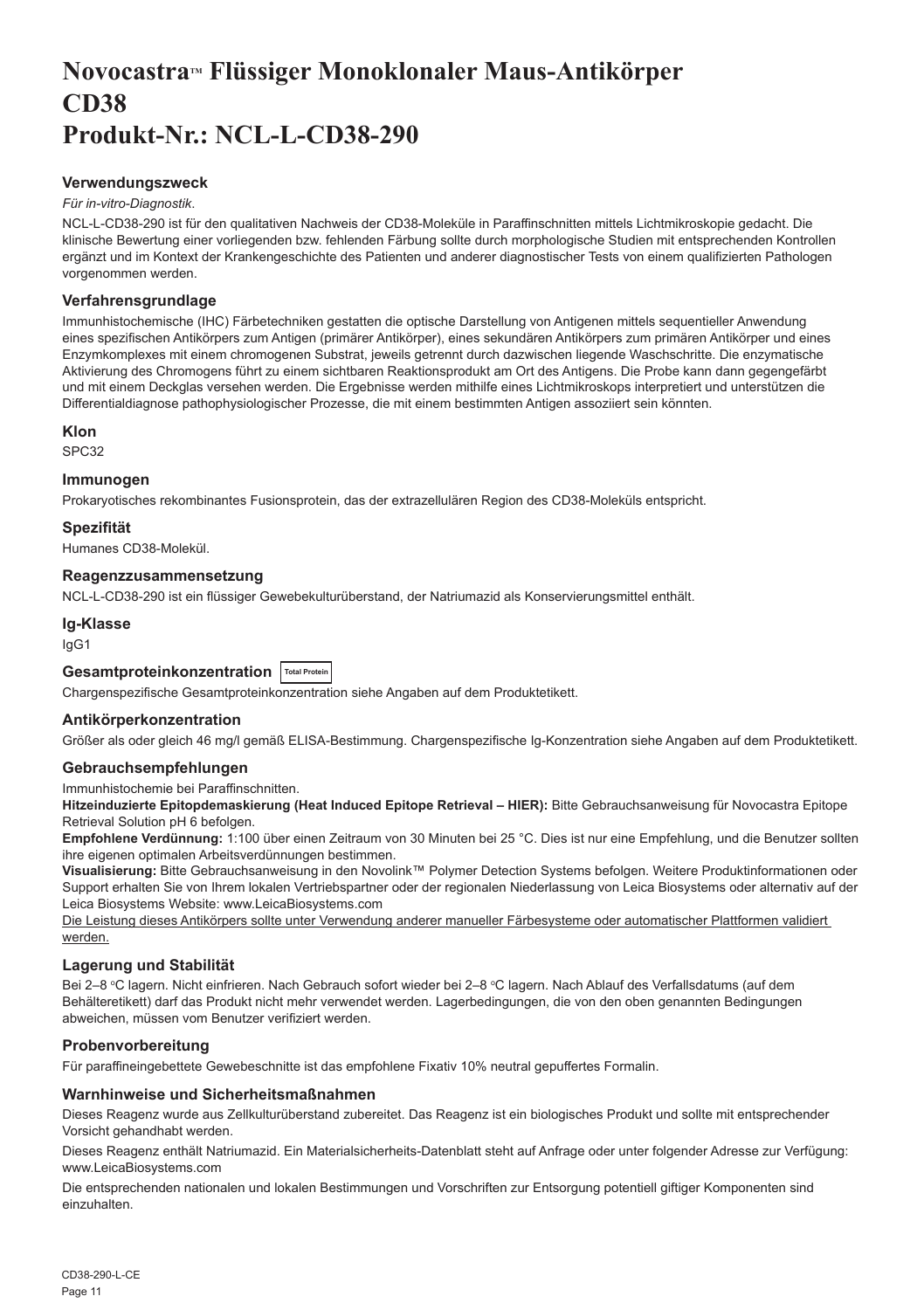Vor und nach der Fixierung sind die Proben sowie alle Materialien, die mit ihnen in Kontakt gekommen sind, als potentiell infektiös zu behandeln und daher mit entsprechender Vorsicht zu entsorgen.<sup>1</sup> Reagenzien dürfen niemals mit dem Mund pipettiert werden, und jeglicher Kontakt der Reagenzien und Proben mit Haut und Schleimhäuten ist zu vermeiden. Falls Reagenzien oder Proben mit empfindlichen Bereichen in Kontakt gekommen sind, müssen diese mit reichlich Wasser gespült werden. Ärztlichen Rat einholen.

Die mikrobielle Verunreinigung von Reagenzien ist zu minimieren, da ansonsten eine erhöhte unspezifische Färbung auftreten kann. Falls die spezifizierten Inkubationszeiten oder - temperaturen nicht eingehalten werden, kann es zu fehlerhaften Ergebnissen kommen. Jegliche Abweichungen von den angegebenen Werten müssen vom Benutzer verifiziert werden.

## **Qualitätskontrolle**

Unterschiede bei der Gewebebearbeitung und den technischen Verfahren im Labor des Benutzers können zu signifikanten Schwankungen bei den Ergebnissen führen. Daher ist es wichtig, zusätzlich zu den folgenden Verfahren regelmäßige laborinterne Kontrollen durchzuführen.

Die Kontrollen sollten mit frischen Autopsie-/Biopsie-/chirurgischen Proben vorgenommen werden, die so bald wie möglich und auf dieselbe Weise wie die Patientenprobe(n) in Formalin fixiert, behandelt und in Paraffin eingebettet worden sind.

## **Positive Gewebekontrolle**

Zeigt korrekt vorbereitete Gewebe und korrekte Färbetechniken an.

In jedem Färbelauf sollte für jeden Satz Testbedingungen eine positive Gewebekontrolle durchgeführt werden.

Gewebe mit schwach positiver Färbung ist für die optimale Qualitätskontrolle und den Nachweis kleiner Minderungen in der Reagenzleistung besser geeignet als ein Gewebe mit stark positiver Färbung.<sup>2</sup>

Für die positive Gewebekontrolle wird Tonsillengewebe empfohlen.

Falls das positive Kontrollgewebe keine positive Färbung nachweisen kann, sollten die mit den Testproben erzielten Ergebnisse als ungültig betrachtet werden.

## **Negative Gewebekontrolle**

Die negative Gewebekontrolle sollte nach der positiven Gewebekontrolle erfolgen, um die Spezifität der Zielantigenmarkierung durch den primären Antikörper zu verifizieren.

Für die negative Gewebekontrolle wird Hodengewebe empfohlen.

Alternativ bietet die Vielfalt unterschiedlicher Zelltypen, die in den meisten Gewebeschnitten vorliegen, häufig Stellen für eine negative Kontrolle. Jedoch sollte dies vom Benutzer verifiziert werden.

Liegt eine unspezifische Färbung vor, hat diese gewöhnlich ein diffuses Erscheinungsbild. Eine sporadische Färbung des Bindegewebes kann ebenfalls in Schnitten von übermäßig formalinfixierten Geweben beobachtet werden. Zur Bewertung der Färbeergebnisse intakte Zellen verwenden. Nekrotische oder degenerierte Zellen werden oft unspezifisch gefärbt.<sup>3</sup> Falsch-positive Ergebnisse können aufgrund einer nichtimmunologischen Bindung von Proteinen oder Substratreaktionsprodukten beobachtet werden. In Abhängigkeit von der Art der verwendeten Immunfärbung können solche Ergebnisse auch durch endogene Enzyme wie Pseudoperoxidase (Erythrozyten), endogene Peroxidase (Zytochrom C) oder endogenes Biotin (beispielsweise Leber, Mamma, Gehirn, Niere) hervorgerufen werden. Um eine endogene Enzymaktivität bzw. eine unspezifische Enzymbindung von einer spezifischen Immunreaktivität zu unterscheiden, können zusätzliche Patientengewebe ausschließlich mit Substratchromogen bzw. mit Enzymkomplexen (Avidin-Biotin, Streptavidin, markiertes Polymer) plus Substratchromogen gefärbt werden. Falls im negativen Kontrollgewebe eine spezifische Färbung auftritt, sollten die Ergebnisse mit den Patientenproben als ungültig betrachtet werden.

## **Negative Reagenzkontrolle**

Zur Beurteilung einer unspezifischen Färbung und zur besseren Bewertung einer spezifischen Färbung an der Antigenstelle ist mit einem Schnitt jedes Patientenpräparates anstelle des primären Antikörpers eine unspezifische negative Reagenzkontrolle zu verwenden.

## **Patientengewebe**

Die mit NCL-L-CD38-290 gefärbten Patientenproben müssen zuletzt untersucht werden. Eine positive Färbeintensität ist im Kontext einer unspezifischen Hintergrundfärbung der negativen Reagenzkontrolle zu bewerten. Wie bei jedem immunhistochemischen Test bedeutet ein negatives Ergebnis, dass das Antigen nicht nachgewiesen wurde. Ein negatives Ergebnis bedeutet jedoch nicht notwendigerweise, dass das Antigen in den getesteten Zellen / im getesteten Gewebe nicht vorlag. Bei Bedarf sollte zur Identifizierung falsch-negativer Reaktionen eine Gruppe von Antikörpern verwendet werden.

## **Erwartete Ergebnisse**

## Normale Gewebe

Der Klon SPC32 stellte ein einkettiges Transmembran-Glykoprotein vom Typ II, CD38 auf der Membran von Thymozyten, B-Zellen des Keimzentrums, aktivierten T-Zellen, Plasmazellen, Monozyten, NK-Zellen und den Perikarya und Dendriten vieler Neuronen fest. Die Mehrzahl der Zellen in der Lamina propria des Dünndarms, Darms und Magens zeigen eine Färbung der Membran. Das Rückenmark und das Drüsenepithel der Prostata können ebenfalls leicht positiv sein (Anzahl der untersuchten normalen Gewebeproben = 104).

## Tumorgewebe

Der Klon SPC32 führte zur Verfärbung bei 7/22 Adenokarzinomen der Prostata, 3/3 Burkitt-Lymphomen, 1/3 follikulären B-Zell-Lymphomen, 2/7 diffusen T-Zell-Lymphomen, 4/10 diffusen großen B-Zell-Lymphomen, 4/10 Hodgkin-Lymphomen, 1/3 Adenokarzinomen der Lunge, 1/1 mukosaassoziierten T-Zell-Lymphomen, 2/3 Astrozytomen und 9/10 Myelomen. Mit Ausnahme bei infiltrierenden Zellen wurde keine Färbung bei 0/3 klarzelligen Nierenkarzinomen, 0/3 invasiven Duktalkarzinomen der Brust, 0/3 Adenokarzinomen des Darms, 0/3 Plattenepithelkarzinomen der Speiseröhre, 0/5 Adenokarzinomen der Gallenblase, 0/3 Übergangsepithelkarzinomen der Blase, 0/3 Adenokarzinomen der Bauchspeicheldrüse, 0/3 Adenokarzinomen des Magens, 0/2 papillären Karzinomen der Schilddrüse und 0/3 Plattenepithelkarzinomen des Gebärmutterhalses festgestellt (Anzahl der insgesamt untersuchten abnormalen Gewebeproben = 103).

**NCL-L-CD38-290 wird für den Nachweis von humanem CD38-Protein in normalem und neoplastischem Gewebe als zusätzliches Hilfsmittel zur herkömmlichen Histopathologie unter Verwendung nicht-immunologischer histochemischer Färbemittel empfohlen.**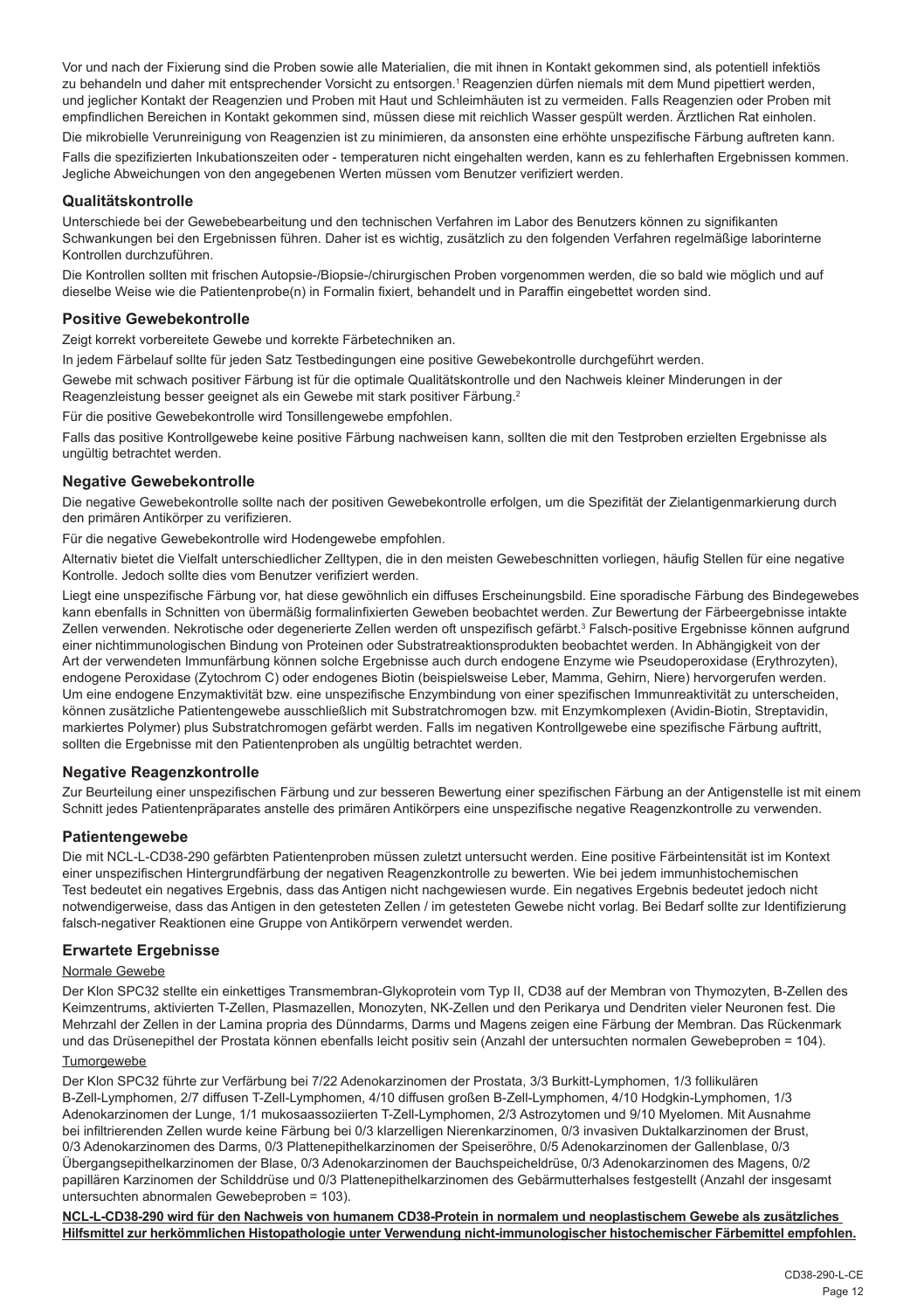## **Allgemeine Beschränkungen**

Die Immunhistochemie ist ein mehrstufiger diagnostischer Prozess, der eine spezialisierte Ausbildung auf den folgenden Gebieten erfordert: Auswahl der entsprechenden Reagenzien; Gewebeauswahl, -fixierung und -verarbeitung; Vorbereitung des IHC-Objektträgers sowie Bewertung der Färbeergebnisse.

Die Gewebefärbung hängt von der Handhabung und Verarbeitung des Gewebes vor dem Färben ab. Unsachgemäßes Fixieren, Einfrieren, Auftauen, Waschen, Trocknen, Erwärmen, Schneiden oder eine Kontamination mit anderen Geweben oder Flüssigkeiten kann zu Artefakten, Antikörper-Trapping oder falsch-negativen Ergebnissen führen. Abweichende Ergebnisse können aufgrund von Unterschieden bei der Fixierung und Einbettung oder intrinsischen Unregelmäßigkeiten im Gewebe selbst entstehen.<sup>4</sup>

Eine exzessive oder unvollständige Gegenfärbung kann die korrekte Bewertung von Ergebnissen gefährden.

Die klinische Bewertung einer vorliegenden bzw. fehlenden Färbung sollte durch morphologische Studien mit entsprechenden Kontrollen ergänzt und im Kontext der Krankengeschichte des Patienten und anderer diagnostischer Tests von einem qualifizierten Pathologen vorgenommen werden.

Antikörper von Leica Biosystems Newcastle Ltd sind wo angezeigt für die Verwendung entweder auf gefrorenen oder in Paraffin eingebetteten Schnitten mit spezifischen Fixierungsanforderungen bestimmt. Es kann insbesondere bei Neoplasmen zu einer unerwarteten Antigenexpression kommen. Die klinische Bewertung eines gefärbten Gewebeschnitts muss eine morphologische Analyse und die Auswertung der entsprechenden Kontrollen einschließen.

#### **Literatur - Allgemein**

- 1. National Committee for Clinical Laboratory Standards (NCCLS). Protection of laboratory workers from infectious diseases transmitted by blood and tissue; proposed guideline. Villanova, P.A. 1991;7(9). Order code M29-P.
- 2. Battifora H. Diagnostic uses of antibodies to keratins: a review and immunohistochemical comparison of seven monoclonal and three polyclonal antibodies. Progress in Surgical Pathology. 6:1–15. eds. Fenoglio-Preiser C, Wolff CM, Rilke F. Field & Wood, Inc., Philadelphia.
- 3. Nadji M, Morales AR. Immunoperoxidase, part I: the techniques and pitfalls. Laboratory Medicine. 1983; 14:767.
- 4. Omata M, Liew CT, Ashcavai M, Peters RL. Nonimmunologic binding of horseradish peroxidase to hepatitis B surface antigen: a possible source of error in immunohistochemistry. American Journal of Clinical Pathology. 1980; 73:626.
- 5. Krukemeyer MG, Morawietz L, Harren M et al. Akkumulation von B-lymphozyten/plasmazellen und expression des B-zell-spezifischen chemokins MIP-3α/CCR-6 in der akuten Leberrejektion. Transplantationsmedizin. 2003; 15:40–46.

#### **Änderungen zur vorhergehenden Ausgabe**

Reagenzzusammensetzung, Gesamtproteinkonzentration, Antikörperkonzentration, Anwendungsempfehlungen, Warnungen und Vorsichtsmaßnahmen, erwartete Ergebnisse.

## **Ausgabedatum**

15 April 2019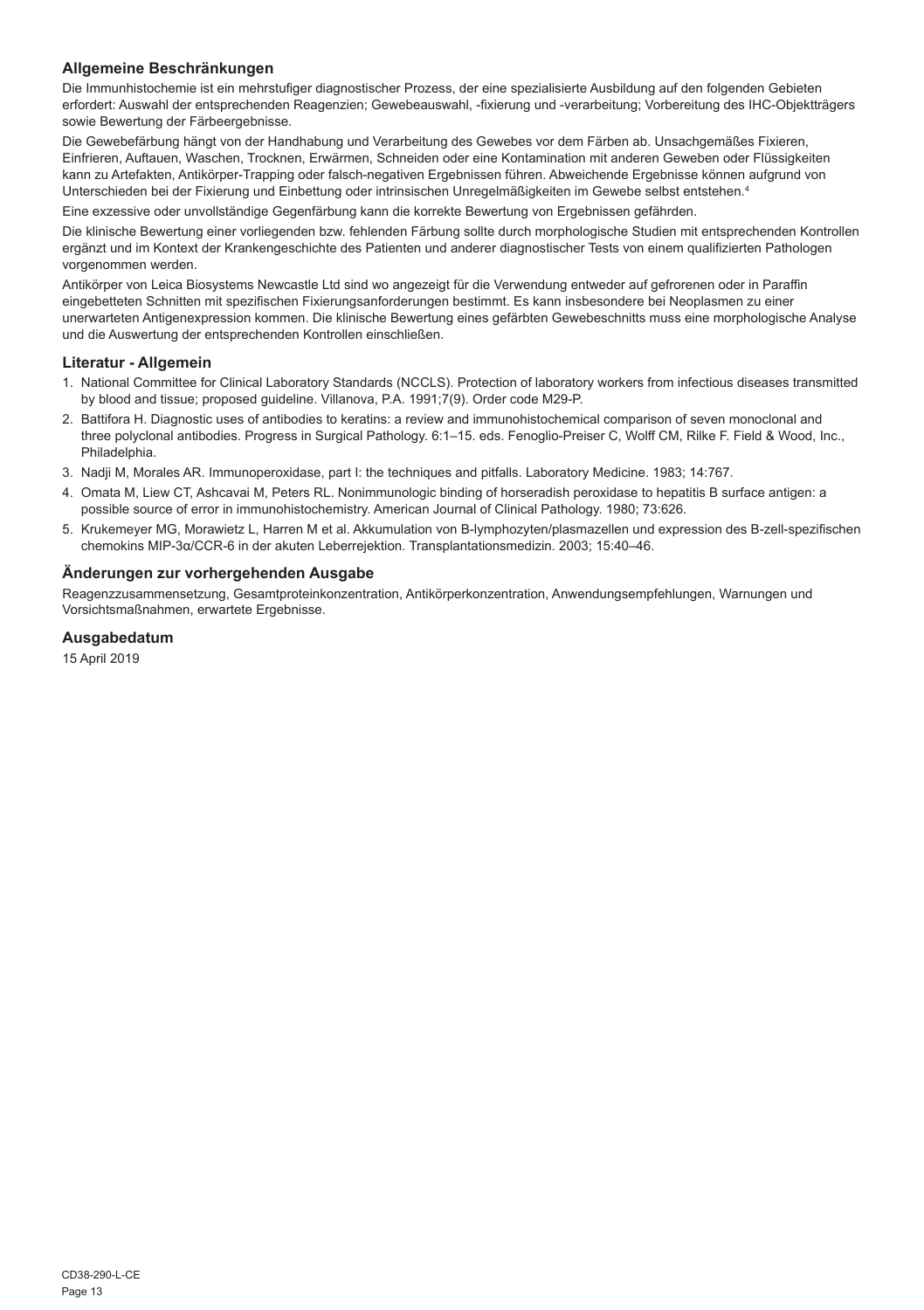# <span id="page-14-0"></span>**NovocastraTM Anticuerpos Monoclonal líquidos de Ratón CD38 Código De Producto: NCL-L-CD38-290**

## **Indicaciones De Uso**

#### *Para uso diagnóstico in vitro*.

NCL-L-CD38-290 está indicado para la identificación cualitativa en secciones de parafina, mediante microscopía óptica, de moléculas de CD38. La interpretación clínica de cualquier tinción o de su ausencia debe complementarse con estudios morfológicos, con el uso de los controles adecuados, y un anatomopatólogo cualificado debe evaluarla en el contexto del historial clínico del paciente y de otras pruebas diagnósticas.

## **Principio Del Procedimiento**

Las técnicas de tinción inmunohistocitoquímica (IHQ) permiten la visualización de antígenos mediante la aplicación secuencial de un anticuerpo específico dirigido contra el antígeno (anticuerpo primario), un anticuerpo secundario dirigido contra el anticuerpo primario y un complejo enzimático con un sustrato cromogénico, con pasos de lavado intercalados. La activación enzimática del cromógeno produce una reacción visible en el lugar en que se encuentra el antígeno. Luego se puede contrateñir la muestra y cubrirla con un cubreobjeto. Los resultados se interpretan utilizando un microscopio óptico y son de ayuda en el diagnóstico diferencial de los procesos fisiopatológicos, que pueden estar o no vinculados a un determinado antígeno.

#### **Clon**

SPC32

## **Inmunógeno**

Proteína de fusión recombinante procariótica correspondiente a la región extracelular de la molécula de CD38**.**

## **Especificidad**

Molécula de CD38 humano.

#### **Composición Del Reactivo**

NCL-L-CD38-290 es un sobrenadante de cultivo tisular líquido que contiene azida sódica como conservante.

## **Clase de Ig**

IgG1

## **Concentración Total De Proteína Total Protein**

Consulte en la etiqueta del vial la concentración total específica de proteína total del Iote.

## **Concentración De Anticuerpo**

Igual o superior a 46 mg/L, según lo determinado por ELISA. Consulte en la etiqueta del vial la concentración de Ig específica del lote.

## **Recomendaciones De Uso**

#### Cortes de parafina o inmunohistocitoquímica.

**HIER (por sus siglas, Recuperación del epítopo inducido por calor):** Por favor, siga las instrucciones de uso de Novocastra Epitope Retrieval Solution pH 6.

**Dilución sugerida:** 1:100 durante 30 minutos a 25 °C. Esta es tan solo una pauta, y cada usuario debe determinar sus propias diluciones de trabajo óptimas.

**Visualización**: Por favor, siga las instrucciones de uso de los Novolink™ Polymer Detection System. Para obtener más información sobre el producto o recibir ayuda, póngase en contacto con su distribuidor local o con la sucursal regional de Leica Biosystems; también puede visitar el sitio web de Leica Biosystems, www.LeicaBiosystems.com

#### **El rendimiento de este anticuerpo se debe validar cuando se utiliza con otros sistemas manuales de tinción o plataformas automatizadas.**

## **Almacenamiento Y Estabilidad**

Almacénelo a una temperatura de 2–8 °C. No lo congele. Devuélvalo a 2–8 °C inmediatamente después de su uso. No lo utilice después de la fecha de caducidad indicada en la etiqueta del vial. Cualesquiera condiciones de almacenamiento que no sean las arriba especificadas deben ser verificadas por el usuario.

## **Preparación De Las Muestras**

El fijador recomendado para secciones de tejido incluidos en parafina es formol tamponado neutro al 10%.

## **Advertencias Y Precauciones**

Este reactivo se ha preparado a partir del sobrenadante de un cultivo celular. Como se trata de un producto de origen biológico, debe manipularse con precaución.

Este reactivo contiene azida sódica. Está disponible una Ficha de información sobre la seguridad del material, previa petición, o en www.LeicaBiosystems.com.

Consulte las normativas nacionales, estatales, provinciales o municipales acerca de cómo desechar cualquier componente potencialmente tóxico.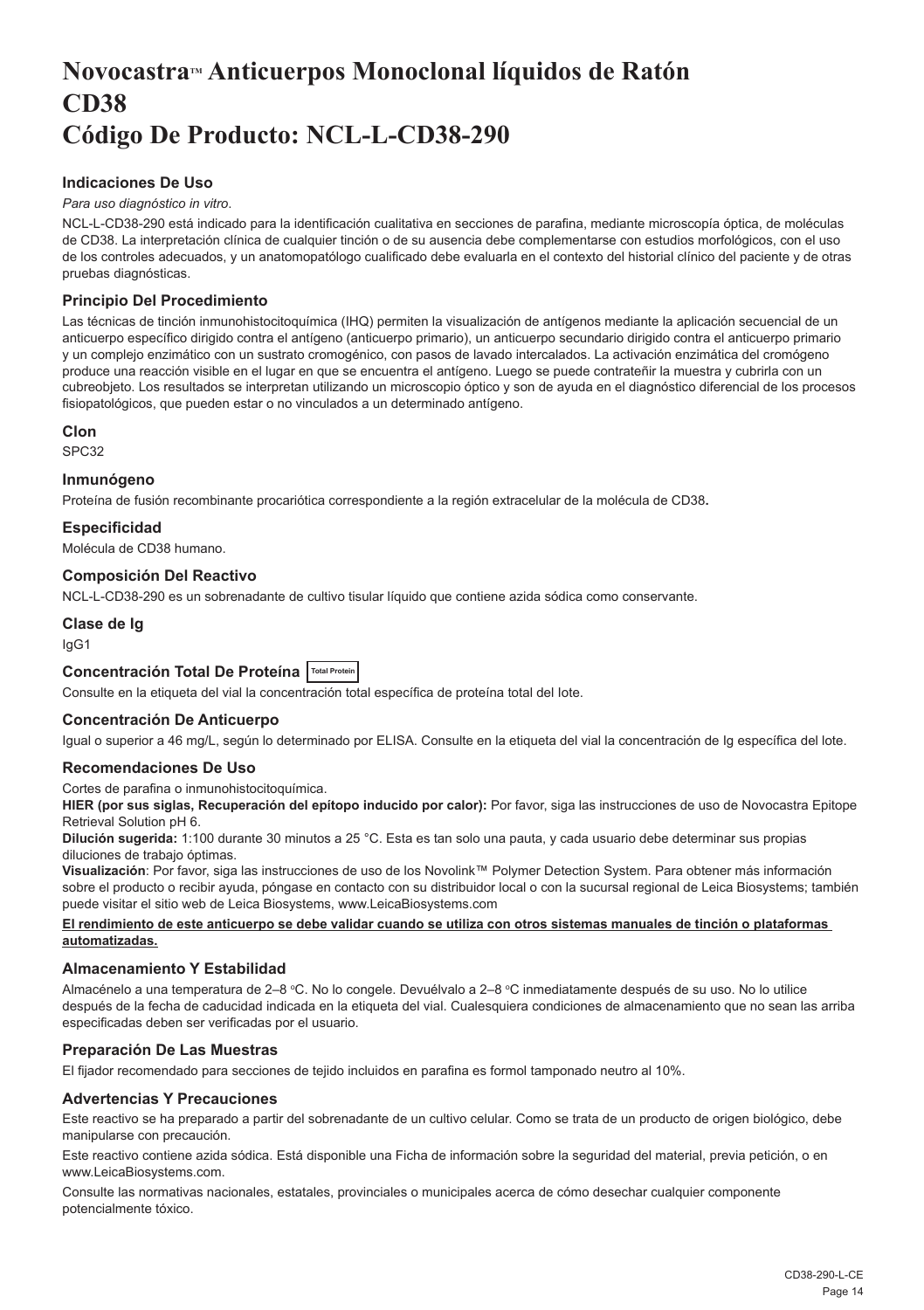Las muestras, antes y después de ser fijadas, así como todos los materiales expuestos a ellas, deben manipularse como susceptibles de transmitir una infección, y se deben desechar tomando las precauciones adecuadas.<sup>1</sup> No pipetee nunca los reactivos con la boca, y evite el contacto de la piel y de las membranas mucosas con los reactivos y las muestras. Si los reactivos o las muestras entran en contacto con zonas delicadas, lave éstas con abundante agua. Acuda inmediatamente al médico.

Reduzca al mínimo la contaminación microbiana de los reactivos; de lo contrario, podría producirse un aumento de la tinción no específica.

Cualquier tiempo o temperatura de incubación que no sean los aquí especificados pueden conducir a resultados erróneos. Cualquier cambio de tal naturaleza debe ser validado por el usuario.

#### **Control De Calidad**

Las diferencias en el procesamiento de los tejidos y en los procedimientos técnicos del laboratorio del usuario pueden producir una variabilidad significativa en los resultados; por ello, es necesario que éste lleve a cabo regularmente los controles de su propio laboratorio, además de los siguientes procedimientos.

Los controles deben ser muestras frescas de autopsia, biopsia o quirúrgicas fijadas en formol, procesadas e incluidas en parafina, lo antes posible, de manera idéntica a la utilizada para la muestra o muestras del paciente o pacientes.

## **Control Tisular Positivo**

Se utiliza para indicar la preparación correcta de los tejidos y las técnicas de tinción adecuadas.

Debe incluirse un control tisular positivo por cada conjunto de condiciones de ensayo en cada tinción o serie de tinciones realizada. Un tejido con una tinción positiva débil es más adecuado que un tejido con una tinción positiva intensa para lograr un control de calidad óptimo y para detectar niveles bajos de degradación del reactivo.<sup>2</sup>

El tejido de control positivo recomendado es amígdala palatina.

Si el tejido de control positivo no muestra tinción positiva, los resultados de las muestras analizadas deben considerarse no válidos.

## **Control Tisular Negativo**

Debe examinarse después del control de tejido positivo, a fin de verificar la especificidad del marcado del antígeno diana por el anticuerpo primario.

El tejido de control negativo recomendado es testículo.

O bien, la variedad de diferentes tipos de células presentes en la mayoría de los cortes de tejido ofrece con frecuencia lugares de control negativo, pero esto debe ser verificado por el usuario.

Si aparece una tinción no específica, ésta tiene generalmente aspecto difuso. En cortes de tejido fijados excesivamente con formol puede observarse también una tinción esporádica del tejido conectivo. Utilice células intactas para la interpretación de los resultados de la tinción. A menudo, las células necróticas o degeneradas quedan teñidas de forma no específica.<sup>3</sup> También pueden observarse falsos positivos causados por la unión no inmunológica a proteínas o a productos de reacción del sustrato. Estos falsos positivos pueden estar causados también por enzimas endógenas tales como la pseudoperoxidasa (eritrocitos), la peroxidasa endógena (citocromo C), o la biotina endógena (por ejemplo, de hígado, mama, cerebro, riñón), en función del tipo de inmunotinción utilizada. Para diferenciar la actividad de las enzimas endógenas o los enlaces no específicos de las enzimas de la inmunorreactividad específica, pueden teñirse otros tejidos del paciente exclusivamente con cromógeno sustrato o con complejos enzimáticos (avidina-biotina, estreptavidina, polímeros marcados) y cromógeno sustrato respectivamente. Si se produce una tinción específica del control tisular negativo, los resultados de las muestras de los pacientes deben considerarse no válidos.

#### **Control De Reactivo Negativo**

Utilice un control de reactivo negativo no específico en lugar del anticuerpo primario con un corte de cada muestra del paciente a fin de evaluar la tinción no específica y obtener una mejor interpretación de la tinción específica en el lugar en que se encuentra el antígeno.

## **Tejido Del Paciente**

Examine las muestras del paciente o pacientes teñidas con NCL-L-CD38-290 al final. La intensidad de la tinción positiva debe valorarse en el contexto de cualquier tinción de fondo no específica del control de reactivo negativo. Como con cualquier prueba inmunohistocitoquímica, un resultado negativo significa que no se ha detectado antígeno, y no que el antígeno esté ausente en las células o tejido probados. Si es necesario, use un panel de anticuerpos para identificar falsas reacciones negativas.

#### **Resultados esperados**

#### Teiidos normales

El clon SPC32 detectó la glucoproteína transmembrana simple de tipo II, CD38, en la membrana de los timocitos, células B del centro germinal, células T activadas, células plasmáticas, monocitos, células NK y el pericarión y las dendritas de numerosas neuronas. La mayor parte de las células de la lámina propia del intestino delgado, el colon y el estómago mostraron tinción de la membrana. También se observó cierta positividad en la médula ósea y el epitelio glandular de la próstata (número total de tejidos sanos evaluados = 104).

## Tejidos tumorales

El clon SPC32 produjo tinción en 7/22 adenocarcinomas de la próstata, 3/3 linfomas de Burkitt, 1/3 linfomas foliculares de células B, 2/7 linfomas difusos de células T grandes, 4/10 linfomas difusos de células T grandes, 4/10 linfomas de Hodgkin, 1/3 adenocarcinomas pulmonares, 1/1 linfoma de células T asociado con la mucosa, 2/3 astrocitomas y 9/10 mielomas. A excepción de las células infiltrantes, no se observó tinción en 0/3 carcinomas renales de células claras, 0/3 carcinomas ductales invasivos de la mama, 0/3 adenocarcinomas del colon, 0/3 carcinomas de células escamosas del esófago, 0/5 adenocarcinomas de la vejiga biliar, 0/3 carcinomas de células de transición de la vejiga, 0/3 adenocarcinomas pancreáticos, 0/3 adenocarcinomas estomacales, 0/2 carcinomas papilares de la tiroides y 0/3 carcinomas de células escamosas del cuello uterino (número total de casos anómalos evaluados = 103).

**El NCL-L-CD38-290 se recomienda para la detección de proteína CD38 humana en tejidos normales y neoplásicos, como complemento de la histopatología tradicional con tinciones histoquímicas no inmunológicas.**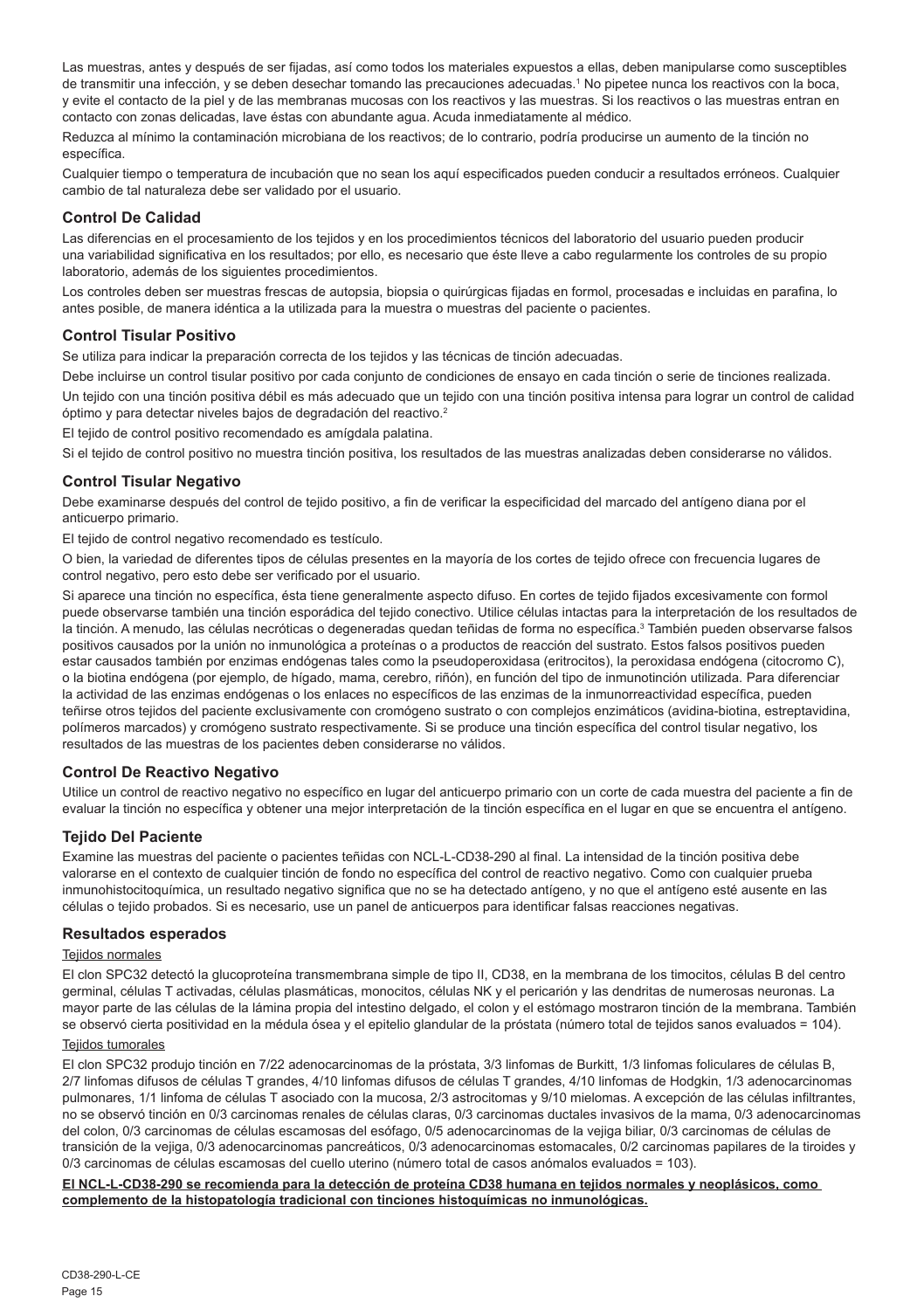## **Limitaciones Generales**

La inmunohistocitoquímica es un proceso de diagnóstico en varias fases que abarca: la formación especializada en la selección de los reactivos apropiados, la selección, fijación y procesamiento de tejidos, la preparación del portaobjeto para IHQ, y la interpretación de los resultados de la tinción.

La tinción de los tejidos depende de la manipulación y el procesamiento del tejido previos a la tinción. Una fijación, congelación, descongelación, lavado, secado, calentamiento o seccionamiento incorrectos, o la contaminación con otros tejidos o líquidos pueden generar artefactos, atrapamiento del anticuerpo o falsos negativos. La aparición de resultados incoherentes puede deberse a variaciones en los métodos de fijación y de inclusión, o a irregularidades inherentes al tejido.<sup>4</sup>

Una contratinción excesiva o incompleta puede poner en peligro la interpretación correcta de los resultados.

La interpretación clínica de cualquier tinción o de su ausencia debe complementarse con estudios morfológicos, con el uso de los controles adecuados, y un anatomopatólogo cualificado debe evaluarla en el contexto del historial clínico del paciente y de otras pruebas diagnósticas.

Los anticuerpos de Leica Biosystems Newcastle Ltd son para utilizarlos, según se indique, con secciones congeladas o incluidas en parafina, con requisitos de fijación específicos. Puede producirse una expresión inesperada del antígeno, especialmente en las neoplasias. La interpretación clínica de cualquier sección de tejido teñida debe incluir un análisis morfológico y la evaluación de los controles apropiados.

#### **Bibliografía - General**

- 1. National Committee for Clinical Laboratory Standards (NCCLS). Protection of laboratory workers from infectious diseases transmitted by blood and tissue; proposed guideline. Villanova, P.A. 1991; 7(9). Order code M29-P.
- 2. Battifora H. Diagnostic uses of antibodies to keratins: a review and immunohistochemical comparison of seven monoclonal and three polyclonal antibodies. Progress in Surgical Pathology. 6:1–15. eds. Fenoglio-Preiser C, Wolff CM, Rilke F. Field & Wood, Inc., Philadelphia.
- 3. Nadji M, Morales AR. Immunoperoxidase, part I: the techniques and pitfalls. Laboratory Medicine. 1983; 14:767.
- 4. Omata M, Liew CT, Ashcavai M, Peters RL. Nonimmunologic binding of horseradish peroxidase to hepatitis B surface antigen: a possible source of error in immunohistochemistry. American Journal of Clinical Pathology. 1980; 73:626.
- 5. Krukemeyer MG, Morawietz L, Harren M et al. Akkumulation von B-lymphozyten/plasmazellen und expression des B-zell-spezifischen chemokins MIP-3α/CCR-6 in der akuten Leberrejektion. Transplantationsmedizin. 2003; 15:40–46.

#### **Correcciones A La Publicación Anterior**

Composición del reactivo, concentración total de proteína, concentración de anticuerpo, recomendaciones de uso, advertencias y precauciones, resultados esperados.

## **Fecha De Publicación**

15 de abril de 2019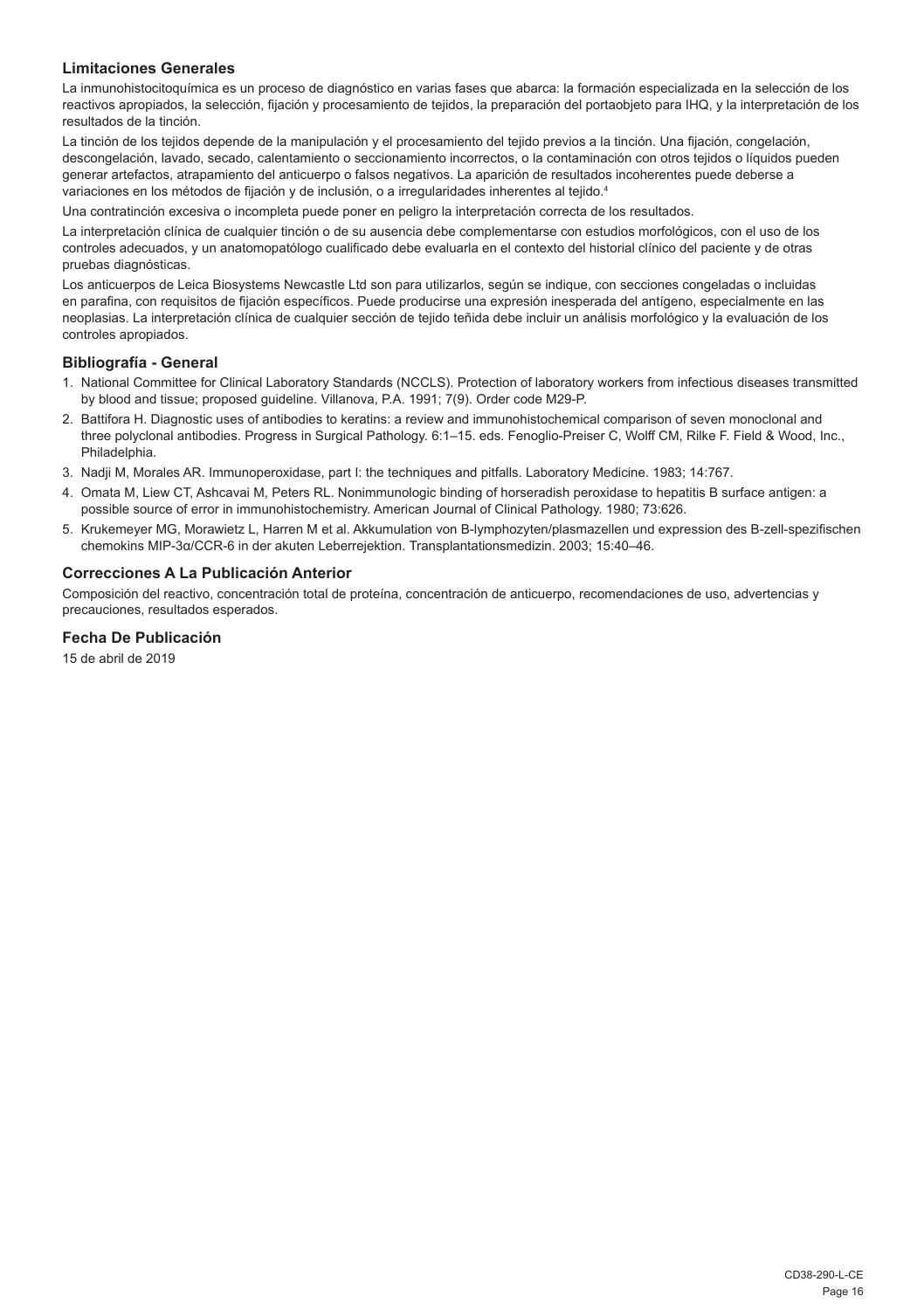# <span id="page-17-0"></span>**NovocastraTM Anticorpo Monoclonal líquido de Ratinho CD38 Código Do Produto: NCL-L-CD38-290**

## **Utilização prevista**

#### *Para utilização em diagnósticos in vitro*.

NCL-L-CD38-290 foi concebido para efectuar a identificação qualitativa da moléculas de CD38 por microscopia óptica, em secções parafinizadas. A interpretação clínica de qualquer coloração ou da sua ausência deve ser complementada por estudos morfológicos empregando os devidos controlos e deve ser avaliada por um patologista qualificado, dentro do contexto do historial clínico do doente e de outros testes de diagnóstico.

## **Princípio Do Procedimento**

As técnicas de coloração imunohistoquímica (IHQ) permitem que se faça a visualização de antígenos por meio da aplicação sequencial de um anticorpo específico do antígeno (o anticorpo primário), de um anticorpo secundário ao anticorpo primário, e de um complexo enzimático com um substrato cromogénico e etapas de lavagem de permeio. A activação enzimática do cromogénio resulta num produto de reacção visível no local do antígeno. A amostra pode então ser contrastada e coberta com uma lamela. Os resultados são interpretados por meio de um microscópio óptico, e ajudam a formular o diagnóstico diferencial dos processos fisiopatológicos, os quais podem ou não estar associados a antígenos específicos.

#### **Clone**

SPC32

## **Imunogénio**

Proteína de fusão recombinante procariótica correspondendo ao domínio extracelular da molécula CD38 humana.

## **Especificidade**

Molécula CD38 humana

## **Composição Do Reagente**

NCL-L-CD38-290 é um sobrenadante líquido da cultura de um tecido contendo azida de sódio como produto conservante.

## **Classe De Ig**

IgG1

## **Concentração Total De Proteína Total Protein**

Consultar a etiqueta da ampola para determinar a concentração total de proteína do lote específico.

## **Concentração De Anticorpo**

Superior ou igual a 46 mg/L, conforme determinado por ELISA. Consultar a etiqueta da ampola para determinar a concentração de Ig do lote específico.

## **Recomendações Sobre A Utilização**

Imunohistoquímica em cortes de parafina.

**Recuperação de epítopo induzida por calor (Heat Induced Epitope Retrieval, HIER):** Siga as instruções de utilização da Novocastra Epitope Retrieval Solution pH 6.

**Diluição sugerida:** 1:100 durante 30 minutos a 25°C. Esta recomendação serve apenas de orientação, e os utilizadores devem determinar as suas diluições ótimas de trabalho.

**Visualização:** Siga as instruções de utilização de Novolink™ Polymer Detection Systems. Para obter mais informações do produto ou apoio, contacte o seu distribuidor local ou o gabinete regional da Leica Biosystems ou, em alternativa, visite o site da Leica Biosystems, www.LeicaBiosystems.com/pt/

O desempenho deste anticorpo deve ser validado quando utilizado com outros sistemas de coloração manual ou plataformas automatizadas.

#### **Armazenamento E Estabilidade**

Armazenar a 2–8 °C. Não congelar. Retornar à temperatura de 2–8 °C imediatamente após a utilização. Não utilizar após o prazo de validade indicado no rótulo do recipiente. As condições de armazenamento que diferirem das que se encontram especificadas acima devem ser verificadas pelo utilizador.

#### **Preparação Das Amostras**

O fixador recomendado é formol tamponado neutro a 10% para secções de tecido envolvidas em parafina.

## **Avisos E Precauções**

Este reagente foi preparado a partir do sobrenadante de cultura celular. Visto ser um produto biológico, deve ser manuseado com o devido cuidado.

Este reagente contém azida de sódio. Encontra-se disponível uma Ficha de Dados de Segurança do Material, mediante pedido ou através do site www.LeicaBiosystems.com/pt/

Consultar a legislação aplicável em relação ao descarte de quaisquer componentes potencialmente tóxicos.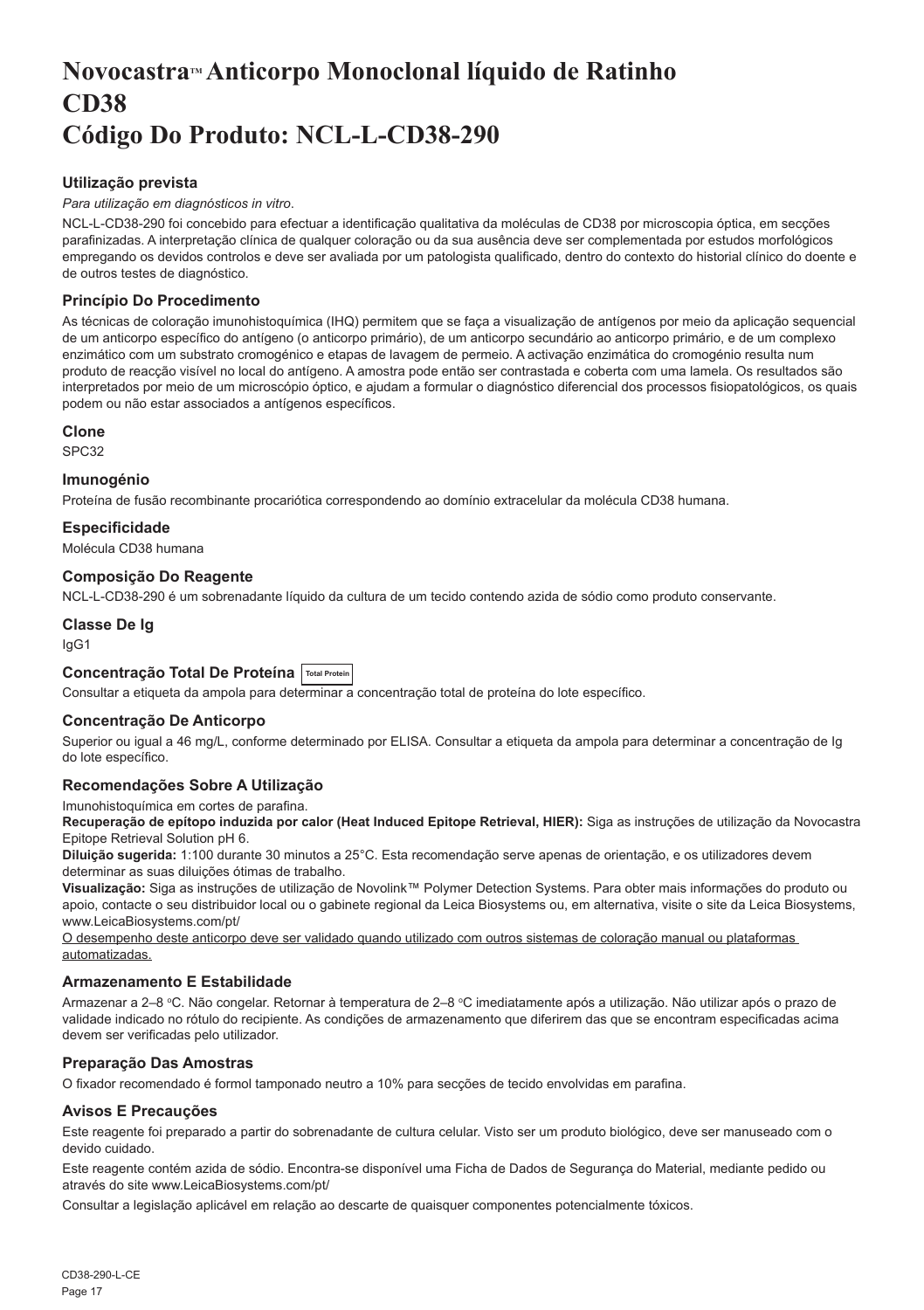As amostras, antes e depois da sua fixação, bem como todos os materiais expostos às mesmas, devem ser manipulados como se tivessem a capacidade de transmitir infecções e devem ser descartados com as devidas precauções.<sup>1</sup> Não pipetar nunca os reagentes com a boca e evitar o contacto entre a pele e membranas mucosas e os reagentes e amostras. Caso os reagentes ou amostras entrem em contacto com áreas sensíveis, lavar com grandes quantidades de água. Consultar um médico.

Minimizar a contaminação microbiana dos reagentes para evitar a possibilidade do aumento da coloração não específica.

Os períodos de incubação ou temperaturas diferentes dos que foram especificados poderão dar azo a resultados errados. Todas as alterações desse tipo devem ser validadas pelo utilizador.

## **Controlo Da Qualidade**

As diferenças entre os diferentes métodos e técnicas de processamento de tecidos no laboratório do utilizador podem causar uma grande variabilidade de resultados, requerendo a realização frequente de controlos internos suplementares aos procedimentos que se seguem.

Os controlos devem ser amostras de autópsia/biopsia/cirurgia frescas, fixadas em formol, processadas e envolvidas em cera parafínica logo que possível, da mesma maneira que a(s) amostra(s) do(s) doente(s).

#### **Controlo De Tecido Positivo**

Usado para assinalar os tecidos correctamente preparados e as técnicas de coloração indicadas.

Cada conjunto de condições de testes, em cada processo de coloração, deve incluir um controlo de tecido positivo.

Os tecidos com uma coloração positiva fraca são mais indicados do que os têm uma coloração positiva forte para proporcionarem um controlo de qualidade óptimo, bem como para detectar níveis reduzidos de degradação dos reagentes.<sup>2</sup>

O tecido de controlo positivo recomendado é a amígdala.

Se o controlo de tecido positivo não demonstrar uma coloração positiva, os resultados obtidos com as amostras de testes devem ser considerados inválidos.

## **Controlo De Tecido Negativo**

Este deve ser examinado depois do controlo de tecido positivo para verificar a especificidade da marcação do antígeno objectivado pelo anticorpo primário.

O controlo de tecido negativo recomendado é o testículo.

Alternativamente, a variedade de diferentes tipos de células presentes na maioria das secções de tecidos oferece muitas vezes locais de controlo negativo, mas isto deve ser verificado pelo utilizador.

A coloração não específica, caso ocorra, tem geralmente um aspecto difuso. A coloração esporádica do tecido conjuntivo pode também ter lugar em secções de tecido excessivamente fixado em formol. Devem utilizar-se células intactas para a interpretação dos resultados da coloração. As células necróticas ou degeneradas causam muitas vezes uma coloração não específica.<sup>3</sup> Podem

verificar-se resultados positivos falsos devido à ligação não imunológica de proteínas ou de produtos da reacção do substrato. Esses resultados podem também ser causados por enzimas endógenas tais como a pseudoperoxidase (eritrócitos), a peroxidase endógena (citocromo C), ou a biotina endógena (ex. no fígado, mama, cérebro ou rim) dependendo do tipo de imunocoloração utilizado. Para diferenciar entre a actividade das enzimas endógenas e as ligações não específicas de enzimas de imunoreactividade específica, podem colorir-se tecidos adicionais dos doentes exclusivamente com substrato cromogénio ou com complexos de enzimas (avidina-biotina, estreptavidina, polímero marcado) e substrato-cromogénio, respectivamente. Se ocorrer a coloração específica no controlo de tecido negativo, os resultados dos testes feitos com as amostras do doente devem ser considerados inválidos.

## **Controlo De Reagente Negativo**

Utilizar um controlo de reagente negativo não específico em vez do anticorpo primário com uma secção de cada amostra de doente para avaliar a coloração não específica e permitir uma melhor interpretação da coloração específica no local do antígeno.

## **Tecido Do Doente**

Examinar as amostras do doente coloridas com NCL-L-CD38-290 em último lugar. A intensidade da coloração positiva deve ser avaliada dentro do contexto de qualquer coloração não específica de fundo do controlo de reagente negativo. Tal como com qualquer teste imunohistoquímico, um resultado negativo significa que o antígeno não foi detectado, e não que o antígeno se encontrava ausente das células ou tecido analisados. Se necessário, deve utilizar-se um painel de anticorpos para identificar reacções falso-negativas.

#### **Resultados Previstos**

#### Tecidos normais

O clone SPC32 detetou a glicoproteína de transmembranas únicas do tipo II, CD38, na membrana de timócitos, células B centrais germinais, células T ativadas, células do plasma, monócitos, células NK, e o pericário e dendritos de muitos neurónios. A maioria das células na lâmina própria do intestino delgado, cólon e estômago mostrou coloração de membranas. Também se observou alguma positividade na medula óssea e no epitélio glandular da próstata (número total de tecidos normais avaliados = 104).

## Tecidos tumorais

O clone SPC32 corou 7/22 adenocarcinomas da próstata, 3/3 linfomas de Burkitt, 1/3 linfomas de células B foliculares, 2/7 linfomas difusos de células T, 4/10 linfomas difusos de células B grandes, 4/10 linfomas de Hodgkin, 1/3 adenocarcinomas do pulmão, 1/1 linfoma de células T associadas à mucosa, 2/3 astrocitomas e 9/10 mielomas. Exceto no que diz respeito às células infiltrantes, não se observou coloração em 0/3 carcinomas de células claras renais, 0/3 carcinomas ductais invasivos da mama, 0/3 adenocarcinomas do cólon, 0/3 carcinomas das células escamosas do esófago, 0/5 adenocarcinomas da vesícula biliar, 0/3 carcinomas de células de transição da bexiga, 0/3 adenocarcinomas do pâncreas, 0/3 adenocarcinomas do estômago, 0/2 carcinomas papilares da tiroide e 0/3 carcinomas das células escamosas do colo do útero (número total de casos anormais avaliados = 103).

**NCL-L-CD38-290 é recomendado para a deteção da proteína humana CD38 em tecidos normais e neoplásicos, como auxiliar da histopatologia convencional, através da utilização de corantes histoquímicos não imunológicos.**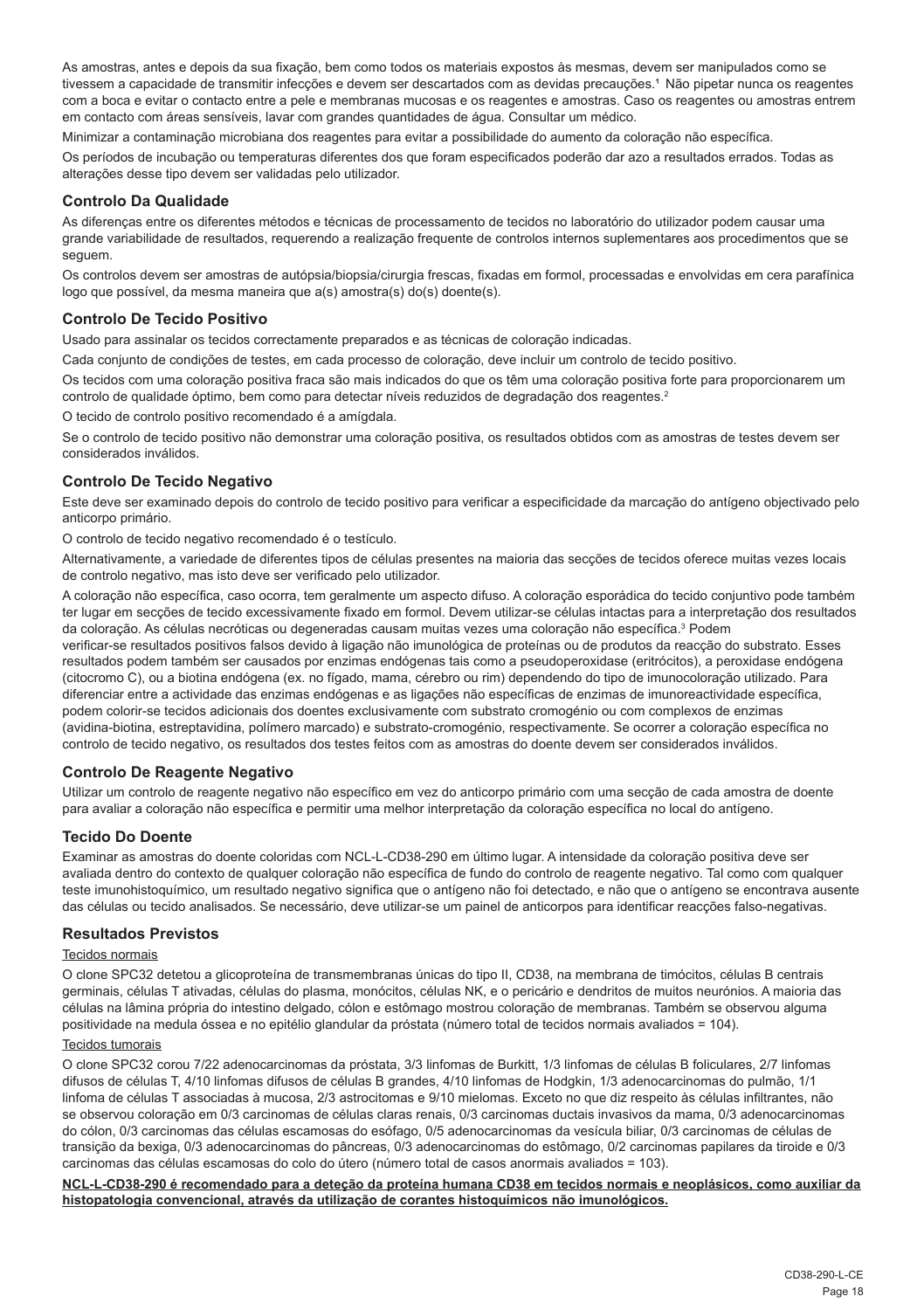## **Limitações Gerais**

A imunohistoquímica é um processo diagnóstico em múltiplas etapas que consta de: uma formação especializada na selecção dos reagentes apropriados, selecção, fixação e processamento de tecidos, preparação das lâminas de IHQ e interpretação dos resultados das colorações.

A coloração de tecidos depende do seu manuseamento e processamento antes da sua coloração. A fixação, congelação, descongelação, lavagem, secagem, aquecimento ou corte incorrectos das amostras, ou a sua contaminação com outros tecidos ou fluidos, podem produzir artefactos, retenção de anticorpos, ou resultados falso-negativos. Os resultados inconsistentes podem dever-se a variações nos métodos de fixação e envolvimento ou a irregularidades inerentes ao tecido.<sup>4</sup>

Uma contrastação excessiva ou incompleta pode comprometer a correcta interpretação dos resultados.

A interpretação clínica de qualquer coloração ou da sua ausência deve ser complementada por estudos morfológicos empregando os devidos controlos e deve ser avaliada por um patologista qualificado, dentro do contexto do historial clínico do doente e de outros testes de diagnóstico.

Os anticorpos da Leica Biosystems Newcastle Ltd destinam-se a serem utilizados, conforme indicado, em secções de tecido ou congeladas ou envolvidas em parafina, com requisitos de fixação específicos. Pode ocorrer uma expressão inesperada de antígeno, especialmente em neoplasmas. A interpretação clínica de qualquer secção de tecido colorido deverá incluir a análise morfológica e a avaliação de controlos apropriados.

#### **Bibliografia - Geral**

- 1. National Committee for Clinical Laboratory Standards (NCCLS). Protection of laboratory workers from infectious diseases transmitted by blood and tissue; proposed guideline. Villanova, P.A. 1991; 7(9). Order code M29-P.
- 2. Battifora H. Diagnostic uses of antibodies to keratins: a review and immunohistochemical comparison of seven monoclonal and three polyclonal antibodies. Progress in Surgical Pathology. 6:1–15. eds. Fenoglio-Preiser C, Wolff CM, Rilke F. Field & Wood, Inc., Philadelphia.
- 3. Nadji M, Morales AR. Immunoperoxidase, part I: the techniques and pitfalls. Laboratory Medicine. 1983; 14:767.
- 4. Omata M, Liew CT, Ashcavai M, Peters RL. Nonimmunologic binding of horseradish peroxidase to hepatitis B surface antigen: a possible source of error in immunohistochemistry. American Journal of Clinical Pathology. 1980; 73:626.
- 5. Krukemeyer MG, Morawietz L, Harren M et al. Akkumulation von B-lymphozyten/plasmazellen und expression des B-zell-spezifischen chemokins MIP-3α/CCR-6 in der akuten Leberrejektion. Transplantationsmedizin. 2003; 15:40–46.

#### **Emendas Da Edição Anterior**

Composição do Reagente, Concentração Total de Proteína, Concentração de Anticorpos, Recomendações Sobre a Utilização, Avisos e Precauções, Resultados Previstos.

## **Data De Emissão**

15 de Abril de 2019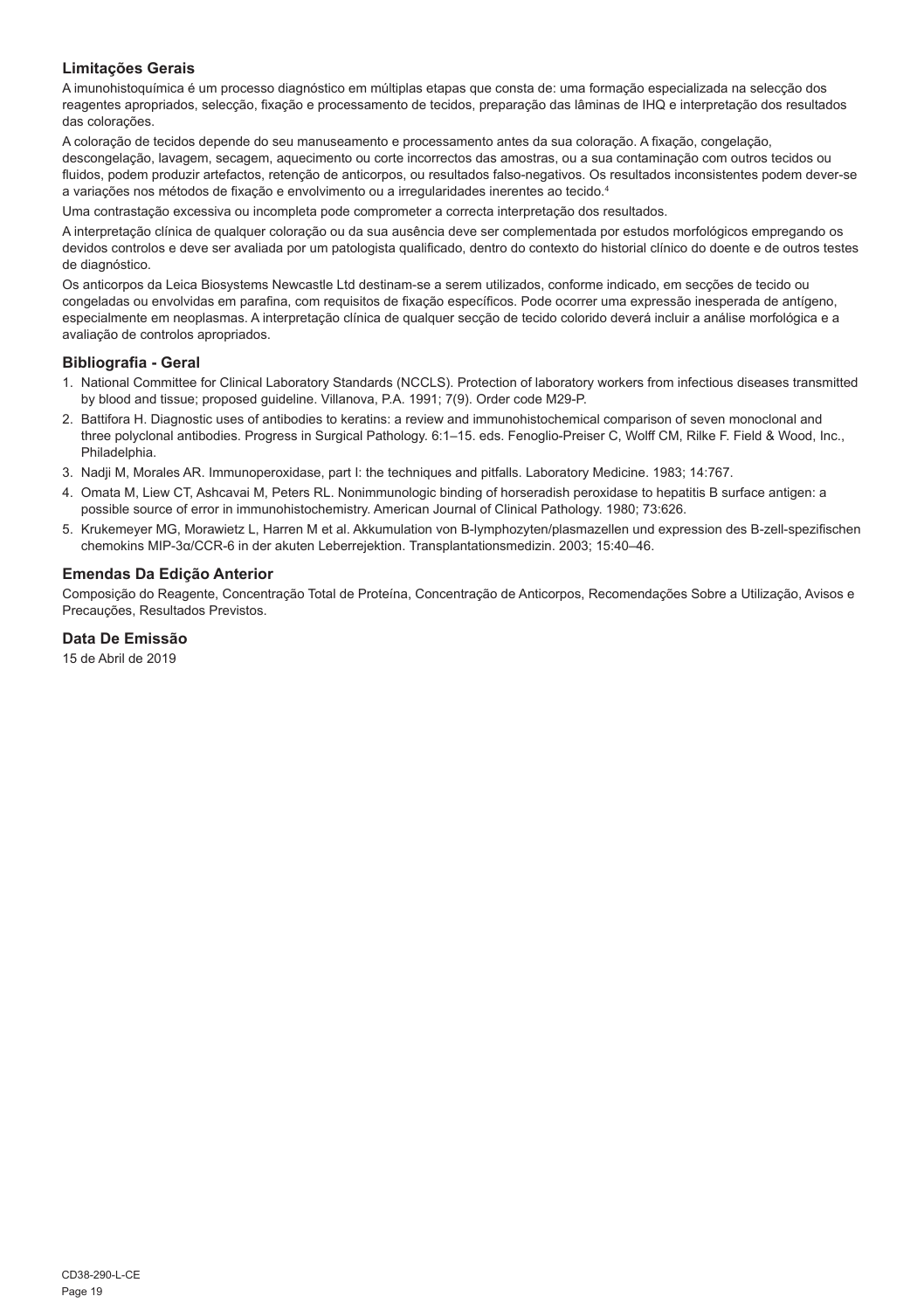# <span id="page-20-0"></span>Novocastra™ Flytande Monoklonal Musantikropp **CD38 Produktkod: NCL-L-CD38-290**

## **Avsedd Användning**

#### *För in vitro diagnostisk användning*.

NCL-L-CD38-290 är avsedd för kvalitativ identifiering med ljusmikroskopi av CD38-molekyler i paraffinsnitt. Den kliniska tolkningen av all färgning eller dess frånvaro bör kompletteras med morfologiska undersökningar som använder korrekta kontroller och utvärderas av kvalificerad patolog inom ramen för patientens kliniska anamnes och andra diagnostiska tester.

## **Metodens Princip**

Immunhistokemiska (IHC) färgningstekniker tillåter visualisering av antigener genom sekvenstillämpning av en specifik antikropp till antigenet (primär antikropp), en sekundär antikropp till den primära antikroppen och ett enzymkomplex med ett kromogent substrat med inlagda tvättsteg. Den enzymatiska aktiveringen av kromogenet resulterar i en synlig reaktionsprodukt på antigenområdet. Proverna kan då kontrastfärgas och förses med täckglas. Resultaten tolkas med ljusmikroskop och bidrar till differentialdiagnosen av patofysiologiska processer som eventuellt kan associeras till ett särskilt antigen.

## **Klon**

SPC32

## **Immunogen**

Prokaryotiskt rekombinant fusionsprotein som motsvarar den extracellulära regionen av CD38-molekylen.

## **Specificitet**

Human CD38-molekyl.

## **Reagensinnehåll**

NCL-L-CD38-290 är en flytande vävnadskultursupernatant som innehåller natriumazid som konserveringsmedel.

#### **Ig-klass**

IgG1

## **Total Proteinkoncentration Total Protein**

Se flaskans etikett för specifik, total proteinkoncentration.

## **Antikroppskoncentration**

Större än eller lika med 46 mg/L enligt bestämning med ELISA. Se flaskans etikett för specifik Ig-koncentration.

#### **Rekommendationer Vid Användning**

Immunohistokemi på paraffinsnitt.

**Värmeinducerad epitopåtervinning (Heat Induced Epitope Retrieval, HIER):** Följ bruksanvisningen på Novocastra Epitope Retrieval Solution pH 6.

**Föreslagen spädning:** 1:100 i 30 minuter vid 25 °C. Detta tillhandahålls som en guide och användare bör bestämma sina egna optimala arbetsspädningar.

**Visualisering:** Följ bruksanvisningen i Novolink™ Polymer Detection Systems. Du kan få en kopia av materialsäkerhetsdatabladet genom att kontakta en lokal distributör eller Leica Biosystems regionkontor eller också på Leica Biosystems webbplats, www.LeicaBiosystems.com

Denna antikropps prestanda ska valideras när den används tillsammans med andra manuella färgningssystem eller automatiska plattformar.

## **Förvaring Och Stabilitet**

Förvara vid 2–8 °C. Frys ej. Atergå till 2–8 °C direkt efter användning. Använd ej efter det utgångsdatum som anges på flaskans etikett. Förvaringsförhållanden som skiljer sig från de ovannämnda måste kontrolleras av användaren.

## **Preparation Av Prov**

Rekommenderat fixeringsmedel för paraffininbäddade vävnadssnitt är 10% neutralbuffrat formalin.

## **Varningar Och Försiktighetsåtgärder**

Reagenset har förberetts från supernatanten av vävnadsodlingar. Eftersom det är en biologisk produkt bör skälig försiktighet iakttas vid hantering.

Detta reagens innehåller natriumazid. Ett datablad för materialsäkerhet finns tillgängligt på begäran eller från www.LeicaBiosystems.com För kassering av potentiellt toxiska komponenter hänvisas till nationella eller lokala bestämmelser.

Före och efter fixering bör prover och alla material som har varit utsatta för dem hanteras som om det finns risk för att de kan överföra infektioner och kasseras med iakttagande av försiktighet.<sup>1</sup> Pipettera aldrig reagenser med munnen och se till att huden och slemhinnorna inte kommer i kontakt med reagens och prover. Om reagens eller prover kommer i kontakt med känsliga områden, tvätta med rikliga mängder vatten. Rådgör med läkare.

Minimera mikrobisk kontaminering av reagens annars kan en ökning av ospecifik färgning ske.

Inkubationstider eller temperaturer som skiljer sig från dem som specificeras kan ge felaktiga resultat. Alla sådana förändringar måste kontrolleras av användaren.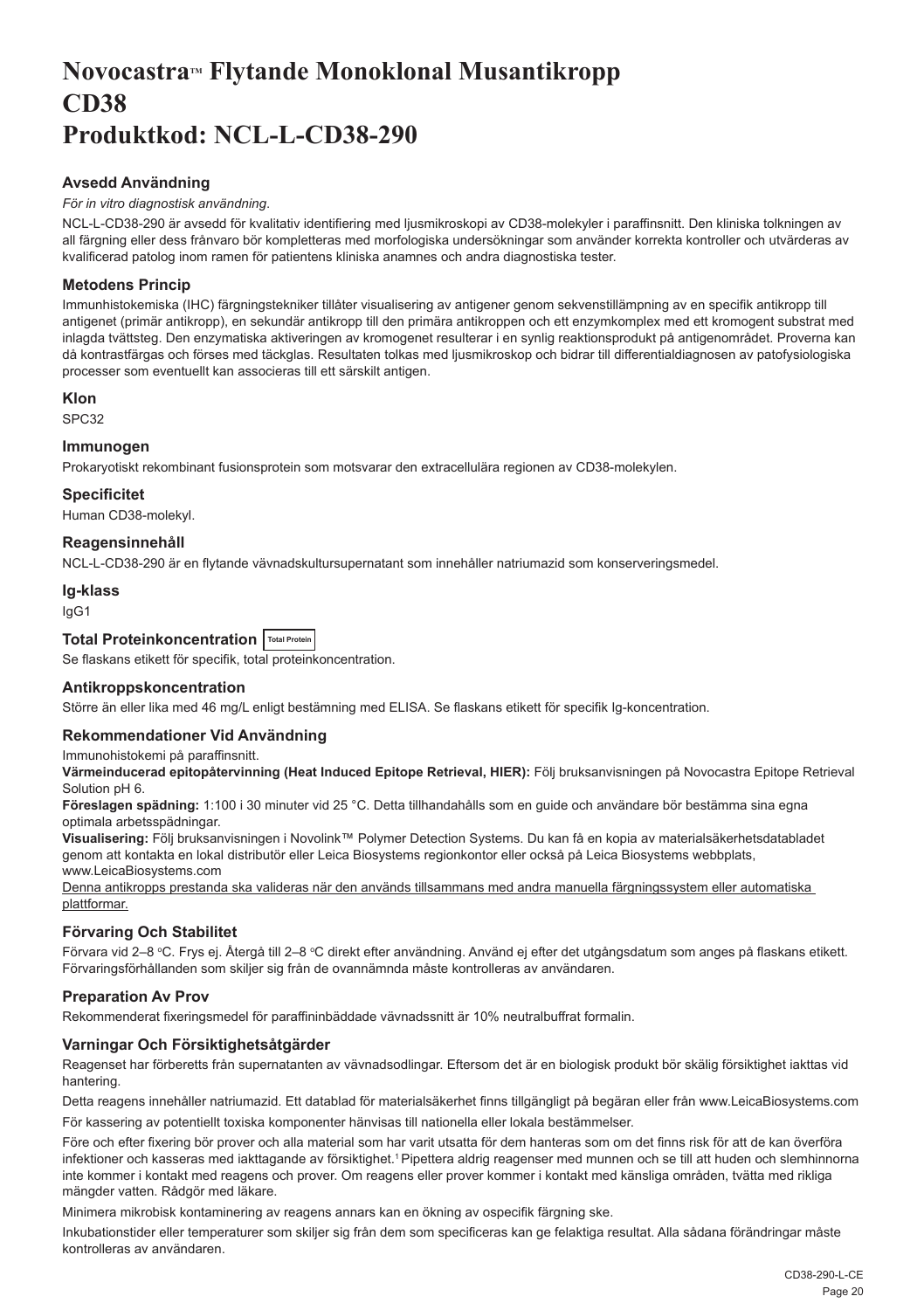## **Kvalitetskontroll**

Skillnader i vävnadsbehandling och tekniska metoder i användarens laboratorium kan ge stor variation i resultaten vilket kan göra det nödvändigt att genomföra regelbundna interna kontroller utöver följande metoder.

Kontroller bör vara färska obduktions-/biopsi-/kirurgiprover som snarast möjligt formalinfixeras, bearbetas och paraffininbäddas på samma sätt som patientprover.

## **Positiv Vävnadskontroll**

Används för att ange korrekt förberedda vävnader och rätt färgningstekniker.

En positiv vävnadskontroll bör ingå i varje uppsättning av testförhållanden vid varje färgningskörning.

En vävnad med svag positiv färgning är mer lämplig för optimal kvalitetskontroll och för att upptäcka låga nivåer av reagensdegradering än en vävnad med stark positiv färgning.<sup>2</sup>

Tonsill rekommenderas som positiv kontrollvävnad.

Om den positiva vävnadskontrollen inte uppvisar positiv färgning bör resultat med testproverna anses vara ogiltiga.

#### **Negativ Vävnadskontroll**

Bör undersökas efter den positiva vävnadskontrollen för att fastställa specificiteten för märkningen av målantigenet med den primära antikroppen.

Testikel rekommenderades som negativ kontrollvävnad.

Alternativt ger ofta en mängd olika celltyper som finns i de flesta vävnadssnitt negativa kontrollområden men detta bör kontrolleras av användaren.

Ospecifik färgning, om det förekommer, har ofta ett diffust utseende. Sporadisk färgning av bindväv kan också observeras i snitt från överflödigt formalinfixerade vävnader. Använd intakta celler för tolkning av färgningsresultat. Nekrotiska eller degenererade celler färgar ofta ospecifikt.<sup>3</sup> Falskt positiva resultat kan uppstå p.g.a. icke-immunologisk bindning av proteiner eller substratreaktionsprodukter. De kan också orsakas av endogena enzymer som pseudoperoxidas (erytrocyter), endogent peroxidas (cytokrom C) eller endogent biotin (t.ex. lever, bröst, hjärna, njure) beroende på typ av immunfärgning som används. För att skilja endogen enzymaktivitet eller ospecifik enzymbindning från specifik immunreaktivitet kan ytterligare patientvävnader färgas exklusivt med respektive substratkromogen eller enzymkomplex (avidin-biotin, streptavidin, märkt polymer) och substrat-kromogen. Om specifik färgning sker i den negativa vävnadskontrollen bör resultat med patientprover anses vara ogiltiga.

#### **Negativ Reagenskontroll**

Använd en ospecifik negativ reagenskontroll istället för den primära antikroppen med ett snitt från varje patientprov för att utvärdera ospecifik färgning och tillåta bättre tolkning av specifik färgning på antigenområdet.

#### **Patientvävnad**

Undersök patientprover färgade med NCL-L-CD38-290 sist. Positiv färgningsintensitet bör utvärderas inom ramen för all ospecifik bakgrundsfärgning av den negativa reagenskontrollen. Som vid alla immunhistokemiska tester betyder ett negativt resultat att antigenet inte upptäcktes och inte att det inte förekom i de analyserade cellerna/vävnaderna. Använd vid behov en antikroppspanel för att identifiera falskt negativa reaktioner.

#### **Förväntade Resultat**

#### Normal vävnad

Klon SPC32 detekterade transmembranglykoprotein av typ II, CD38, på membranet hos tymocyter, germinalcenter B-celler, aktiverade T-celler, plasmaceller, monocyter, NK-celler, och perikarya och dendriter hos många neuroner. Majoriteten av celler i lamina propria i tunntarmen, kolon och mage visade membranfärgning. Viss positivitet noterades också i benmärg och glandulärt epitel i prostata (totalt antal normala vävnader som utvärderadess = 104).

#### Tumörvävnader

Klon SPC32 färgade 7/22 adenocarcinom i prostata, 3/3 Burkitts lymfom, 1/3 follikulära B-cellslymfom, 2/7 diffusa T-cellslymfom, 4/10 diffusa, stora B-cellslymfom, 4/10 Hodgkins lymfom, 1/3 adenocarcinom i lunga, 1/1 mukosa-associerade T-cellslymfom, 2/3 astrocytom och 9/10 myelom. Förutom infiltrerande celler, sågs ingen färgning i 0/3 klarcellscarcinom i njure, 0/3 invasiva, duktala carcinom i bröst, 0/3 adenocarcinom i kolon, 0/3 skivepitelcancer i matstrupen, 0/5 adenocarcinom i gallblåsan, 0/3 övergångscellcarcinom i urinblåsan, 0/3 adenocarcinom i pankreas, 0/3 adenocarcinom i magen, 0/2 papillära carcinom i sköldkörteln, och 0/3 skivepitelcancer i cervix (totalt antal onormala fall som utvärderades = 103).

#### **NCL-L-CD38-290 rekommenderas för detektering av humant CD38-protein i normal och neoplastisk vävnad. konventionell histopatologi med användning av icke-immunologiska histokemiska färger.**

## **Allmänna Begränsningar**

Immunhistokemi är en diagnostisk process i flera steg som kräver specialiserad utbildning i urvalet av lämpliga reagens, val av vävnad, fixering och bearbetning, förberedelse av IHC-objektglaset samt tolkning av färgningsresultaten.

Vävnadsfärgning påverkas av hantering och bearbetning av vävnaden före färgningen. Felaktig fixering, nedfrysning, upptining, tvättning, torkning, uppvärmning, snittning eller kontaminering av andra vävnader eller vätskor kan framställa artefakter, infångande av antikroppar eller falskt negativa resultat. Motsägelsefulla resultat kan bero på variationer av fixerings- och inbäddningsmetoder eller på naturliga oregelbundenheter i vävnaden.<sup>4</sup>

Överflödig eller ofullständig kontrastfägning kan försvåra en korrekt tolkning av resultatet.

Den kliniska tolkningen av all färgning eller dess frånvaro bör kompletteras med morfologiska undersökningar som använder korrekta kontroller och utvärderas av kvalificerad patolog inom ramen för patientens kliniska anamnes och andra diagnostiska tester.

Antikroppar från Leica Biosystems Newcastle Ltd är till för användning så som anges på antingen frysta eller paraffininbäddade snitt med specifika fixeringskrav. Oväntat antigenuttryck kan ske, speciellt i neoplasmer. Morfologisk analys och utvärdering av lämpliga kontroller måste ingå i den kliniska tolkningen av alla färgade vävnadssnitt.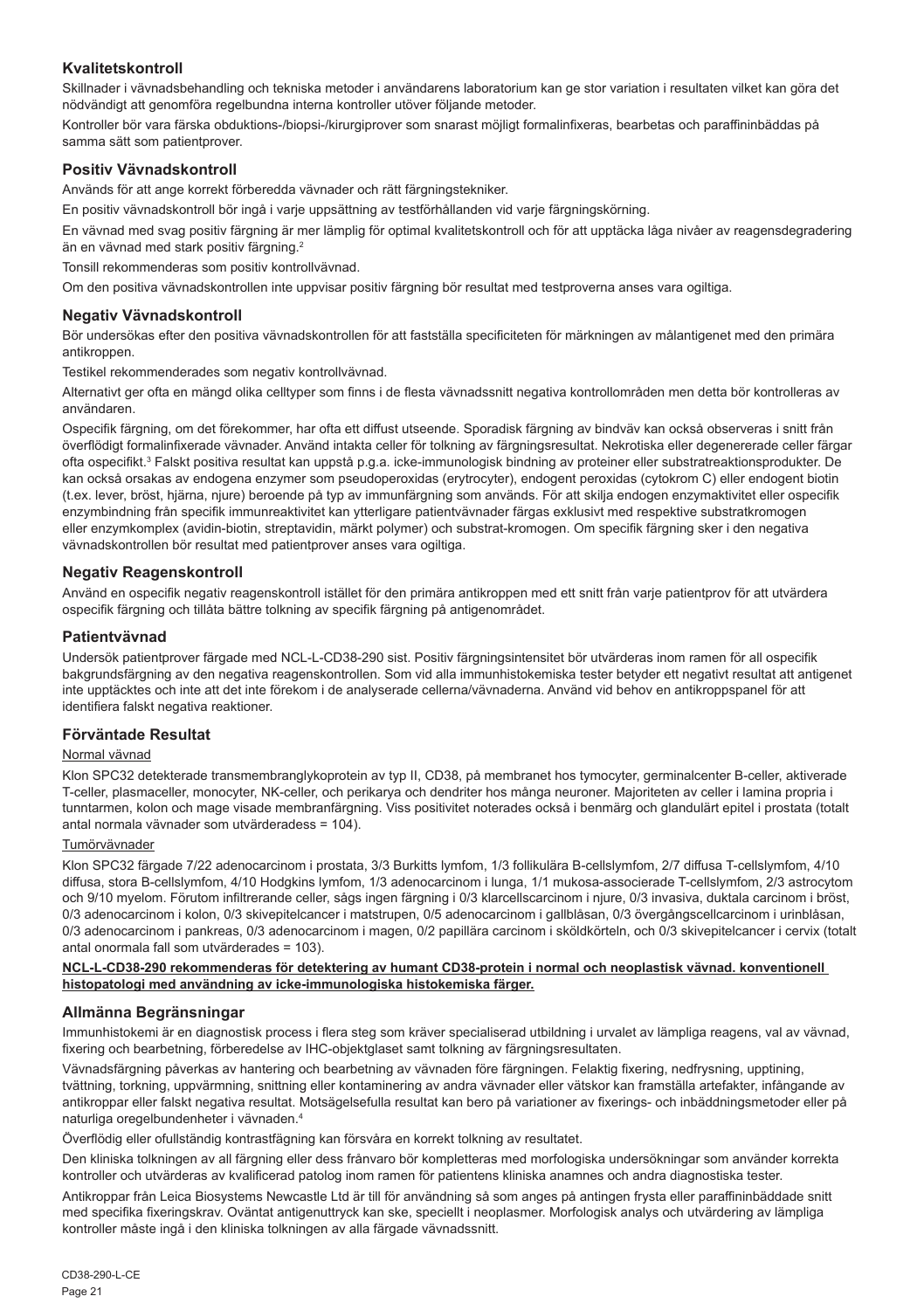## **Bibliografi - Allmän**

- 1. National Committee for Clinical Laboratory Standards (NCCLS). Protection of laboratory workers from infectious diseases transmitted by blood and tissue; proposed guideline. Villanova, P.A. 1991; 7(9). Order code M29-P.
- 2. Battifora H. Diagnostic uses of antibodies to keratins: a review and immunohistochemical comparison of seven monoclonal and three polyclonal antibodies. Progress in Surgical Pathology. 6:1–15. eds. Fenoglio-Preiser C, Wolff CM, Rilke F. Field & Wood, Inc., Philadelphia.
- 3. Nadji M, Morales AR. Immunoperoxidase, part I: the techniques and its pitfalls. Laboratory Medicine. 1983; 14:767.
- 4. Omata M, Liew CT, Ashcavai M, Peters RL. Nonimmunologic binding of horseradish peroxidase to hepatitis B surface antigen: a possible source of error in immunohistochemistry. American Journal of Clinical Pathology. 1980; 73:626.
- 5. Krukemeyer MG, Morawietz L, Harren M et al. Akkumulation von B-lymphozyten/plasmazellen und expression des B-zell-spezifischen chemokins MIP-3α/CCR-6 in der akuten Leberrejektion. Transplantationsmedizin. 2003; 15:40–46.

## **Rättelser Av Tidigare Utgivning**

Reagenskomposition, total proteinkoncentration, antikroppskoncentration, rekommendationer om användning, varningar och försiktighetsåtgärder, förväntade resultat.

#### **Utgivningsdatum**

15 april 2019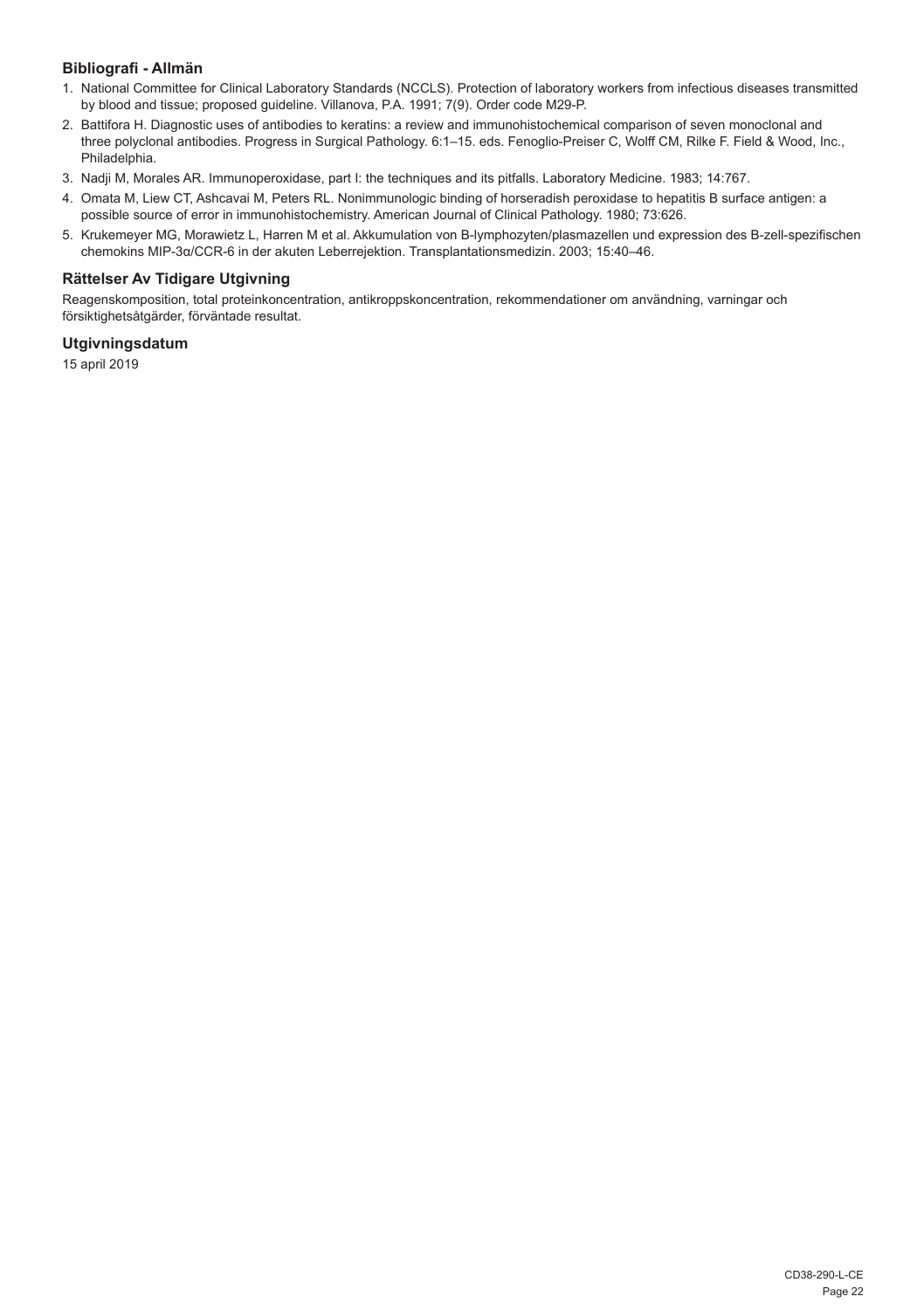# <span id="page-23-0"></span>**NovocastraTM Υγρό μονοκλωνικό αντίσωμα ποντικού CD38 Κωδικός είδους: NCL-L-CD38-290**

## **Χρήση Για Την Οποία Προορίζεται**

#### *Για in vitro διαγνωστική χρήση*.

Το NCL-L-CD38-290 προορίζεται για την ποιοτική ταυτοποίηση με μικροσκοπία φωτός της ανθρώπινης Μόρια CD38 σε τομές παραφίνης. Η κλινική ερμηνεία οποιασδήποτε χρώσης ή της απουσίας της θα πρέπει να συμπληρώνεται με μορφολογικές μελέτες που χρησιμοποιούν σωστούς μάρτυρες και θα πρέπει να αξιολογείται στα πλαίσια του κλινικού ιστορικού του ασθενούς και άλλων διαγνωστικών εξετάσεων από ειδικευμένο παθολογοανατόμο.

## **Αρχή Της Διαδικασίας**

Οι τεχνικές ανοσοϊστοχημικής (IHC) χρώσης επιτρέπουν την οπτικοποίηση των αντιγόνων μέσω της διαδοχικής εφαρμογής ενός ειδικού αντισώματος στο αντιγόνο (πρωτοταγές αντίσωμα), ενός δευτεροταγούς αντισώματος στο πρωτοταγές αντίσωμα και ενός ενζυμικού συμπλόκου με χρωμογόνο υπόστρωμα με παρεμβαλλόμενα βήματα πλύσης. Η ενζυμική ενεργοποίηση του χρωμογόνου έχει ως αποτέλεσμα το σχηματισμό ενός ορατού προϊόντος αντίδρασης στη θέση του αντιγόνου. Το δείγμα μπορεί κατόπιν να υποβληθεί σε αντίχρωση και να καλυφθεί με καλυπτρίδα. Τα αποτελέσματα ερμηνεύονται με χρήση μικροσκοπίου φωτός και βοηθούν στη διαφορική διάγνωση παθοφυσιολογικών εξεργασιών, οι οποίες ενδέχεται ή όχι να σχετίζονται με ένα συγκεκριμένο αντιγόνο.

#### **Κλώνος**

SPC32

#### **Ανοσογόνο**

Προκαρυωτική ανασυνδυασμένη πρωτεΐνη σύντηξης που αντιστοιχεί στην εξωκυττάρια περιοχή του μορίου CD38.

#### **Ειδικότητα**

Μόριο ανθρώπινου CD38.

## **Σύνθεση Αντιδραστηρίου**

Το NCL-L-CD38-290 είναι ένα υγρό υπερκείμενο ιστοκαλλιέργειας που περιέχει αζίδιο του νατρίου ως συντηρητικό.

## **Τάξη Ig**

IgG1

## **Ολική Συγκέντρωση Πρωτεΐνης Total Protein**

Για την ολική συγκέντρωση πρωτεΐνης που είναι ειδική για την εκάστοτε παρτίδα, ανατρέξτε στην ετικέτα του φιαλιδίου.

## **Συγκέντρωση Αντισώματος**

Μεγαλύτερη ή ίση με 46 mg/L, όπως προσδιορίζεται με ELISA. Για τη συγκέντρωση ανοσοσφαιρίνης (Ig) ειδικά για την εκάστοτε παρτίδα, ανατρέξτε στην ετικέτα του φιαλιδίου.

## **Συστάσεις Για Τη Χρήση**

Ανοσοϊστοχημεία σε τομές παραφίνης.

**Ανάκτηση επιτόπων επαγόμενη με θερμότητα (Heat Induced Epitope Retrieval, HIER):** Παρακαλούμε ακολουθήστε τις οδηγίες χρήσης για το Novocastra Epitope Retrieval Solution pH 6.

**Προτεινόμενη αραίωση:** 1:100 επί 30 λεπτά στους 25 °C. Αυτό προτείνεται ενδεικτικά και οι χρήστες θα πρέπει να ορίσουν τις δικές τους βέλτιστες αποτελεσματικές διαλύσεις.

**Οπτικοποίηση:** Παρακαλούμε ακολουθήστε τις οδηγίες χρήσης των Novolink™ Polymer Detection Systems. Για περισσότερες πληροφορίες για το προϊόν ή για υποστήριξη, επικοινωνήστε με τον τοπικό διανομέα σας ή το περιφερειακό γραφείο της Leica Biosystems ή εναλλακτικά, επισκεφθείτε τον ιστότοπο της Leica Biosystems, www.LeicaBiosystems.com Η απόδοση του συγκεκριμένου αντισώματος θα πρέπει να επικυρωθεί όταν χρησιμοποιηθεί μαζί με άλλα μη αυτόματα συστήματα χρώσης ή αυτοματοποιημένες πλατφόρμες.

#### **Φύλαξη Και Σταθερότητα**

Φυλάσσετε στους 2–8 °C. Μην καταψύχετε. Επαναφέρετε στους 2–8 °C αμέσως μετά τη χρήση. Μη χρησιμοποιείτε μετά την ημερομηνία λήξης που αναγράφεται στην ετικέτα του φιαλιδίου. Τυχόν συνθήκες φύλαξης διαφορετικές από εκείνες που καθορίζονται παραπάνω πρέπει να επαληθεύονται από το χρήστη.

## **Παρασκευή Δείγματος**

Το συνιστώμενο μονιμοποιητικό είναι ουδέτερο ρυθμιστικό διάλυμα φορμόλης 10% για τομές ιστού εγκλεισμένες σε παραφίνη.

## **Προειδοποιήσεις Και Προφυλάξεις**

Το αντιδραστήριο αυτό έχει παρασκευαστεί από το υπερκείμενο κυτταροκαλλιέργειας. Επειδή είναι βιολογικό προϊόν, θα πρέπει να δίνεται εύλογη προσοχή κατά το χειρισμό του.

Αυτό το αντιδραστήριο περιέχει αζίδιο του νατρίου. Το Δελτίο Δεδομένων Ασφαλείας Υλικού διατίθεται κατόπιν αιτήματος ή από τη διεύθυνση www.LeicaBiosystems.com

Συμβουλευτείτε τους ομοσπονδιακούς, πολιτειακούς ή τοπικούς κανονισμούς για απόρριψη τυχόν δυνητικώς τοξικών συστατικών. Ο χειρισμός δειγμάτων, πριν και μετά τη μονιμοποίηση, καθώς και όλων των υλικών που έχουν εκτεθεί σε αυτά, θα πρέπει να γίνεται ως εάν ήταν δυνητικά μετάδοσης λοίμωξης και η απόρριψή τους να πραγματοποιείται λαμβάνοντας τις σωστές προφυλάξεις.<sup>1</sup>Μην αναρροφάτε ποτέ με πιπέτα αντιδραστήρια με το στόμα και αποφύγετε την επαφή του δέρματος και των βλεννογόνων με αντιδραστήρια και δείγματα. Εάν τα αντιδραστήρια ή τα δείγματα έλθουν σε επαφή με ευαίσθητες περιοχές, πλύνετε με άφθονες ποσότητες νερού. Ζητήστε τη συμβουλή ιατρού.

Ελαχιστοποιήστε τη μικροβιακή μόλυνση των αντιδραστηρίων, διότι ενδέχεται να συμβεί αύξηση μη ειδικής χρώσης.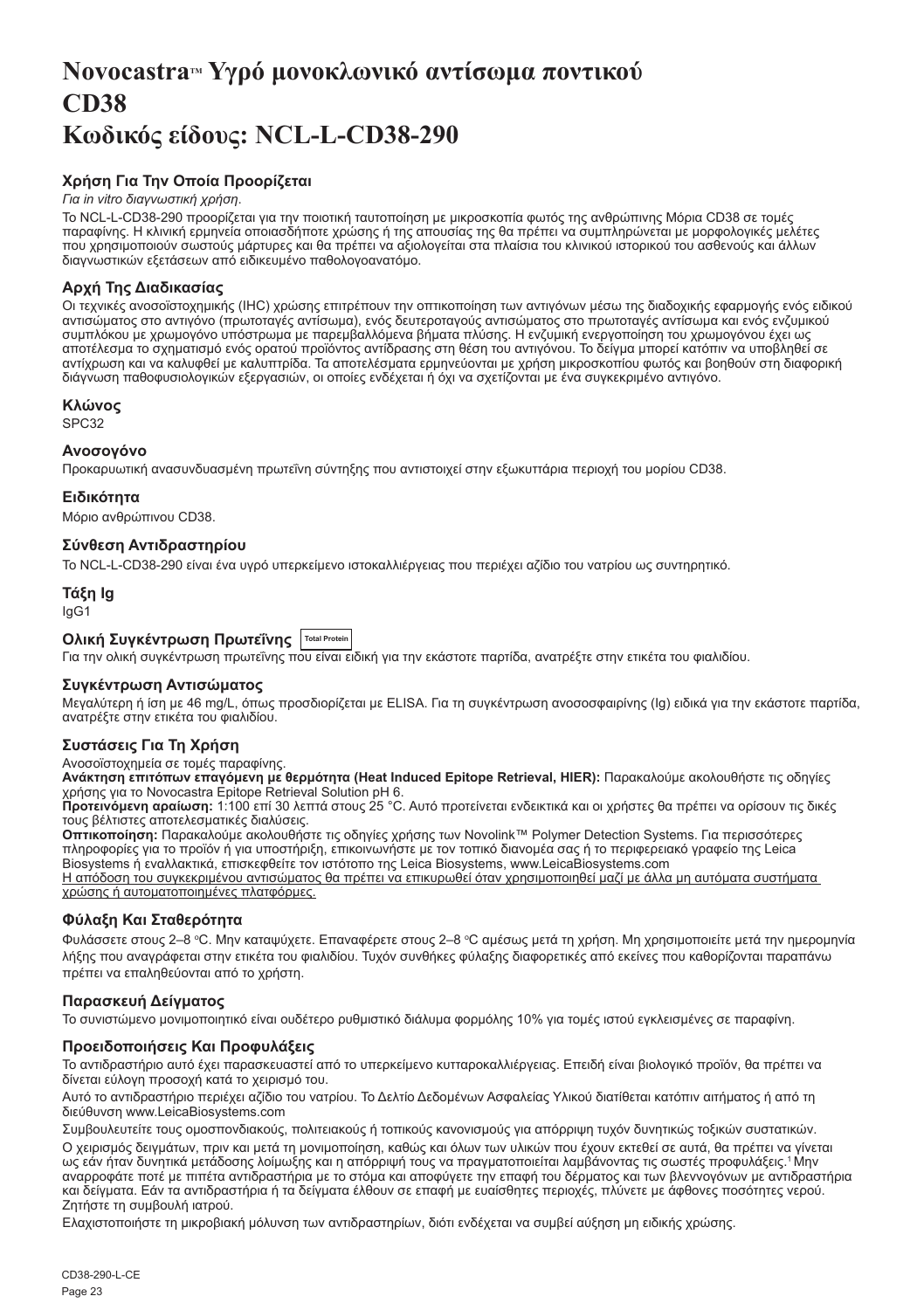Χρόνοι ή θερμοκρασίες επώασης διαφορετικές από εκείνες που καθορίζονται ενδέχεται να δώσουν εσφαλμένα αποτελέσματα. Τυχόν τέτοιες μεταβολές πρέπει να επικυρώνονται από το χρήστη.

## **Ποιοτικός Έλεγχος**

Τυχόν διαφορές στην επεξεργασία των ιστών και τις τεχνικές διαδικασίες στο εργαστήριο του χρήστη ενδέχεται να προκαλέσουν σημαντική μεταβλητότητα στα αποτελέσματα, καθιστώντας αναγκαία την τακτική εκτέλεση εσωτερικών ελέγχων επιπλέον των ακόλουθων διαδικασιών.

Οι μάρτυρες θα πρέπει να είναι φρέσκα δείγματα νεκροψίας/βιοψίας/χειρουργικά δείγματα, τα οποία είναι μονιμοποιημένα σε φορμόλη, επεξεργασμένα και εγκλεισμένα σε κηρό παραφίνης, το συντομότερο δυνατό με τον ίδιο τρόπο με το(α) δείγμα(τα) του ασθενούς.

#### **Θετικός Μάρτυρας Ιστού**

Χρησιμοποιείται για να υποδεικνύει σωστά παρασκευασμένους ιστούς και σωστές τεχνικές χρώσης.

Θα πρέπει να περιλαμβάνεται ένας θετικός μάρτυρας ιστού για κάθε σύνολο συνθηκών εξέτασης σε κάθε εκτέλεση χρώσης.

Ένας ιστός με ασθενή θετική χρώση είναι πιο κατάλληλος από έναν ιστό με ισχυρή θετική χρώση για βέλτιστο έλεγχο ποιότητας και για την ανίχνευση πολύ μικρών επιπέδων τυχόν αποδόμησης των αντιδραστηρίων.<sup>2</sup>

Συνιστώμενος ιστός θετικού μάρτυρα είναι η αμυγδαλή.

Εάν ο θετικός μάρτυρας ιστού δεν παρουσιάζει θετική χρώση, τα αποτελέσματα με τα δείγματα της εξέτασης θα πρέπει να θεωρούνται άκυρα.

## **Αρνητικός Μάρτυρας Ιστού**

Θα πρέπει να εξετάζεται μετά τον θετικό μάρτυρα ιστού για την επαλήθευση της ειδικότητας της επισήμανσης του αντιγόνου-στόχου από το πρωτοταγές αντίσωμα.

Συνιστώμενος ιστός αρνητικού μάρτυρα είναι ο όρχις.

Εναλλακτικά, η ποικιλία διαφόρων κυτταρικών τύπων που υπάρχουν στις περισσότερες τομές ιστών παρέχει συχνά θέσεις αρνητικού μάρτυρα, αλλά αυτό πρέπει να επαληθεύεται από το χρήστη.

Μη ειδική χρώση, εάν υπάρχει, έχει συνήθως διάχυτη εμφάνιση. Ενδέχεται επίσης να παρατηρηθεί σποραδική χρώση του συνδετικού ιστού σε τομές από ιστούς που έχουν μονιμοποιηθεί με υπερβολική ποσότητα φορμόλης. Χρησιμοποιείτε άθικτα κύτταρα για την<br>ερμηνεία των αποτελεσμάτων της χρώσης. Νεκρωτικά ή εκφυλισμένα κύτταρα παρουσιάζουν συχνά μη ειδική παρατηρηθούν ψευδώς θετικά αποτελέσματα λόγω μη ανοσολογικής δέσμευσης των πρωτεϊνών ή των προϊόντων αντίδρασης του υποστρώματος. Ενδέχεται επίσης να προκληθούν από ενδογενή ένζυμα, όπως η ψευδοϋπεροξειδάση (ερυθροκύτταρα), η ενδογενής<br>υπεροξειδάση (κυτόχρωμα C) ή η ενδογενής βιοτίνη (π.χ. ήπαρ, μαστός, εγκέφαλος, νεφρός) ανάλογα με το χρησιμοποιείται. Για τη διαφοροποίηση της ενδογενούς ενζυμικής δραστικότητας ή της μη ειδικής δέσμευσης των ενζύμων από ειδική ανοσοαντιδραστικότητα, είναι δυνατό να χρωματιστούν αποκλειστικά επιπλέον ιστοί ασθενών με χρωμογόνο υποστρώματος ή ενζυμικά σύμπλοκα (αβιδίνη-βιοτίνη, στρεπταβιδίνη, σημασμένο πολυμερές) και υπόστρωμα-χρωμογόνο, αντίστοιχα. Εάν παρουσιαστεί ειδική χρώση στον αρνητικό μάρτυρα ιστού, τα αποτελέσματα με τα δείγματα ασθενούς θα πρέπει να θεωρούνται άκυρα.

## **Αρνητικός Μάρτυρας Αντιδραστηρίου**

Χρησιμοποιείτε έναν μη ειδικό αρνητικό μάρτυρα αντιδραστηρίου αντί του πρωτοταγούς αντισώματος με μια τομή κάθε δείγματος ασθενούς για την αξιολόγηση μη ειδικής χρώσης και για να επιτρέπεται καλύτερη ερμηνεία της ειδικής χρώσης στη θέση του αντιγόνου.

## **Ιστός Ασθενούς**

Εξετάστε τελευταία τα δείγματα ασθενούς που έχουν χρωματιστεί με το NCL-L-CD38-290. Η ένταση της θετικής χρώσης θα πρέπει να εκτιμάται στα πλαίσια τυχόν μη ειδικής χρώσης υποβάθρου του αρνητικού μάρτυρα αντιδραστηρίου. Όπως συμβαίνει με οποιαδήποτε ανοσοϊστοχημική εξέταση, ένα αρνητικό αποτέλεσμα σημαίνει ότι το αντιγόνο δεν ανιχνεύτηκε, όχι ότι το αντιγόνο δεν υπήρχε στα κύτταρα/στον ιστό που εξετάστηκε. Εάν είναι απαραίτητο, χρησιμοποιήστε μια σειρά αντισωμάτων για την αναγνώριση ψευδώς αρνητικών αντιδράσεων.

## **Αναμενόμενα Αποτελέσματα**

## Φυσιολογικοί ιστοί

Ο κλώνος SPC32 ανίχνευσε την τύπου ΙΙ μονομερή διαμεμβρανική γλυκοπρωτεΐνη CD38, στη μεμβράνη των θυμοκυττάρων, των κεντρικών βλαστικών κυττάρων Β, των ενεργοποιημένων Τ-κυττάρων, πλασματοκυττάρων, μονοκυττάρων, ΝΚ κυττάρων και των προκαρυωτικών και δενδριτών πολλών νευρώνων. Η πλειονότητα των κυττάρων στο ίδιο το χώριο του λεπτού εντέρου, του παχέως εντέρου και του στομάχου έδειξαν χρώση της μεμβράνης. Κάποια θετικότητα σημειώθηκε επίσης στον μυελό των οστών και του επιθήλιου αδένα του προστάτη (Συνολικός αριθμός εξετασθέντων φυσιολογικών ιστών = 104).

#### Καρκινικοί ιστοί

Ο κλώνος SPC32 προκάλεσε χρώση 7/22 των αδενοκαρκινωμάτων του προστάτη, 3/3 των λεμφωμάτων Burkitt, 1/3 των θηλακοειδών λεμφωμάτων των Β κυττάρων, 2/7 των διάχυτων λεμφωμάτων των Τ-κυττάρων, 4/10 των διάχυτων λεμφωμάτων των Β μεγαλοκυττάρων, 4/10 των λεμφωμάτων Hodgkin, 1/3 των αδενοκαρκινωμάτων του πνεύμονα, 1/1 του συσχετιζόμενου με λέμφωμα βλενογόννου Τ-κυττάρων, 2/3 των αστροκυτωμάτων και 9/10 των μυελωμάτων. Εκτός των κυττάρων-φίλτρων, δεν παρατηρήθηκε χρώση σε 0/3 διαυγοκυτταρικών νεφρικών καρκινωμάτων, 0/3 διηθητικών πορογενών καρκινομάτων του στήθους, 0/3 των αδενοκαρκινωμάτων του ορθού, 0/3 των πλακωδών καρκινωμάτων του οισοφάγου, 0/5 των αδενοκαρκινωμάτων της χοληδόχου κύστης, 0/3 των μεταβατικών<br>κυττάρων καρκινωμάτων της ουροδόχου κύστης, 0/3 των αδενοκαρκινωμάτων του παγκρέατος, 0/3 των αδε στομάχου, 0/2 των θηλοειδών καρκινωμάτων του θυροειδούς και 0/3 των πλακωδών κυττάρων των καρκινωμάτων του τραχήλου της μήτρας (Συνολικός αριθμός αξιολογηθέντων μη φυσιολογικών περιστατικών=103)

#### **Το NCL-L-CD38-290 συνιστάται για την ανίχνευση της ανθρώπινης πρωτεΐνης CD38 σε φυσιολογικούς και νεοπλασματικούς ιστούς, ως συμπλήρωμα της συμβατικής ιστοπαθολογίας χρησιμοποιώντας μη ανοσολογικές ιστοχημικές χρώσεις.**

#### **Γενικοί Περιορισμοί**

Η ανοσοϊστοχημεία είναι μια διαγνωστική διεργασία πολλαπλών βημάτων, η οποία αποτελείται από ειδικευμένη εκπαίδευση στην επιλογή των κατάλληλων αντιδραστηρίων, επιλογή ιστού, μονιμοποίηση και επεξεργασία, προετοιμασία της πλάκας IHC και ερμηνεία των αποτελεσμάτων της χρώσης.

Η χρώση του ιστού εξαρτάται από το χειρισμό και την επεξεργασία του ιστού πριν από τη χρώση. Τυχόν εσφαλμένη μονιμοποίηση, κατάψυξη, απόψυξη, πλύση, στέγνωμα, θέρμανση, τομή ή μόλυνση με άλλους ιστούς ή υγρά ενδέχεται να παράγει μορφώματα, παγίδευση αντισώματος ή ψευδώς αρνητικά αποτελέσματα. Τυχόν ασυνεπή αποτελέσματα ενδέχεται να οφείλονται σε παραλλαγές των μεθόδων μονιμοποίησης και εγκλεισμού ή σε εγγενείς ανωμαλίες εντός του ιστού.<sup>4</sup>

Τυχόν υπερβολική ή ατελής αντίχρωση ενδέχεται να διακυβεύσει τη σωστή ερμηνεία των αποτελεσμάτων.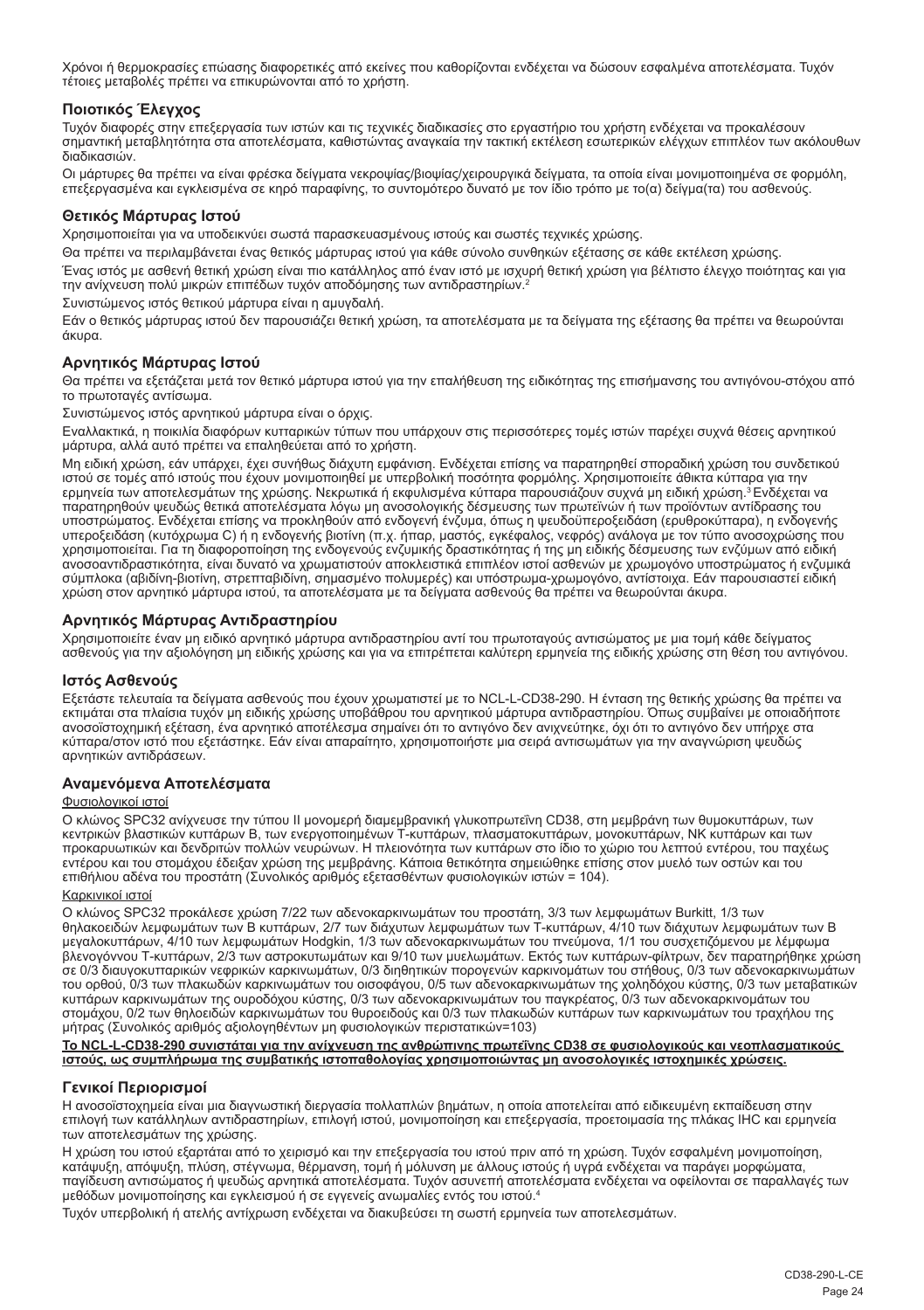Η κλινική ερμηνεία οποιασδήποτε χρώσης ή της απουσίας της θα πρέπει να συμπληρώνεται με μορφολογικές μελέτες που χρησιμοποιούν σωστούς μάρτυρες και θα πρέπει να αξιολογείται στα πλαίσια του κλινικού ιστορικού του ασθενούς και άλλων διαγνωστικών εξετάσεων από ειδικευμένο παθολογοανατόμο.

Τα αντισώματα που παρέχονται από την Leica Biosystems Newcastle Ltd προορίζονται για χρήση, όπως υποδεικνύεται, είτε σε κατεψυγμένες είτε σε εγκλεισμένες σε παραφίνη τομές, με ειδικές απαιτήσεις μονιμοποίησης. Ενδέχεται να παρουσιαστεί μη<br>αναμενόμενη έκφραση αντιγόνου, ειδικά σε νεοπλάσματα. Η κλινική ερμηνεία οποιασδήποτε χρωματισμένης περιλαμβάνει μορφολογική ανάλυση και την αξιολόγηση των κατάλληλων μαρτύρων.

## **Βιβλιογραφία - Γενική**

- 1. National Committee for Clinical Laboratory Standards (NCCLS). Protection of laboratory workers from infectious diseases transmitted by blood and tissue; proposed guideline. Villanova, P.A. 1991; 7(9). Order code M29-P.
- 2. Battifora H. Diagnostic uses of antibodies to keratins: a review and immunohistochemical comparison of seven monoclonal and three polyclonal antibodies. Progress in Surgical Pathology. 6:1–15. eds. Fenoglio-Preiser C, Wolff CM, Rilke F. Field & Wood, Inc., Philadelphia.
- 3. Nadji M, Morales AR. Immunoperoxidase, part I: the techniques and pitfalls. Laboratory Medicine. 1983; 14:767.
- 4. Omata M, Liew CT, Ashcavai M, Peters RL. Nonimmunologic binding of horseradish peroxidase to hepatitis B surface antigen: a possible source of error in immunohistochemistry. American Journal of Clinical Pathology. 1980; 73:626.
- 5. Krukemeyer MG, Morawietz L, Harren M et al. Akkumulation von B-lymphozyten/plasmazellen und expression des B-zell-spezifischen chemokins MIP-3α/CCR-6 in der akuten Leberrejektion. Transplantationsmedizin. 2003; 15:40–46.

## **Τροποποιήσεις Στην Προηγούμενη Έκδοση**

Σύνθεση Αντιδραστηρίου, Ολική Συγκέντρωση Πρωτεΐνης, Συστάσεις Για Τη Χρήση, Προειδοποιήσεις Και Προφυλάξεις, Αναμενόμενα Αποτελέσματα.

#### **Ημερομηνία Έκδοσης**

15 Απριλίου 2019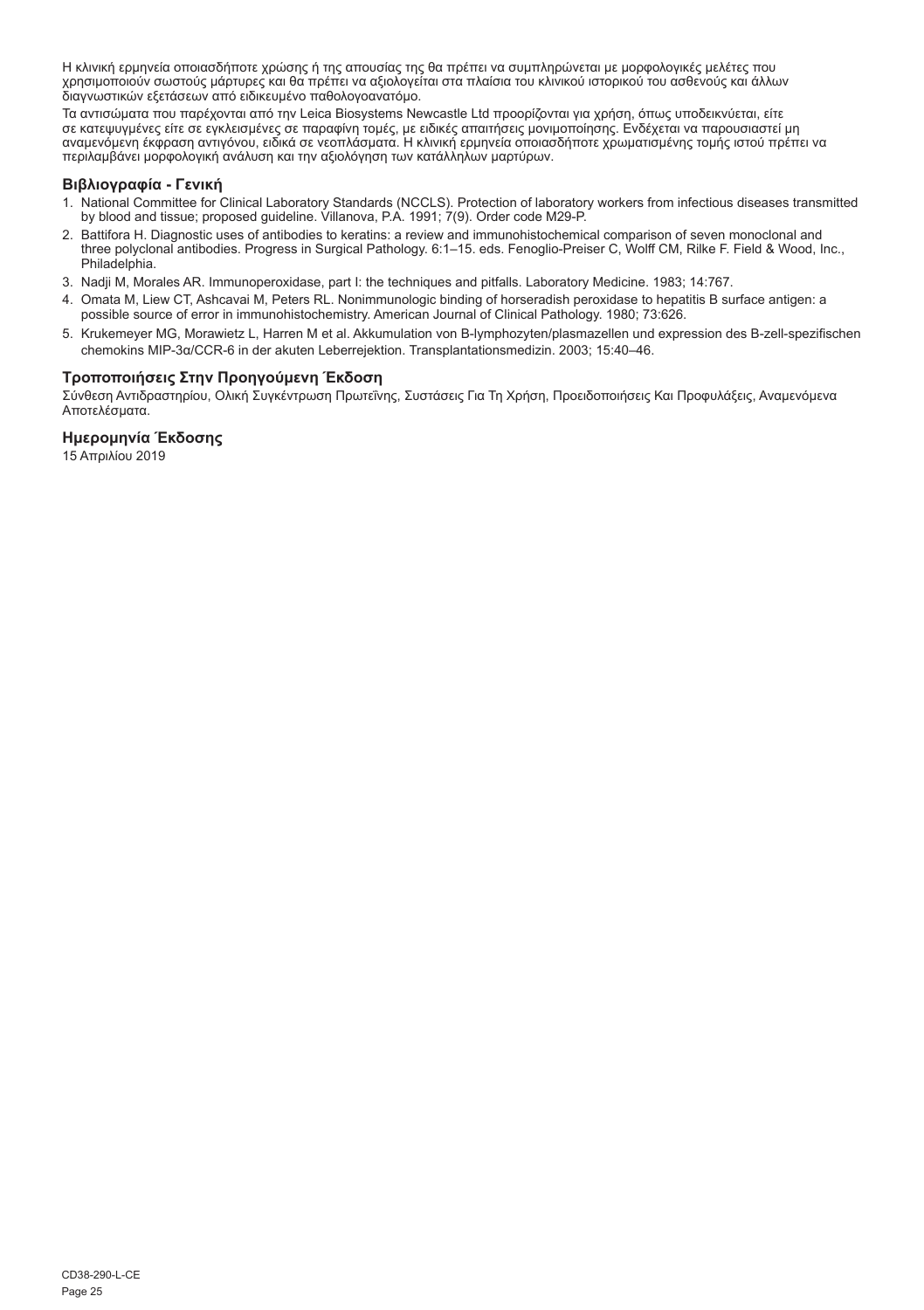# <span id="page-26-0"></span>**NovocastraTM Væskeformigt Monoklonalt Museantistof CD38 Produktkode: NCL-L-CD38-290**

## **Tilsigtet Anvendelse**

#### *Til in vitro diagnostisk anvendelse*.

NCL-L-CD38-290 er beregnet til kvalitativ identifikation af CD38-molekyler i paraffinsnit ved lysmikroskopi. Klinisk fortolkning af farvning eller mangel derpå skal suppleres med morfologiske undersøgelser under anvendelse af passende kontroller og bør evalueres i sammenhæng med patientens kliniske historie og andre diagnostiske tests af en kvalificeret patolog.

## **Procedureprincip**

Immunhistokemiske (IHC) farvningsteknikker muliggør visualisering af antigener via sekventiel tilsætning af et specifikt antistof mod antigenet (primært antistof), et sekundært antistof mod det primære antistof og et enzym kompleksbundet til et kromogent substrat med indskudte vasketrin. Den enzymatiske aktivering af kromogenet resulterer i et synligt reaktionsprodukt på antigenstedet. Prøven kan derefter kontrastfarves og dækkes med et dækglas. Resultaterne fortolkes ved anvendelse af et lysmikroskop og medvirker til differentiel diagnose af patofysiologiske processer, som muligvis kan være associeret med et bestemt antigen.

## **Klon**

SPC32

## **Immunogen**

Prokaryot rekombinant fusionsprotein svarende til den ekstracellulære region af CD38-molekylet.

#### **Specificitet**

Humant CD38-molekyle.

#### **Reagenssammensætning**

NCL-L-CD38-290 er en flydende vævskultursupernatant indeholdende natriumazid som konserveringsmiddel.

#### **Ig-klasse**

IgG1

## **Totalproteinkoncentration Total Protein**

Den partispecifikke totale proteinkoncentration kan findes på hætteglassets etiket.

## **Antistofkoncentration**

Større end eller lig med 46 mg/L som angivet af ELISA. Den batchspecifikke Ig-koncentration kan findes på hætteglassets etiket.

## **Anbefalinger Vedrørende Anvendelse**

Immunhistokemi på paraffinsnit.

**Varmeinduceret epitopgenfinding (HIER):** Følg brugsanvisningen for Novocastra Epitope Retrieval Solution pH 6.

**Foreslået fortynding:** 1:100 i 30 minutter ved 25 °C. Dette er kun vejledende, og brugerne skal bestemme deres egne optimale arbejdsopløsninger.

**Visualisering:** Følg brugsanvisningen til Novolink™ Polymer Detection Systems. For yderligere produktinformation eller support kan du kontakte din lokale forhandler eller regionskontoret til Leica Biosystems, eller du kan besøge Leica Biosystems' hjemmeside på www.LeicaBiosystems.com

Udførelsen af dette antistof bør valideres, når den anvendes sammen med andre manuelle farvningssystemer eller automatiserede platforme.

## **Opbevaring Og Holdbarhed**

Opbevares ved 2–8 °C. Må ikke fryses. Sættes tilbage til 2–8 °C umiddelbart efter brug. Må ikke anvendes efter udløbsdatoen angivet på hætteflaskens etikette. Andre opbevaringsbetingelser end de ovenfor angivne skal verificeres af brugeren.

## **Prøveklargøring**

Det anbefalede fiksativ er 10% neutralbufferjusteret formalin til paraffinindstøbte vævssnit.

## **Advarsler Og Forholdsregler**

Dette reagens er fremstillet ud fra supernatanten af en cellekultur. Da det er et biologisk produkt, skal der tages fornuftige sikkerhedsforanstaltninger ved dets håndtering.

Reagenset indeholder natriumazid. Et sikkerhedsdatablad er tilgængeligt efter forespørgsel eller tilgængeligt fra www.LeicaBiosystems.com Konsulter landsdækkende og lokale love og regler vedrørende bortskaffelse af alle potentielt toksiske komponenter.

Prøver skal før og efter fiksering, lige som alle materialer eksponeret mod prøverne, håndteres som potentielt smittefarlige og bortskaffes under iagttagelse af passende forholdsregler<sup>1</sup>. Pipetter aldrig reagenser med munden og undgå, at reagenser og prøver kommer i kontakt med huden eller slimhinder. Hvis reagenser eller prøver kommer i kontakt med følsomme områder, skal der skylles efter med rigelige mængder vand. Søg læge.

Minimer mikrobiel kontaminering af reagenserne, da der ellers kan forekomme øget uspecifik farvning.

Inkubationstider eller -temperaturer andre end de specificerede kan give fejlagtige resultater. Alle sådanne ændringer skal valideres af brugeren.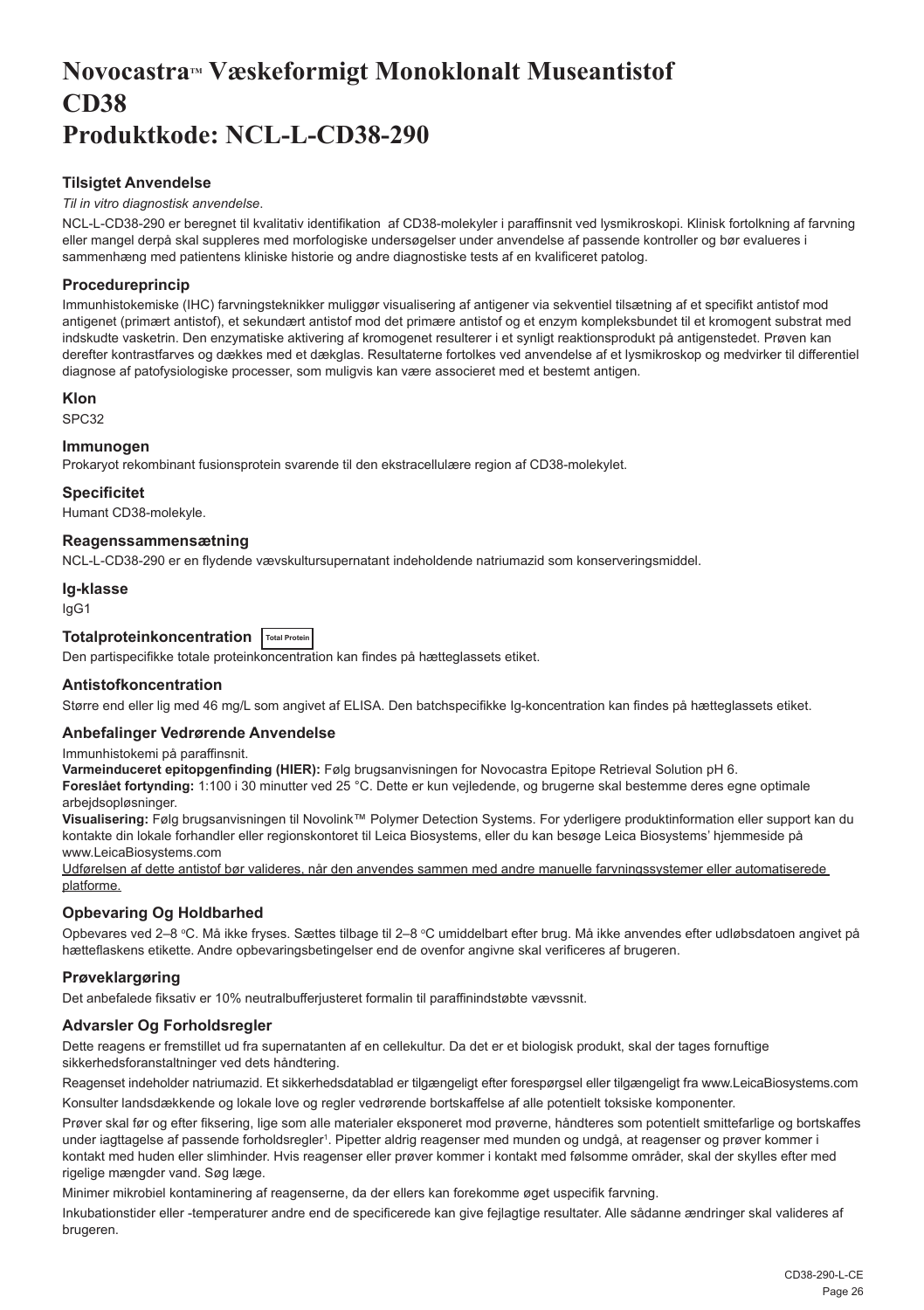## **Kvalitetskontrol**

Forskelle i behandlingen af væv og forskelle i tekniske procedurer i brugerens laboratorium kan frembringe betydeligt varierende resultater og nødvendiggøre regelmæssig udførelse af kontroller på stedet ud over nedenstående procedurer. Kontrollerne skal være friske autopsier/biopsier/kirurgiske prøver fikseret i formalin og behandlet og indstøbt i paraffin så hurtigt som muligt på samme måde som patientprøver.

## **Positiv Vævskontrol**

Anvendes til påvisning af, at vævet er fremstillet korrekt, og at der er anvendt korrekte farvningsteknikker.

Der bør inkluderes en positiv vævskontrol for hvert sæt testbetingelser i hver farvekørsel.

Svagt positivt farvet væv er mere egnet end kraftigt positivt farvet væv til optimal kvalitetskontrol og påvisning af små niveauer af reagensnedbrydning.<sup>2</sup>

Anbefalet positivt kontrolvæv er tonsil.

Hvis den positive vævskontrol ikke udviser positiv farvning, skal resultater af testprøverne kasseres.

## **Negativ Vævskontrol**

Skal undersøges efter den positive vævskontrol for at sikre, at det primære antistof mærker målantigenet specifikt.

Det anbefalede negative kontrolvæv er testis.

Alternativt frembyder de mange forskellige celletyper, der er til stede i de fleste vævssnit, ofte negative kontrolsteder, men dette skal verificeres af brugeren.

Uspecifik farvning har, hvis til stede, ofte et diffust udseende. Sporadisk farvning af bindevæv kan ligeledes observeres i vævssnit af væv, der er fikseret for kraftigt i formalin. Anvend intakte celler til fortolkning af farvningsresultaterne. Nekrotiske eller degenererede celler farves ofte mere uspecifikt.<sup>3</sup>Der kan eventuelt ses falske positive resultater, der skyldes non-immunologisk binding af proteiner eller substratreaktionsprodukter. Dette kan ligeledes skyldes endogene enzymer, såsom pseudoperoxidase (erytrocytter), endogen peroxidase (cytochrom C) eller endogent biotin (f.eks. lever, bryst, hjerne, nyre) afhængigt af den anvendte type immunfarve. For at differentiere mellem endogen enzymaktivitet eller uspecifik enzymbinding og specifik immunreaktivitet kan yderligere patientvæv eventuelt farves udelukkende med henholdsvis substratkromogen eller enzymkomplekser (avidin-biotin, streptavidin, mærket polymer) og substratkromogen. Hvis der optræder specifik farvning i den negative vævskontrol, skal resultaterne af patientprøverne kasseres.

## **Negativ Reagenskontrol**

Anvend en uspecifik negativ reagenskontrol i stedet for det primære antistof på et vævssnit af hver patientprøve for at vurdere uspecifik farvning og muliggøre bedre fortolkning af specifik farvning på antigenstedet.

#### **Patientvæv**

Eksaminer patientprøver farvet med NCL-L-CD38-290 sidst. Intensiteten af positiv farvning bør vurderes i sammenhæng med eventuel uspecifik baggrundsfarvning af den negative reagenskontrol. Som med alle immunhistokemiske tests betyder et negativt resultat, at antigenet ikke blev påvist. Ikke at antigenet var fraværende i de analyserede celler eller det analyserede væv. Om nødvendigt anvendes et panel af antistoffer til identifikation af falske negative reaktioner.

## **Forventede Resultater**

#### Normalt væv

Klon SPC32 detekterede type II enkelt transmembran glycoprotein, CD38, på membranen i thymocytter, germinale center-B-celler, aktiverede T-celler, plasmaceller, monocytter, NK-celler og perikarya og dendritter fra mange neuroner. De fleste celler i lamina propria i tyndtarmen, tyktarm og mave viste membranfarvning. Nogen positivitet blev også bemærket i knoglemarv og kirtlet epitel i prostata (samlet antal normale væv, der blev evalueret = 104).

#### Tumorvæv

Klon SPC32 farvede 7/22 adenocarcinomer i prostata, 3/3 Burkitt lymfomer, 1/3 follikulære B-celle lymfomer, 2/7 diffuse T-celle lymfomer, 4/10 diffuse store B-celle lymfomer, 4/10 Hodgkins lymfomer, 1/3 adenocarcinomer i lungerne, 1/1 mucosa-associeret T-celle lymfom, 2/3 astrocytomer og 9/10 myelomer. Bortset fra infiltrerende celler blev der ikke set nogen farvning i 0/3 renalcellecarcinomer, 0/3 invasive ductal carcinomer i brystet, 0/3 adenocarcinomer i tyktarmen, 0/3 pladecellecarcinomer i spiserøret, 0/5 adenocarcinomer i galdeblæren, 0/3 overgangscellekarcinomer i blæren, 0/3 adenocarcinomer i bugspytkirtlen, 0/3 adenocarcinomer i maven, 0/2 papillære carcinomer i skjoldbruskkirtlen og 0/3 pladecellecarcinomer i livmoderhalsen (Samlet antal evaluerede, abnorme tilfælde = 103).

**NCL-L-CD38-290 anbefales til detektion af humant CD38 protein i normale og neoplastiske væv som et hjælpemiddel til traditionel histopatologi ved brug af ikke-immunologiske histokemiske farver.**

## **Generelle Begrænsninger**

Immunhistokemi er en diagnostisk proces bestående af mange trin, der omfatter specialiseret uddannelse i valg af passende reagenser, vævsselektion, -fiksering og -behandling samt fremstilling af IHC-objektglas og fortolkning af farvningsresultaterne.

Vævsfarvning er afhængig af håndteringen og behandlingen af vævet inden farvning. Forkert fiksering, frysning, optøning, vask, tørring, opvarmning, sektionering eller kontaminering med andet væv eller andre væsker kan frembringe artefakter, indfangning af antistof eller falske negative resultater. Inkonsistente resultater kan skyldes variationer i fikserings- og indstøbningsmetoder eller irregulariteter indeholdt i vævet<sup>4</sup>

For kraftig eller ukomplet kontrastfarvning kan gøre korrekt fortolkning af resultaterne vanskelig.

Klinisk fortolkning af farvning eller mangel derpå skal suppleres med morfologiske undersøgelser under anvendelse af passende kontroller og bør evalueres i sammenhæng med patientens kliniske historie og andre diagnostiske tests af en kvalificeret patolog.

Antistoffer fra Leica Biosystems Newcastle Ltd er som angivet beregnet til anvendelse på enten frosne eller paraffinindstøbte vævssnit med specifikke krav til fiksering. Der kan forekomme uventet antigenekspression, navnlig i neoplasmer. Den kliniske fortolkning af alle farvede vævssnit skal indbefatte morfologisk analyse og evaluering af passende kontroller.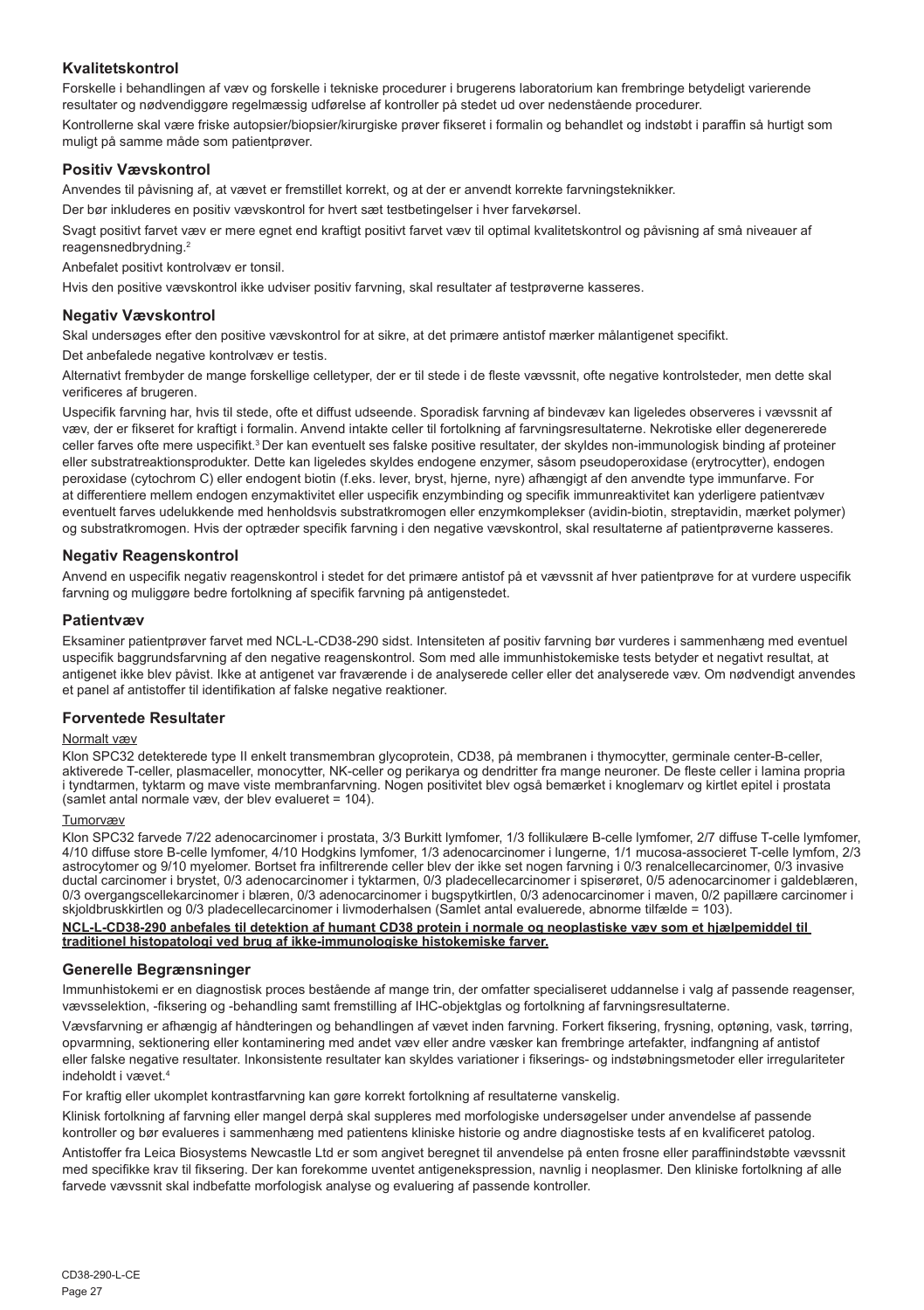## **Bibliografi - Generelt**

- 1. National Committee for Clinical Laboratory Standards (NCCLS). Protection of laboratory workers from infectious diseases transmitted by blood and tissue; proposed guideline. Villanova, P.A. 1991;7(9). Order code M29-P.
- 2. Battifora H. Diagnostic uses of antibodies to keratins: a review and immunohistochemical comparison of seven monoclonal and three polyclonal antibodies. Progress in Surgical Pathology. 6:1–15. eds. Fenoglio-Preiser C, Wolff CM, Rilke F. Field & Wood, Inc., Philadelphia.
- 3. Nadji M, Morales AR. Immunoperoxidase, part I: the techniques and pitfalls. Laboratory Medicine. 1983; 14:767.
- 4. Omata M, Liew CT, Ashcavai M, Peters RL. Nonimmunologic binding of horseradish peroxidase to hepatitis B surface antigen: a possible source of error in immunohistochemistry. American Journal of Clinical Pathology. 1980; 73:626.
- 5. Krukemeyer MG, Morawietz L, Harren M et al. Akkumulation von B-lymphozyten/plasmazellen und expression des B-zell-spezifischen chemokins MIP-3α/CCR-6 in der akuten Leberrejektion. Transplantationsmedizin. 2003; 15:40–46.

#### **Rettelser Til Tidligere Udgave**

Reagenssammensætning, total proteinkoncentration, antistofkoncentration, anbefalinger vedrørende anvendelse, advarsler og forholdsregler, forventede resultater.

## **Udgivelsesdato**

15 april 2019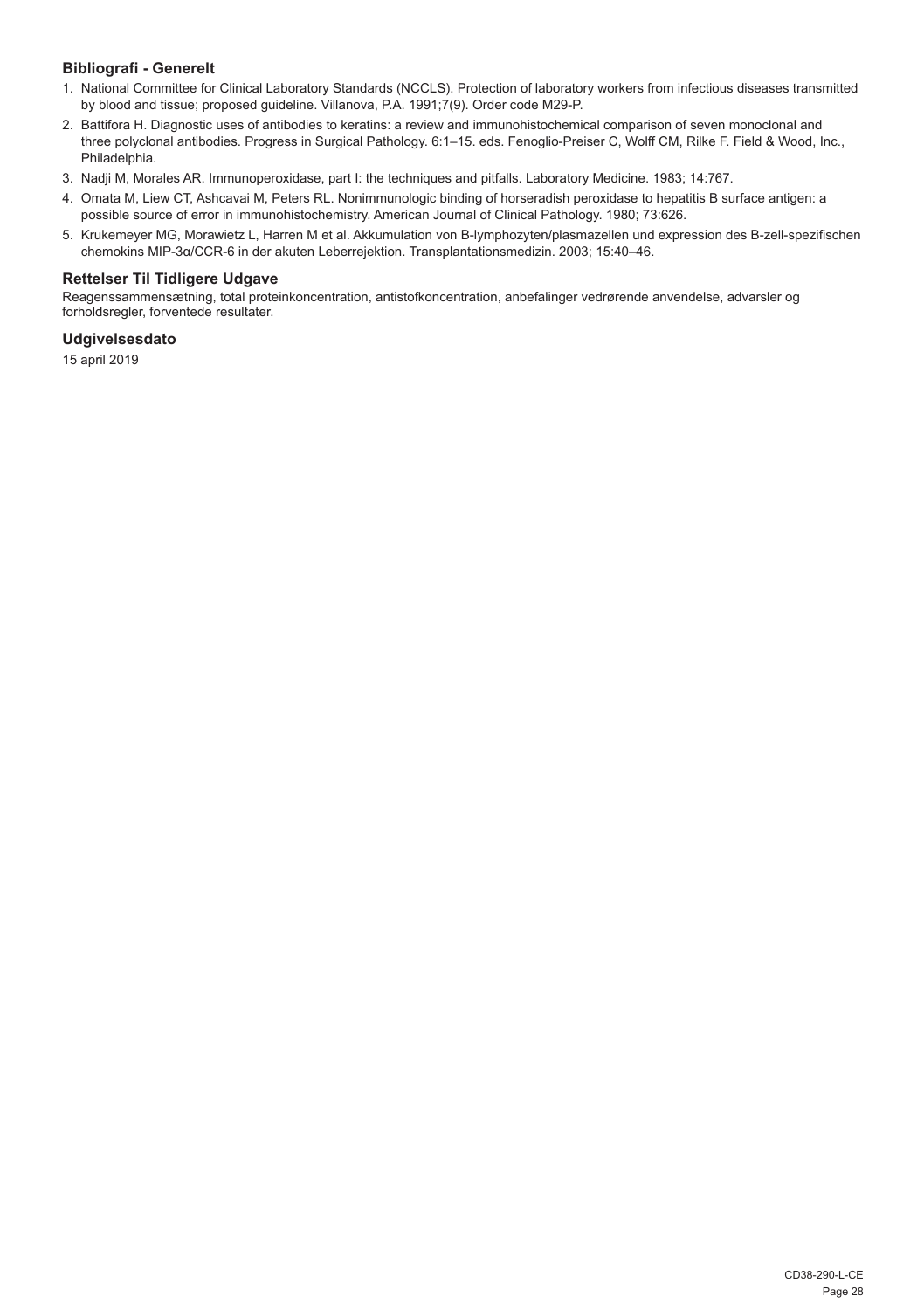# <span id="page-29-0"></span>**NovocastraTM vloeibaar monoklonaal muisantilichaam CD38**

# **Productcode: NCL-L-CD38-290**

## **Beoogd gebruik**

#### *Voor gebruik bij in-vitrodiagnostiek*

NCL-L-CD38-290 is bedoeld voor de kwalitatieve identificatie van humane CD38-moleculen in paraffinecoupes door middel van lichtmicroscopie. De klinische interpretatie van elke kleuring of het ontbreken hiervan moet worden aangevuld door morfologische studies met de juiste controles en moet binnen de context van de klinische voorgeschiedenis van de patiënt en andere diagnostische tests worden geëvalueerd door een bevoegd patholoog.

## **Principe van de procedure**

Immunohistochemische (IHC) kleuringstechnieken maken het mogelijk om antigenen te visualiseren via de sequentiële toepassing van een specifiek antilichaam op het antigeen (primair antilichaam), een secundair antilichaam op het primaire antilichaam en een enzymcomplex met een chromogeen substraat met ingevoegde wasstappen. De enzymatische activering van het chromogeen resulteert in een zichtbaar reactieproduct op de antigeenplaats. Het monster kan dan worden tegengekleurd en met een dekglaasje worden bedekt. De resultaten worden geïnterpreteerd met behulp van een lichtmicroscoop en helpen bij de differentiële diagnose van pathofysiologische processen, die al dan niet met een bepaald antigeen kunnen worden geassocieerd.

#### **Kloon**

SPC32

#### **Immunogeen**

Prokaryoot recombinant fusie-eiwit, overeenkomend met het extracellulaire gebied van het CD38-molecuul.

#### **Specificiteit**

Humaan CD38-molecuul.

## **Reagenssamenstelling**

NCL-L-CD38-290 is een vloeibaar supernatant uit weefselkweek met natriumazide als conserveermiddel.

#### **Ig-klasse**

IgG1

## **Totale eiwitconcentratie Total Protein**

Zie het etiket van de flacon voor de totale eiwitconcentratie van de partij.

## **Antilichaamconcentratie**

Groter dan of gelijk aan 46 mg/l zoals bepaald door ELISA. Zie het flaconlabel voor specifieke Ig-concentratie van de partij.

## **Aanbevelingen voor het gebruik**

Immunohistochemie op paraffinecoupes.

**Warmte-geïnduceerd epitoopherstel (Heat Induced Epitope Retrieval, HIER):** Volg de aanwijzingen voor gebruik in Novocastra Epitope Retrieval Solution pH 6.

**Voorgestelde verdunning:** 1:100 gedurende 30 minuten bij 25 °C. Dit is een richtsnoer en gebruikers moeten zelf de voor hen optimale werkverdunning bepalen.

**Visualisatie:** Volg de instructies voor het gebruik in de Novolink™ Polymer Detection Systems. Voor verdere productinformatie of -ondersteuning kunt u contact opnemen met uw lokale distributeur of de regionale vestiging van Leica Biosystems of u kunt naar de Leica Biosystems Website gaan, www.LeicaBiosystems.com

De prestaties van dit antilichaam moeten worden gevalideerd bij gebruik met andere handmatige kleuringssystemen of geautomatiseerde platformen.

## **Opslag en stabiliteit**

Bewaar bij 2–8℃. Niet invriezen. Direct na gebruik weer bij 2–8℃ opslaan. Niet gebruiken na de vervaldatum die op het etiket van de flacon staat. Andere dan de hierboven genoemde opslagcondities moeten door de gebruiker worden geverifieerd.

#### **Monsterpreparatie**

Het aanbevolen fixatief is 10% neutraal gebufferde formaline voor in paraffine ingebedde weefselcoupes.

## **Waarschuwingen en voorzorgsmaatregelen**

Dit reagens is bereid uit het supernatant van celkweek. Aangezien dit een biologisch product is, moet redelijke voorzichtigheid worden betracht bij het hanteren ervan.

Dit reagens bevat natriumazide. Een veiligheidsinformatieblad is verkrijgbaar op aanvraag of op www.LeicaBiosystems.com Raadpleeg de nationale, regionale en plaatselijke voorschriften voor het afvoeren van potentieel giftige componenten.

Specimens, zowel voor als na de fixatie, en alle materialen die eraan worden blootgesteld, moeten worden behandeld als potentiële overdragers van infecties en met inachtneming van de juiste voorzorgsmaatregelen worden afgevoerd.<sup>1</sup> Pipetteer reagentia nooit met de mond en vermijd dat de huid en slijmvliezen in aanraking komen met reagentia en specimens. Indien reagentia of monsters in aanraking komen met gevoelige gebieden, moet u deze wassen met een overvloedige hoeveelheid water. Raadpleeg een arts.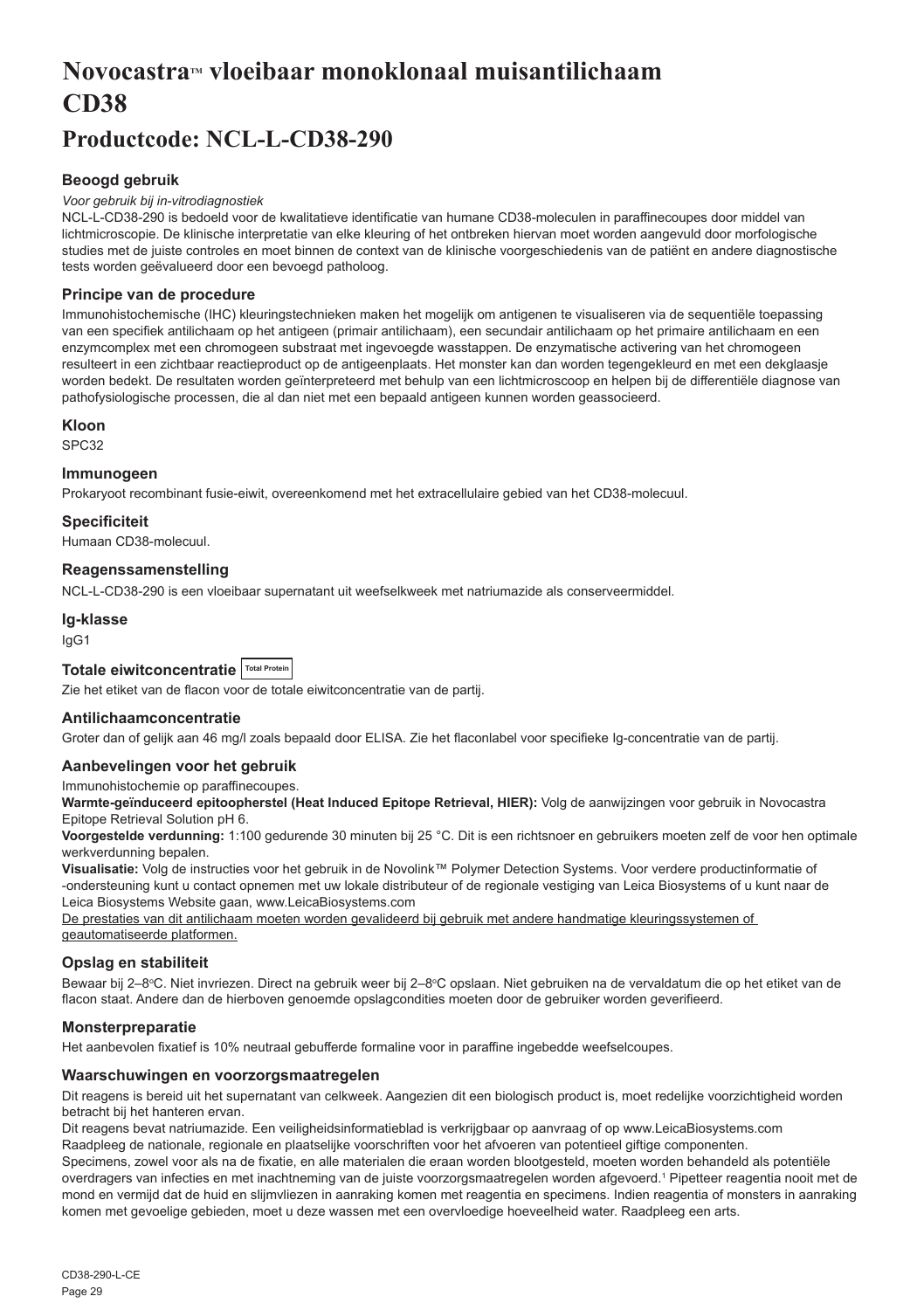Minimaliseer de kans op microbiële contaminatie van reagentia omdat hierdoor de niet-specifieke kleuring kan toenemen. Andere incubatietijden of temperaturen dan hierin vermeld, kunnen onjuiste resultaten opleveren. Dergelijke wijzigingen moeten door de gebruiker worden gevalideerd.

## **Kwaliteitscontrole**

Verschillen in weefselbewerking en technische procedures in het laboratorium van de gebruiker kunnen tot aanzienlijke variabiliteit in de resultaten leiden, waardoor het nodig is om regelmatig interne controles uit te voeren in aanvulling op de volgende procedures. Controles zijn verse autopsie-/biopsie-/chirurgische monsters die zo snel mogelijk en op dezelfde manier als het monster of de monsters van de patiënt zijn gefixeerd in formaline, bewerkt en ingebed in paraffinewas.

#### **Positieve weefselcontrole**

Wordt gebruikt om aan te geven dat weefsels correct geprepareerd zijn en dat passende kleuringstechnieken zijn gebruikt.

Voor elke set testvoorwaarden in elke kleuringsrun moet één positieve weefselcontrole worden opgenomen.

Voor optimale kwaliteitscontrole en detectie van lichte degeneratie van het reagens is een weefsel met zwakke positieve kleuring meer geschikt dan een weefsel met sterke positieve kleuring.<sup>2</sup>

Aanbevolen positief controleweefsel is tonsil.

Als de positieve weefselcontrole geen positieve kleuring vertoont, moeten de resultaten die met testmonsters zijn verkregen als ongeldig worden beschouwd.

#### **Negatieve weefselcontrole**

De negatieve weefselcontrole moet na de positieve weefselcontrole worden onderzocht om de specificiteit van de labeling van het doelantigeen door het primaire antilichaam te verifiëren.

Aanbevolen negatief controleweefsel is testis.

Aan de andere kant levert de verscheidenheid aan diverse celtypen die in de meeste weefselcoupes aanwezig zijn, vaak negatieve controlelocaties op, maar dit moet wel worden geverifieerd door de gebruiker.

Niet-specifieke kleuring, indien aanwezig, ziet er doorgaans diffuus uit. Een sporadische kleuring van bindweefsel kan ook worden waargenomen in coupes van bovenmatig in formaline gefixeerde weefsels. Gebruik intacte cellen voor het interpreteren van kleuringsresultaten. Necrotische of gedegenereerde cellen kleuren vaak niet-specifiek.<sup>3</sup> Fout-positieve resultaten kunnen optreden als gevolg van niet-immunologische binding van eiwitten of substraatreactieproducten. Ze kunnen ook worden veroorzaakt door endogene enzymen zoals pseudoperoxidase (erytrocyten), endogene peroxidase (cytochroom c) of endogeen biotine (bv. lever, borst, hersenen, nier), afhankelijk van het gebruikte type immunokleuring. Om activiteit van endogene enzymen of niet-specifieke binding van enzymen te onderscheiden van specifieke immunoreactiviteit, kunnen aanvullende patiëntweefsels worden gekleurd met respectievelijk uitsluitend substraatchromogeen of enzymcomplexen (avidine-biotine, streptavidine, gelabeld polymeer) en substraatchromogeen. Als er specifieke kleuring optreedt in de negatieve weefselcontrole, moeten resultaten met de patiëntmonsters als ongeldig worden beschouwd.

#### **Negatieve reagenscontrole**

Gebruik een niet-specifieke negatieve reagenscontrole van het primaire antilichaam met een coupe van elk patiëntspecimen om nietspecifieke kleuring te evalueren en specifieke kleuring op de antigeenlocatie beter te kunnen interpreteren.

#### **Patiëntweefsel**

Onderzoek de patiëntmonsters die met NCL-L-CD38-290 zijn gekleurd als laatste. De intensiteit van de positieve kleuring moet worden geëvalueerd binnen de context van niet-specifieke achtergrondkleuring van de negatieve reagenscontrole. Zoals bij elke immunohistochemische test betekent een negatief resultaat dat het antigeen niet is gedetecteerd. Het betekent niet dat het antigeen afwezig was in de onderzochte cellen of het onderzochte weefsel. Gebruik zo nodig een panel antilichamen om fout-negatieve reacties te identificeren.

#### **Verwachte resultaten**

#### Normale weefsels

Kloon SPC32 detecteerde het type II enkelvoudig transmembraan glycoproteïne, CD38, op het membraan van thymocyten, kiemcentrum-B-cellen, geactiveerde T-cellen, plasmacellen, monocyten, NK-cellen, en de perikarya en dendriten van veel neuronen. De meerderheid van cellen in de lamina propria van de dunne darm, colon en maag vertoonde membraankleuring. Enige positiviteit werd eveneens opgemerkt in beenmerg en glandulair epitheel van de prostaat (totaal aantal beoordeelde normale weefsels = 104).

#### Afwijkende weefsels

Kloon SPC32 kleurde 7/22 adenocarcinomen van de prostaat, 3/3 Burkitt-lymfomen, 1/3 folliculair B-cellymfomen, 2/7 diffuse T-cellymfomen, 4/10 diffuse grootcellige B-cellymfomen, 4/10 Hodgkin-lymfomen, 1/3 adenocarcinomen van de long, 1/1 slijmvliesgerelateerde T-cellymfomen, 2/3 strocytomen en 9/10 myelomen. Uitgezonderd infiltrerende cellen werd geen kleuring waargenomen in 0/3 'clear cell'-niercelcarcinomen, 0/3 invasieve ductale carcinomen van de borst, 0/3 adenocarcinomen van de colon, 0/3 plaveiselcelcarcinomen van de slokdarm, 0/5 adenocarcinomen van de galblaas, 0/3 overgangscelcarcinomen van de blaas, 0/3 adenocarcinomen van de pancreas, 0/3 adenocarcinomen van de maag, 0/2 papillaire carcinomen van de schildklier, en 0/3 plaveiselcelcarcinomen van de cervix (totaal aantal beoordeelde afwijkende gevallen = 103).

#### **NCL-L-CD38-290 wordt aanbevolen voor het detecteren van humaan CD38-eiwit in normale en neoplastische weefsels, als aanvulling op conventionele histopathologie waarbij niet-immunologische histochemische kleuringen worden gebruikt.**

## **Algemene beperkingen**

Immunohistochemie (IHC) is een diagnostisch meerstapsproces waarvoor een gespecialiseerde opleiding nodig is in het kiezen van de juiste reagentia, het selecteren, fixeren en bewerken van weefsel, het prepareren van IHC-objectglaasjes en het interpreteren van de kleuringsresultaten.

Weefselkleuring is afhankelijk van de manier waarop het weefsel vóór de kleuring wordt behandeld en bewerkt. Verkeerd fixeren, invriezen, ontdooien, wassen, drogen, verwarmen, snijden, of contaminatie met andere weefsels of vloeistoffen kan tot artefacten, insluiting van antilichamen of fout-negatieve resultaten leiden. Inconsistente resultaten kunnen te wijten zijn aan variaties in de fixatie- en inbeddingsmethodes, of aan intrinsieke onregelmatigheden in het weefsel.<sup>4</sup>

Een te sterke of onvolledige tegenkleuring kan een juiste interpretatie van de resultaten bemoeilijken of onmogelijk maken.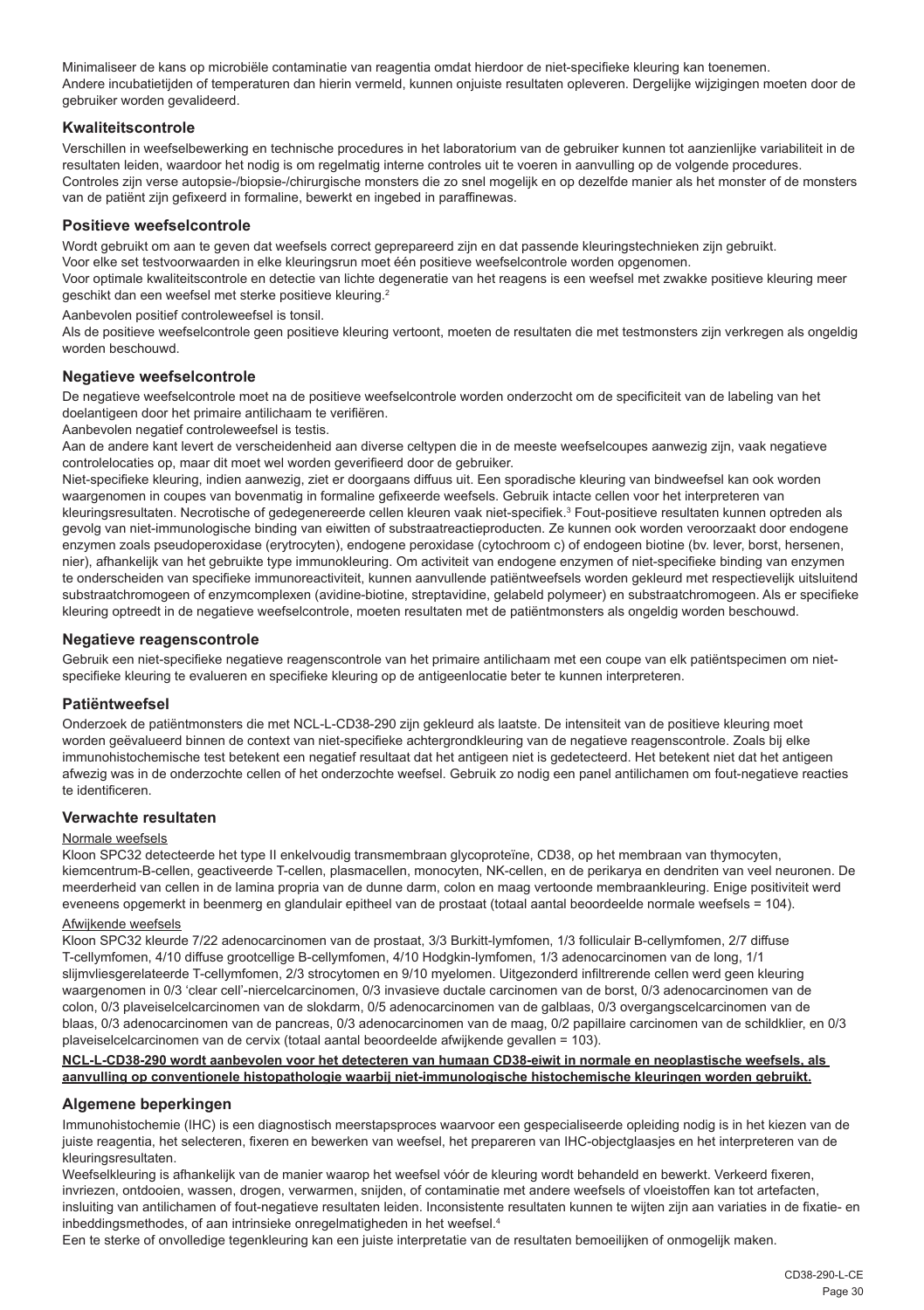De klinische interpretatie van elke kleuring of het ontbreken hiervan moet worden aangevuld door morfologische studies met de juiste controles en moet binnen de context van de klinische voorgeschiedenis van de patiënt en andere diagnostische tests worden geëvalueerd door een bevoegd patholoog.

Antilichamen van Leica Biosystems Newcastle Ltd zijn bedoeld voor gebruik, zoals aangegeven, op bevroren of in paraffine ingebedde coupes die een specifieke fixatie vereisen. Er kan onverwachte antigeenexpressie optreden, met name bij neoplasmata. De klinische interpretatie van gekleurde weefselcoupes moet een morfologische analyse en de evaluatie van overeenkomstige controles bevatten.

#### **Literatuurlijst – algemeen**

- 1. National Committee for Clinical Laboratory Standards (NCCLS). Protection of laboratory workers from infectious diseases transmitted by blood and tissue; proposed guideline. Villanova, P.A. 1991; 7(9). Order code M29-P.
- 2. Battifora H. Diagnostic uses of antibodies to keratins: a review and immunohistochemical comparison of seven monoclonal and three polyclonal antibodies. Progress in Surgical Pathology. 6:1–15. eds. Fenoglio-Preiser C, Wolff CM, Rilke F. Field & Wood, Inc., Philadelphia.
- 3. Nadji M, Morales AR. Immunoperoxidase, part I: the techniques and pitfalls. Laboratory Medicine. 1983; 14:767.
- 4. Omata M, Liew CT, Ashcavai M, Peters RL. Nonimmunologic binding of horseradish peroxidase to hepatitis B surface antigen: a possible source of error in immunohistochemistry. American Journal of Clinical Pathology. 1980; 73:626.
- 5. Krukemeyer MG, Morawietz L, Harren M et al. Akkumulation von B-lymphozyten/plasmazellen und expression des B-zell-spezifischen chemokins MIP-3α/CCR-6 in der akuten Leberrejektion. Transplantationsmedizin. 2003; 15:40–46.

#### **Aanpassingen ten opzichte van de vorige uitgave**

Reagentiasamenstelling, Totale Proteïneconcentratie, Antilichaamconcentratie, Aanbevelingen over het Gebruik, Waarschuwingen en Voorzorgsmaatregelen, Verwachte Resultaten.

#### **Datum uitgave**

15 april 2019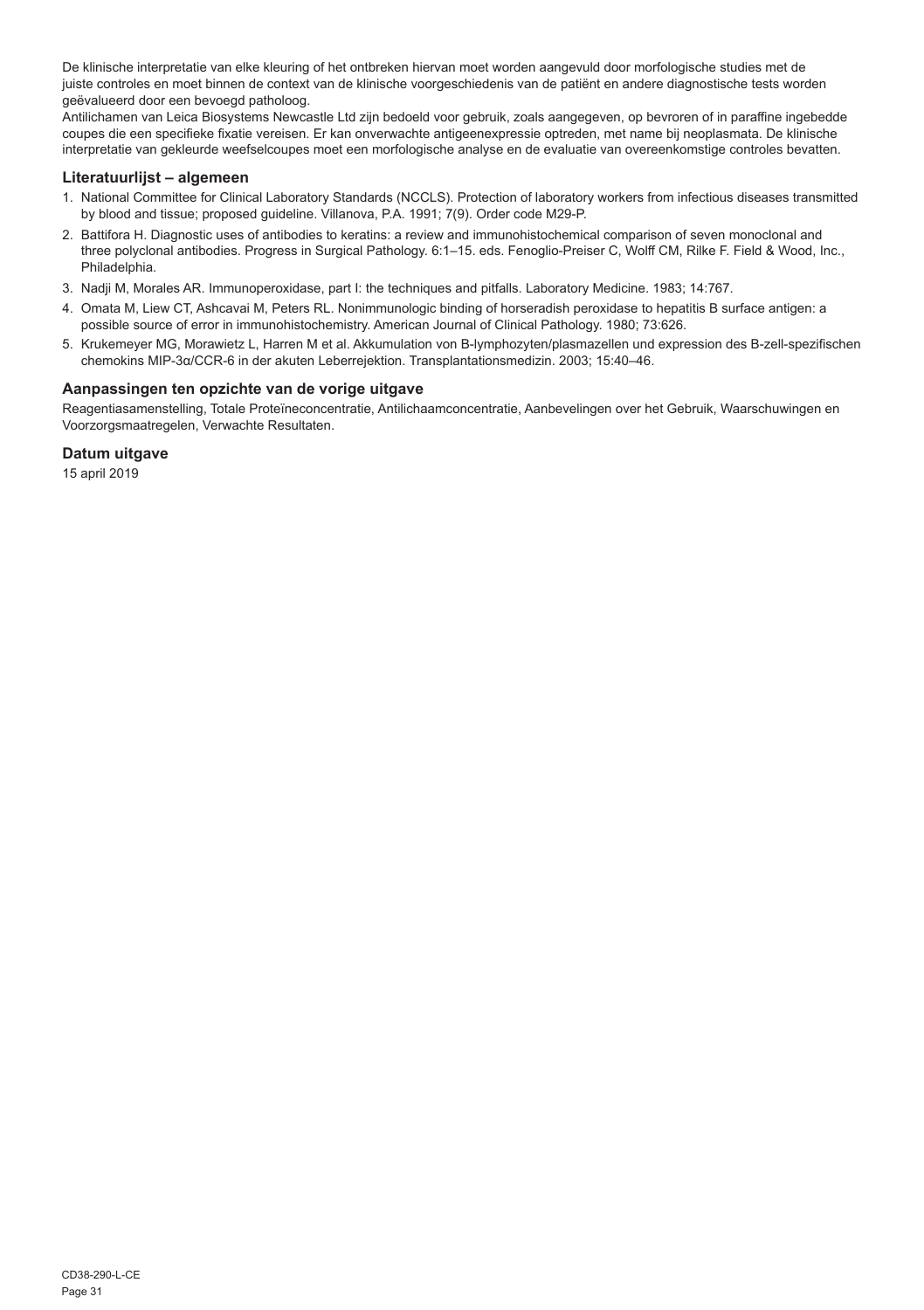# <span id="page-32-0"></span>Novocastra<sup>*M*</sup> flytende murint monoklonalt antistoff **CD38**

## **Produktkode: NCL-L-CD38-290**

## **Tiltenkt bruk**

#### *Til in vitro-diagnostisk bruk.*

NCL-L-CD38-290 skal brukes til kvalitativ identifikasjon av CD38-molekyler i parafinsnitt ved lysmikroskopi. Den kliniske tolkningen av en farging eller uteblitt farging skal suppleres av morfologiske studier ved bruk av riktige kontroller og skal evalueres av en kvalifisert patolog innenfor sammenhengen av pasientens kliniske historie og andre diagnostiske tester.

## **Prinsipp for prosedyren**

Teknikker for immunhistokjemisk (IHC) farging muliggjør visualisering av antigener via sekvensiell applikasjon av et spesifikt antistoff på antigenet (primært antistoff), et sekundært antistoff på det primære antistoffet og et enzymkompleks med et kromogensubstrat med mellomliggende vasketrinn. Den enzymatiske aktiveringen av kromogenet resulterer i et synlig reaksjonsprodukt på antigenstedet. Prøven kan deretter kontrastfarges og påføres dekkglass. Resultatene tolkes ved hjelp av lysmikroskop og bidrar til differensialdiagnosen for patofysiologiske prosesser, som kan være tilknyttet et spesielt antigen eller ikke.

## **Klon**

SPC32

## **Immunogen**

Prokaryotisk rekombinant fusjonsprotein svarende til det ekstracellulære domenet av CD38-molekylet.

#### **Spesifisitet**

Humant CD38-molekyl.

## **Reagenssammensetning**

NCL-L-CD38-290 er en flytende vevskultursupernatant som inneholder natriumazid som konserveringsmiddel.

#### **Ig-klasse**

IgG1

## **Totalproteinkonsentrasjon Total Protein**

Se etiketten på hetteglasset for partispesifikk totalproteinkonsentrasjon.

## **Antistoffkonsentrasjon**

Større enn eller likt med 46 mg/l som fastslått av ELISA. Se etiketten på hetteglasset for batchspesifikk Ig-konsentrasjon.

## **Anbefalinger for bruk**

Immunhistokjemi på parafinsnitt.

**Varmeindusert epitopgjenfinning (Heat Induced Epitope Retrieval, HIER):** Følg bruksanvisningen for Novocastra Epitope Retrieval Solution pH 6.

**Foreslått fortynning:** 1:100 i 30 minutter ved 25 °C. Dette er kun veiledende, og brukerne bør fastslå egne optimale fortynninger for sitt arbeid.

**Visualisering:** Følg bruksanvisningen for Novolink™ Polymer Detection Systems. Hvis du ønsker ytterligere produktinformasjon eller -støtte, kan du kontakte din lokale forhandler eller regionkontoret til Leica Biosystems, eller du kan besøke Leica Biosystems' nettsted på www.LeicaBiosystems.com

Ytelsen til dette antistoffet skal valideres når det brukes med andre systemer for manuell farging eller automatiserte plattformer.

## **Oppbevaring og stabilitet**

Oppbevar ved 2–8 °C. Må ikke fryses. Returner til 2–8 °C umiddelbart etter bruk. Må ikke brukes etter utløpsdatoen som er angitt på etiketten på hetteglasset. Andre oppbevaringsforhold enn de som er angitt ovenfor, må verifiseres av brukeren.

## **Prøveklargjøring**

Anbefalt fiksativ er 10 % nøytralt bufret formalin for parafininnstøpte vevsnitt.

## **Advarsler og forholdsregler**

Dette reagenset ble fremstilt fra supernatanten fra cellekultur. Ettersom det er et biologisk produkt, må det utvises rimelig forsiktighet når det håndteres.

Denne reagensen inneholder natriumazid. Et sikkerhetsdatablad er tilgjengelig på forespørsel eller tilgjengelig fra www.LeicaBiosystems.com Se lokale, regionale eller statlige forskrifter for avhending av potensielt toksiske komponenter.

Prøver, før og etter fiksering, og alle materialer som utsettes for dem, skal håndteres som smittefarlige og avhendes etter egnede forholdsregler.<sup>1</sup> Pipetter aldri reagenser via munnen og unngå kontakt med hud og slimhinner med reagenser og prøver. Hvis reagenser eller prøver kommer i kontakt med følsomme områder, skyll med rikelige mengder vann. Oppsøk lege.

Minimer mikrobiell kontaminering av reagenser, ellers kan det forekomme en økning i ikke-spesifikk farging.

Andre inkubasjonstider eller temperaturer enn de som er spesifisert, kan gi feilaktige resultater. Enhver slik endring må valideres av brukeren.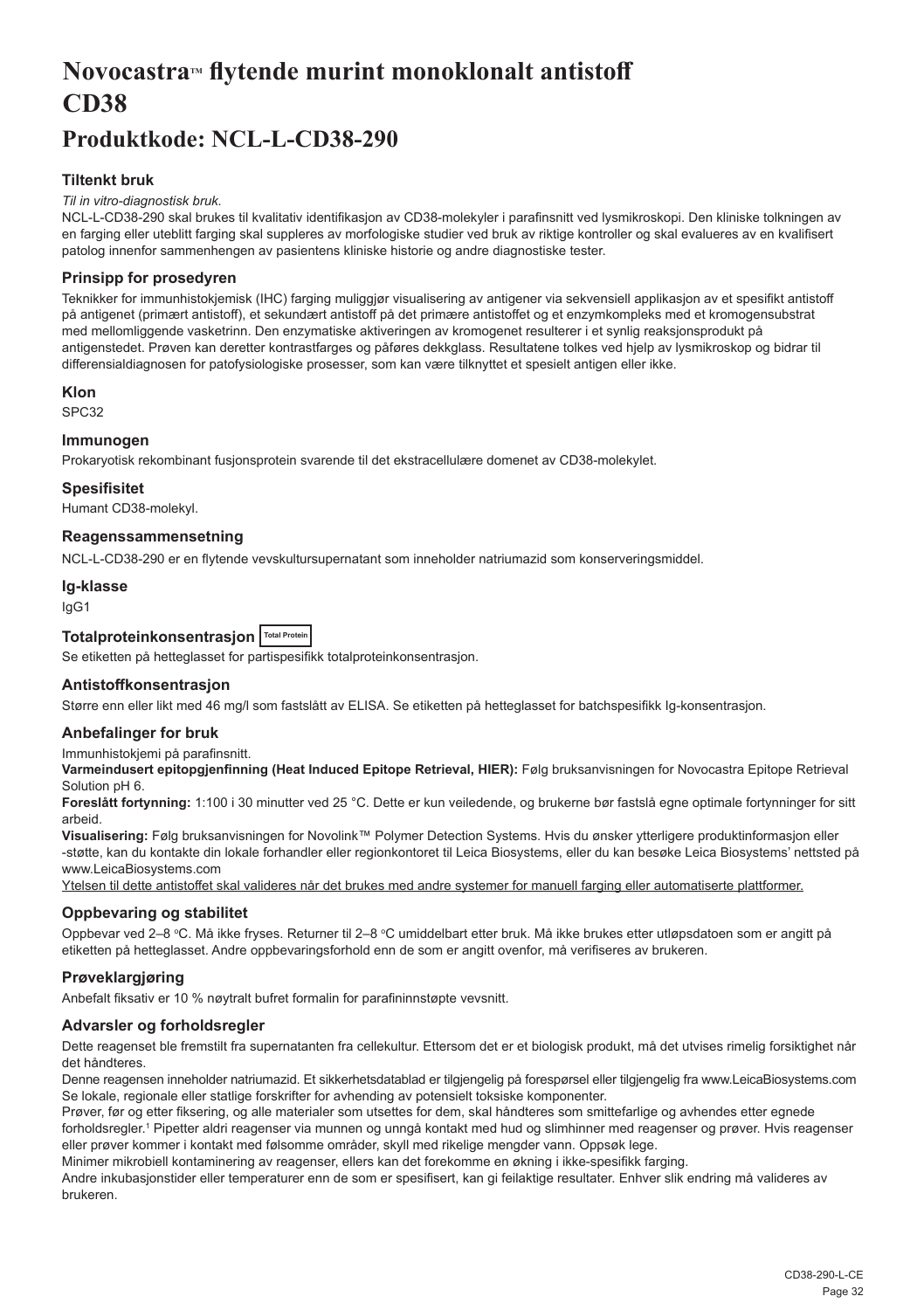## **Kvalitetskontroll**

Forskjeller i vevprosessering og tekniske prosedyrer i brukerens laboratorium kan frembringe signifikant variasjon i resultatene og gjør det påkrevd med regelmessige interne ytelseskontroller i tillegg til følgende prosedyrer.

Kontroller skal være ferske prøver fra obduksjon/biopsi/kirurgi, som er formalinfiksert, behandlet og parafinvoksinnstøpt så snart som mulig på samme måte som pasientprøven(e).

## **Positiv vevkontroll**

Brukes for å indikere riktig klargjorte vev og riktige fargingsteknikker.

Én positiv vevkontroll bør inkluderes for hvert sett med testbetingelser i hver fargerunde.

Svakt positivt farget vev er mer egnet enn kraftig positivt farget vev til optimal kvalitetskontroll og påvisning av små nivåer reagensnedbrytning.<sup>2</sup>

Anbefalt positivt kontrollvev er mandel.

Hvis den positive vevkontrollen ikke gir positiv farging, skal resultater med testprøvene betraktes som ugyldige.

#### **Negativ vevkontroll**

Skal undersøkes etter den positive vevkontrollen for å verifisere spesifisiteten i merkingen av målantigenet med det primære antistoffet. Anbefalt negativt kontrollvev er testis.

Alternativt gir variasjonen av forskjellige celletyper som kan finnes i de fleste vevsnitt ofte rom for negativ kontroll, men dette må verifiseres av brukeren.

Ikke-spesifikk farging, hvis dette forekommer, har vanligvis et diffust utseende. Sporadisk farging av bindevev vil også kunne observeres i vevsnitt som er fiksert i for mye formalin. Bruk intakte celler til tolkning av fargingsresultater. Nekrotiske eller degenererte celler farger ofte uspesifikt.<sup>3</sup> Falske positive resultater kan sees på grunn av ikke-immunologisk binding av proteiner eller substratreaksjonsprodukter. De kan også forårsakes av endogene enzymer slik som pseudoperoksidase (erytrocytter), endogen peroksidase (cytokrom C) eller endogent biotin (f.eks. lever, bryst, hjerne, nyre) avhengig av type immunfarging som brukes. For å differensiere endogen enzymaktivitet eller ikke-spesifikk binding av enzymer fra spesifikk immunreaktivitet kan ekstra pasientvev farges eksklusivt med henholdsvis substratkromogen eller enzymkomplekser (avidin-biotin, streptavidin, merket polymer) og substratkromogen. Hvis det forekommer spesifikk farging i de negative vevkontrollene, skal resultater med pasientprøvene betraktes som ugyldige.

## **Negativ reagenskontroll**

Bruk en uspesifikk negativ reagenskontroll i stedet for det primære antistoffet med et snitt av hver pasientprøve for å evaluere uspesifikk farging og gi bedre mulighet for tolkning av den spesifikke fargingen på antigenstedet.

#### **Pasientvev**

Undersøk pasientprøver farget med NCL-L-CD38-290 sist. Positiv fargingsintensitet skal vurderes i lys av eventuell ikke-spesifikk bakgrunnsfarging i den negative reagenskontrollen. På samme måte som for alle andre immunhistokjemiske tester betyr et negativt resultat at antigenet ikke ble påvist, ikke at antigenet ikke var til stede i cellene / det analyserte vevet. Om nødvendig, skal det brukes et panel med antistoffer til å identifisere falske negative reaksjoner.

## **Forventede resultater**

#### Normale vev

Klon SPC32 påviste type II enkelt transmembran-glykoprotein, CD38, på membranen av tymocytter, germinalsenter-B-celler, aktiverte T-celler, plasmaceller, monocytter, NK-celler samt perikaryaene og dendrittene til mange nevroner. Flertallet av celler i lamina propria i tynntarmen, kolon og magen utviste membranfarging. Noen positivitet ble også observert i beinmarg og kjertelepitel i prostata (totalt antall evaluerte normale vev = 104).

#### Unormale vev

Klon SPC32 farget 7/22 adenokarsinomer i prostata, 3/3 Burkitts lymfomer, 1/3 follikulære B-cellelymfomer, 2/7 diffuse T-cellelymfomer, 4/10 diffuse store B-cellelymfomer, 4/10 Hodgkins lymfomer, 1/3 adenokarsinomer i lungen, 1/1 mukosaassosiert T-cellelymfom, 2/3 astrocytomer og 9/10 myelomer. Bortsett fra for infiltrerende celler, ble ingen farging observert i 0/3 renal klarcellekarsinomer, 0/3 invasive duktale karsinomer i brystet, 0/3 adenokarsinomer i kolon, 0/3 skvamøse cellekarsinomer i øsofag, 0/5 adenokarsinomer i galleblæren, 0/3 transisjonelle cellekarsinomer i blæren, 0/3 adenokarsinomer i pankreas, 0/3 adenokarsinomer i magen, 0/2 papillære karsinomer i tyreoidea og 0/3 skvamøse cellekarsinomer i cervix (totalt antall evaluerte unormale tilfeller = 103).

#### **NCL-L-CD38-290 anbefales for deteksjon av humant CD38-protein i normale og neoplastiske vev, som et tillegg til konvensjonell histopatologi ved bruk av ikke-immunologiske histokjemiske farger.**

#### **Generelle begrensninger**

Immunhistokjemi er en flertrinns diagnostisk prosess som krever spesialisert opplæring i valg av egnede reagenser, valg, fiksering og behandling av vev, klargjøring av IHC-objektglass og tolkning av fargingsresultater.

Vevfargingen er avhengig av håndteringen og behandlingen av vevet før det farges. Uriktig fiksering, dypfrysing, opptining, vasking, tørking, oppvarming, snitting eller kontaminering med annet vev eller væsker kan frembringe artefakter, fanging av antistoff eller falske negative resultater. Inkonsistente resultater kan skyldes variasjoner i fikserings- og innstøpingsmetoder eller uregelmessigheter i vevet.<sup>4</sup> Overdreven eller ufullstendig kontrastfarging kan hindre riktig tolkning av resultater.

Den kliniske tolkningen av en farging eller uteblitt farging skal suppleres av morfologiske studier ved bruk av riktige kontroller og skal evalueres av en kvalifisert patolog innenfor sammenhengen av pasientens kliniske historie og andre diagnostiske tester.

Antistoffer fra Leica Biosystems Newcastle Ltd er til bruk, som indisert, på enten frosne eller parafininnstøpte snitt med spesifikke fikseringskrav. Det kan forekomme uventet antigenuttrykk, spesielt i neoplasmer. Den kliniske tolkningen av ethvert farget vevsnitt må inkludere morfologisk analyse og evaluering av egnede kontroller.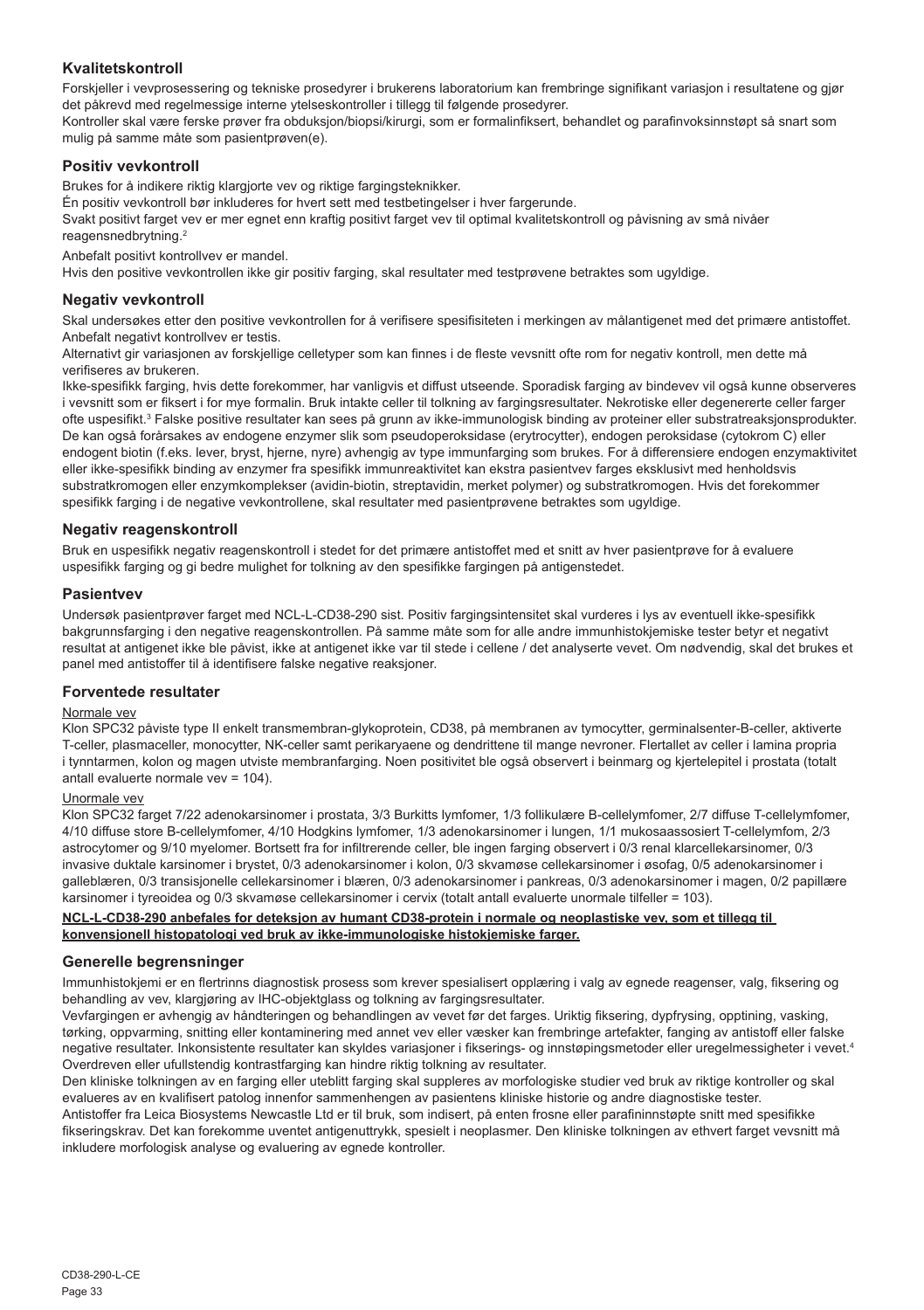## **Bibliografi – generelt**

- 1. National Committee for Clinical Laboratory Standards (NCCLS). Protection of laboratory workers from infectious diseases transmitted by blood and tissue; proposed guideline. Villanova, P.A. 1991; 7(9). Order code M29-P.
- 2. Battifora H. Diagnostic uses of antibodies to keratins: a review and immunohistochemical comparison of seven monoclonal and three polyclonal antibodies. Progress in Surgical Pathology. 6:1–15. eds. Fenoglio-Preiser C, Wolff CM, Rilke F. Field & Wood, Inc., Philadelphia.
- 3. Nadji M, Morales AR. Immunoperoxidase, part I: the techniques and pitfalls. Laboratory Medicine. 1983; 14:767.
- 4. Omata M, Liew CT, Ashcavai M, Peters RL. Nonimmunologic binding of horseradish peroxidase to hepatitis B surface antigen: a possible source of error in immunohistochemistry. American Journal of Clinical Pathology. 1980; 73:626.
- 5. Krukemeyer MG, Morawietz L, Harren M et al. Akkumulation von B-lymphozyten/plasmazellen und expression des B-zell-spezifischen chemokins MIP-3α/CCR-6 in der akuten Leberrejektion. Transplantationsmedizin. 2003; 15:40–46.

#### **Endringer på tidligere utgave**

Reagenssammensetning, Totalproteinkonsentrasjon, Antistoffkonsentrasjon, Anbefalinger for bruk, Advarsler og forholdsregler, Forventede resultater.

## **Utstedelsesdato**

15 april 2019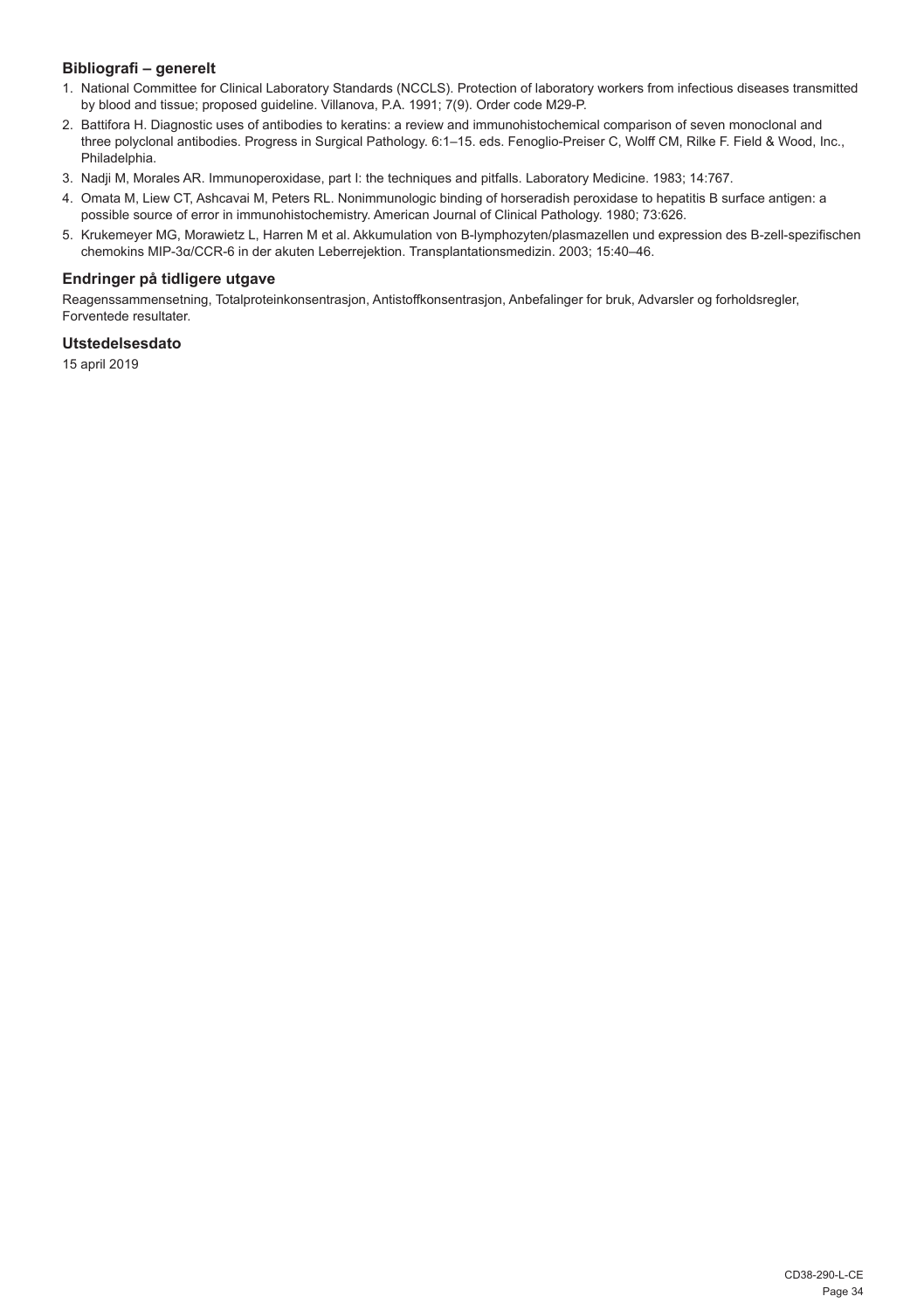# <span id="page-35-0"></span>**NovocastraTM Likit Monoklonal Fare Antikoru CD38**

# **Ürün Kodu: NCL-L-CD38-290**

## **Kullanım Amacı**

#### *İn vitro diagnostik kullanım içindir.*

NCL-L-CD38-290, parafin bölümlerindeki CD38 moleküllerinin ışık mikroskopisi ile nitel tanımlanması için öngörülmüştür. Herhangi bir boyanmanın veya yokluğunun klinik yorumlaması hastanın klinik öyküsü ve diğer tanısal testler bağlamında nitelikli bir patoloji uzmanı tarafından değerlendirilmeli ve uygun kontroller kullanılarak morfolojik çalışmalarla desteklenmelidir.

## **İşlem Prensibi**

İmmünohistokimyasal (İHK) boyama teknikleri, antijene ardışık olarak belirli bir antikorun uygulanması (birincil antikor), birincil antikora ikincil bir antikorun uygulanması ve aralardaki yıkama adımları ile, antijenlerin kromojenik substratlı bir enzim kompleksi yoluyla görselleştirilmesine olanak tanır. Kromojenin enzimle etkinleştirilmesi, antijen alanında gözle görülür bir tepkiye yol açar. Numune daha sonra karşıt boyanabilir ve lamelle örtülebilir. Sonuçlar bir ışık mikroskobu kullanılarak yorumlanır ve belirli bir antijen ile ilişkili olabilecek veya olmayabilecek patofizyolojik süreçlerin ayırıcı tanısına yardımcı olur.

## **Clone**

SPC32

## **İmmünojen**

CD38 molekülünün ekstraselüler alanına karşılık gelen prokaryotik rekombinant füzyon proteini.

#### **Özgüllük**

İnsan CD38 molekülü.

## **Reaktif Bileşimi**

NCL-L-CD38-290, prezervatif olarak sodyum azit içeren supernatant bir likit doku kültürüdür.

## **Ig Sınıfı**

IgG1

## **Toplam Protein Konsantrasyonu Total Protein**

Lota özgü toplam protein konsantrasyonu için flakon etiketine başvurun.

## **Antikor Konsantrasyonu**

ELISA tarafından belirlendiği gibi 46 mg/L'ye eşit veya bu değerden yüksek. Seriye özgü Ig konsantrasyonu için flakon etiketine bakın.

## **Kullanım Önerileri**

Parafin kesitlerinde immünohistokimya.

**Isı İndüklü Epitop Alımı (Heat Induced Epitope Retrieval, HIER):** Novocastra Epitop Alım Çözeltisi pH 6 içinde kullanım için lütfen talimatları takip edin.

**Önerilen dilüsyon:** 25°C'de 30 dakika süreyle 1:100. Bu, kılavuz olarak verilmiştir ve kullanıcılar kendi optimal çalışma seyreltilerini belirlemelidir.

**Görselleştirme:** Lütfen Novolink™ Polymer Detection Systems'ın kullanım talimatlarını izleyin. Ürünle ilgili daha fazla bilgi veya destek için yerel disribütörünüzle veya Leica Biosystems bölge ofisiyle iletişime geçebilir ya da bunun yerine Leica Biosystems Web sitesini ziyaret edebilirsiniz: www.LeicaBiosystems.com

Bu antikorun performansı, diğer manuel boyama sistemleriyle veya otomatik platformlarla birlikte kullanıldığında doğrulanmalıdır.

## **Saklama ve Stabilite**

2-8ºC'de saklayın. Dondurmayın. Kullanımdan hemen sonra 2-8ºC'ye geri alın. Flakon etiketinde belirtilen son kullanma tarihinden sonra kullanmayın. Yukarıda belirtilenler dışında saklama koşulları kullanıcı tarafından doğrulanmalıdır.

## **Numune Hazırlama**

Parafine gömülü doku kesitleri için önerilen fiksatif %10 nötr tamponlanmış formalindir.

## **Uyarılar ve Önlemler**

Bu reaktif hücre kültürü süpernatanından hazırlanmıştır. Biyolojik bir ürün olduğundan, elleçleme sırasında makul düzeyde dikkatli olunmalıdır.

Bu reaktif sodyum azid içerir. Malzeme Güvenlik Bilgileri Formu talep üzerine sağlanmaktadır ve www.LeicaBiosystems.com sitesinde mevcuttur.

Olası toksik bileşenlerin atılması ile ilgili yerel, bölgesel veya ulusal düzenlemelere başvurun.

Fiksasyondan önce ve sonra örnekler ve onlara maruz kalmış bütün materyaller, enfeksiyon yayabilecekmiş gibi işlem görmelidir ve gerekli önlemler alınarak atılmalıdır.<sup>1</sup>Reaktifleri hiçbir zaman ağızla pipetlemeyin. Cildin ve mukoz membranların reaktifler ve örneklerle temas etmesini önleyin. Reaktifler veya numuneler hassas bölgelere temas ederse bol miktarda suyla yıkayın. Tıbbi yardım isteyin. Reaktiflerin mikrobiyel kontaminasyonunu minimuma indirin yoksa nonspesifik boyanmada bir artış olabilir.

Belirtilenler dışındaki inkübasyon süreleri veya sıcaklıklar hatalı sonuçlara yol açabilir. Bu tür değişiklikler kullanıcı tarafından doğrulanmalıdır.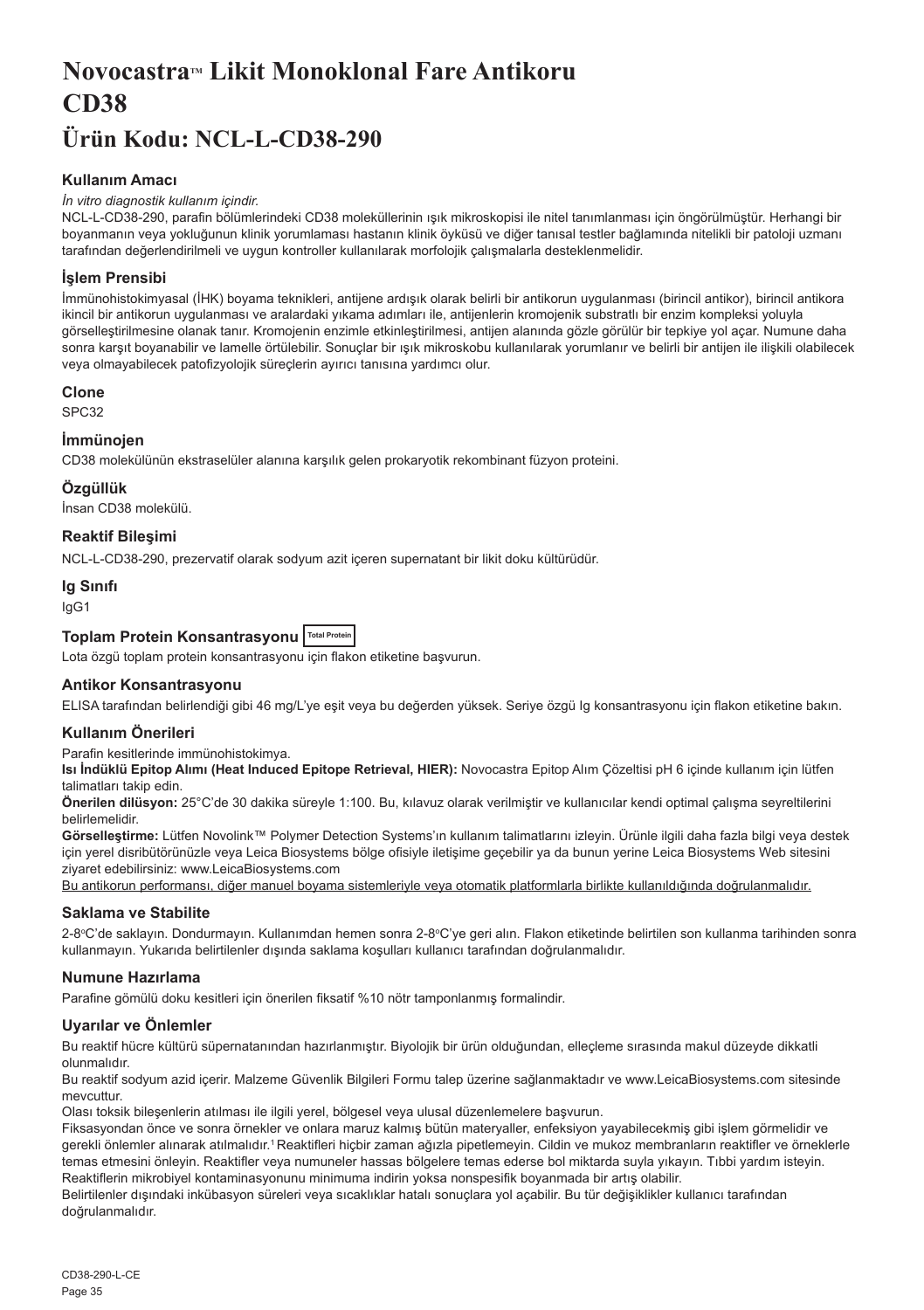## **Kalite Kontrol**

Kullanıcının laboratuvarında doku işleme ve teknik işlemlerdeki farklar sonuçlarda önemli değişkenliğe neden olabilir ve aşağıdaki işlemlere ek olarak düzenli şekilde tesis içi kontrollerin kullanılmasını gerektirir.

Kontroller, hasta numunesi/numuneleriyle aynı şekilde mümkün olduğunca kısa süre içinde formalin fiksasyonlu, işlenmiş ve parafine gömülü taze otopsi/biyopsi/cerrahi materyal olmalıdır.

## **Pozitif Doku Kontrolü**

Doğru hazırlanmış dokuları ve uygun boyama tekniklerini belirtmek için kullanılır.

Her boyama döngüsünde her test koşulu setine bir pozitif doku kontrolü dahil edilmelidir.

Zayıf pozitif boyama yapılmış doku, optimal kalite kontrolü ve minör reaktif bozunma düzeylerini saptamak için güçlü pozitif boyama yapılmış dokudan daha uygundur.<sup>2</sup>

Önerilen pozitif kontrol dokusu bademciktir.

Eğer pozitif doku kontrolü pozitif boyanma göstermezse, test numunelerinin sonuçları geçersiz kabul edilmelidir.

#### **Negatif Doku Kontrolü**

Primer antikor tarafından hedef antijenin etiketlenmesinin spesifikliğini doğrulamak için, pozitif doku kontrolünden sonra incelenmelidir. Önerilen negatif kontrol dokusu testistir.

Alternatif olarak çoğu doku kesitinde bulunan farklı hücre tiplerinin çeşitliliği sıklıkla negatif kontrol bölgeleri sunar ama bu durum kullanıcı tarafından doğrulanmalıdır.

Eğer varsa nonspesifik boyanmanın görünümü genellikle difüzdür. Aşırı formalin fiksasyonlu dokulardan kesitlerde bağ dokusunun sporadik boyanması da görülebilir. Boyanma sonuçlarının yorumlanması için sağlam hücreler kullanın. Nekrotik ve dejenere hücreler genellikle spesifik olmayan şekilde boyanır.<sup>3</sup> Proteinlerin veya substrat reaksiyon ürünlerinin immünolojik olmayan bağlanması nedeniyle yanlış pozitif sonuçlar görülebilir. Bu sonuçlar ayrıca, kullanılan immün-boyaya bağlı olarak psödoperoksidaz (eritrositler), endojen peroksidaz (sitokrom C) veya endojen biotin (örn. karaciğer, meme, beyin, böbrek) gibi endojen enzimlerden de kaynaklanabilir. Endojen enzim aktivitesini veya nonspesifik enzim bağlanmasını spesifik immünoreaktiviteden ayırmak için ek hasta dokuları sırasıyla sadece substrat kromojen veya enzim kompleksleri (avidin-biotin, streptavidin, etiketli polimer) ve substrat kromojen ile boyanabilir. Negatif doku kontrolünde spesifik boyanma oluşursa hasta numunelerinin sonuçları geçersiz kabul edilmelidir.

## **Negatif Reaktif Kontrolü**

Spesifik olmayan boyamayı değerlendirmek ve antijen bölgesinde spesifik boyanmayı daha iyi yorumlayabilmek için her hasta örneği kesitinde primer antikor yerine spesifik olmayan bir negatif reaktif kontrolü kullanın.

#### **Hasta Dokusu**

NCL-L-CD38-290 ile boyanmış hasta numunelerini en son inceleyin. Pozitif boyama yoğunluğu, negatif reaktif kontrolünün spesifik olmayan herhangi bir arka plan boyaması bağlamında değerlendirilmelidir. Her immünohistokimyasal testle olduğu gibi negatif bir sonuç antijenin saptanmadığı anlamına gelir ve antijenin çalışılan hücrelerde/dokuda bulunmadığı anlamına gelmez. Gerekirse yalancı negatif reaksiyonları tanımlamak için bir antikor paneli kullanın.

## **Öngörülen Sonuçlar**

## Normal Dokular

Klon SPC32; timositlerin, germinal merkezi B hücrelerinin, aktive edilmiş T hücrelerinin, plazma hücrelerinin, monositlerin, NK hücrelerinin membranında ve birçok nöronun perikarya ve dendritlerinde tip II tekli transmembran glikoproteini (CD38) saptamıştır. İnce bağırsağın, kolonun ve midenin lamina propriasındaki hücrelerin büyük bir çoğunluğunda memban boyanmıştır. Kemik iliğinde ve prostatın glandüler epitelyumunda bir miktar pozitiflik saptanmıştır (Değerlendirilen toplam normal doku sayısı = 104).

#### Anormal Dokular

Klon SPC32; 7/22 prostat adenokarsinomlarını, 3/3 Burkitt lenfomalarını, 1/3 foliküler B hücreli lenfomaları,2/7 yaygın T hücreli lenfomaları, 4/10 yaygın büyük B hücreli lenfomaları, 4/10 Hodgkin lenfomalarını, 1/3 akciğer adenokarsinomlarını, 1/1 mukoza bağlantılı T hücreli lenfomaları, 2/3 astrositomları ve 9/10 miyelomları boyamıştır. İnfiltratif hücrelerin dışında, 0/3 renal berrak hücreli karsinomlarında, 0/3 meme invazif duktal karsinomlarında, 0/3 kolon adenokarsinomlarında, 0/3 yutak skuamöz hücreli karsinomlarında, 0/5 safra kesesi adenokarsinomlarında, 0/3 mesane transizyonel hücre karsinomlarında, 0/3 pankreas adenokarsinomlarında, 0/3 mide adenokarsinomlarında, 0/2 tiroid papiller karsinomlarında ve 0/3 servikal skuamöz hücreli karsinomlarında boyama görülmemiştir (Değerlendirilen toplam anormal vaka sayısı = 103).

#### **NCL-L-CD38-290, immünolojik olmayan histokimyasal boyamalar kullanılarak yapılan geleneksel histopatolojiye yardımcı olarak normal ve neoplastik dokularda insan CD38 proteininin saptanması için önerilir.**

## **Genel Sınırlamalar**

İmmünohistokimya; uygun reaktiflerin seçimi, doku seçimi, fiksasyonu ve işlenmesi, IHC slaytının hazırlanması ve boyama sonuçlarının yorumlanması alanlarında özel eğitimden oluşan, çok adımlı bir diagnostik süreçtir.

Doku boyama, boyama öncesinde dokunun kullanımına ve işlenmesine bağlıdır. Uygun olmayan fiksasyon, dondurma, çözme, yıkama, kurutma, ısıtma, kesit alma veya diğer dokular veya sıvılarla kontaminasyon artefaktlara, antikor tutulmasına veya yalancı negatif sonuçlara yol açabilir. Tutarsız sonuçlar, fiksasyon ve gömme yöntemlerindeki değişikliklerden ya da dokunun yapısından kaynaklanan düzensizliklerden kaynaklanabilir.<sup>4</sup>

Aşırı ya da tam olmayan karşıt boyama, sonuçların düzgün yorumlanmasını olumsuz etkileyebilir.

Herhangi bir boyanmanın veya yokluğunun klinik yorumlaması hastanın klinik öyküsü ve diğer tanısal testler bağlamında nitelikli bir patoloji uzmanı tarafından değerlendirilmeli ve uygun kontroller kullanılarak morfolojik çalışmalarla desteklenmelidir.

Leica Biosystems Newcastle Ltd'in antikorları, belirtilen şekilde, özel fiksasyon gereklilikleriyle parafine gömülü veya dondurulmuş kesitler üzerinde kullanılır. Özellikle neoplazmlarda beklenmeyen antijen ekspresyonu oluşabilir. Herhangi bir boyanmış doku kesitinin klinik yorumu morfolojik analizi ve uygun kontrollerin değerlendirilmesini içermelidir.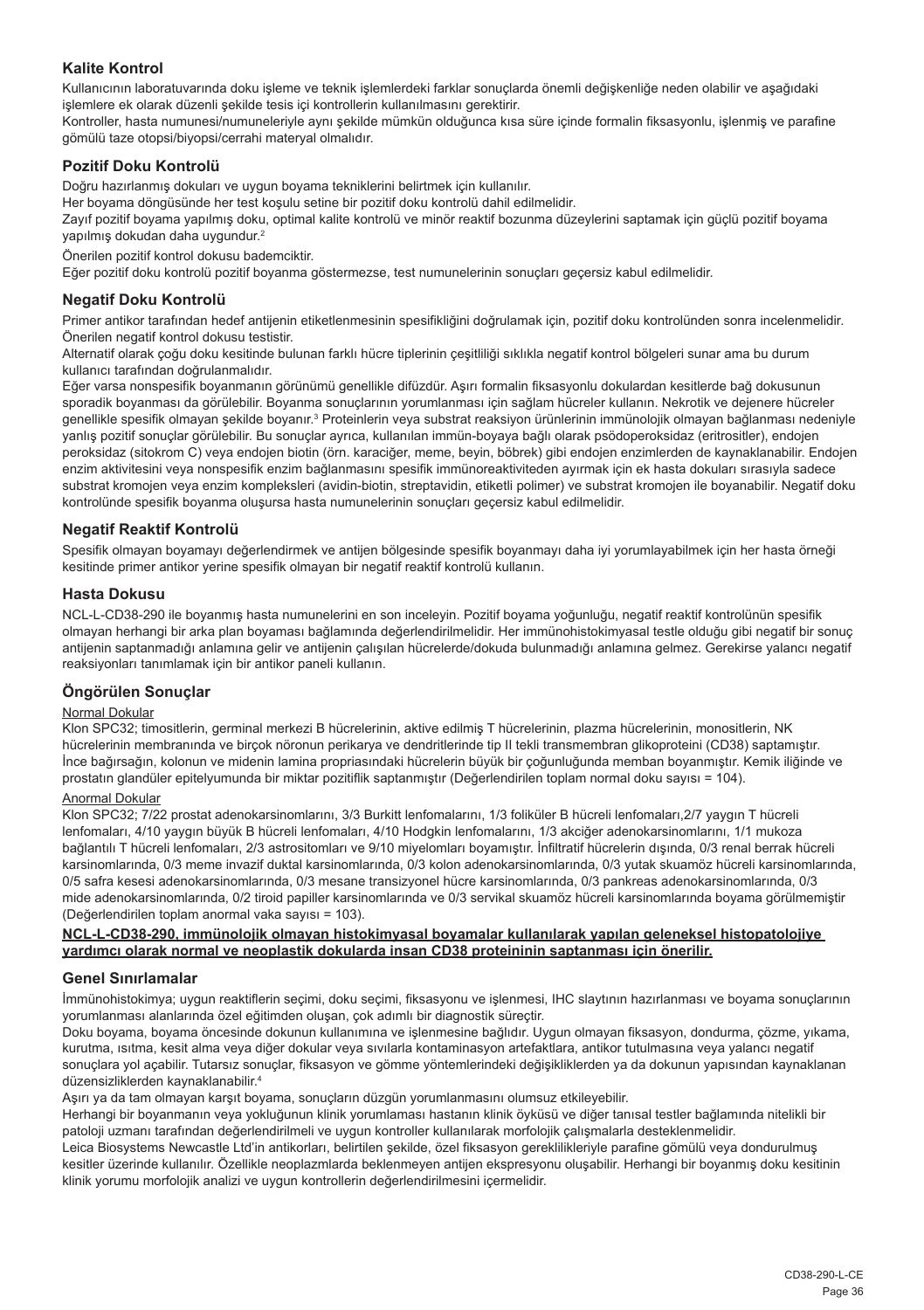## **Kaynakça - Genel**

- 1. National Committee for Clinical Laboratory Standards (NCCLS). Protection of laboratory workers from infectious diseases transmitted by blood and tissue; proposed guideline. Villanova, P.A. 1991; 7(9). Order code M29-P.
- 2. Battifora H. Diagnostic uses of antibodies to keratins: a review and immunohistochemical comparison of seven monoclonal and three polyclonal antibodies. Progress in Surgical Pathology. 6:1–15. eds. Fenoglio-Preiser C, Wolff CM, Rilke F. Field & Wood, Inc., Philadelphia.
- 3. Nadji M, Morales AR. Immunoperoxidase, part I: the techniques and pitfalls. Laboratory Medicine. 1983; 14:767.
- 4. Omata M, Liew CT, Ashcavai M, Peters RL. Nonimmunologic binding of horseradish peroxidase to hepatitis B surface antigen: a possible source of error in immunohistochemistry. American Journal of Clinical Pathology. 1980; 73:626.
- 5. Krukemeyer MG, Morawietz L, Harren M et al. Akkumulation von B-lymphozyten/plasmazellen und expression des B-zell-spezifischen chemokins MIP-3α/CCR-6 in der akuten Leberrejektion. Transplantationsmedizin. 2003; 15:40–46.

## **Önceki Sayıya Göre Değişiklikler**

Reaktif Bileşimi, Toplam Protein Konsantrasyonu, Antikor Konsantrasyonu, Kullanım Hakkında Öneriler, Uyarılar ve Önlemler, Beklenen Sonuclar.

## **Yayın Tarihi**

15 Nisan 2019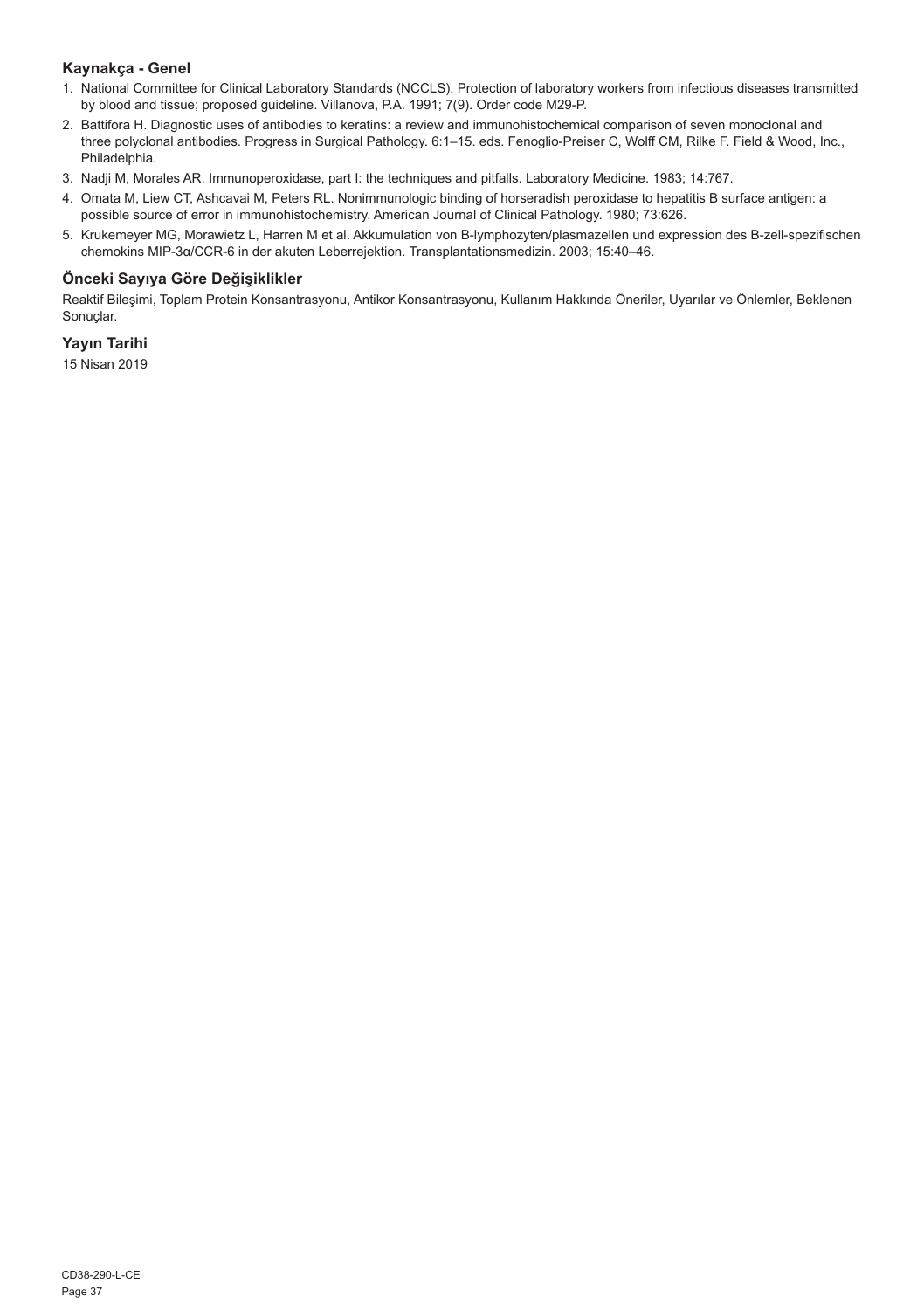# <span id="page-38-0"></span>Течно мише моноклонално антитяло Novocastra™ **CD38**

## **Код на продукта: NCL-L-CD38-290**

## **Предназначение**

#### *За употреба при in vitro диагностика.*

NCL-L-CD38-290 е предназначен за качествено определяне с оптична микроскопия на CD38 молекули в парафинови срези. Клиничната интерпретация на всяко оцветяване или неговата липса следва да бъде допълнена от морфологични проучвания с помощта на подходящи контроли и трябва да се оценява в контекста на клиничната история на пациента и други диагностични изследвания от квалифициран патолог.

#### **Принцип на процедурата**

Техниките на имунохистохимично (IHC) оцветяване позволяват визуализация на антигени чрез последователно приложение на специфично антитяло на антигена (първично антитяло), вторично антитяло на първичното антитяло и ензимен комплекс с хромогенен субстрат, с междинни стъпки на промиване. Ензимното активиране на хромогена води до видим реакционен продукт на мястото на антигена. След това може да се направи контраоцветяване на спесимена и да се постави покривно стъкло. Резултатите се интерпретират с използване на оптичен микроскоп и са в помощ при диференциалната диагностика на патофизиологични процеси, които може да са или да не са свързани с определен антиген.

#### **Клонинг**

SPC32

#### **Имуноген**

Прокариотен рекомбинантен фузионен протеин, съответстващ на извънклетъчната част от молекулата на CD38.

#### **Специфичност**

Човешка CD38 молекула.

#### **Състав на реагента**

NCL-L-CD38-290 е течен супернатант от тъканна култура, съдържащ натриев азид като консервант.

#### **Имуноглобулинов клас**

IgG1

## **Концентрация на общ протеин Total Protein**

Вижте етикета на флакона относно специфичната за партидата концентрация на общ протеин.

#### **Концентрация на антитела**

По-висока или равна на 46 mg/L, както е определено от ELISA. Вижте етикета на флакона относно специфичната за партидата концентрация на имуноглобулин.

#### **Препоръки за употреба**

Имунохистохимия върху парафинови срези.

**Термично индуцирано извличане на епитоп (Heat Induced Epitope Retrieval, HIER):** Моля, спазвайте инструкциите за употреба, включени в опаковката на Novocastra Epitope Retrieval Solution pH 6.

**Предложение за разреждане:** 1:100 за 30 минути при 25°C. Това е дадено като указание, като потребителите трябва сами да определят техни собствени оптимални работни разреждания.

**Визуализация:** Спазвайте инструкциите за употреба, приложени към Novolink™ Polymer Detection Systems. За допълнителна информация за продукта или помощ се свържете с вашия местен дистрибутор или с регионалния офис на Leica Biosystems, а също така може да посетите уеб сайта на Leica Biosystems www.LeicaBiosystems.com

Работните характеристики на това антитяло трябва да бъдат валидирани при употреба с други мануални системи за оцветяване или автоматизирани платформи.

#### **Съхранение и стабилност**

Съхранявайте при температура 2 – 8 °C. Не замразявайте. Да се върне на температура 2 – 8 °C веднага след употреба. Да не се използва след срока на годност, отбелязан върху етикета на флакона. Други условия на съхранение, освен посочените по-горе, трябва да бъдат проверени от потребителя.

## **Подготовка на спесимени**

Препоръчителният фиксиращ разтвор е неутрален буфериран формалин 10% за тъканни срези, вградени в парафин.

#### **Предупреждения и предпазни мерки**

Този реагент е приготвен от супернатант от клетъчна култура. Тъй като е биологичен продукт, необходимо е повишено внимание при работа с него.

Този реагент съдържа натриев азид. Информационен лист за безопасност на материалите е наличен при запитване или на адрес www.LeicaBiosystems.com

Консултирайте се с федералните, държавните или местните регламенти относно изхвърлянето на потенциално токсични компоненти.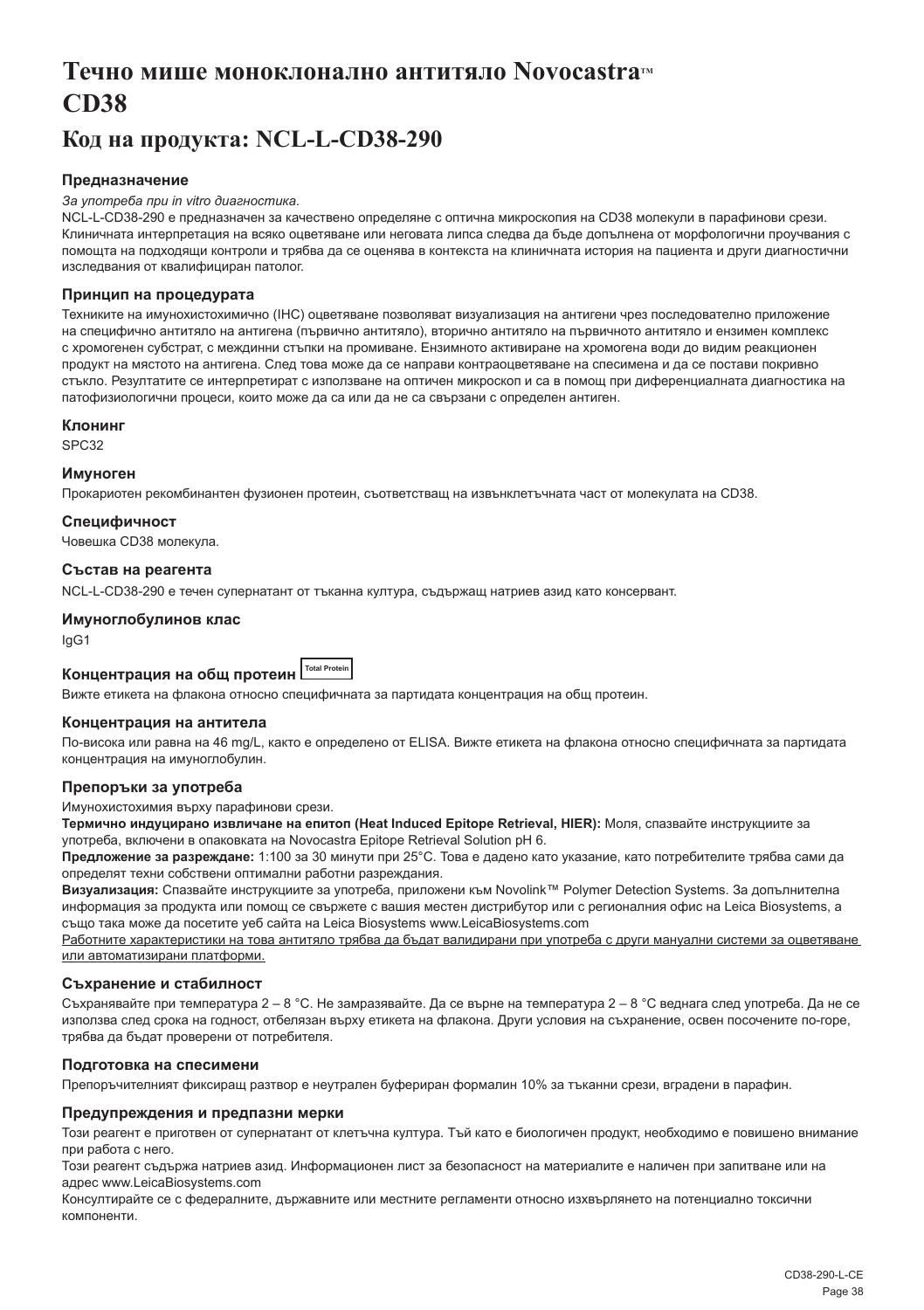Всички спесимени преди и след фиксация, както и всички материали, изложени на тях, трябва да се третират като възможни преносители на инфекция и да се изхвърлят, като се вземат правилни предпазни мерки.' Никога не пипетирайте реагенти с уста и избягвайте контакт на кожата и лигавиците с реагенти и спесимени. При контакт на реагенти или спесимени с чувствителни зони измийте зоните с обилно количество вода. Потърсете медицинска помощ.

Свеждайте до минимум микробната контаминация на реагентите, в противен случай може да се появи увеличаване на неспецифичното оцветяване.

Инкубационни времена или температури, различни от посочените, могат да доведат до грешни резултати. Всички подобни промени трябва да бъдат валидирани от потребителя.

#### **Качествен контрол**

Различията в обработката на тъканите и техническите процедури в лабораторията на потребителя могат да доведат до значително вариране на резултатите, налагащо редовно извършване на вътрешен контрол в допълнение към следните процедури.

Контролите трябва да са свежи спесимени, взети по време на аутопсия/биопсия/операция, фиксирани във формалин, обработени и вградени в парафинов восък, възможно най-бързо, по същия начин като проба(та) на пациента(ите).

#### **Позитивна тъканна контрола**

Използва се, за да се покажат правилно приготвени тъкани и правилни техники на оцветяване.

Една позитивна тъканна контрола трябва да бъде включена за всеки сет с тестови условия при всяка серия проби за оцветяване.

Тъкан със слабо позитивно оцветяване е по-подходяща от тъкан със силно позитивно оцветяване за оптимален качествен контрол и за откриване на по-малки нива на деградация на реагента.<sup>2</sup>

Препоръчителната позитивна тъканна контрола е сливица.

Ако позитивната тъканна контрола не показва позитивно оцветяване, резултатите от спесимените, включени в теста, трябва да се считат за невалидни.

#### **Негативна тъканна контрола**

Трябва да се изследва след позитивната тъканна контрола, за да се провери специфичността на белязването на таргетния антиген от първичното антитяло.

Препоръчителната тъкан за негативна контрола е тестис.

Алтернативно, разнообразието от различни видове клетки, присъстващи в повечето тъканни срези, често предлага места за негативна контрола, но това трябва да се провери от потребителя.

Неспецифичното оцветяване, ако присъства, обикновено е дифузно на вид. Спорадично оцветяване на съединителна тъкан може да се наблюдава и в части от прекомерно фиксирани във формалин тъкани. Използвайте интактни клетки за интерпретация на резултатите от оцветяването. Некротичните или дегенериралите клетки често се оцветяват неспецифично.<sup>3</sup> Може да се видят неверни позитивни резултати поради неимунологично свързване на протеини или реакционни продукти на субстрата. Те може да са причинени и от ендогенни ензими, като например псевдопероксидаза (еритроцити), ендогенна пероксидаза (цитохром C) или ендогенен биотин (напр. черен дроб, гърда, мозък, бъбрек) в зависимост от типа на използваното имунно оцветяване. За диференциране на ендогенна ензимна активност или неспецифично ензимно свързване от специфична имунна реактивност ексклузивно може да се оцветят допълнителни тъкани от пациента, съответно със субстрат-хромоген или с ензимни комплекси (авидин-биотин, стрептавидин, маркиран полимер) и субстрат-хромоген. Ако се появи специфично оцветяване в негативната тъканна контрола, резултатите от спесимените на пациентите трябва да се считат за невалидни.

#### **Негативна контрола на реагента**

Използвайте неспецифична негативна контрола на реагента, вместо първичното антитяло, със срез от всеки спесимен на пациента, за да се направи оценка на неспецифичното оцветяване и да се даде по-добра интерпретация на специфичното оцветяване на мястото на антигена.

#### **Тъкан от пациента**

Изследвайте спесимените на пациенти, оцветени последно с NCL-L-CD38-290. Наситеността на позитивното оцветяване трябва да бъде оценена в контекста на всяко неспецифично фоново оцветяване на негативната контрола на реагента. Както при всеки имунохистохимичен тест, един отрицателен резултат означава, че антигенът не е открит, а не че антигенът отсъства в анализираните клетки/тъкан. Ако се налага, използвайте панел от антитела за идентифициране на фалшиво отрицателни реакции.

## **Очаквани резултати**

#### Нормални тъкани

Клонинг SPC32 открива единичния трансмембранен гликопротеин тип II CD38 на мембраната на тимоцитите, B-клетките на зародишния център, активираните T-клетки, плазмените клетки, моноцитите, NK клетките и перикариона и дендритите на много неврони. Повечето от клетките в ламина проприя на тънките черва, ободното черво и стомаха показват оцветяване на мембраната. Известна позитивност се наблюдава и в костния мозък и жлезистия епител на простатата (Общ брой на оценените нормални тъкани = 104).

#### Абнормни тъкани

Клонинг SPC32 оцветява 7/22 аденокарцинома на простатата, 3/3 лимфома на Бъркит, 1/3 фоликуларни B-клетъчни лимфома, 2/7 дифузни T-клетъчни лимфома, 4/10 дифузни B-едроклетъчни лимфома, 4/10 лимфома на Ходжкин, 1/3 аденокарцинома на белия дроб, 1/1 мукозо-асоциирани T-клетъчни лимфома, 2/3 астроцитома и 9/10 миелома. С изключение за инфилтриращите клетки, не се наблюдава оцветяване при 0/3 светлоклетъчни карцинома на бъбреците, 0/3 инвазивни дуктални карцинома на гърдата, 0/3 аденокарцинома на ободното черво, 0/3 плоскоклетъчни карцинома на хранопровода, 0/5 аденокарцинома на жлъчния мехур, 0/3 преходноклетъчни карцинома на пикочния мехур, 0/3 аденокарцинома на панкреаса, 0/3 аденокарцинома на стомаха, 0/2 папиларни карцинома на щитовидната жлеза и 0/3 плоскоклетъчни карцинома на цервикса (Общ брой на оценените абнормни случаи = 103).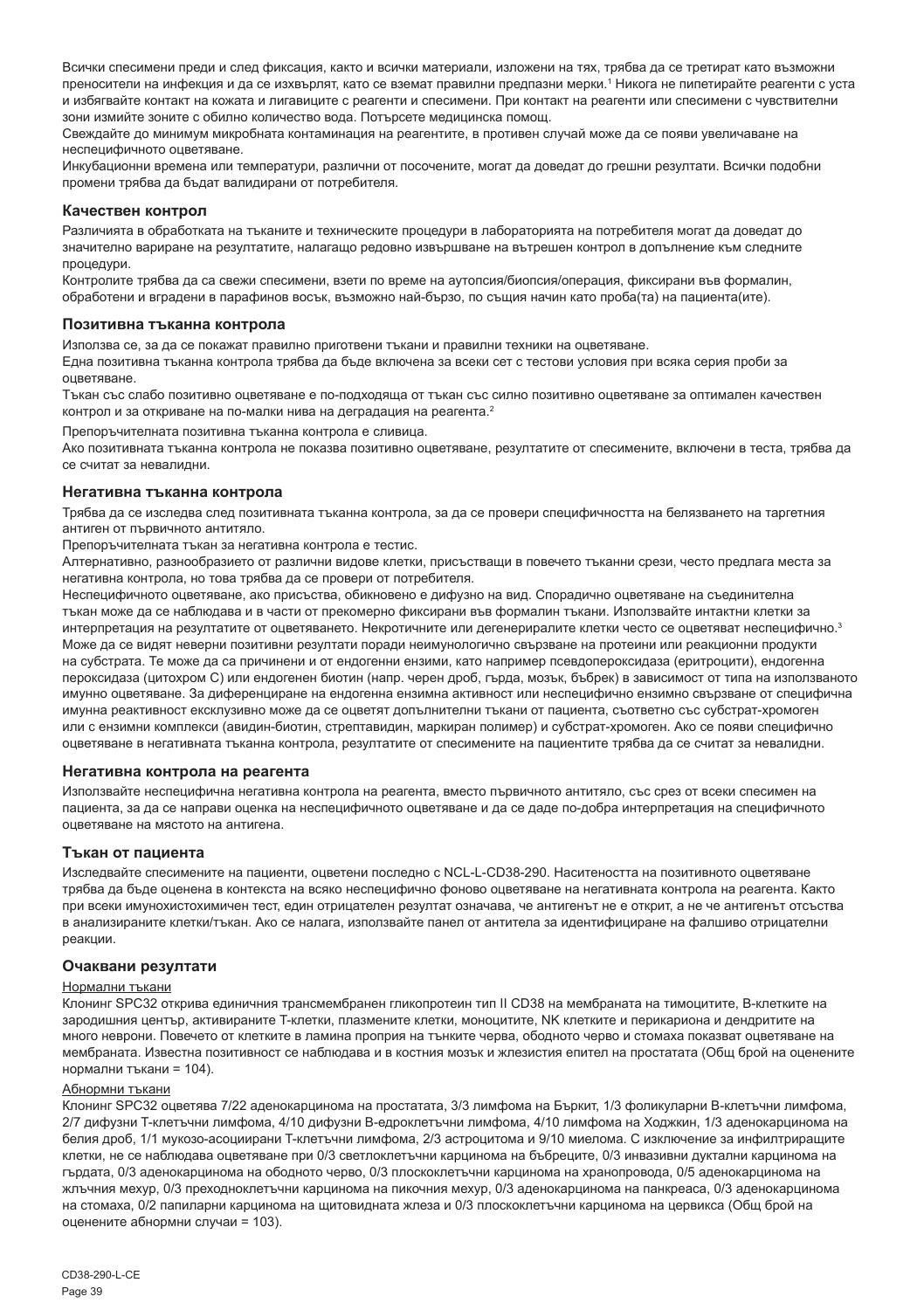#### **Продуктът NCL-L-CD38-290 се препоръчва за откриване на човешки протеин CD38 в нормални и неопластични тъкани като допълнение към конвенционалната хистопатология с използване на неимунологични хистохимични оцветявания.**

#### **Общи ограничения**

Имунохистохимията е многостъпков диагностичен процес, който се състои от специализирано обучение за избор на подходящи реагенти, избор на тъкани, фиксация и обработка, подготовка на IHC предметно стъкло и интерпретация на резултатите от оцветяването.

Тъканното оцветяване зависи от боравенето с тъканта и нейната обработка преди оцветяването. Неправилната фиксация, замразяване, размразяване, промиване, изсушаване, затопляне, срязване или контаминацията с други тъкани или течности може да причини поява на артефакти, блокиране на антителата или фалшиво отрицателни резултати. Несъответстващите резултати може да се дължат на вариации в методите на фиксация и вграждане или на присъща нерегулярност в тъканта.<sup>4</sup> Прекомерното или непълно контраоцветяване може да попречи на правилната интерпретация на резултатите.

Клиничната интерпретация на всяко оцветяване или неговата липса следва да бъде допълнена от морфологични проучвания с помощта на подходящи контроли и трябва да се оценява в контекста на клиничната история на пациента и други диагностични изследвания от квалифициран патолог.

Антителата от Leica Biosystems Newcastle Ltd са предназначени за употреба, както е указано, върху замразени или вградени в парафин срези със специфични изисквания за фиксация. Възможно е да настъпи неочаквана антигенна експресия, особено при неоплазми. Клиничната интерпретация на всеки оцветен тъканен срез трябва да включва морфологичен анализ и оценката на подходящи контроли.

#### **Библиография – основна**

- 1. National Committee for Clinical Laboratory Standards (NCCLS). Protection of laboratory workers from infectious diseases transmitted by blood and tissue; proposed guideline. Villanova, P.A. 1991; 7(9). Order code M29-P.
- 2. Battifora H. Diagnostic uses of antibodies to keratins: a review and immunohistochemical comparison of seven monoclonal and three polyclonal antibodies. Progress in Surgical Pathology. 6:1–15. eds. Fenoglio-Preiser C, Wolff CM, Rilke F. Field & Wood, Inc., Philadelphia.
- 3. Nadji M, Morales AR. Immunoperoxidase, part I: the techniques and pitfalls. Laboratory Medicine. 1983; 14:767.
- 4. Omata M, Liew CT, Ashcavai M, Peters RL. Nonimmunologic binding of horseradish peroxidase to hepatitis B surface antigen: a possible source of error in immunohistochemistry. American Journal of Clinical Pathology. 1980; 73:626.
- 5. Krukemeyer MG, Morawietz L, Harren M et al. Akkumulation von B-lymphozyten/plasmazellen und expression des B-zell-spezifischen chemokins MIP-3α/CCR-6 in der akuten Leberrejektion. Transplantationsmedizin. 2003; 15:40–46.

#### **Изменения на предишно издание**

Състав на реагента, Концентрация на общ протеин, Концентрация на антитялото, Препоръки за употреба, Предупреждения и предпазни мерки, Очаквани резултати.

#### **Дата на издаване**

15 Април 2019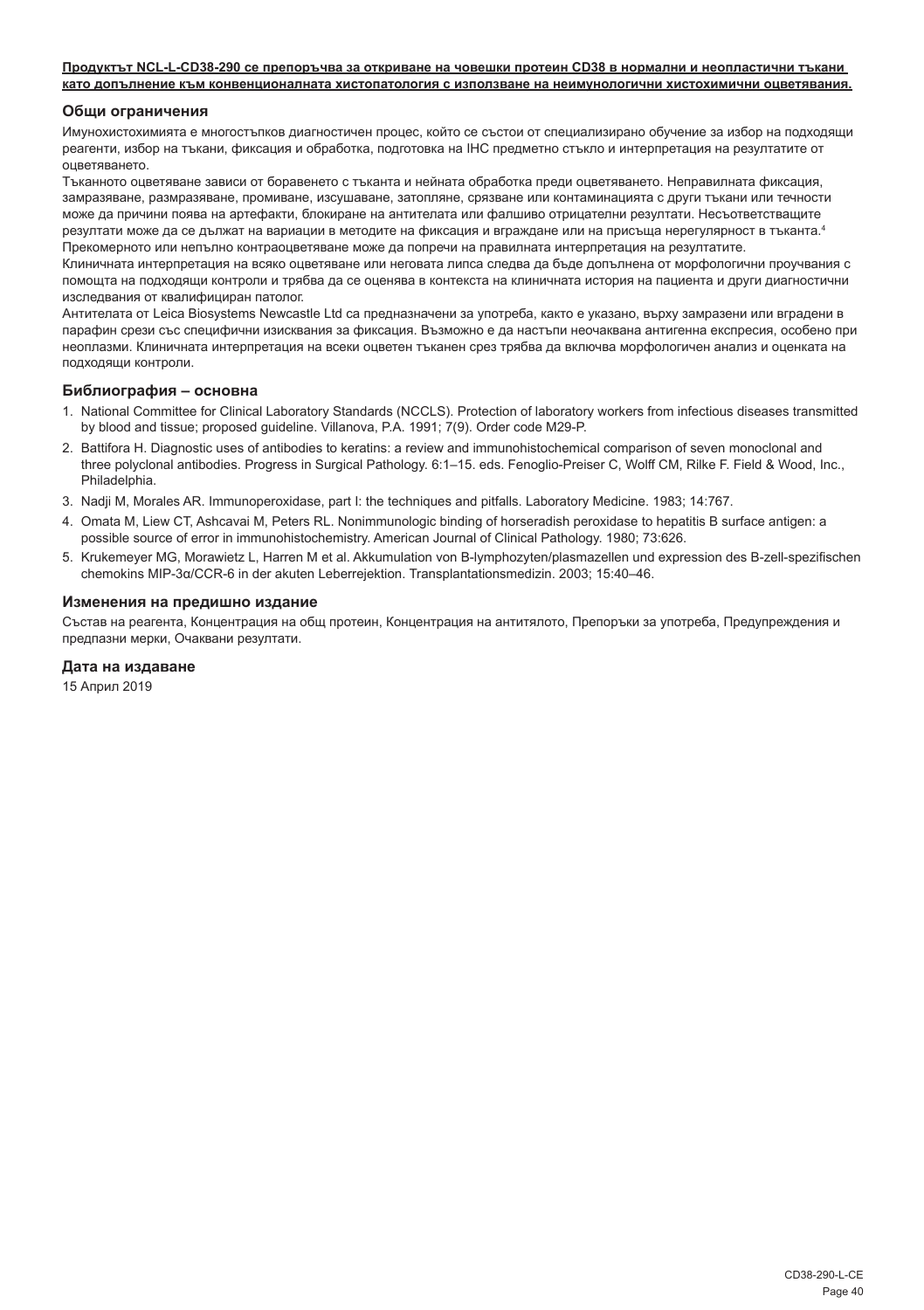# <span id="page-41-0"></span>Novocastra™ folyékony egér monoklonális antitest **CD38**

## **Termékkód: NCL-L-CD38-290**

## **Alkalmazási terület**

#### *In vitro diagnosztikai használatra.*

Az NCL-L-CD38-290 a CD38 molekulák fénymikroszkóppal végzett kvalitatív azonosítására szolgál paraffinos metszetekben. Minden festődés meglétének vagy hiányának klinikai értelmezését morfológiai vizsgálatokkal és megfelelő kontrollokkal kell kiegészíteni, valamint az értékelést a beteg klinikai kórtörténete és egyéb diagnosztikai vizsgálatok figyelembevételével, képzett patológusnak kell elvégeznie.

## **Az eljárás elve**

Az immunhisztokémiai (immunohistochemical, IHC) megfestési technikák az antigén elleni specifikus antitest (elsődleges antitest), az elsődleges antitest elleni másodlagos antitest és egy enzim kromogén szubsztráttal alkotott komplexének egymás után következő alkalmazásán keresztül, közbeiktatott mosási lépések mellett lehetővé teszik az antigének megjelenítését. A kromogén enzimaktiválása látható reakcióterméket eredményez az antigén helyén. Ezután a minta kontrasztfesthető és lefedhető. Az eredmények fénymikroszkóp használatával értelmezhetők, majd segítségül használhatók a patofiziológiás folyamatok differenciáldiagnózisa során, amely folyamatok az esetek egy részében konkrét antigénhez kapcsolódnak.

## **Klón**

SPC32

## **Immunogén**

A CD38 molekula extracelluláris régiójának megfelelő prokarióta eredetű rekombináns fúziós fehérje.

## **Specificitás**

Humán CD38 molekula.

## **A reagens összetétele**

Az NCL-L-CD38-290 tartósítószerként nátrium-azidot tartalmazó folyékony szövetkultúra felülúszó.

## **Ig-osztály**

IgG1

| Összfehérje-koncentráció ITOtal Protein |
|-----------------------------------------|
|-----------------------------------------|

A sarzsspecifikus összfehérje-koncentrációt lásd az üveg címkéjén.

## **Antitest-koncentráció**

Legalább 46 mg/l, ELISA módszerrel meghatározva. A sarzsspecifikus Ig-koncentrációt lásd az üveg címkéjén.

## **Felhasználási javaslatok**

#### Immunhisztokémia paraffinos metszeteken.

**Hőindukált epitópfeltárás (heat induced epitope retrieval, HIER):** Kövesse a Novocastra Epitope Retrieval Solution pH 6 termék használati útmutatóját.

**Javasolt hígítás:** 1:100, 30 percen át, 25 °C-on. Az adatok csak útmutatásul szolgálnak, a felhasználóknak kell meghatározniuk saját optimális munkaoldataikat.

**Megjelenítés:** Kövesse a Novolink™ Polymer Detection Systems rendszerek használati útmutatóját. Ha további termékinformációkra vagy támogatásra van szüksége, forduljon a Leica Biosystems helyi forgalmazójához vagy regionális irodájához, vagy keresse fel a Leica Biosystems weboldalát a www.LeicaBiosystems.com címen.

Más manuális festési rendszerekkel vagy automata platformokkal való használat esetén validálni kell az antitest teljesítményét.

## **Tárolás és stabilitás**

2–8 °C-on tárolandó. Tilos fagyasztani. Felhasználás után azonnal tegye vissza 2–8 °C közötti hőmérsékletre. Ne használja az üveg címkéjén feltüntetett lejárati dátum után. A fentiekben előírtaktól eltérő tárolási feltételeket a felhasználónak ellenőriznie kell.

## **A minták előkészítése**

A javasolt fixálószer a paraffinba ágyazott szövetmetszeteknél 10%-os, semleges pufferolású formalin.

## **Figyelmeztetések és óvintézkedések**

Ez a reagens a sejtkultúra felülúszójából készült. Mivel biológiai termék, kezelésekor észszerű körültekintéssel kell eljárni. Ez a reagens nátrium-azidot tartalmaz. Az anyagbiztonsági adatlapot igény esetén rendelkezésre bocsátjuk, illetve elérhető a www.LeicaBiosystems.com címen.

Minden potenciálisan toxikus összetevő ártalmatlanításával kapcsolatban kövesse a szövetségi, állami és helyi előírásokat. A mintákat fixálás előtt és után, valamint a velük érintkező összes anyagot fertőzések terjesztésére képes anyagként kell kezelni, és megfelelő körültekintéssel kell ártalmatlanítani.1 Soha ne pipettázza szájjal a reagenseket, továbbá kerülje a bőr és a nyálkahártyák érintkezését a reagensekkel és a mintákkal. Ha a reagensek vagy minták érzékeny területtel érintkeznek, bő vízzel mossa le az érintett területet. Forduljon orvoshoz.

Minimálisra kell csökkenteni a reagensek mikrobiális szennyeződését, különben megnövekedhet a nem specifikus festődés.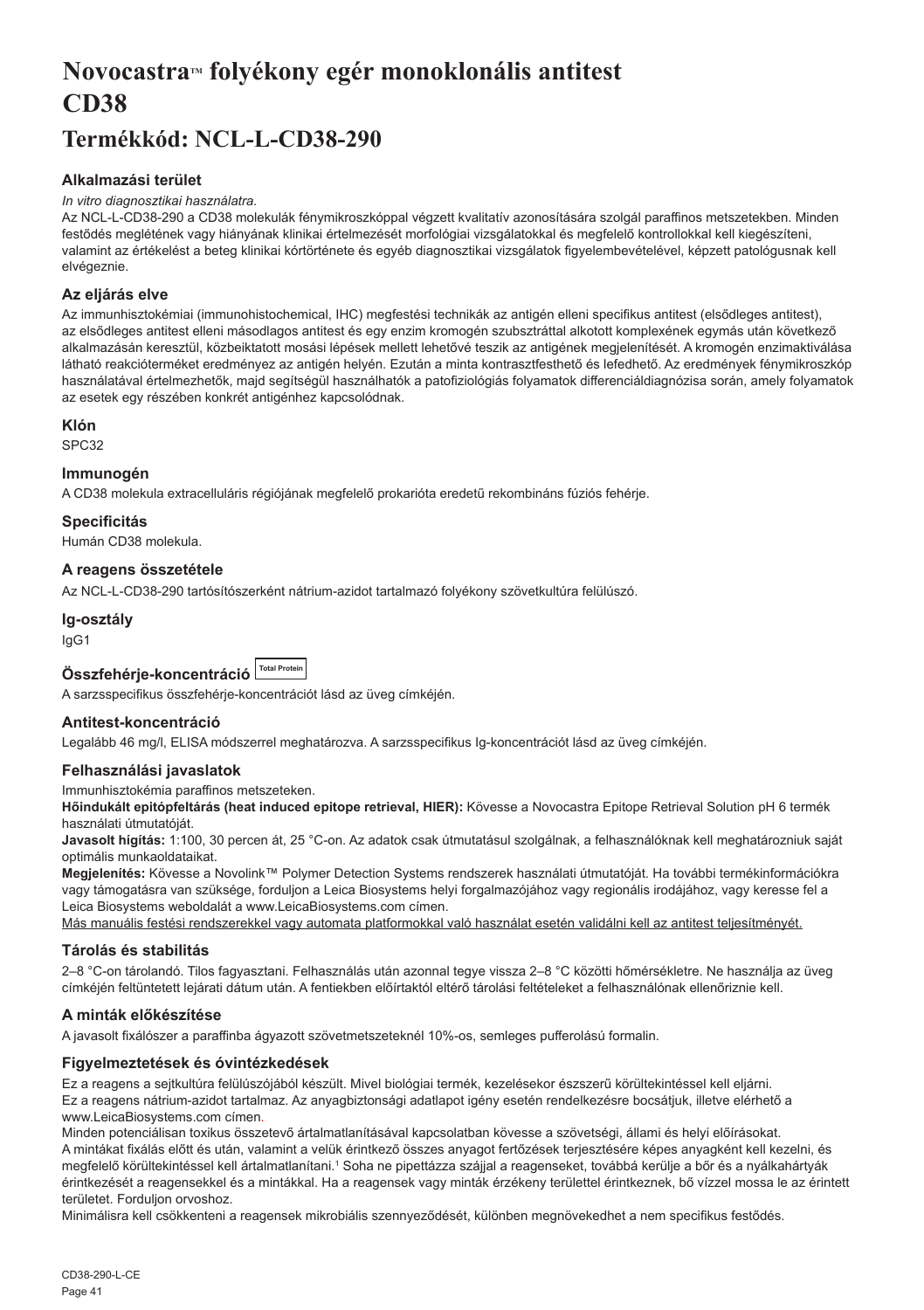A megadottaktól eltérő inkubációs idők és hőmérsékletek hibás eredményekhez vezethetnek. A felhasználónak minden ilyen jellegű változtatást validálnia kell.

## **Minőség-ellenőrzés**

A felhasználó laboratóriumában alkalmazott szövetfeldolgozási és technikai eljárások eltérései jelentős különbséget okozhatnak az eredményekben, ami az alábbi eljárásokon túl belső kontrollok rendszeres futtatását teszi szükségessé. Kontrollként friss boncolási/biopsziás/sebészeti mintákat kell használni, amelyeket a lehető leghamarabb a betegmintákkal megegyező módon kell formalinban fixálni, feldolgozni és paraffinviaszba ágyazni.

## **Pozitív szövetkontroll**

A megfelelő szövet-előkészítés és festési technikák ellenőrzésére használatos.

Minden tesztelési körülményegyüttes esetében és minden megfestési sorozatban kell alkalmazni egy pozitív szövetkontrollt. A gyengén pozitív festődésű szövet alkalmasabb az erősebben pozitív festődésű szövetnél az optimális minőség-ellenőrzéshez, valamint a kismértékű reagensbomlás észleléséhez.<sup>2</sup>

A javasolt pozitív kontrollszövet a tonsilla.

Ha a pozitív szövetkontroll nem mutat pozitív festődést, a vizsgált minták eredményeit érvénytelennek kell tekinteni.

## **Negatív szövetkontroll**

A pozitív szövetkontroll után azért kell megvizsgálni, hogy a vizsgált antigén elsődleges antitest segítségével történő jelölésének specificitását ellenőrizni lehessen.

A javasolt negatív kontrollszövet a here.

Ezenkívül a legtöbb szövetmetszetben jelen lévő különböző sejttípusok gyakran használhatók negatív kontrollként, de ezeket a felhasználónak kell ellenőriznie.

Ha van nem specifikus festődés, az rendszerint diffúz megjelenésű. A formalinban túlfixált szövetekből származó metszeteknél a kötőszövet szórványos festődése is megfigyelhető. A festési eredmények értelmezésére ép sejteket használjon. A nekrotizált vagy degenerálódott sejtek gyakran nem specifikusan festődnek meg.<sup>3</sup> A fehérjék vagy a szubsztrát reakciótermékeinek nem immunológiai kötődése miatt álpozitív eredmények jelentkezhetnek. Okozhatják ezt olyan endogén enzimek is, mint a pszeudoperoxidáz (eritrociták), endogén peroxidáz (citokróm C), illetve endogén biotin (pl. máj, mell, agy, vese), az alkalmazott immunmegfestés típusától függően. Az endogén enzim aktivitásának vagy az enzimek nem specifikus kötődésének a specifikus immunreakciótól való megkülönböztetésére további betegszövetek festhetők kizárólag szubsztrát–kromogén oldattal vagy enzimkomplexekkel (avidin-biotin, sztreptavidin, jelölt polimer) és szubsztrát–kromogénnel. Ha a negatív szövetkontroll specifikus festődést mutat, a betegminták eredményeit érvénytelennek kell tekinteni.

## **Negatív reagenskontroll**

A nem specifikus festődés kiértékeléséhez és az antigén helyén létrejövő specifikus festődés jobb értelmezéséhez minden betegminta esetén egy metszeten alkalmazzon az elsődleges antitest helyett nem specifikus negatív reagenskontrollt.

#### **Betegszövet**

Az NCL-L-CD38-290 reagenssel festett betegmintákat vizsgálja meg utolsóként. A pozitív festődés intenzitását a negatív reagenskontroll esetleges nem specifikus háttérfestődésének viszonylatában értékelje. Mint minden immunhisztokémiai vizsgálatnál, a negatív eredmény azt jelenti, hogy az antigén nem volt kimutatható, nem pedig azt, hogy az antigén nem volt jelen a vizsgált sejtekben/ szövetben. Szükség esetén az álnegatív reakciók azonosítására használjon antitestpanelt.

## **Várható eredmények**

#### Normál szövetek

Az SPC32 klón kimutatta a CD38 II-es típusú transzmembrán glikoproteint a timociták, csíraközponti B-sejtek, aktivált T-sejtek, plazmasejtek, monociták, NK sejtek, valamint számos neuron sejttestének és dendritjének membránján. A vékonybél, a vastagbél és a gyomor lamina propria rétegében levő sejtek többsége membránfestődést mutatott. Bizonyos mértékű pozitív festődés volt észlelhető a csontvelőben és a prosztata mirigyhámjában (vizsgált normál szövetek összesített száma = 104).

## Kóros szövetek

Az SPC32 klón megfestett 7/22 prosztata-adenokarcinómát, 3/3 Burkitt-limfómát, 1/3 follikuláris B-sejtes limfómát, 2/7 diffúz T-sejtes limfómát, 4/10 diffúz nagy B-sejtes limfómát, 4/10 Hodgkin-limfómát, 1/3 tüdő-adenokarcinómát, 1/1 nyálkahártya-asszociált T-sejtes limfómát, 2/3 asztrocitómát és 9/10 mielómát. Az infiltráló sejtek kivételével nem volt festődés megfigyelhető világossejtes vesekarcinómák (0/3), invazív duktális emlőkarcinómák (0/3), vastagbél-adenokarcinómák (0/3), laphámsejtes nyelőcső-karcinómák (0/3), epehólyag-adenokarcinómák (0/5), átmeneti sejtes húgyhólyag-karcinómák (0/3), hasnyálmirigy-adenokarcinómák (0/3), gyomoradenokarcinómák (0/3), papilláris pajzsmirigy-karcinómák (0/2) és laphámsejtes méhnyak-karcinómák (0/3) esetében (vizsgált kóros esetek összesített száma = 103).

#### **A NCL-L-CD38-290 a humán CD38 fehérje kimutatására ajánlott egészséges és tumoros szövetekben, a nem immunológiai hisztokémiai festést használó hagyományos kórszövettani eljárások kiegészítéseként.**

## **Általános korlátozások**

Az immunhisztokémia több lépésből álló diagnosztikai folyamat, amely a következőket foglalja magában: speciális képzés alapján a megfelelő reagensek kiválasztása; a szövetek kiválasztása, fixálása és feldolgozása; az IHC tárgylemez előkészítése; és a festési eredmények értelmezése.

A szövet festődése függ a szövet festés előtti kezelésétől és feldolgozásától. A nem megfelelő fixálás, a fagyasztás, olvasztás, mosás, szárítás, melegítés, metszetkészítés, illetve a más szövetekkel vagy folyadékokkal történő szennyezés műtermékeket, az antitestek befogását, illetve álnegatív eredményeket okozhat. Ellentmondó eredményekhez vezethetnek a fixálási vagy beágyazási módszerek eltérései, illetve a szövet eredendő rendellenességei.<sup>4</sup>

A túlzott vagy hiányos kontrasztfestés ronthatja az eredmények megfelelő értelmezését.

Minden festődés meglétének vagy hiányának klinikai értelmezését morfológiai vizsgálatokkal és megfelelő kontrollokkal kell kiegészíteni, valamint az értékelést a beteg klinikai kórtörténete és egyéb diagnosztikai vizsgálatok figyelembevételével, képzett patológusnak kell elvégeznie.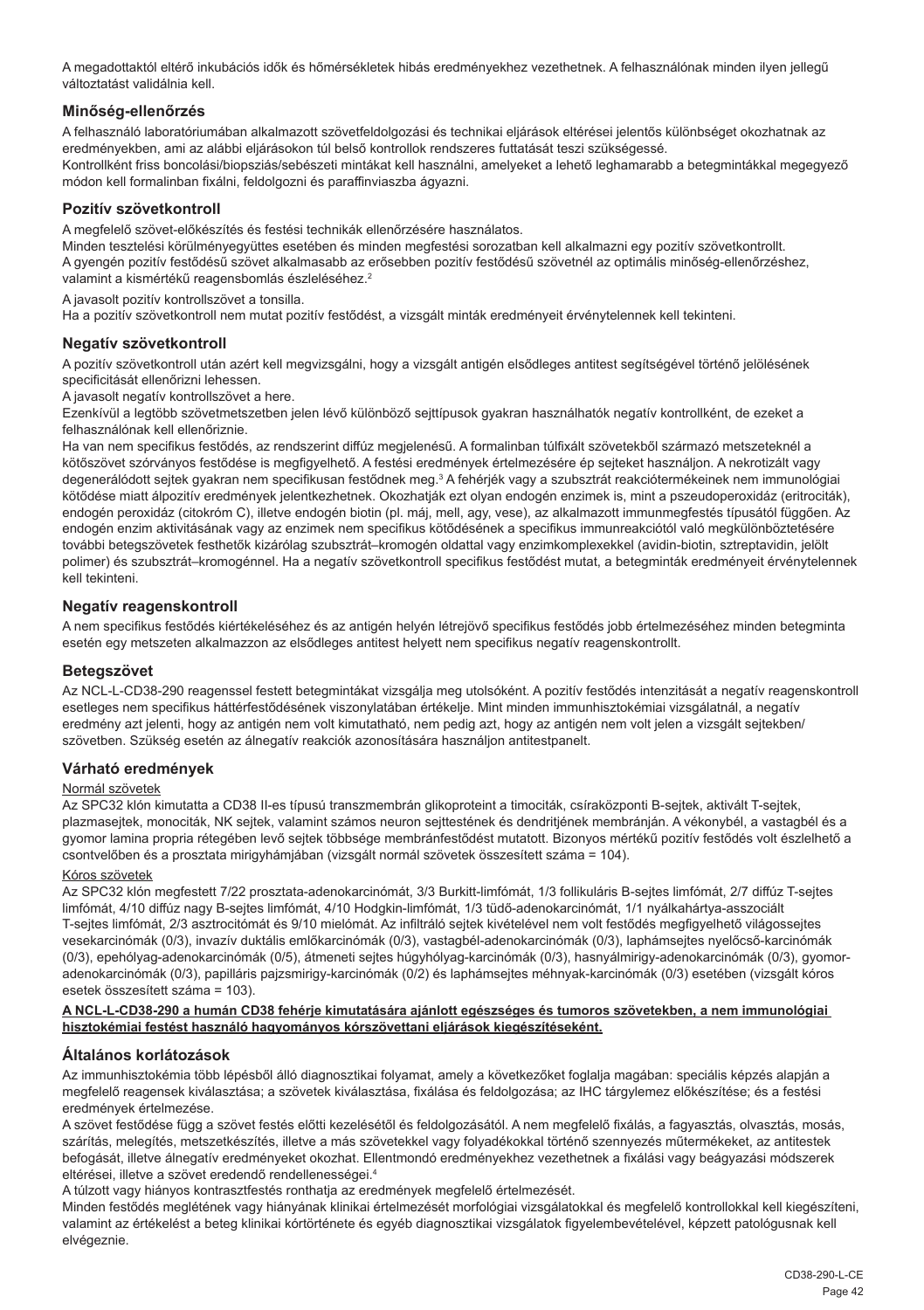A Leica Biosystems Newcastle Ltd által biztosított antitestek specifikus fixálási követelmények mellett, az utasításoknak megfelelően fagyasztott vagy paraffinba ágyazott metszeteken történő felhasználásra szolgálnak. Időnként váratlan antigén-expresszió fordulhat elő, különösen daganatok esetében. Bármely festett szövetmetszet klinikai értelmezéséhez morfológiai elemzést is kell végezni, és ki kell értékelni a megfelelő kontrollokat.

## **Bibliográfia – általános**

- 1. National Committee for Clinical Laboratory Standards (NCCLS). Protection of laboratory workers from infectious diseases transmitted by blood and tissue; proposed guideline. Villanova, P.A. 1991; 7(9). Order code M29-P.
- 2. Battifora H. Diagnostic uses of antibodies to keratins: a review and immunohistochemical comparison of seven monoclonal and three polyclonal antibodies. Progress in Surgical Pathology. 6:1–15. eds. Fenoglio-Preiser C, Wolff CM, Rilke F. Field & Wood, Inc., Philadelphia.
- 3. Nadji M, Morales AR. Immunoperoxidase, part I: the techniques and pitfalls. Laboratory Medicine. 1983; 14:767.
- 4. Omata M, Liew CT, Ashcavai M, Peters RL. Nonimmunologic binding of horseradish peroxidase to hepatitis B surface antigen: a possible source of error in immunohistochemistry. American Journal of Clinical Pathology. 1980; 73:626.
- 5. Krukemeyer MG, Morawietz L, Harren M et al. Akkumulation von B-lymphozyten/plasmazellen und expression des B-zell-spezifischen chemokins MIP-3α/CCR-6 in der akuten Leberrejektion. Transplantationsmedizin. 2003; 15:40–46.

#### **Módosítások az előző változathoz képest**

A reagens összetétele, Összfehérje-koncentráció, Antitest-koncentráció, Felhasználási javaslatok, Figyelmeztetések és óvintézkedések, Várható eredmények.

## **Kiadás dátuma**

15 április 2019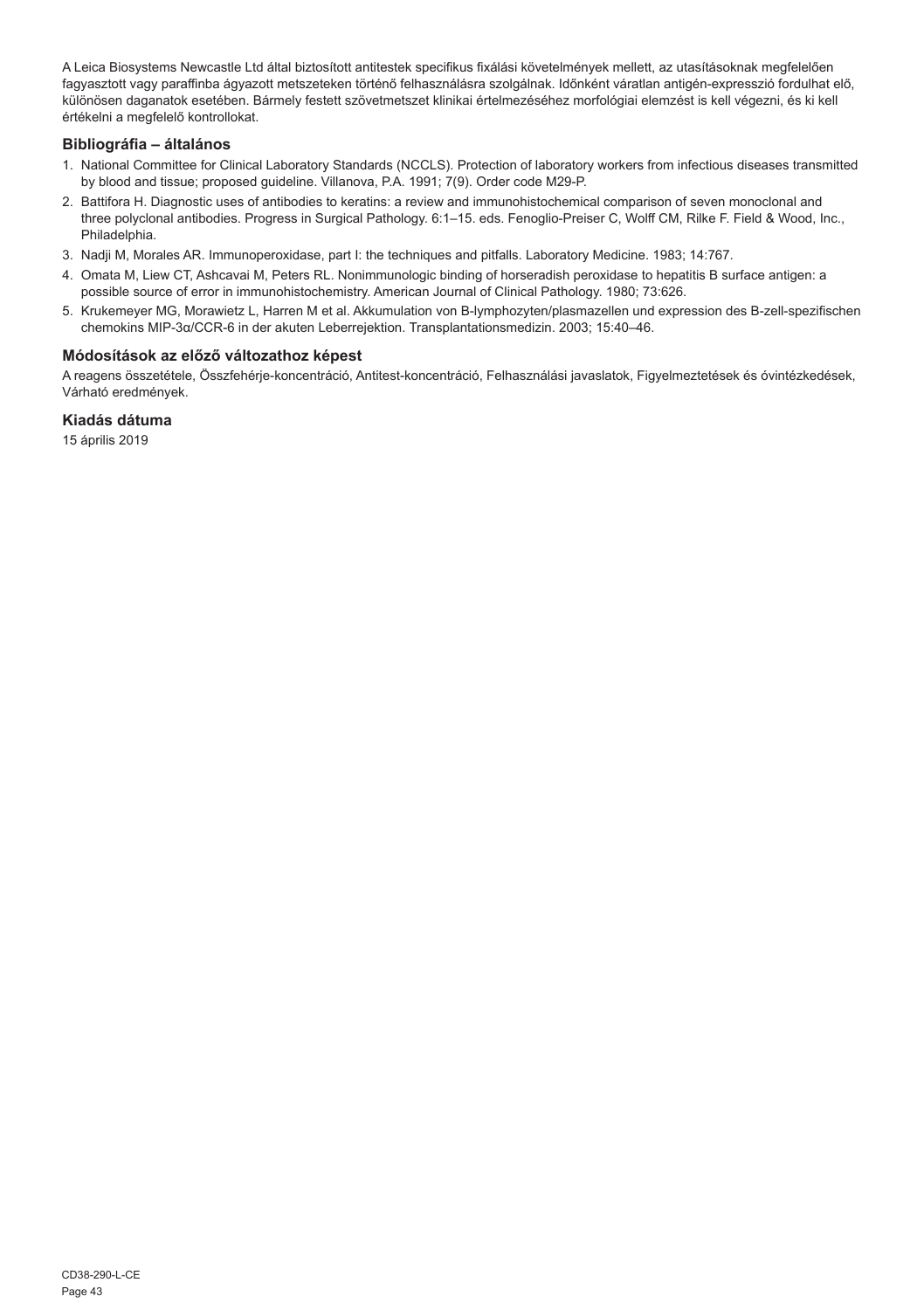# <span id="page-44-0"></span>**NovocastraTM Anticorp monoclonal lichid de șoarece CD38**

## **Cod produs: NCL-L-CD38-290**

## **Utilizare prevăzută**

#### *Pentru diagnosticare in vitro.*

NCL-L-CD38-290 este destinat identificării calitative, prin intermediul microscopiei optice, a moleculelor de CD38 în secțiunile de parafină. Interpretarea clinică a oricărei colorări sau a absenței acesteia trebuie completată cu studii morfologice utilizând controale adecvate și trebuie evaluată în contextul antecedentelor clinice ale pacientului, precum și al altor teste de diagnosticare efectuate de către un patolog calificat.

## **Principiul de procedură**

Tehnicile de colorare imunohistochimică (IHC) permit vizualizarea antigenilor prin aplicarea secvențială a unui anumit anticorp pe antigen (anticorp primar), a unui anticorp secundar pe anticorpul primar și a unui complex enzimatic cu un substrat cromogen, cu etape de spălare intercalate. Activarea enzimatică a cromogenului duce la un produs de reacție vizibil la locul aplicării antigenului. Specimenul poate fi apoi contracolorat și acoperit cu lamelă. Rezultatele sunt interpretate folosind un microscop optic și ajută la diagnosticul diferențial al proceselor patofiziologice, care pot sau nu să fie asociate cu un anumit antigen.

## **Clonă**

SPC32

## **Imunogen**

Proteină procariotă de fuziune recombinantă corespunzând domeniului extern al moleculei CD38.

## **Specificitate**

Moleculă CD38 umană.

## **Compoziția reactivului**

NCL-L-CD38-290 este un supernatant de cultură tisulară lichid care conține azidă de sodiu drept conservant.

## **Clasa Ig**

IgG1

| Concentrație proteină totală Total Protein |  |
|--------------------------------------------|--|
|                                            |  |

Consultați eticheta flaconului pentru concentrația proteinelor totale specifică lotului.

#### **Concentrație anticorpi**

Mai mare sau egală cu 46 mg/L, asa cum este determinată prin ELISA. Consultati eticheta flaconului pentru concentratia Ig specifică lotului.

## **Recomandări privind utilizarea**

Imunohistochimie pe secțiuni de parafină.

**Recuperarea indusă de căldură a epitopilor (HIER):** Urmați instrucțiunile de utilizare din Novocastra Epitope Retrieval Solution pH 6. Dilutie sugerată: 1:100 timp de 30 de minute la 25 °C. Aceste informații sunt furnizate cu rol de îndrumare, iar utilizatorii trebuie să-și stabilească singuri propriile diluții de lucru optime.

**Vizualizare:** Respectați instrucțiunile de utilizare din Novolink™ Polymer Detection Systems. Pentru informații sau asistență suplimentare cu privire la produs, luați legătura cu distribuitorul dvs. local sau cu biroul regional al Leica Biosystems sau, ca alternativă, vizitați site-ul web al Leica Biosystems, www.LeicaBiosystems.com.

Performanța acestui anticorp trebuie validată atunci când este utilizat cu alte sisteme de colorare manuală sau alte platforme automatizate.

## **Depozitare și stabilitate**

A se depozita la 2–8 °C. A nu se congela. A se returna la 2–8 °C imediat după utilizare. A nu se utiliza după data expirării indicată pe eticheta flaconului. Alte condiții de depozitare decât cele specificate mai sus trebuie verificate de către utilizator.

## **Pregătirea specimenului**

Mediul de fixare recomandat este formalină tamponată neutru 10% pentru secțiunile de țesut încorporate în parafină.

#### **Avertismente și precauții**

Acest reactiv a fost pregătit din supernatantul culturii celulare. Întrucât este un produs biologic, trebuie să se acționeze cu prudență rezonabilă la manipularea sa.

Acest reactiv conține azidă de sodiu. O Fişă tehnică de securitate a materialului este disponibilă la cerere sau poate fi obținută de la www.LeicaBiosystems.com

Consultați reglementările naționale, județene sau locale pentru informații privind eliminarea la deșeuri a oricăror componente cu potențial toxic.

Specimenele, înainte și după fixare, precum și toate materialele expuse la acestea, trebuie manevrate ca și când ar avea potențialul de a transmite infecții și trebuie eliminate luând măsurile de precauție adecvate.1 Nu pipetați niciodată reactivii pe gură și evitați contactul reactivilor și specimenelor cu pielea și mucoasele. Dacă reactivii sau probele vin în contact cu suprafețele sensibile, spălați cu apă din abundență. Solicitați asistență medicală.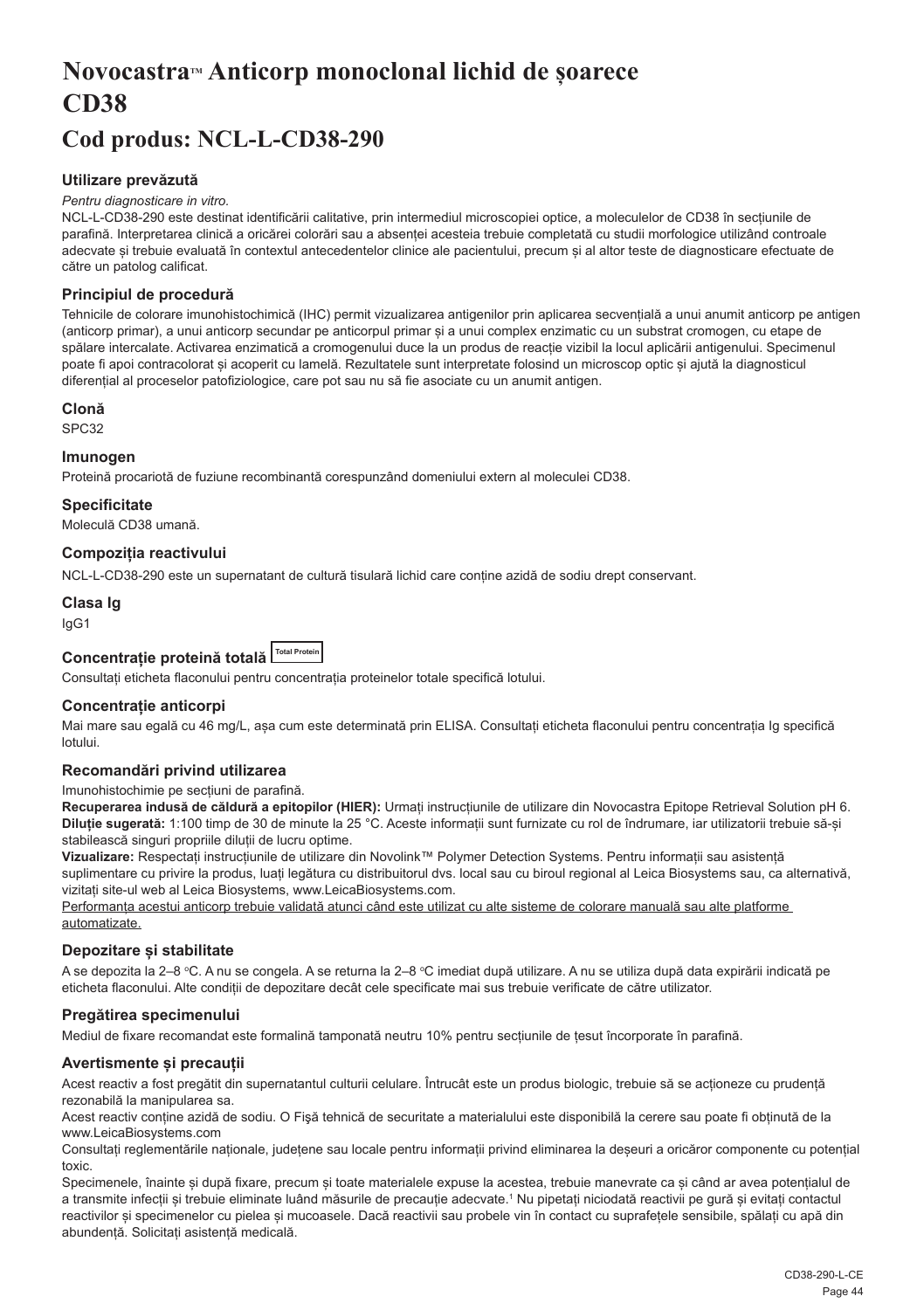Reduceți la minimum contaminarea microbiană a reactivilor, în caz contrar poate apărea o creștere a colorării nespecifice. Timpii sau temperaturile de incubație care diferă de valorile specificate pot genera rezultate eronate. Orice astfel de modificări trebuie validate de către utilizator.

## **Controlul calității**

Diferențele în ceea ce privește procesarea țesutului și procedurile tehnice în laboratorul utilizatorului pot cauza o variabilitate semnificativă a rezultatelor, necesitând efectuarea cu regularitate de controale interne, în plus față de următoarele proceduri. Probele de control trebuie să fie probe proaspete de autopsie/biopsie/chirurgicale, fixate în formalină, procesate și încorporate în ceară de parafină cât mai curând posibil și în aceeași manieră ca și probele pacientului.

## **Țesutul de control pozitiv**

Folosit pentru a indica țesuturile pregătite corect și tehnicile de colorare adecvate.

O probă de țesut de control pozitiv trebuie să fie inclusă pentru fiecare set de condiții de testare în fiecare etapă de colorare. Un țesut cu colorare pozitivă slabă este mai adecvat decât un țesut cu colorare pozitivă puternică în vederea unui control optim al calității și pentru a detecta nivelurile minore de degradare a reactivului.<sup>2</sup>

Țesutul de control pozitiv recomandat este de amigdale.

Dacă țesutul de control pozitiv nu demonstrează colorația pozitivă, rezultatele obținute cu acele probe de testare trebuie considerate nevalide.

## **Țesutul de control negativ**

Trebuie examinat după țesutul de control pozitiv pentru a verifica specificitatea informațiilor de etichetare ale antigenului țintă în funcție de anticorpul primar.

Țesutul de control negativ recomandat este cel testicular.

Ca alternativă, varietatea de tipuri diferite de celule prezente în majoritatea secțiunilor tisulare oferă frecvent locuri de control negativ, dar acest lucru trebuie verificat de către utilizator.

Colorația nespecifică, dacă este prezentă, are, de obicei, un aspect difuz. Colorația sporadică a țesutului conjunctiv poate fi observată, de asemenea, în secțiuni de țesuturi fixate în mod excesiv în formalină. Folosiți celule intacte pentru interpretarea rezultatelor de colorare. Celulele necrotice sau degenerate se colorează deseori într-un mod nespecific.<sup>3</sup>Se pot observa rezultate fals pozitive ca urmare a legării non-imunologice a proteinelor sau produșilor de reacție ai substratului. Acestea pot fi cauzate, de asemenea, de enzimele endogene precum pseudoperoxidaza (eritrocite), peroxidaza endogenă (citocromul C) sau biotina endogenă (de exemplu, ficat, sân, creier, rinichi), în funcție de tipul de imunocolorație folosit. Pentru a diferenția activitatea enzimelor endogene sau legarea nespecifică a enzimelor de imunoreactivitatea specifică, pot fi colorate tesuturi suplimentare de la pacient numai cu substrat-cromogen sau, respectiv, complexe enzimatice (avidină-biotină, streptavidină, polimer etichetat) și substrat-cromogen. În cazul în care colorația specifică are loc în țesutul de control negativ, rezultatele obținute pe probele pacientului trebuie să fie considerate nevalide.

## **Reactivul de control negativ**

Folosiți un reactiv de control negativ non-specific în locul anticorpului primar cu o secțiune din fiecare specimen al pacientului pentru a evalua colorația nespecifică și a permite o mai bună interpretare a colorării specifice la situl antigenului.

## **Țesutul pacientului**

Examinați specimenele pacientului colorate cu NCL-L-CD38-290 ultimele. Intensitatea colorației pozitive trebuie evaluată în contextul oricărei colorații de fond nespecifice a reactivului de control negativ. La fel ca în cazul oricărui test imunohistochimic, un rezultat negativ înseamnă că antigenul nu a fost detectat, și nu că antigenul a fost absent în celulele/țesuturile analizate. Dacă este necesar, folosiți un panel pentru anticorpi pentru identificarea reacțiilor fals negative.

## **Rezultate așteptate**

#### Țesuturi normale

Clona SPC32 a detectat glicoproteina transmembranară simplă tip II, CD38, pe membrana timocitelor, celulelor B din centrul germinal, celulelor T activate, celulelor plasmatice, monocitelor, celulelor NK și pericarionul și dendritele multor neuroni. Majoritatea celulelor din lamina propria a intestinului subțire, colonului și stomacului au prezentat colorația membranei. A fost observată pozitivitate în măduva osoasă și epiteliul glandular al prostatei (Număr total de țesuturi normale evaluate=104).

#### Țesuturi anormale

Clona SPC32 a colorat 7/22 adenocarcinoame ale prostatei, 3/3 limfoame Burkitt, 1/3 limfoame foliculare cu celule B, 2/7 limfoame difuze cu celule T, 4/10 limfoame difuze cu celule B mari, 4/10 limfoame Hodgkin, 1/3 adenocarcinoame ale plămânului, 1/1 limfom cu celule T asociat cu mucoasele, 2/3 astrocitoame și 9/10 mieloame. Cu exceptia celulelor infiltrante, nu s-a observat vreo colorare în 0/3 carcinoame cu celule renale clare, 0/3 carcinoame mamare ductale invazive, 0/3 adenocarcinoame ale colonului, 0/3 carcinoame cu celule scuamoase ale esofagului, 0/5 adenocarcinoame ale vezicii biliare, 0/3 carcinoame cu celule tranziționale ale vezicii urinare, 0/3 adenocarcinoame ale pancreasului, 0/3 adenocarcinoame ale stomacului, 0/2 carcinoame papilare ale tiroidei și 0/3 carcinoame cu celule scuamoase ale colului uterin (Număr total de cazuri anormale evaluate=103).

#### **NCL-L-CD38-290 este recomandat pentru identificarea proteinei CD38 umane în țesuturi normale și neoplazice, ca adjuvant la histopatologia convențională utilizând colorații histochimice neimunologice.**

## **Limitări generale**

Imunohistochimia este un proces de diagnostic cu mai multe etape, care constă din instruirea specializată în ceea ce privește alegerea reactivilor adecvați; alegerea, fixarea și procesarea țesutului; prepararea lamei IHC; și interpretarea rezultatelor de colorare. Colorarea tisulară depinde de manipularea și procesarea țesutului înainte de colorare. Fixarea, congelarea, dezghețarea, spălarea, uscarea, încălzirea, secționarea necorespunzătoare sau contaminarea cu alte țesuturi ori fluide pot cauza artefacte, captura anticorpilor sau rezultate fals negative. Rezultatele inconsecvente pot fi atribuite diferențelor în ceea ce privește metodele de fixare și încorporare, ori neregularităților inerente ale țesutului.<sup>4</sup>

Contracolorația excesivă sau incompletă poate compromite interpretarea adecvată a rezultatelor.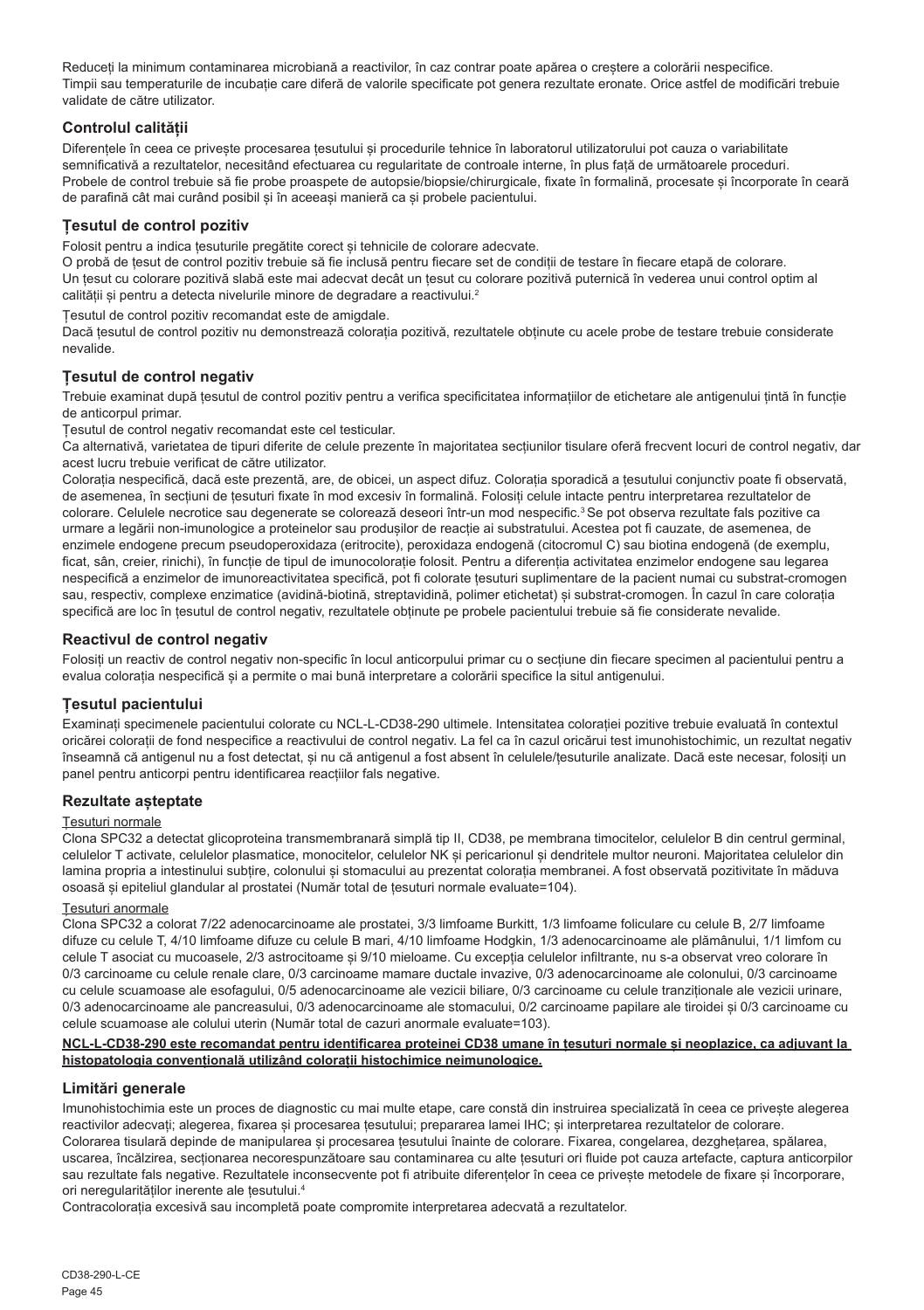Interpretarea clinică a oricărei colorări sau a absenței acesteia trebuie completată cu studii morfologice utilizând controale adecvate și trebuie evaluată în contextul antecedentelor clinice ale pacientului, precum și al altor teste de diagnosticare efectuate de către un patolog calificat.

Anticorpii de la Leica Biosystems Newcastle Ltd sunt destinați utilizării, conform indicațiilor, fie pe secțiuni congelate, fie pe secțiuni încorporate în parafină cu cerințe de fixare specifice. Poate apărea exprimarea neașteptată a antigenului, în special în neoplasme. Interpretarea clinică a oricărei secțiuni tisulare colorate trebuie să includă analiza morfologică și evaluarea probelor de control adecvate.

## **Bibliografie - General**

- 1. National Committee for Clinical Laboratory Standards (NCCLS). Protection of laboratory workers from infectious diseases transmitted by blood and tissue; proposed guideline. Villanova, P.A. 1991; 7(9). Order code M29-P.
- 2. Battifora H. Diagnostic uses of antibodies to keratins: a review and immunohistochemical comparison of seven monoclonal and three polyclonal antibodies. Progress in Surgical Pathology. 6:1–15. eds. Fenoglio-Preiser C, Wolff CM, Rilke F. Field & Wood, Inc., Philadelphia.
- 3. Nadji M, Morales AR. Immunoperoxidase, part I: the techniques and pitfalls. Laboratory Medicine. 1983; 14:767.
- 4. Omata M, Liew CT, Ashcavai M, Peters RL. Nonimmunologic binding of horseradish peroxidase to hepatitis B surface antigen: a possible source of error in immunohistochemistry. American Journal of Clinical Pathology. 1980; 73:626.
- 5. Krukemeyer MG, Morawietz L, Harren M et al. Akkumulation von B-lymphozyten/plasmazellen und expression des B-zell-spezifischen chemokins MIP-3α/CCR-6 in der akuten Leberrejektion. Transplantationsmedizin. 2003; 15:40–46.

## **Amendamente la ediția anterioară**

Compoziția reactivilor, Concentrația totală a proteinelor, Concentrația anticorpului, Recomandări de utilizare, Avertizări și măsuri de precauție, Rezultate preconizate.

## **Data publicării**

15 aprilie 2019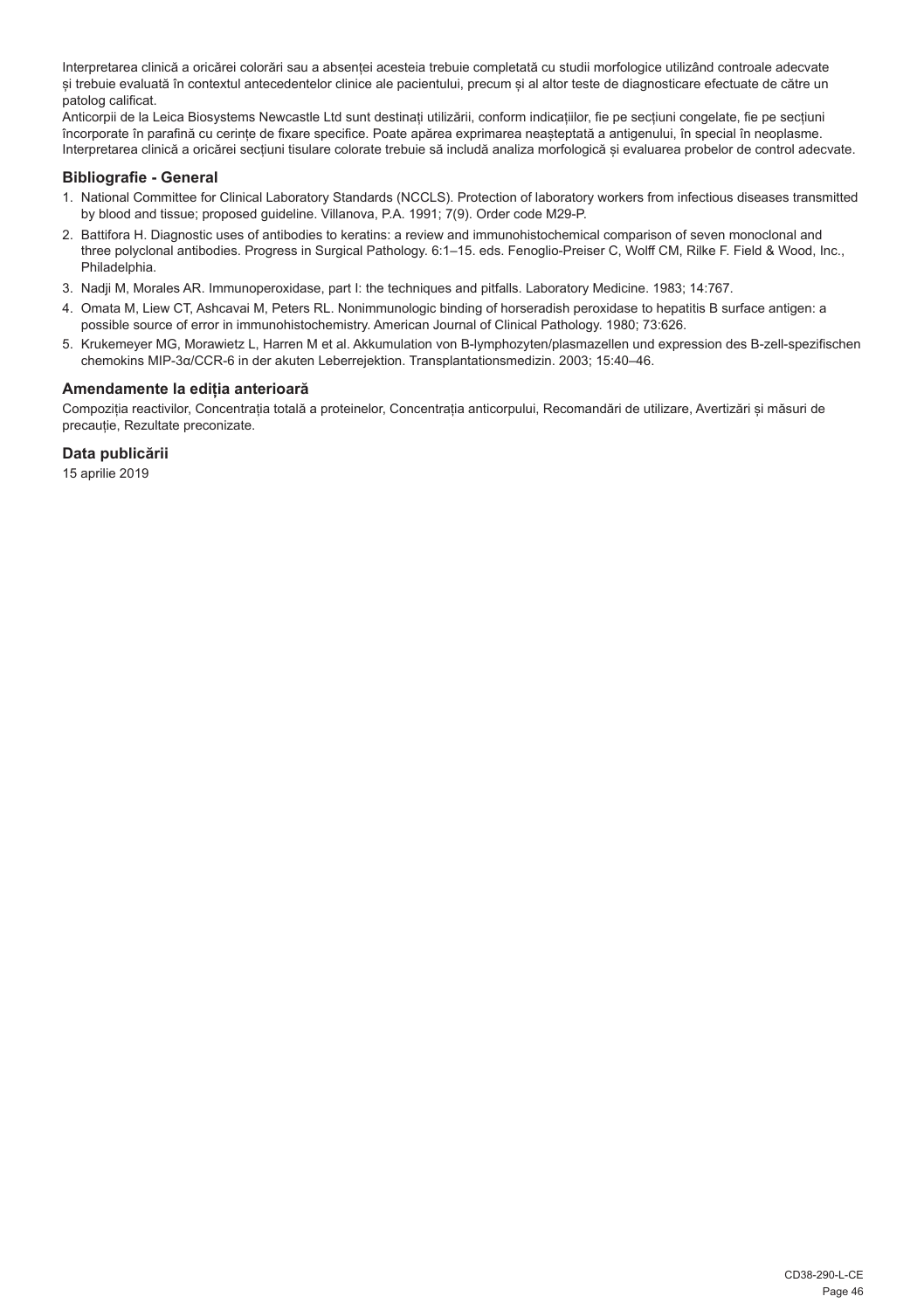# <span id="page-47-0"></span>**Жидкая форма моноклональных антител мыши Novocastra CD38**

# **Код продукта: NCL-L-CD38-290**

## **Назначение**

#### *Для диагностики in vitro*

Препарат NCL-L-CD38-290 предназначен для качественного определения молекул CD38 в парафиновых срезах методом световой микроскопии. Клиническая интерпретация любого окрашивания или его отсутствия должна быть дополнена морфологическими исследованиями с надлежащими контролями и должна быть оценена квалифицированным патологом с учетом анамнеза пациента и других диагностических тестов.

#### **Принцип метода**

Иммуногистохимические (ИГХ) методы окрашивания позволяют визуализировать антигены путем последовательного связывания специфического антитела с антигеном (первичное антитело), вторичного антитела с первичным антителом и ферментного комплекса с хромогенным субстратом. Между этими этапами выполняется промежуточная промывка. Ферментная активация хромогена приводит к образованию видимого продукта реакции в месте расположения антигена. После этого образцы можно подвергать контрастному окрашиванию и заключить под покровную пленку. Интерпретацию результатов выполняют под световым микроскопом и используют для дифференциальной диагностики патофизиологических процессов, которые могут быть связаны или не связаны с конкретным антигеном.

#### **Клон**

SPC32

#### **Иммуноген**

Рекомбинантный слитый белок из прокариотических клеток, соответствующий внеклеточному участку молекулы CD38.

#### **Специфичность**

Молекула CD38 человеческих антител.

#### **Состав реактива**

NCL-L-CD38-290 является супернатантом жидкой культуры тканей, содержащим азид натрия в качестве консерванта.

## **Класс иммуноглобулинов**

IgG1

## **Общая концентрация белка Total Protein**

Общая концентрация белка в каждой партии указана на этикетке флакона.

#### **Концентрация антитела**

Не менее 46 мг/л при измерении методом ИФА. Концентрация иммуноглобулина, соответствующая данной серии, указана на этикетке флакона.

#### **Рекомендации по применению**

Иммуногистохимическое окрашивание парафиновых срезов.

**Тепловая демаскировка эпитопа (Heat Induced Epitope Retrieval, HIER):** выполняйте инструкцию по применению,

прилагаемую к препарату Novocastra Epitope Retrieval Solution pH 6. **Рекомендуемое разведение:** 1:100 в течение 30 минут при температуре 25 °C. Данная информация носит рекомендательный характер, и пользователям следует самостоятельно определять оптимальные рабочие разведения.

**Визуализация:** Пожалуйста, следуйте инструкциям по применению, которые прилагаются к системам визуализации Novolink™ Polymer Detection Systems. Для получения дополнительной информации о продукции и технической поддержки обратитесь к местному дистрибьютору или в региональный офис компании Leica Biosystems либо, в качестве альтернативы, посетите вебсайт компании Leica Biosystems: www.LeicaBiosystems.com

Если данные антитела используются с другими автоматизированными платформами или системами для окрашивания образцов, которое выполняется вручную, их характеристики следует валидировать.

## **Хранение и стабильность**

Хранить при температуре 2–8 °C. Не замораживать. После использования незамедлительно вернуть на хранение при температуре 2–8 ° C. Не использовать после указанной на этикетке флакона даты истечения срока годности. Условия хранения, отличающиеся от указанных выше, должны быть проверены пользователем.

## **Подготовка образцов**

Для приготовления залитых в парафин срезов тканей рекомендуется фиксация в 10 % нейтральном забуференном формалине.

#### **Предупреждения и меры предосторожности**

Этот реактив был изготовлен из супернатанта культуры клеток. При обращении с этим продуктом, как и с другими биологическими продуктами, следует соблюдать разумную осторожность.

Этот реактив содержит азид натрия. Паспорт безопасности химической продукции предоставляется по запросу или доступен на сайте: www.LeicaBiosystems.com

По вопросам утилизации любых возможно токсических компонентов выполняйте требования федеральных, региональных или местных нормативных документов.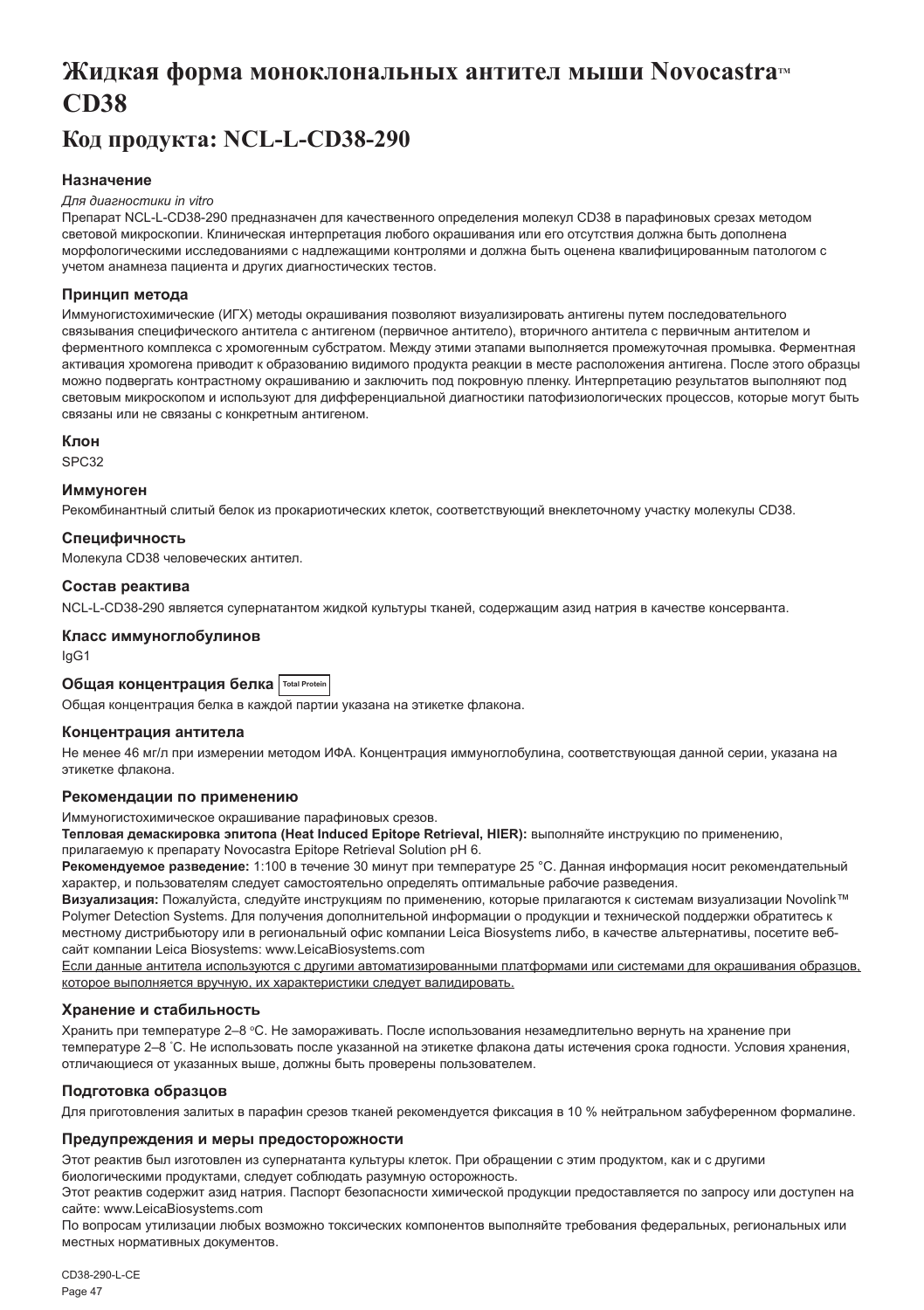С образцами (до и после фиксации) и всеми материалами, которые находятся под их воздействием, следует обращаться как со способными к передаче инфекции и утилизировать, соблюдая соответствующие меры предосторожности.<sup>1</sup>Никогда не набирайте реактивы в пипетку ртом и не допускайте контакта реактивов и образцов с кожей и слизистыми оболочками. В случае контакта реактивов или образцов с чувствительными зонами промойте их большим количеством воды. Обратитесь за медицинской помощью.

Сводите к минимуму микробное загрязнение реактивов во избежание усиления неспецифического окрашивания. Инкубация при сроках и температурах, отличных от указанных в инструкции, может дать ошибочные результаты. Любые подобные изменения должны быть валидированы пользователем.

#### **Контроль качества**

Различия в методах обработки тканей и технических процедурах, выполняемых в лаборатории пользователя, могут привести к существенной вариабельности результатов, в связи с чем требуется регулярное выполнение внутрилабораторных контролей в дополнение к указанным ниже процедурам.

В качестве контролей следует использовать свежие образцы, полученные при аутопсии, биопсии или хирургических процедурах, фиксированные в формалине, обработанные и как можно скорее залитые в парафин так же, как были обработаны полученные у пациентов образцы.

#### **Положительный контроль ткани**

Применяется для проверки правильности подготовки тканей и методов окрашивания.

В каждый набор условий теста при каждом цикле окрашивания следует включать один срез ткани для положительного контроля. Для оптимального контроля качества и обнаружения незначительных уровней деградации реактива более подходит ткань со слабым положительным окрашиванием, чем ткань с сильным положительным окрашиванием.<sup>2</sup>

В качестве положительного контроля рекомендуется использовать ткань миндалин.

При отсутствии положительного окрашивания ткани, использующейся в качестве положительного контроля, результаты, полученные с исследуемыми образцами, считаются недействительными.

#### **Отрицательный контроль ткани**

Этот тест необходимо выполнять после положительного контроля ткани для проверки специфичности мечения целевого антигена первичным антителом.

В качестве отрицательного контроля рекомендуется использовать ткани яичек.

Кроме того, разнообразные типы клеток для отрицательного контроля можно часто найти в большинстве срезов тканей, однако такие препараты должны быть проверены пользователем.

Неспецифическое окрашивание, если оно присутствует, обычно выглядит диффузным. В срезах тканей, избыточно фиксированных формалином, можно также иногда увидеть окрашивание соединительной ткани. Для интерпретации результатов окрашивания используйте интактные клетки. Некротизированные или разрушенные клетки часто окрашиваются неспецифически.<sup>з</sup> Неиммунное связывание белков или продуктов реакции с субстратом может привести к ложноположительным результатам. Такие же результаты могут быть связаны с эндогенными ферментами, например псевдопероксидазой (в эритроцитах), эндогенной пероксидазой (цитохром C) или эндогенным биотином (например, в печени, молочной железе, головном мозге или почке) в зависимости от типа использованного иммунного окрашивания. Чтобы отличить активность эндогенных ферментов или неспецифическое связывание ферментов от специфической иммунореактивности, можно выполнить окрашивание дополнительных тканей пациента исключительно хромогенным субстратом или ферментными комплексами (авидин-биотин, стрептавидин, меченый полимер) и хромогенным субстратом соответственно. При наличии специфического окрашивания в отрицательном контроле ткани результаты исследования полученных у пациентов образцов считаются недействительными.

#### **Отрицательный контроль реактива**

Для оценки неспецифического окрашивания и лучшей интерпретации специфического окрашивания в области связывания антигена, исследуя срезы каждого образца, взятого у пациента, вместо первичных антител используйте реактив, служащий в качестве неспецифического отрицательного контроля.

#### **Ткань, полученная у пациента**

Исследуйте образцы взятой у пациента ткани, которые окрашены с помощью NCL-L-CD38-290, в последнюю очередь. Интенсивность положительного окрашивания следует оценивать с учетом любого неспецифического фонового окрашивания отрицательного контроля реактива. Как и при любом иммуногистохимическом исследовании, отрицательный результат означает необнаружение антигена, но не его отсутствие в исследованных клетках или ткани. При необходимости следует использовать панель антител для выявления ложноотрицательных реакций.

#### **Ожидаемые результаты**

#### Нормальные ткани

Клон SPC32 обнаружил одиночный трасмембранный гликопротеин II типа (CD38) на мембране тимоцитов, В-лимфоцитах зародышевых центров, активизированных Т-лимфоцитов, плазматических клеток, моноцитов, NK-лимфоцитов и перикарионов и дендритов многих нейронов. Большинство клеток в собственном слое слизистой оболочки тонкого кишечника, толстой кишки и желудка продемонстрировали окрашивание мембраны. Некоторое положительное окрашивание также наблюдалось в костном мозге и железистом эпителии простаты (общее число образцов исследованных нормальных тканей = 104).

#### Патологически измененные ткани

Клон SPC32 окрасил 7/22 случаев аденокарцином простаты, 3/3 случаев лимфомы Беркитта, 1/3 случаев фолликулярных В-лимфоцитарных лимфом, 2/7 случаев диффузных Т-клеточных лимфом, 4/10 случаев диффузных крупноклеточных В-лимфоцитарных лимфом, 4/10 случаев лимфомы Ходжкина, 1/3 случаев аденокарциномы легкого, 1/1 случая лимфомы Т-клеток, ассоциированной со слизистыми оболочками, 2/3 случаев аденокарциномы и 9/10 случаев миеломы. За исключением инфильтрирующих клеток окрашивания не наблюдалось в следующих случаях: 0/3 случаев светлоклеточной почечной карциномы, 0/3 случаев инвазивной карциномы протоков молочной железы, 0/3 случаев аденокарциномы толстой кишки, 0/3 случаев плоскоклеточной карциномы пищевода, 0/5 случаев аденокарциномы желчного пузыря, 0/3 случаев карциномы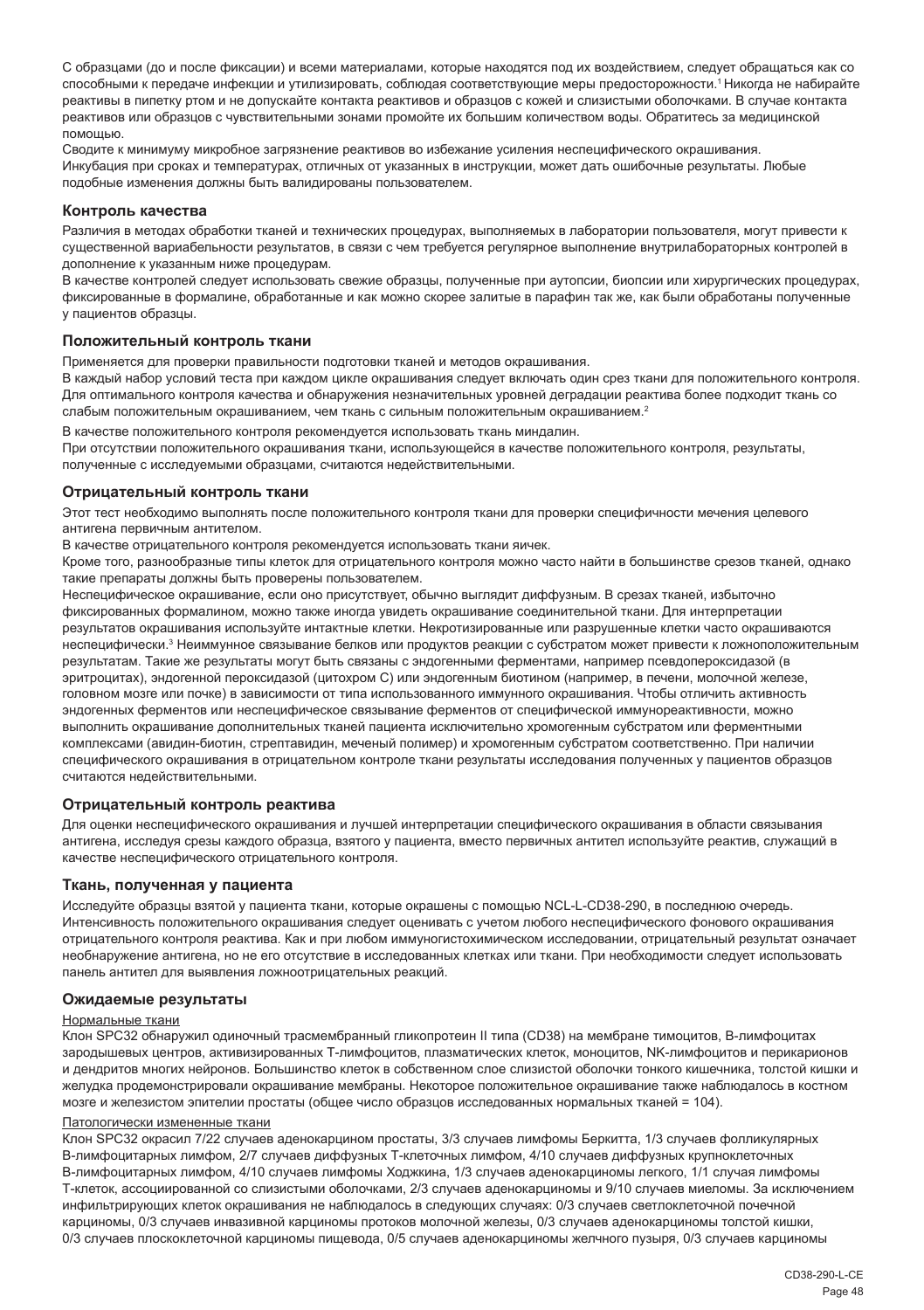переходных клеток мочевого пузыря, 0/3 случаев аденокарциномы поджелудочной железы, 0/3 аденокарциномы желудка, 0/2 случаев папиллярной карциномы щитовидной железы и 0/3 случаев плоскоклеточной карциномы шейки матки (общее число исследованных патологически измененных образцов = 103).

#### **NCL-L-CD38-290 рекомендуется использовать для обнаружения белка CD38 человека в здоровых и пораженных опухолью тканях в качестве дополнения к стандартным гистопатологическим исследованиям с применением неиммунного гистохимического окрашивания.**

#### **Общие ограничения**

Иммуногистохимическое исследование является многостадийным диагностическим процессом, требующим специальных навыков в выборе надлежащих реактивов; выборе, фиксации и обработке тканей; приготовлении среза с ИГХ препаратом; интерпретации результатов окрашивания.

Окрашивание тканей зависит от обращения с тканями и их обработкой перед окрашиванием. Неправильные процедуры фиксации, замораживания, оттаивания, промывки, сушки, нагрева, приготовления срезов, а также загрязнение другими тканями или жидкостями могут приводить к артефактам, захвату антител или ложноотрицательным результатам. Противоречивые результаты могут быть обусловлены различиями методов фиксации и заливки препарата или присущей тканям внутренней неравномерностью структуры.<sup>4</sup>

Чрезмерное или неполное контрастирование может негативно отразиться на точности интерпретации результатов. Клиническая интерпретация любого окрашивания или его отсутствия должна быть дополнена морфологическими исследованиями с надлежащими контролями и должна быть оценена квалифицированным патологом с учетом анамнеза пациента и других диагностических тестов.

Изготовленные компанией Leica Biosystems Newcastle Ltd антитела предназначены, как указано выше, для применения на замороженных или залитых в парафин срезах и требуют выполнения конкретных требований по фиксации. Возможна непредвиденная экспрессия антигена, особенно в опухолях. Клиническая интерпретация любого окрашенного среза ткани должна включать морфологический анализ и оценку соответствующих контролей.

## **Литература — общая**

- 1. National Committee for Clinical Laboratory Standards (NCCLS). Protection of laboratory workers from infectious diseases transmitted by blood and tissue; proposed guideline. Villanova, P.A. 1991; 7(9). Order code M29-P.
- 2. Battifora H. Diagnostic uses of antibodies to keratins: a review and immunohistochemical comparison of seven monoclonal and three polyclonal antibodies. Progress in Surgical Pathology. 6:1–15. eds. Fenoglio-Preiser C, Wolff CM, Rilke F. Field & Wood, Inc., Philadelphia.
- 3. Nadji M, Morales AR. Immunoperoxidase, part I: the techniques and pitfalls. Laboratory Medicine. 1983; 14:767.
- 4. Omata M, Liew CT, Ashcavai M, Peters RL. Nonimmunologic binding of horseradish peroxidase to hepatitis B surface antigen: a possible source of error in immunohistochemistry. American Journal of Clinical Pathology. 1980; 73:626.
- 5. Krukemeyer MG, Morawietz L, Harren M et al. Akkumulation von B-lymphozyten/plasmazellen und expression des B-zell-spezifischen chemokins MIP-3α/CCR-6 in der akuten Leberrejektion. Transplantationsmedizin. 2003; 15:40–46.

#### **Дополнения к предыдущему выпуску**

Состав реактивов, суммарная концентрация белка, концентрация антител, рекомендации по использованию, предупреждения и меры предосторожности, предполагаемые результаты.

## **Дата выпуска**

15 Апрель 2019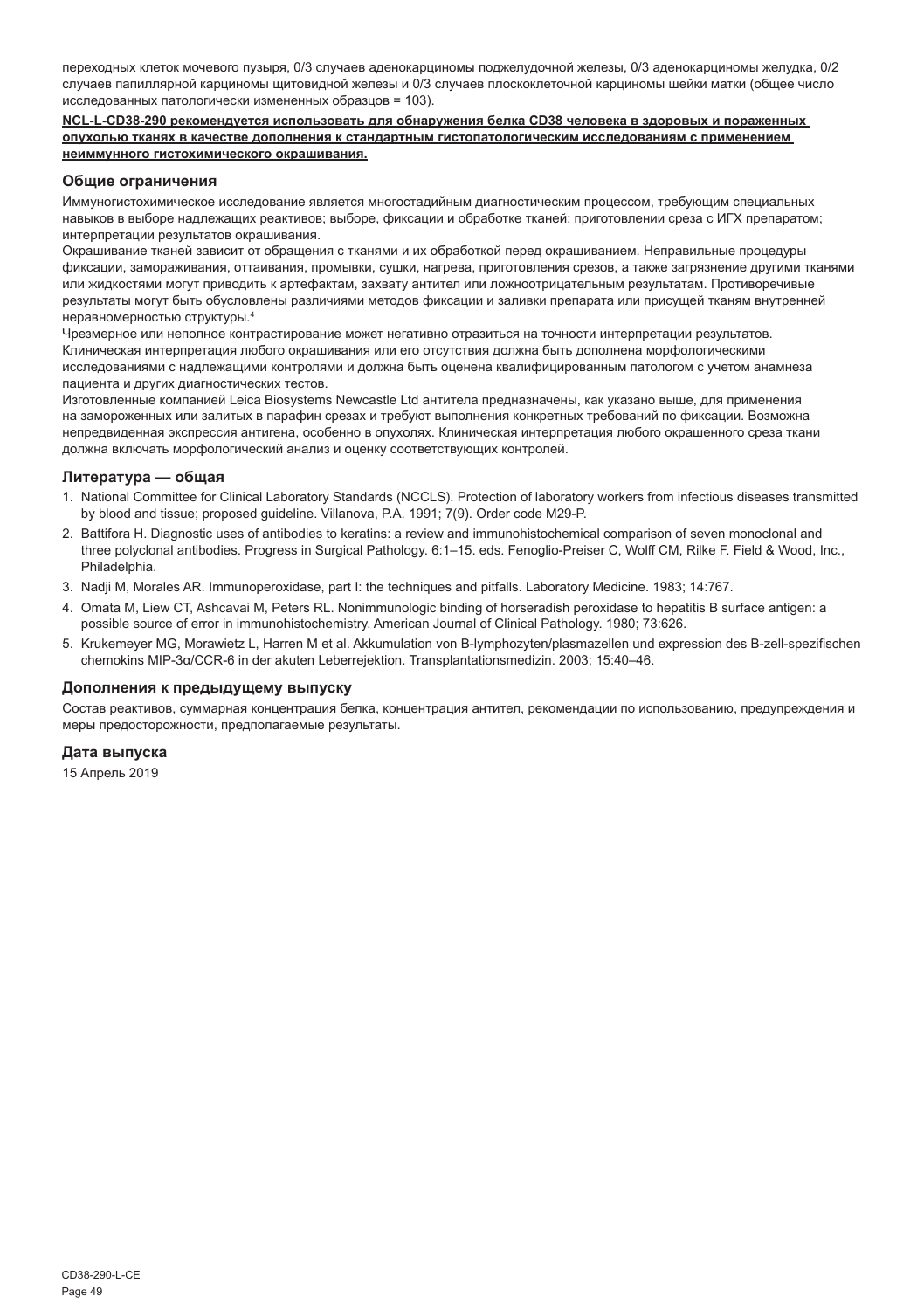# <span id="page-50-0"></span>**Płynne mysie przeciwciało monoklonalne Novocastram CD38**

## **Kod produktu: NCL-L-CD38-290**

## **Przeznaczenie**

#### *Do diagnostyki in vitro.*

Preparat NCL-L-CD38-290 jest przeznaczony do jakościowej identyfikacji za pomocą mikroskopii świetlnej cząsteczek CD38 w skrawkach zatopionych w parafinie . Kliniczną interpretację barwienia lub jego braku należy uzupełnić badaniami morfologicznymi oraz odpowiednimi kontrolami. Ocenę powinien przeprowadzić wykwalifikowany patolog w kontekście historii choroby pacjenta oraz innych badań diagnostycznych.

## **Zasady postepowania**

Metody barwienia immunohistochemicznego (IHC) umożliwiają wizualizację antygenów dzięki zastosowaniu – po kolei – swoistego przeciwciała przeciwko antygenowi (przeciwciała pierwszorzędowego), przeciwciała drugorzędowego przeciwko przeciwciału pierwszorzędowemu i kompleksu enzymu z substratem chromogennym z etapami przemywania. Aktywacja enzymatyczna chromogenu prowadzi do wytworzenia widocznego produktu reakcji w miejscu antygenu. Następnie można wykonać barwienie kontrastowe próbki i zakryć ją szkiełkiem nakrywkowym. Wyniki są interpretowane przy użyciu mikroskopu świetlnego i pomagają w diagnostyce różnicowej procesów patofizjologicznych, które mogą mieć związek z określonym antygenem.

## **Klon**

SPC32

## **Immunogen**

Prokariotyczne rekombinowane białko fuzyjne odpowiadające zewnątrzkomórkowemu regionowi cząsteczki CD38.

## **Swoistość**

Ludzka cząsteczka CD38.

## **Skład odczynnika**

NCL-L-CD38-290 jest płynnym supernatantem hodowli tkankowej zakonserwowanym azydkiem sodu.

## **Klasa Ig**

IgG1

| Całkowite stężenia białka ITotal Protein |  |  |
|------------------------------------------|--|--|
|                                          |  |  |

Całkowite stężenie białka w danej serii podano na etykiecie fiolki.

## **Stężenie przeciwciał**

Większe lub równe 46 mg/L oznaczone za pomocą testu ELISA. Stężenie Ig (immunoglobuliny) w danej serii podano na etykiecie fiolki.

## **Zalecenia dotyczące stosowania**

Badanie immunohistochemiczne skrawków zatopionych w parafinie.

**Cieplne odmaskowywanie epitopu (HIER):** Należy postępować zgodnie z instrukcją stosowania załączoną do roztworu Novocastra Epitope Retrieval Solution pH 6.

**Sugerowane rozcieńczenie:** 1:100 przez 30 minut w temperaturze 25°C. Te informacje stanowią jedynie wskazówkę – użytkownicy powinni sami określić swoje optymalne rozcieńczenie robocze.

**Wizualizacja:** Należy postępować zgodnie z instrukcją stosowania dołączoną do Novolink™ Polymer Detection Systems. W celu uzyskania dodatkowych informacji o produkcie lub pomocy należy kontaktować się z lokalnym dystrybutorem lub z regionalnym biurem firmy Leica Biosystems lub odwiedzić stronę firmy Leica Biosystems www.LeicaBiosystems.com

Jeżeli przeciwciało jest używane jednocześnie z innymi ręcznymi metodami barwienia lub platformami automatycznymi, należy zweryfikować jego działanie.

## **Przechowywanie i trwałość**

Przechowywać w temperaturze 2–8 °C. Nie zamrażać. Niezwłocznie po użyciu ponownie umieścić w temperaturze 2–8°C. Nie używać po upływie daty ważności podanej na etykiecie fiolki. Przechowywanie w warunkach innych od wskazanych powyżej wymaga weryfikacji użytkownika.

## **Przygotowanie próbek**

Zalecanym utrwalaczem jest 10-procentowa obojętna buforowana formalina do zatopionych w parafinie skrawków tkankowych.

## **Ostrzeżenia i środki ostrożności**

Odczynnik został przygotowany z supernatantu hodowli tkankowej. Ponieważ jest to produkt biologiczny, podczas jego używania należy zachować odpowiednie środki ostrożności.

Ten odczynnik zawiera azydek sodu. Karta charakterystyki jest udostępniana na żądanie lub można ją pobrać ze strony www.LeicaBiosystems.com

Wszelkie potencjalnie toksyczne składniki należy utylizować zgodnie z krajowymi lub lokalnymi przepisami.

Próbki, przed i po utrwaleniu oraz wszystkie materiały mające z nimi kontakt należy traktować jako potencjalnie zakaźne i usuwać przy zachowaniu odpowiednich środków ostrożności.1 Nigdy nie zasysać odczynników ustami podczas pobierania pipetą oraz unikać kontaktu odczynników i próbek badanych ze skórą i błonami śluzowymi. W razie kontaktu odczynników lub próbek ze szczególnie narażonymi miejscami przemyć miejsce kontaktu dużą ilością wody. Należy zasięgnąć porady lekarza.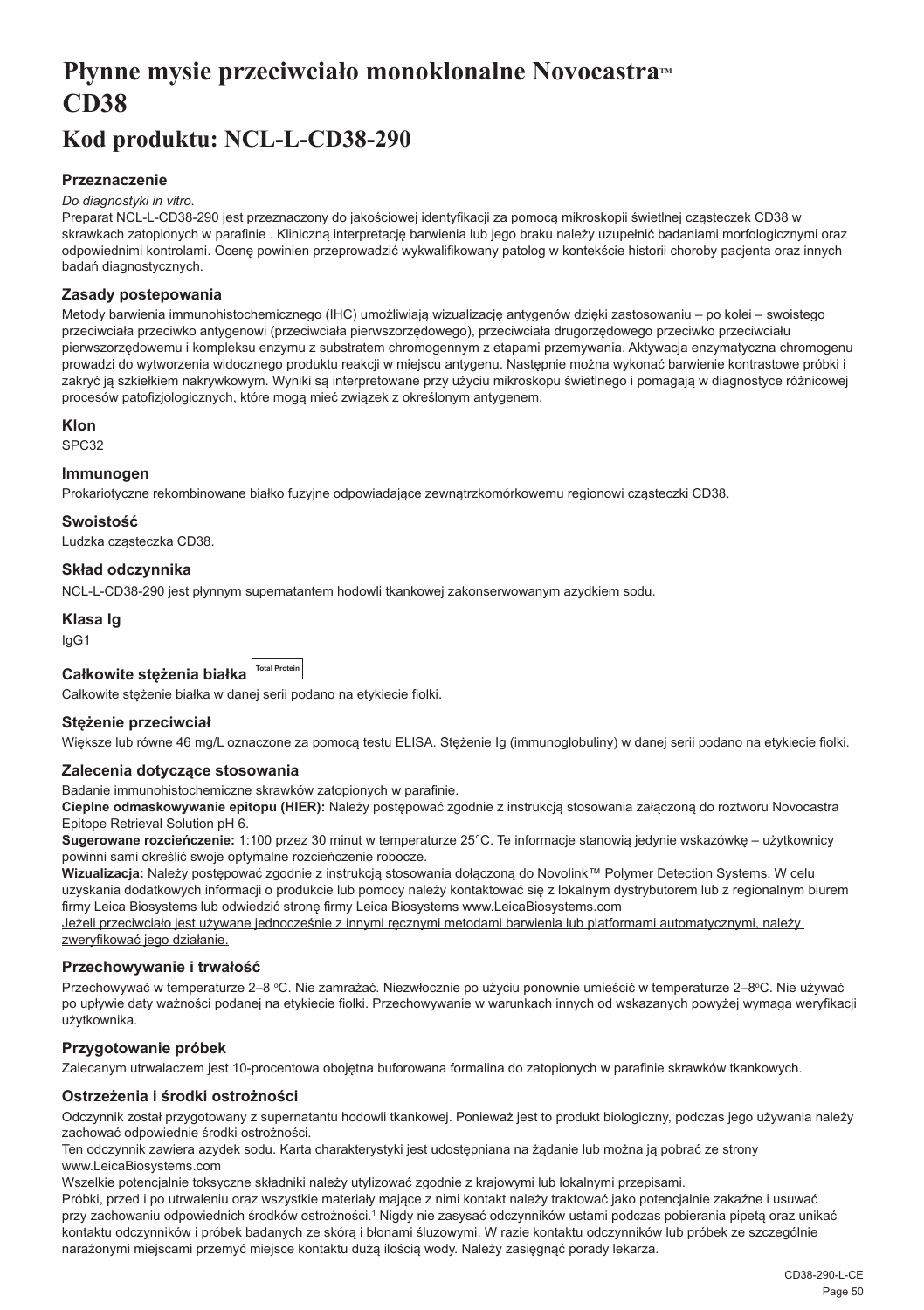Chronić odczynniki przed skażeniem drobnoustrojami, ponieważ może ono doprowadzić do zwiększonego barwienia niespecyficznego. Zastosowanie okresów inkubacji i temperatur innych niż podano w instrukcji może spowodować błędne wyniki. Wszelkie zmiany tego typu muszą zostać zweryfikowane przez użytkownika.

## **Kontrola jakości**

Różnice w przetwarzaniu tkanek i procedurach technicznych w laboratorium użytkownika mogą doprowadzić do znacznej zmienności wyników, co oznacza konieczność dodatkowego przeprowadzania regularnych kontroli wewnętrznych. Kontrole należy przeprowadzać jak najszybciej na świeżych próbkach z autopsji/biopsji/operacji chirurgicznej utrwalonych, przetworzonych i zatopionych w parafinie, taką samą metodą, jaką badane są pobrane tkanki.

## **Tkankowa kontrola pozytywna**

Stosowana w celu wskazania prawidłowo przygotowanych tkanek i prawidłowych technik barwienia.

W każdej serii barwienia każdy zestaw warunków testowych powinien uwzględniać jedną tkankową kontrolę pozytywną. Do optymalnej kontroli jakości i do wykrywania niewielkich poziomów degradacji odczynników bardziej nadaje się tkanka o słabym barwieniu pozytywnym niż tkanka o silnym barwieniu pozytywnym.<sup>2</sup>

Tkankowa kontrola pozytywna powinna obejmować migdałek.

Jeśli tkankowa kontrola pozytywna nie wykaże odpowiedniego barwienia pozytywnego, wyniki testu przeprowadzonego na próbkach pobranych od pacjenta należy uznać za nieważne.

## **Tkankowa kontrola negatywna**

Należy ja wykonać po tkankowej kontroli pozytywnej, aby sprawdzić swoistość znakowania docelowego antygenu przez przeciwciało pierwszorzędowe.

Zalecaną kontrolą tkankową negatywną są jądra.

Ewentualnie tkankowa kontrola negatywna może obejmować różne typy komórek obecne w większości skrawków tkankowych, jednak powinno to zostać zweryfikowane przez użytkownika.

Barwienie niespecyficzne, jeżeli jest obecne, zwykle ma charakter rozproszony. Na skrawkach wykonanych z materiału tkankowego nadmiernie utrwalonego w formalinie można również zaobserwować sporadyczne barwienie tkanki łącznej. Do interpretacji wyników barwienia należy używać nieuszkodzonych komórek. Komórki martwicze lub zdegenerowane często powodują barwienie niespecyficzne.<sup>3</sup>Wyniki fałszywie pozytywne mogą pojawić się w następstwie nieimmunologicznego wiązania białek lub występowania produktów reakcji substratów. Mogą być również spowodowane przez endogenne enzymy, takie jak pseudoperoksydaza (erytrocyty), endogenna peroksydaza (cytochrom C) lub endogenna biotyna (np. wątroba, piersi, mózg, nerki), w zależności od zastosowanego barwnika immunohistochemicznego. Aby odróżnić endogenną aktywność enzymatyczną lub niespecyficzne wiązanie enzymów od swoistej immunoreaktywności, dodatkowe tkanki pacjenta mogą być barwione wyłącznie substratem chromogenem lub kompleksem enzymatycznym (awidyna-biotyna, streptawidyna, znakowany polimer) i substratem-chromogenem. Jeśli w trakcie tkankowej kontroli negatywnej nastąpi barwienie specyficzne, wyniki testu przeprowadzonego na próbkach pobranych od pacjenta należy uznać za nieważne.

## **Negatywna kontrola odczynnika**

Aby przeprowadzić ocenę barwienia niespecyficznego oraz umożliwić lepszą interpretację barwienia specyficznego na każdym skrawku z próbki pobranej od pacjenta należy przeprowadzić niespecyficzną kontrolę negatywną odczynnika w miejscu wiązania przeciwciała pierwszorzędowego.

## **Tkanka pacjenta**

Próbki pobrane od pacjenta barwione NCL-L-CD38-290 należy badać jako ostatnie. Intensywność barwienia pozytywnego należy oceniać w kontekście ewentualnego niespecyficznego barwienia tła podczas negatywnej kontroli odczynnika. Tak jak we wszystkich innych badaniach immunohistochemicznych wynik ujemny oznacza, że antygen nie został wykryty, co jednak nie oznacza, że jest on nieobecny w badanych komórkach/tkankach. W razie konieczności do identyfikacji reakcji fałszywie negatywnych należy wykorzystać panel przeciwciał.

## **Oczekiwane wyniki**

## Tkanki prawidłowe

Klon SPC32 wykrył pojedynczą transbłonową glikoproteinę typu II, CD38, na błonie tymocytów, limfocytów B ośrodków rozmnażania, aktywowanych limfocytów T, komórek plazmatycznych, monocytów, komórek NK oraz komórek somatycznych i dendrytów wielu neuronów. Barwienie błony wystąpiło w większości komórek w blaszce właściwej jelita cienkiego, okrężnicy i żołądka. Dodatni wynik stwierdzono również w szpiku kostnym i nabłonku gruczołu krokowego (całkowita liczba ocenionych prawidłowych tkanek = 104).

## Tkanki nieprawidłowe

Klon SPC32 wybarwił 7/22 gruczolakoraków gruczołu krokowego, 3/3 chłoniaki Burkitta, 1/3 chłoniaka grudkowego z limfocytów B, 2/7 chłoniaków rozlanych limfocytów T, 4/10 chłoniaków rozlanych z dużych limfocytów B, 4/10 chłoniaki Hodgkina, 1/3 gruczolakoraka płuc,1/1 chłoniaka MALT, 2/3 gwiaździaki i 9/10 szpiczaków. Z wyjątkiem naciekających komórek, nie zaobserwowano barwienia w przypadku 0/3 raków jasnokomórkowych, 0/3 inwazyjnych raków przewodowych sutka, 0/3 gruczolakoraków okrężnicy, 0/3 raków płaskonabłonkowych przełyku, 0/5 gruczolakoraków pęcherzyka żółciowego, 0/3 raków przejściowokomórkowych pęcherza moczowego, 0/3 gruczolakoraków trzustki, 0/3 gruczolakoraków żołądka, 0/2 raków brodawkowatych tarczycy i 0/3 raków płaskonabłonkowych szyjki macicy (Całkowita liczba ocenionych przypadków nieprawidłowych = 103).

**Zaleca się stosowanie NCL-L-CD38-290 do identyfikacji ludzkiego białka CD38 w tkankach prawidłowych i nowotworowych, jako uzupełnienie konwencjonalnej histopatologii z zastosowaniem nieimmunologicznych wybarwień histologicznych.**

## **Ograniczenia ogólne**

Badanie immunohistochemiczne to wieloetapowy proces diagnostyczny, który wymaga specjalistycznego szkolenia w zakresie doboru odpowiednich odczynników i tkanek, utrwalania i przetwarzania tkanek, przygotowywania preparatów immunohistochemicznych oraz interpretacji wyników barwienia.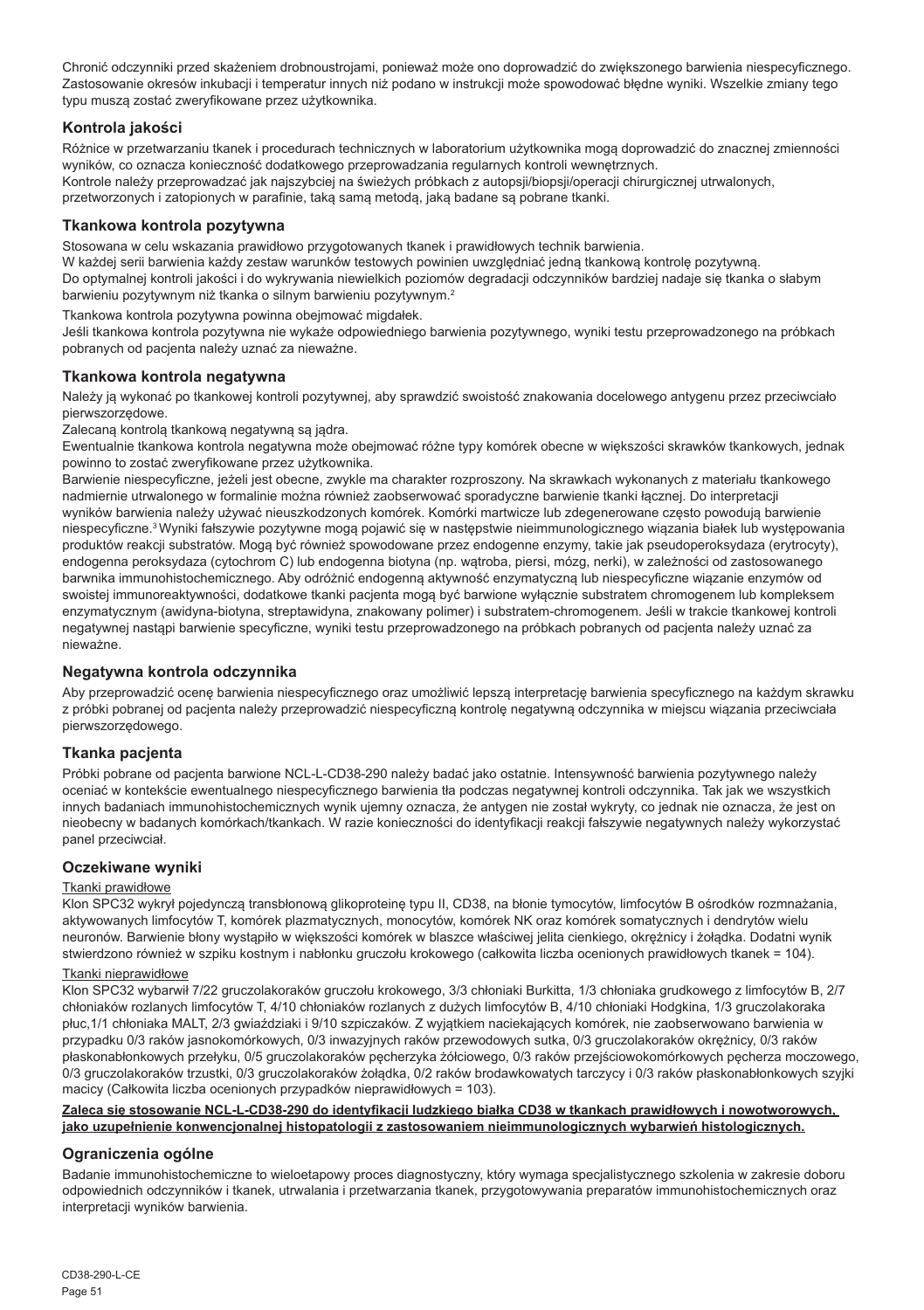Barwienie tkanek zależy od postępowania z tkanką i jej przetwarzania przed barwieniem. Nieprawidłowe utrwalanie, zamrażanie, rozmrażanie, przemywanie, suszenie, podgrzewanie, ścinanie skrawków lub skażenie innymi tkankami lub płynami może powodować artefakty, zatrzymywanie przeciwciał lub wyniki fałszywie negatywne. Niespójne wyniki mogą wynikać z różnic w metodach utrwalania i zatapiania lub nieprawidłowości związanej z tkanką.<sup>4</sup>

Nadmierne lub niepełne barwienie kontrastowe może negatywnie wpływać na właściwą interpretację wyników. Kliniczną interpretację barwienia lub jego braku należy uzupełnić badaniami morfologicznymi oraz odpowiednimi kontrolami. Ocenę powinien przeprowadzić wykwalifikowany patolog w kontekście historii choroby pacjenta oraz innych badań diagnostycznych. Przeciwciała firmy Leica Biosystems Newcastle Ltd są przeznaczone do badania skrawków zamrożonych lub zatopionych w parafinie, które utrwalono zgodnie z określonymi wymogami. Może wystąpić nieoczekiwana ekspresja antygenu, szczególnie w przypadku nowotworów. Interpretacja kliniczna wybarwionych skrawków musi obejmować analizę morfologiczną oraz ocenę przeprowadzoną w ramach odpowiednich kontroli.

## **Piśmiennictwo - ogólne.**

- 1. National Committee for Clinical Laboratory Standards (NCCLS). Protection of laboratory workers from infectious diseases transmitted by blood and tissue; proposed guideline. Villanova, P.A. 1991; 7(9). Order code M29-P.
- 2. Battifora H. Diagnostic uses of antibodies to keratins: a review and immunohistochemical comparison of seven monoclonal and three polyclonal antibodies. Progress in Surgical Pathology. 6:1–15. eds. Fenoglio-Preiser C, Wolff CM, Rilke F. Field & Wood, Inc., Philadelphia.
- 3. Nadji M, Morales AR. Immunoperoxidase, part I: the techniques and pitfalls. Laboratory Medicine. 1983; 14:767.
- 4. Omata M, Liew CT, Ashcavai M, Peters RL. Nonimmunologic binding of horseradish peroxidase to hepatitis B surface antigen: a possible source of error in immunohistochemistry. American Journal of Clinical Pathology. 1980; 73:626.
- 5. Krukemeyer MG, Morawietz L, Harren M et al. Akkumulation von B-lymphozyten/plasmazellen und expression des B-zell-spezifischen chemokins MIP-3α/CCR-6 in der akuten Leberrejektion. Transplantationsmedizin. 2003; 15:40–46.

## **Zmiany wprowadzone do poprzedniego wydania**

Skład odczynnika, Całkowite stężenie białka, Stężenie przeciwciała, Zalecenia dotyczące stosowania, Ostrzeżenia i środki ostrożności, Spodziewane wyniki.

## **Data publikacji**

15 kwietnia 2019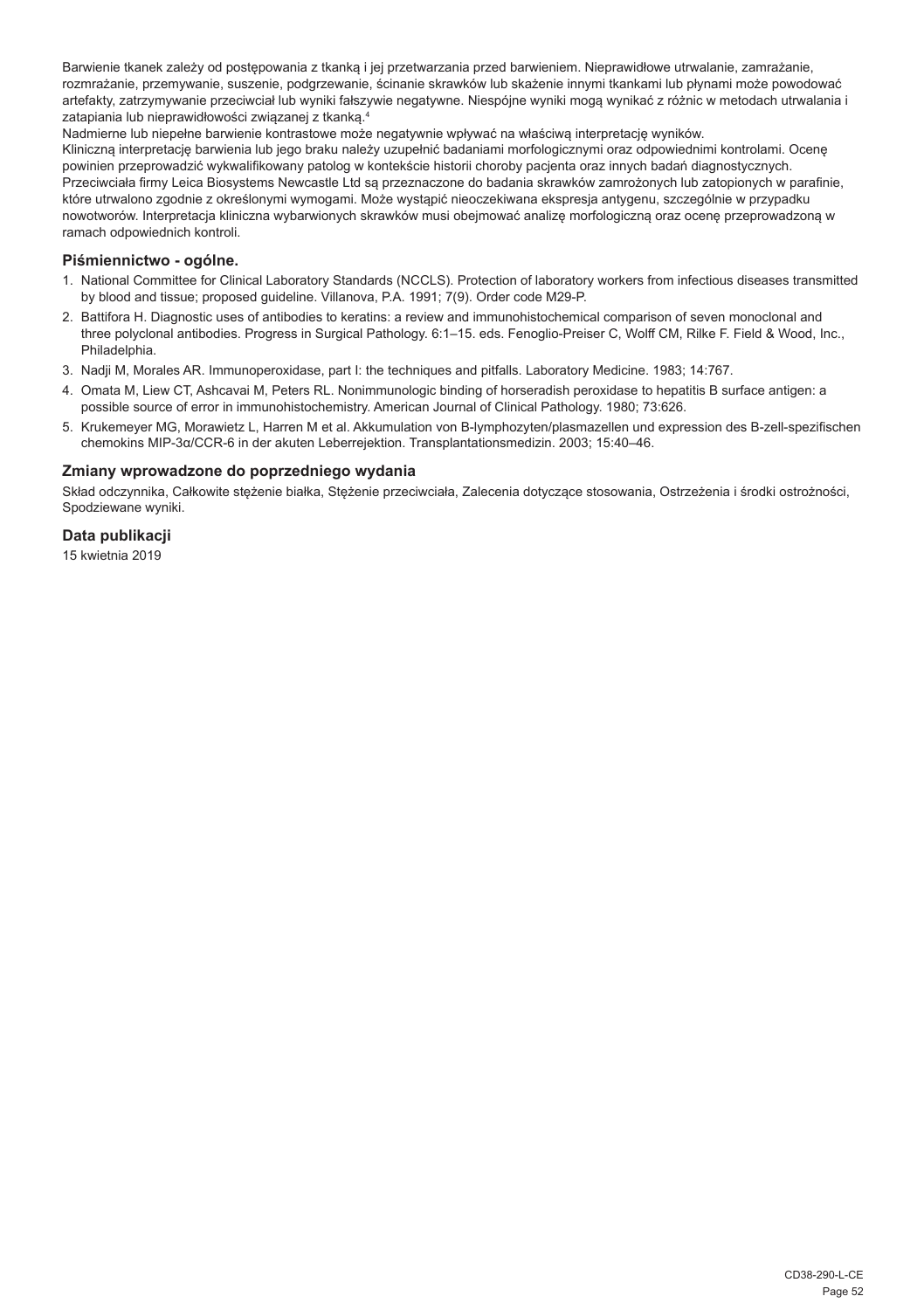# <span id="page-53-0"></span>Tekočinsko monoklonsko protitelo Novocastra™ iz miši **CD38**

# **Koda izdelka: NCL-L-CD38-290**

## **Predvidena uporaba**

#### *Za diagnostično uporabo in vitro.*

Izdelek NCL-L-CD38-290 je namenjen za kvalitativno identifikacijo molekul CD38 v parafinskih rezinah s pomočjo svetlobne mikroskopije. Klinično razlago obarvanja ali odsotnosti le-tega morajo dopolnjevati morfološke študije ustreznih kontrolnih vzorcev, ki jih v okviru klinične anamneze bolnika in drugih diagnostičnih testov oceni usposobljen patolog.

## **Načelo postopka**

Imunohistokemijske (IHC) tehnike barvanja omogočajo vizualizacijo antigenov z izvajanjem zaporednega nanosa - z vmesnimi koraki izpiranja - specifičnega protitelesa na antigen (primarno protitelo), sekundarnega protitelesa na primarno protitelo in encimskega kompleksa s kromogenim substratom. Encimska aktivacija kromogena povzroči vidno reakcijo izdelka na mestu antigena. Tak vzorec lahko nato nasprotno barvamo in pokrijemo s krovnim stekelcem. Rezultate nato obdelamo s pomočjo svetlobnega mikroskopa in jih uporabimo pri diferencialni diagnozi patološko-fizioloških procesov, ki so morda povezani z določenim antigenom ali pa tudi ne.

#### **Klon**

SPC32

## **Imunogen**

Prokariontski rekombinantni fuzijski protein, ki ustreza zunanjceličnemu območju molekule CD38.

#### **Specifičnost**

Molekula človeškega receptorja CD38.

## **Sestava reagenta**

NCL-L-CD38-290 je tekočinski supernatant kulture tkiva in vsebuje natrijev azid kot konzervans.

## **Razred Ig**

IgG1

## Skupna koncentracija beljakovin **ITotal Protein**

Skupna koncentracija beljakovin v določeni seriji je navedena na oznaki na viali.

## **Koncentracija protiteles**

Višja ali enaka 46 mg/l, določena s testom ELISA. Za specifično koncentracijo Ig v seriji glejte oznako na viali.

#### **Priporočila za uporabo**

Imunohistokemija parafinskih rezin.

**Toplotno pridobivanje epitopa (HIER):** Upoštevajte navodila za uporabo raztopine za pridobivanje epitopov Novocastra Epitope Retrieval Solution pH 6.

**Predlagano redčenje:** 1 : 100, 30 minut pri 25 °C. To so samo smernice; uporabniki naj poiščejo svoje lastne najbolj učinkovite delovne razredčine.

**Vizualizacija:** Upoštevajte navodila za uporabo sistemov za zaznavanje polimerov Novolink™ Polymer Detection Systems. Za več podatkov o izdelku ali podporo se obrnite na svojega lokalnega distributerja ali regionalno pisarno podjetja Leica Biosystems, lahko pa tudi obiščete spletno mesto podjetja Leica Biosystems na www.LeicaBiosystems.com

Učinkovitost tega protitelesa je treba validirati, kadar ga uporabljate z drugimi sistemi za ročno barvanje ali avtomatiziranimi okolji.

## **Shranjevanje in stabilnost**

Hraniti pri temperaturi 2–8 °C. Ne zamrzujte. Takoj po uporabi ohladite na temperaturo 2–8 °C. Ne uporabljajte po datumu izteka roka uporabnosti, ki je naveden na oznaki na viali. Uporabnik naj preveri pogoje shranjevanja, ki se razlikujejo od zgoraj navedenih.

## **Priprava vzorcev**

Priporočeni fiksativ je 10-% formalin v nevtralnem pufru za tkivne rezine, vstavljene v parafin.

#### **Opozorila in previdnostni ukrepi**

Vir priprave tega reagenta je supernatant celične kulture. Ker je to biološki izdelek, je treba z njim ravnati z ustrezno skrbnostjo. Ta reagent vsebuje natrijev azid. Varnostni list je na voljo na zahtevo ali na spletnem mestu www.LeicaBiosystems.com

Sledite zveznim, državnim ali lokalnim predpisom za odstranjevanje katerih koli morebitno strupenih sestavin.

Z vzorci, pred fiksiranjem in po njem, in vsemi materiali, s katerimi so prišli v stik, morate rokovati, kot da bi lahko prenašali okužbe, in pri njihovem odstranjevanju slediti ustreznim previdnostnim ukrepom.<sup>1</sup> Nikoli ne pipetirajte reagentov skozi usta; pazite, da reagenti in vzorci ne pridejo v stik s kožo in sluznicami. Če reagenti ali vzorci pridejo v stik z občutljivimi deli, jih izperite z obilo vode. Poiščite zdravniško pomoč.

Pazite, da ne pride do mikrobne okužbe reagentov, saj lahko povzroči nespecifično barvanje.

Če uporabite čas ali temperature inkubacije, ki se razlikujejo od navedenih, lahko pridobite napačne rezultate. Uporabnik mora validirati morebitne spremembe.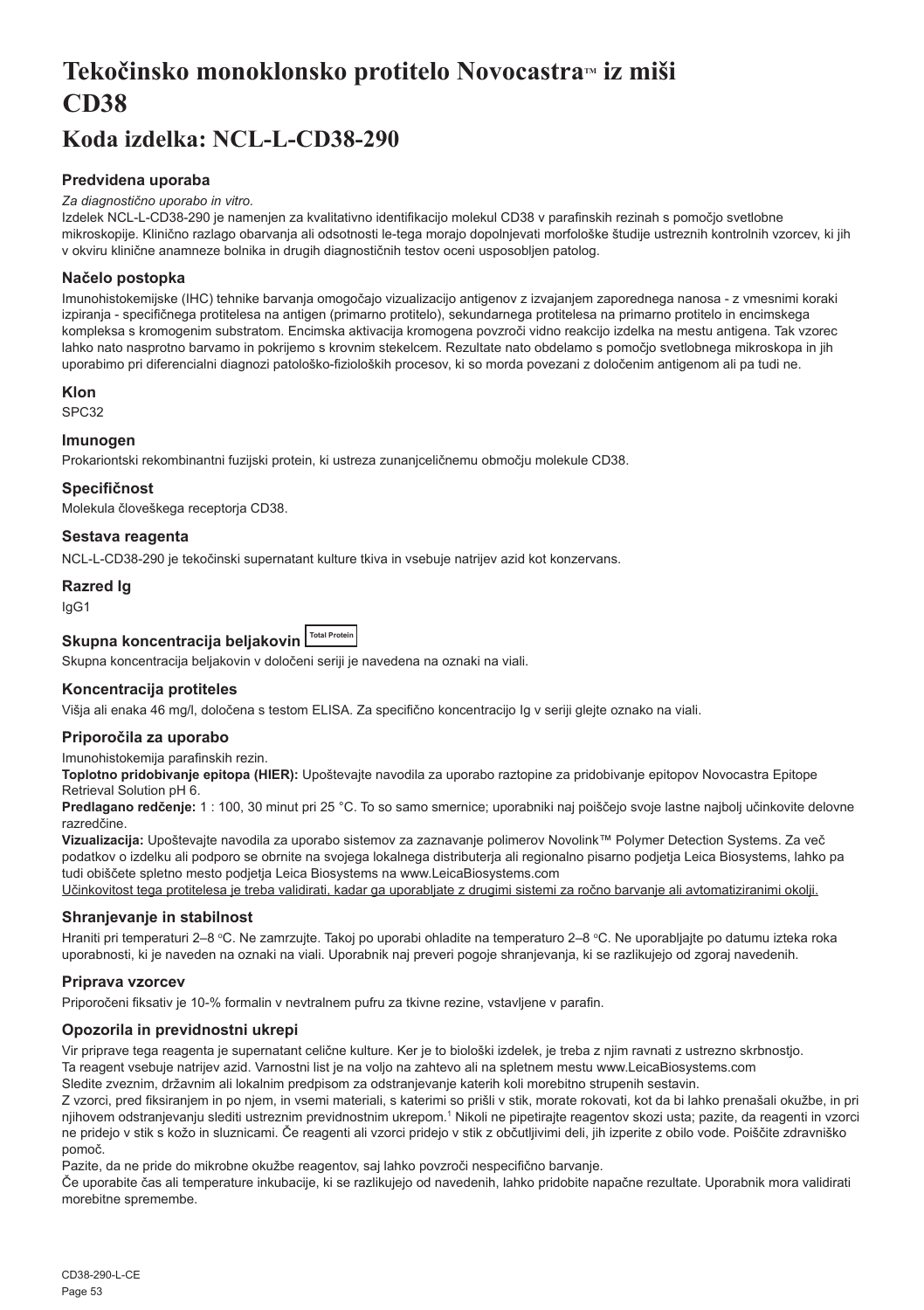## **Kontrola kakovosti**

Razlike pri obdelavi tkiva in tehničnih postopkih v laboratoriju uporabnika lahko vodijo do precejšnje variabilnosti rezultatov, kar zahteva redne interne kontrole učinkovitosti poleg spodaj navedenih postopkov.

Kontrolni vzorci morajo biti sveži vzorci, pridobljeni z obdukcijo/biopsijo/kirurškim posegom, fiksirani s formalinom, obdelani in shranjeni v parafinskem vosku kakor hitro je mogoče ter na isti način, kot vzorci bolnikov.

#### **Pozitivni kontrolni vzorci tkiva**

Uporabite jih za opredelitev pravilno pripravljenih tkiv in ustreznih tehnik barvanja.

Pri vsakem postopku barvanja morate vsakemu sklopu preizkusnih pogojev dodati en pozitiven kontrolni vzorec tkiva. Za kar najboljšo kontrolo kakovosti in boljše zaznavanje manjših stopenj razkroja reagenta je bolj primerno uporabiti tkivo s šibkim pozitivnim obarvanjem kot tkivo z močnim pozitivnim obarvanjem.<sup>2</sup>

Za pozitivni kontrolni vzorec tkiva priporočamo tkivo tonzil.

Če pozitivni kontrolni vzorci tkiva ne pokažejo pozitivnega obarvanja, morate rezultate preizkusnih vzorcev zavreči kot neveljavne.

#### **Negativni kontrolni vzorci tkiva**

Pregledati jih morate po pregledu pozitivnih kontrolnih vzorcev tkiva, da preverite specifičnost oznake ciljnega antigena glede na primarno protitelo.

Za negativni kontrolni vzorec tkiva priporočamo tkivo testisov.

Drugače pa se kot negativni kontrolni vzorci pogosto uporablja vrsta različnih celic, ki so prisotne v večini rezin tkiv, vendar pa mora tako uporabo preveriti uporabnik.

Nespecifično barvanje, če je prisotno, je običajno razpršeno. Opazite lahko tudi posamično obarvanje vezivnega tkiva v rezinah tkiv, kot posledica premočnega fiksiranja s formalinom. Za razlago rezultatov obarvanja uporabite nespremenjene celice. Obarvanje nekrotičnih ali degeneriranih celic je pogosto nespecifično.<sup>3</sup> Lažno pozitivni rezultati se lahko pojavijo zaradi ne-imunološke vezave proteinov ali produktov reakcije substrata. Povzročijo jih lahko tudi endogeni encimi, kot so psevdoperoksidaza (eritrociti), endogena peroksidaza (citokromni C) ali endogeni biotin (npr. jetra, dojke, možgani, ledvice), odvisno od vrste uporabljenega imunskega barvila. Za razlikovanje med endogensko aktivnostjo encimov ali nespecifično vezavo encimov zaradi specifične imunske reaktivnosti, lahko barvate dodatna tkiva bolnika izključno ali s kromogenskim substratom ali encimskimi kompleksi (avidin-biotin, streptavidin, označeni polimer) in kromogenskim substratom. Če pride do specifičnega obarvanja negativnih kontrolnih vzorcev tkiva, morate rezultate vzorcev bolnika zavreči kot neveljavne.

#### **Negativni kontrolni reagent**

Za oceno nespecifičnega barvanja in boljšo razlago specifičnega obarvanja na antigenskem mestu uporabite nespecifični negativni kontrolni reagent namesto primarnega protitelesa z eno rezino vsakega vzorca bolnika.

#### **Bolnikovo tkivo**

Nazadnje preglejte bolnikove vzorce, obarvane z izdelkom NCL-L-CD38-290. Intenzivnost pozitivnega obarvanja ocenite v okviru morebitnega nespecifičnega obarvanja ozadja z negativnim kontrolnim reagentom. Tako kot pri vseh imunohistokemijskih preizkusih negativen rezultat pomeni, da antigen ni bil zaznan, ne pa odsotnosti antigena v testiranih celicah/tkivih. Po potrebi uporabite nabor protiteles za opredelitev napačnih negativnih reakcij.

#### **Pričakovani rezultati**

#### Normalna tkiva

Klon SPC32 je zaznal enojni transmembranski glikoprotein tipa II, CD38, na membrani timocitov, germinalnih središč celic B, aktiviranih celic T, plazmatk, monocitov, celic NK in perikarionov ter dendritov številnih nevronov. Večina celic v lastni plasti tankega črevesa, debelega črevesa in trebuha je pokazala obarvanost membrane. Določena pozitivnost je bila opažena tudi pri kostnem mozgu in žleznem epiteliju prostate (Skupno število ocenjenih normalnih tkiv = 104).

#### Nenormalna tkiva

Klon SPC32 je obarval 7/22 adenokarcinomov prostate, 3/3 Burkittove limfome, 1/3 folikularne B-celične limfome, 2/7 razpršenih T-celičnih limfomov, 4/10 razpršenih velikih B-celičnih limfomov, 4/10 Hodgkinovih limfomov, 1/3 adenokarcinomov pljuč, 1/1 z mukozo povezanih T-celičnih limfomov, 2/3 astrocitomov in 9/10 mielomov. Razen infiltrirajočih celic obarvanje ni bilo zaznano v 0/3 ledvičnih svetloceličnih karcinomih, 0/3 invazivnih duktalnih karcinomih dojk, 0/3 adenokarcinomih debelega črevesa, 0/3 skvamoznih celičnih karcinomih požiralnika, 0/5 adenokarcinomih žolčnika, 0/3 prehodnih celičnih karcinomih mehurja, 0/3 adenokarcinomih trebušne slinavke, 0/3 adenokarcinomih trebuha, 0/2 papilarnih karcinomih ščitnice in 0/3 skvamoznih celičnih karcinomih materničnega vratu (Skupno število ocenjenih anomalnih primerov = 103).

#### **Protitelo NCL-L-CD38-290 se priporoča za zaznavanje človeške beljakovine CD38 v normalnih in neoplazemskih tkivih kot dodatek za konvencionalno histopatologijo z uporabo neimunološkega histokemičnega barvanja.**

#### **Splošne omejitve**

Imunohistokemija je diagnostični postopek z več koraki, ki zahteva specializirano usposabljanje za izbiro ustreznih reagentov, izbiro, fiksiranje in obdelavo tkiv, pripravo IHC preparata in razlago rezultatov obarvanja.

Obarvanje tkiva je odvisno od rokovanja s tkivom in njegovo obdelavo pred barvanjem. Nepravilno fiksiranje, zamrzovanje, odtajanje, izpiranje, sušenje, segrevanje, rezanje ali okužba z drugimi tkivi ali tekočinami lahko povzroči nastanek artefaktov, lovljenje protitelesa ali lažne negativne rezultate. Nedosledni rezultati so lahko posledica razlik pri metodah fiksiranja in priprave ali pa so del nepravilnosti tkiva samega.<sup>4</sup>Prekomerno ali nepopolno nasprotno barvanje lahko neugodno vpliva na pravilno tolmačenje rezultatov.

Klinično razlago obarvanja ali odsotnosti le-tega morajo dopolnjevati morfološke študije ustreznih kontrolnih vzorcev, ki jih v okviru klinične anamneze bolnika in drugih diagnostičnih testov oceni usposobljen patolog.

Protitelesa družbe Leica Biosystems Newcastle Ltd so namenjena uporabi, kot je navedeno, na zamrznjenih ali v parafin vstavljenih rezinah z določenimi zahtevami za fiksiranje. Lahko pride do nepričakovanega izražanja antigena, zlasti pri neoplazmah. Pri klinični razlagi obarvane rezine tkiva morate upoštevati morfološko analizo in oceno ustreznih kontrol.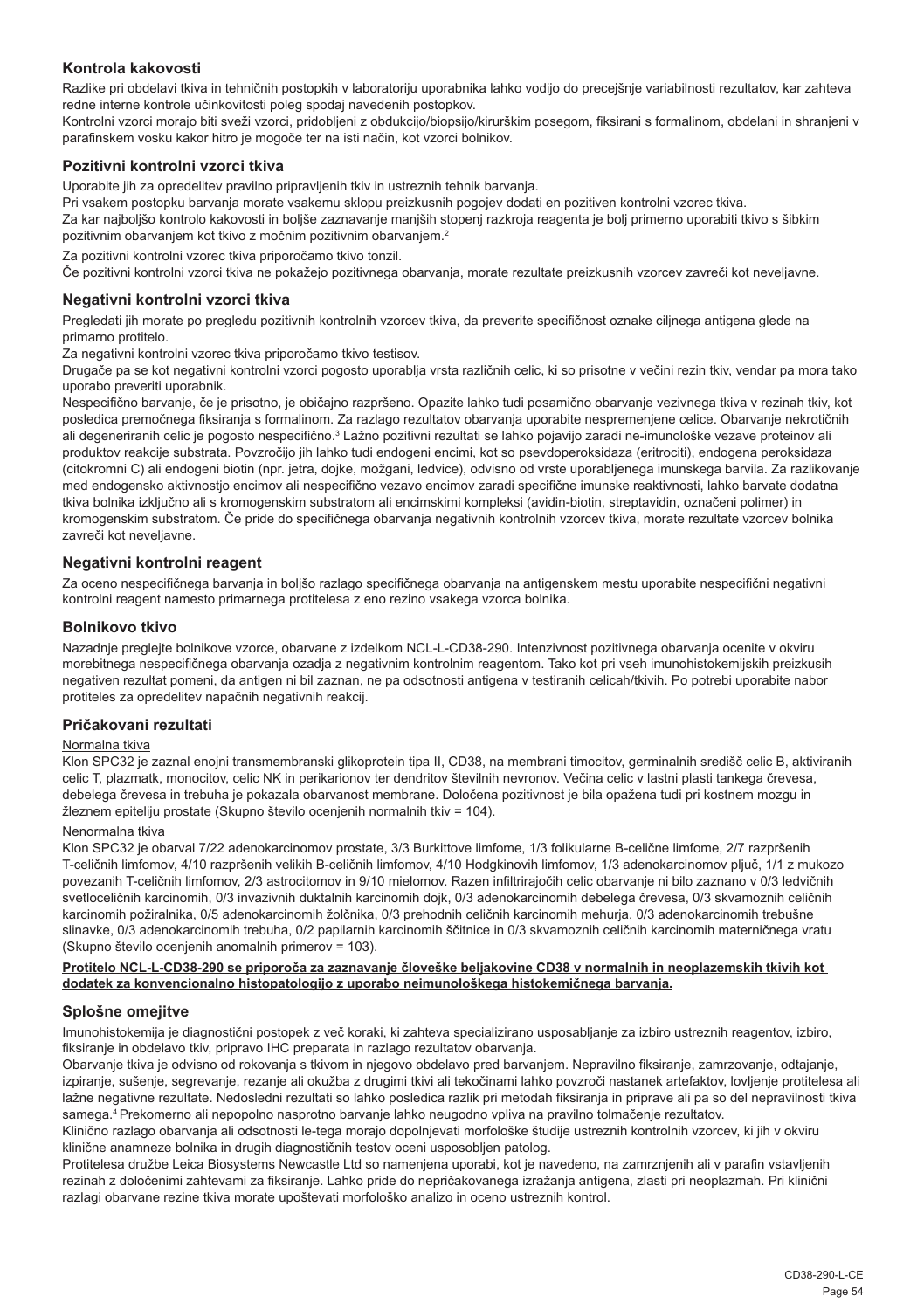## **Splošna literatura**

- 1. National Committee for Clinical Laboratory Standards (NCCLS). Protection of laboratory workers from infectious diseases transmitted by blood and tissue; proposed guideline. Villanova, P.A. 1991; 7(9). Order code M29-P.
- 2. Battifora H. Diagnostic uses of antibodies to keratins: a review and immunohistochemical comparison of seven monoclonal and three polyclonal antibodies. Progress in Surgical Pathology. 6:1–15. eds. Fenoglio-Preiser C, Wolff CM, Rilke F. Field & Wood, Inc., Philadelphia.
- 3. Nadji M, Morales AR. Immunoperoxidase, part I: the techniques and pitfalls. Laboratory Medicine. 1983; 14:767.
- 4. Omata M, Liew CT, Ashcavai M, Peters RL. Nonimmunologic binding of horseradish peroxidase to hepatitis B surface antigen: a possible source of error in immunohistochemistry. American Journal of Clinical Pathology. 1980; 73:626.
- 5. Krukemeyer MG, Morawietz L, Harren M et al. Akkumulation von B-lymphozyten/plasmazellen und expression des B-zell-spezifischen chemokins MIP-3α/CCR-6 in der akuten Leberrejektion. Transplantationsmedizin. 2003; 15:40–46.

## **Dodatki in spremembe k prejšnji izdaji**

Sestava reagentov, Skupna koncentracija beljakovin, Koncentracija protiteles, Priporočila za uporabo, Opozorila in previdnostni ukrepi, Pričakovani rezultati.

## **Datum izdaje**

15 april 2019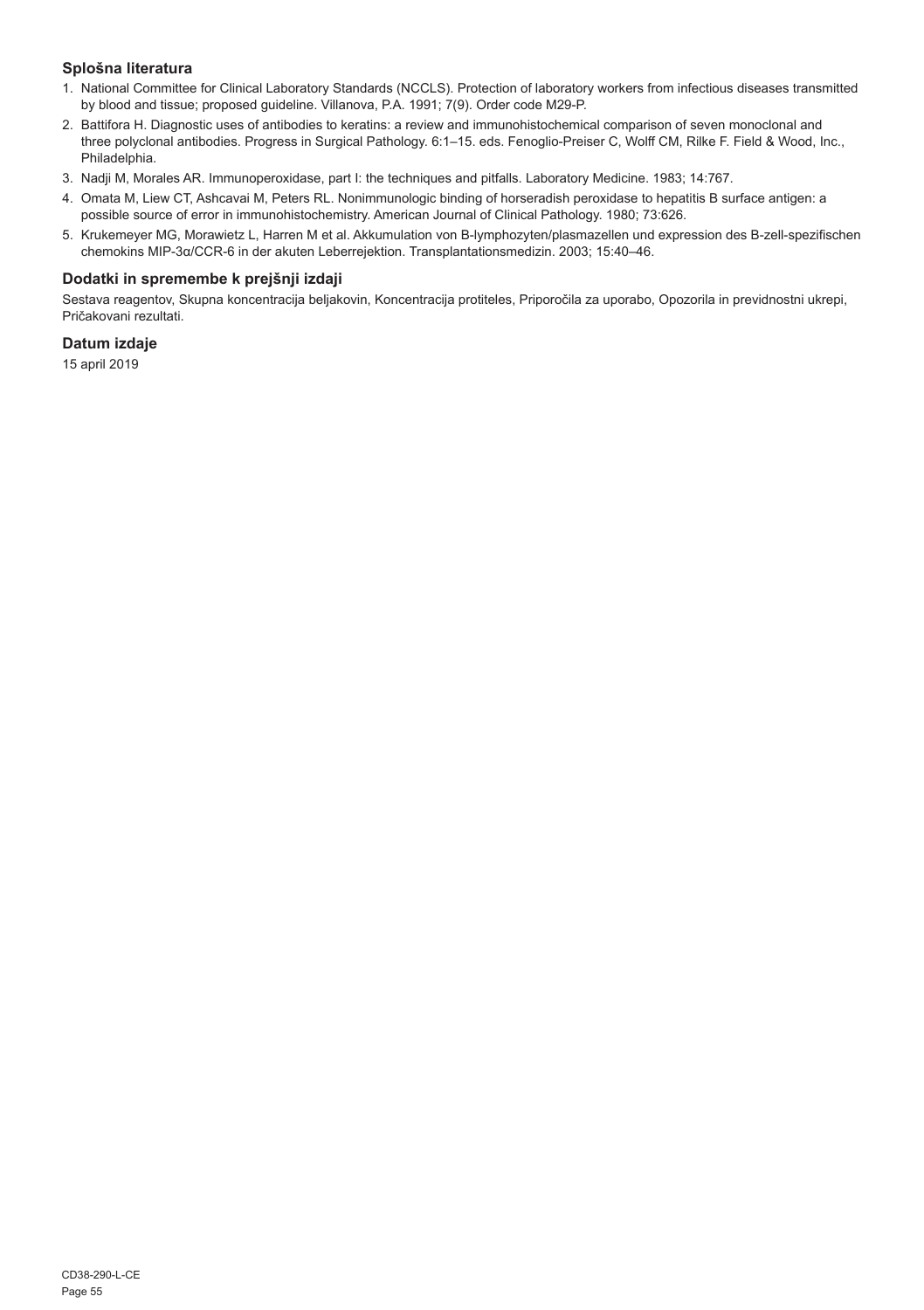# <span id="page-56-0"></span>**NovocastraTM Tekutá myší monoklonální protilátka CD38**

## **Kód výrobku: NCL-L-CD38-290**

## **Zamýšlené použití**

#### *Pro diagnostické použití in vitro.*

Produkt NCL-L-CD38-290 je určen ke kvalitativnímu stanovení molekul CD38 světelnou mikroskopií na parafínových řezech. Klinickou interpretaci jakéhokoliv barvení nebo jeho nepřítomnosti je nutné doplnit morfologickým vyšetřením s použitím správných kontrol a zhodnotit je musí kvalifikovaný patolog v kontextu s klinickou anamnézou pacienta a jinými diagnostickými testy.

## **Princip metody**

Imunohistochemické (IHC) barvicí techniky umožňují vizualizaci antigenů pomocí sekvenční aplikace specifické protilátky proti antigenu (primární protilátka), sekundární protilátky proti primární protilátce a enzymového komplexu s chromogenním substrátem s interponovanými omývacími kroky. Enzymatická aktivace chromogenu má za následek viditelnou reakci produktu v místě antigenu. Vzorek pak může být kontrastně nabarven a překryt krycím sklíčkem. Výsledky se interpretují ve světelném mikroskopu; jsou pomůckou v diferenciální diagnostice patofyziologických procesů, které mohou, ale nemusí, souviset s příslušným antigenem.

#### **Klon**

SPC32

## **Imunogen**

Prokaryotický rekombinantní fúzní protein odpovídající extracelulární doméně lidské molekuly CD38.

#### **Specificita**

Lidská molekula CD38.

## **Složení reagencie**

NCL-L-CD38-290 je tekutý supernatant z tkáňové kultury obsahující jako konzervační prostředek azid sodný.

## **Třída Ig**

IgG1

## **Koncentrace celkového proteinu Total Protein**

Koncentrace celkového proteinu specifická pro šarži je uvedena na štítku na lahvičce.

## **Koncentrace protilátek**

46 mg/l nebo vyšší, stanovená metodou ELISA. Koncentrace imunoglobulinu (Ig) specifická pro šarži je uvedena na štítku na lahvičce.

## **Doporučení k použití**

Imunohistochemické vyšetření na parafínových řezech.

**Teplem indukované odmaskování epitopu (Heat Induced Epitope Retrieval, HIER):** Postupujte podle pokynů k použití k roztoku Novocastra Epitope Retrieval Solution pH 6.

**Doporučené ředění:** 1:100 po dobu 30 minut při 25 °C. Toto doporučení je uvedeno jako vodítko; uživatelé musí stanovit vlastní optimální pracovní ředění.

**Vizualizace:** Postupujte podle pokynů k použití k systémům Novolink™ Polymer Detection Systems. Další informace o produktu nebo podporu si vyžádejte od místního distributora nebo regionální kanceláře společnosti Leica Biosystems, nebo navštivte web Leica Biosystems www.LeicaBiosystems.com.

Výkon této protilátky je třeba validovat, pokud se používá s jinými systémy pro ruční barvení nebo na automatických platformách.

## **Skladování a stabilita**

Uchovávejte při teplotě 2–8 °C. Nezmrazujte. Okamžitě po použití vraťte do teploty 2–8 °C. Nepoužívejte po uplynutí data exspirace uvedeného na štítku na lahvičce. Podmínky skladování jiné než výše uvedené musí uživatel validovat.

## **Příprava vzorku**

Fixační roztok doporučený pro řezy tkáně zalité v parafinu je 10% formalín pufrovaný na neutrální pH.

#### **Varování a bezpečnostní opatření**

Tato reagencie byla připravena ze supernatantu z buněčné kultury. Protože jde o biologický produkt, je nutno manipulaci s ní věnovat náležitou pozornost.

Tato reagencie obsahuje azid sodný. Bezpečnostní list materiálu je k dispozici na vyžádání nebo na webu www.LeicaBiosystems.com Údaje o likvidaci jakýchkoli potenciálně toxických komponent prostudujte ve federálních, státních nebo místních nařízeních.

Se vzorky před fixací i po fixaci a se všemi materiály jim vystavenými je nutno zacházet, jako by mohly způsobit přenos infekce, a likvidovat je s náležitými bezpečnostními opatřeními.1 Reagencie nikdy nepipetujte ústy a zabraňte styku reagencií a vzorků s kůží a sliznicemi. Pokud se reagencie nebo vzorky dostanou do kontaktu s citlivými oblastmi, omyjte je velkým množstvím vody. Vyhledejte lékařskou pomoc.

Minimalizujte mikrobiální kontaminaci reagencií, mohlo by dojít ke zvýšení výskytu nespecifického barvení. Inkubační doby nebo teploty jiné než předepsané mohou vést k chybným výsledkům. Všechny takové změny musí být uživatelem validovány.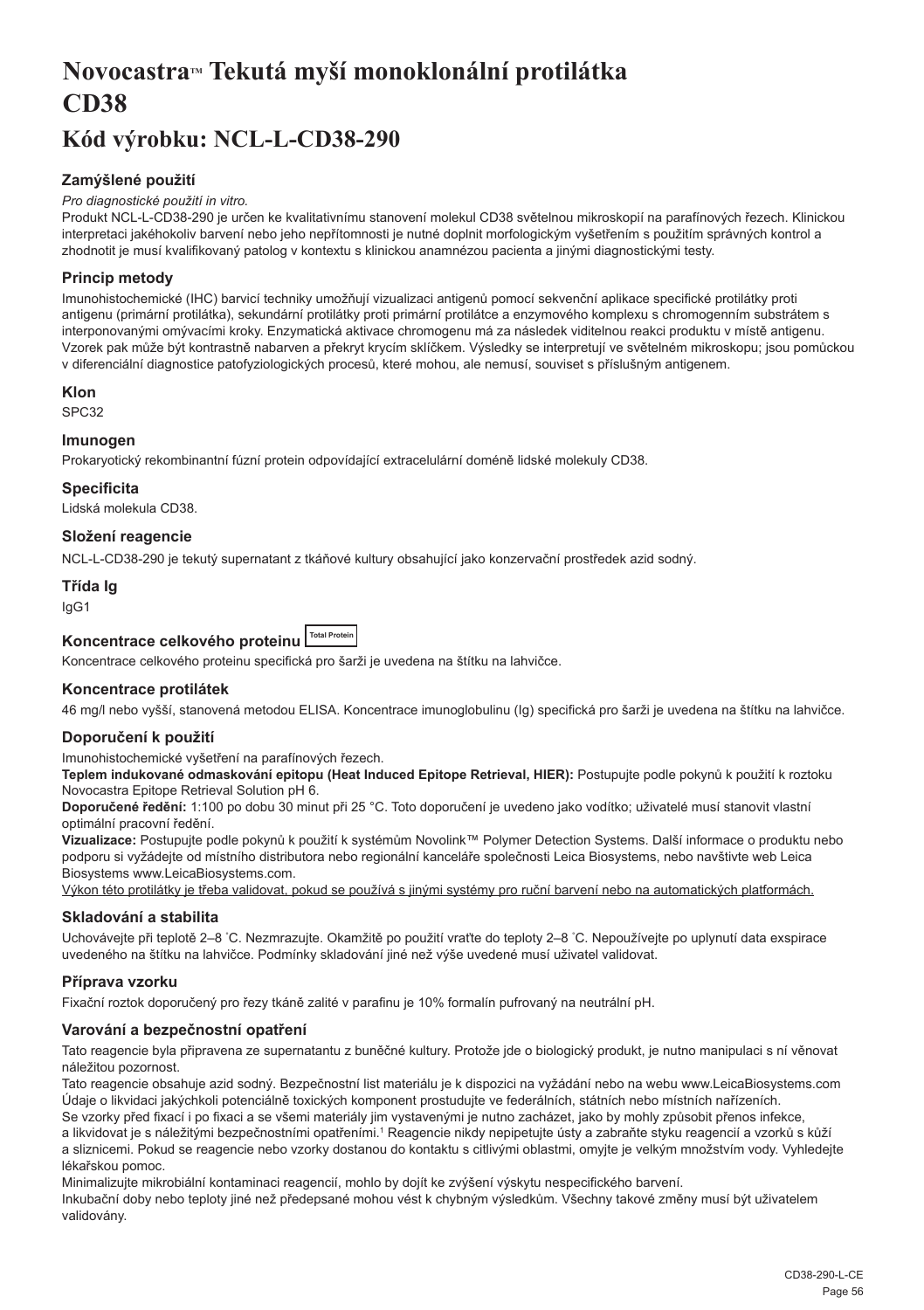## **Kontrola jakosti**

Rozdíly ve zpracování tkání a v technických postupech v laboratoři uživatele mohou způsobit významnou variabilitu výsledků, což vyžaduje kromě níže uvedených postupů i pravidelné provádění kontrol v laboratoři.

Kontroly musí být čerstvé pitevní/bioptické/operační vzorky co nejdříve fixované formalínem, zpracované a zalité do parafínového vosku, stejným způsobem jako vzorek/vzorky pacienta.

## **Pozitivní tkáňová kontrola**

Používá se k průkazu správně připravených tkání a správných barvicích technik.

V každém barvicím cyklu musí být použita jedna pozitivní tkáňová kontrola pro každý soubor testovacích podmínek.

Pro optimální kontrolu jakosti a k detekci menšího stupně degradace reagencie je vhodnější tkáň se slabým pozitivním barvením než tkáň se silným pozitivním barvením.<sup>2</sup>

Doporučená pozitivní tkáňová kontrola je tonzila.

Pokud pozitivní tkáňová kontrola nevykazuje pozitivní barvení, musí být výsledky testovaných vzorků považovány za neplatné.

#### **Negativní tkáňová kontrola**

Musí být vyšetřena po pozitivní tkáňové kontrole k ověření specificity označení cílového antigenu primární protilátkou. Doporučená negativní tkáňová kontrola je varle.

Alternativně často představuje místa negativní kontroly řada různých typů buněk přítomných ve většině tkáňových řezů, to ale musí uživatel validovat.

Nespecifické barvení, je-li přítomno, má obvykle difúzní vzhled. V řezech ze tkání nadměrně fixovaných formalínem může být také zjištěno sporadické barvení pojivové tkáně. K interpretaci výsledků barvení použijte neporušené buňky. Nekrotické nebo degenerované buňky se často barví nespecificky.<sup>3</sup>Falešně pozitivní výsledky mohou být důsledkem neimunologické vazby proteinů nebo produktů reakčního substrátu. Mohou být také způsobeny endogenními enzymy, jako je např. pseudoperoxidáza (erytrocyty), endogenní peroxidáza (cytochrom C) nebo endogenní biotin (např. játra, prs, mozek, ledviny), podle typu použitého imunobarviva. K odlišení aktivity endogenních enzymů či nespecifické vazby enzymů od specifické imunoreaktivity mohou být barveny další tkáně pacienta výlučně chromogenním substrátem, případně enzymovými komplexy (avidin-biotin, streptavidin, značený polymer) a chromogenním substrátem. Pokud dojde v negativní tkáňové kontrole ke specifickému barvení, musí být výsledky vzorků pacienta považovány za neplatné.

## **Negativní reagenční kontrola**

K vyhodnocení nespecifického barvení a umožnění lepší interpretace specifického barvení v místě antigenu použijte na řezu z každého vzorku pacienta nespecifickou negativní reagenční kontrolu místo primární protilátky.

## **Tkáň pacienta**

Nakonec vyšetřete vzorky pacienta barvené pomocí NCL-L-CD38-290. Intenzita pozitivního barvení musí být zhodnocena v kontextu se vším nespecifickým barvením pozadí u negativní reagenční kontroly. Jako u každého imunohistochemického vyšetření, negativní výsledek znamená, že antigen nebyl zjištěn, nikoli, že antigen není ve vyšetřovaných buňkách/tkáních přítomen. V případě potřeby použijte k identifikaci falešně negativních reakcí panel protilátek.

## **Očekávané výsledky**

## Normální tkáně

Klon SPC32 detekoval jednoduchý transmembránový glykoprotein typu II, CD38, na membráně thymocytů, v B-lymfocytech germinálního centra, aktivovaných T-lymfocytech, plazmocytech, monocytech, NK buňkách a v perikaryích a dendritech mnoha neuronů. Většina buněk v lamina propria tenkého střeva, tlustého střeva a žaludku vykazovala membránové barvení. Určitá pozitivita byla zaznamenána také v kostní dřeni a žlázovém epitelu prostaty (celkový počet hodnocených normálních tkání = 104).

#### Abnormální tkáně

Klon SPC32 barvil 7/22 adenokarcinomů prostaty, 3/3 Burkittových lymfomů, 1/3 folikulárních B-buněčných lymfomů, 2/7 difúzních T-buněčných lymfomů, 4/10 difúzních velkobuněčných B-lymfomů, 4/10 Hodgkinových lymfomů, 1/3 adenokarcinomů plic, 1/1 T-buněčného lymfomu asociovaného se sliznicemi, 2/3 astrocytomů a 9/10 myelomů. S výjimkou infiltrujících buněk nebylo barvení pozorováno u 0/3 renálních světlobuněčných karcinomů, 0/3 invazivních duktálních karcinomů prsu, 0/3 adenokarcinomů tlustého střeva, 0/3 dlaždicobuněčných karcinomů jícnu, 0/5 adenokarcinomů žlučníku, 0/3 karcinomů z transitních buněk močového měchýře, 0/3 adenokarcinomů slinivky, 0/3 adenokarcinomů žaludku, 0/2 papilárních karcinomů štítné žlázy a 0/3 dlaždicobuněčných karcinomů děložního hrdla (celkový počet hodnocených abnormálních případů = 103).

#### **Produkt NCL-L-CD38-290 se doporučuje použít k detekci lidského proteinu CD38 v normálních a neoplastických tkáních jako doplněk ke konvenční histopatologii s použitím neimunologických histochemických nátěrů.**

## **Obecná omezení**

Imunohistochemické vyšetření je vícekrokový diagnostický proces, který spočívá ve specializovaném školení ve výběru vhodných reagencií; výběru, fixaci a zpracování tkání; přípravě imunohistochemickího sklíčka; a v interpretaci výsledků barvení. Barvení tkáně závisí na manipulaci s tkání a jejím zpracování před barvením. Nesprávným postupem při fixaci, zmrazení, rozmrazení, omývání, sušení, zahřívání, krájení řezů nebo kontaminací jinými tkáněmi či tekutinami mohou vzniknout artefakty, může dojít k vychytávání protilátek nebo k falešně negativním výsledkům. Nekonzistentní výsledky mohou být důsledkem odchylek ve fixačních metodách a metodách zalití v konzervačním médiu nebo přirozených odchylek ve tkáni.<sup>4</sup>

Nadměrné nebo nedostatečné kontrastní barvení může narušit správnou interpretaci výsledků.

Klinickou interpretaci jakéhokoliv barvení nebo jeho nepřítomnosti je nutné doplnit morfologickým vyšetřením s použitím správných kontrol a zhodnotit je musí kvalifikovaný patolog v kontextu s klinickou anamnézou pacienta a jinými diagnostickými testy. Protilátky společnosti Leica Biosystems Newcastle Ltd se používají, jak bylo uvedeno, u zmrazených nebo u parafínových řezů se specifickými požadavky na fixaci. Může dojít k expresi neočekávaných antigenů, zejména u nádorů. Klinická interpretace jakéhokoli barveného tkáňového řezu musí zahrnovat morfologickou analýzu a zhodnocení příslušných kontrol.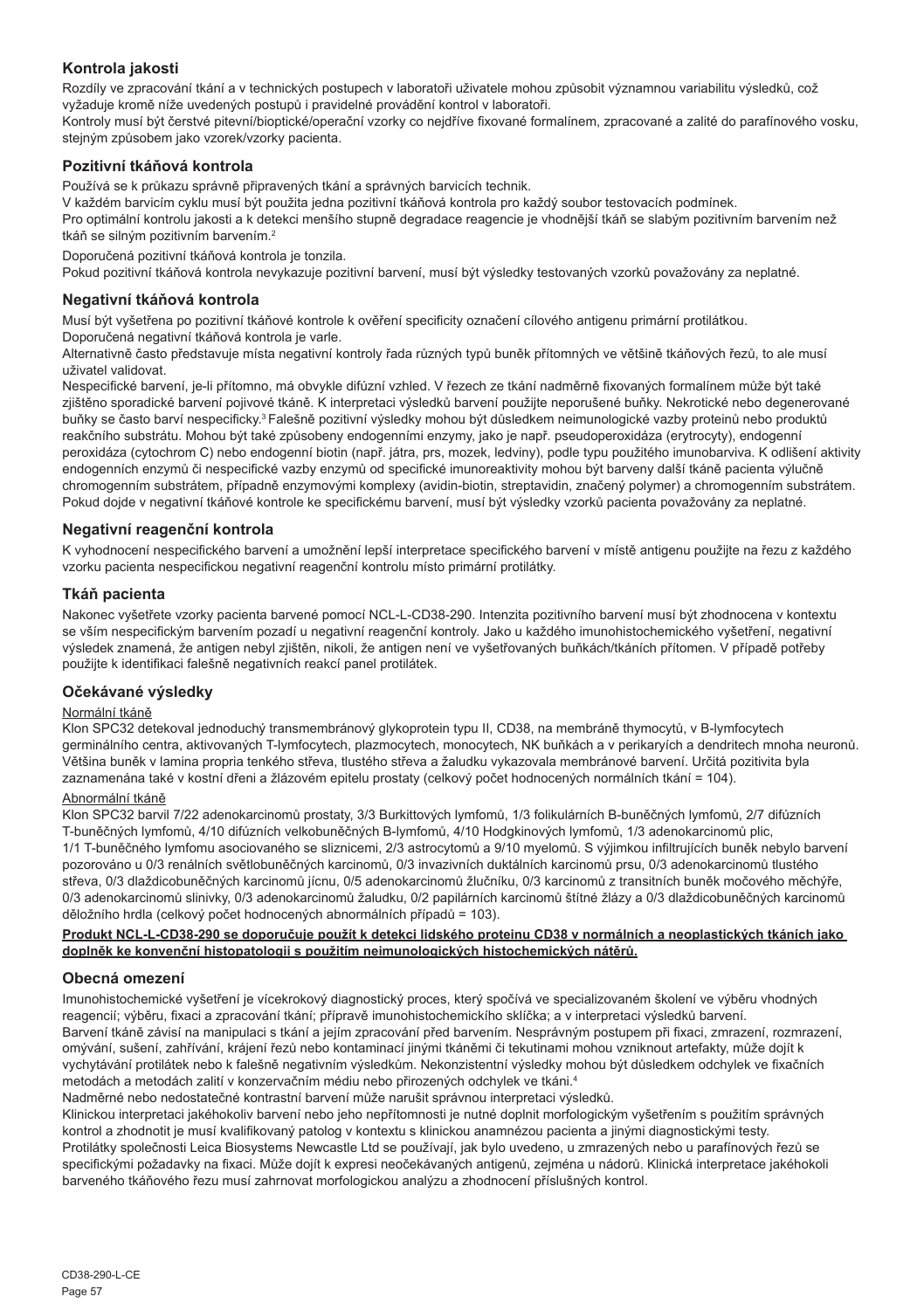## **Literatura - všeobecná**

- 1. National Committee for Clinical Laboratory Standards (NCCLS). Protection of laboratory workers from infectious diseases transmitted by blood and tissue; proposed guideline. Villanova, P.A. 1991; 7(9). Order code M29-P.
- 2. Battifora H. Diagnostic uses of antibodies to keratins: a review and immunohistochemical comparison of seven monoclonal and three polyclonal antibodies. Progress in Surgical Pathology. 6:1–15. eds. Fenoglio-Preiser C, Wolff CM, Rilke F. Field & Wood, Inc., Philadelphia.
- 3. Nadji M, Morales AR. Immunoperoxidase, part I: the techniques and pitfalls. Laboratory Medicine. 1983; 14:767.
- 4. Omata M, Liew CT, Ashcavai M, Peters RL. Nonimmunologic binding of horseradish peroxidase to hepatitis B surface antigen: a possible source of error in immunohistochemistry. American Journal of Clinical Pathology. 1980; 73:626.
- 5. Krukemeyer MG, Morawietz L, Harren M et al. Akkumulation von B-lymphozyten/plasmazellen und expression des B-zell-spezifischen chemokins MIP-3α/CCR-6 in der akuten Leberrejektion. Transplantationsmedizin. 2003; 15:40–46.

## **Opravy předchozího vydání**

Složení reagencie, Koncentrace celkového proteinu, Koncentrace protilátek, Doporučení k použití, Varování a bezpečnostní opatření, Očekávané výsledky.

## **Datum vydání**

15 duben 2019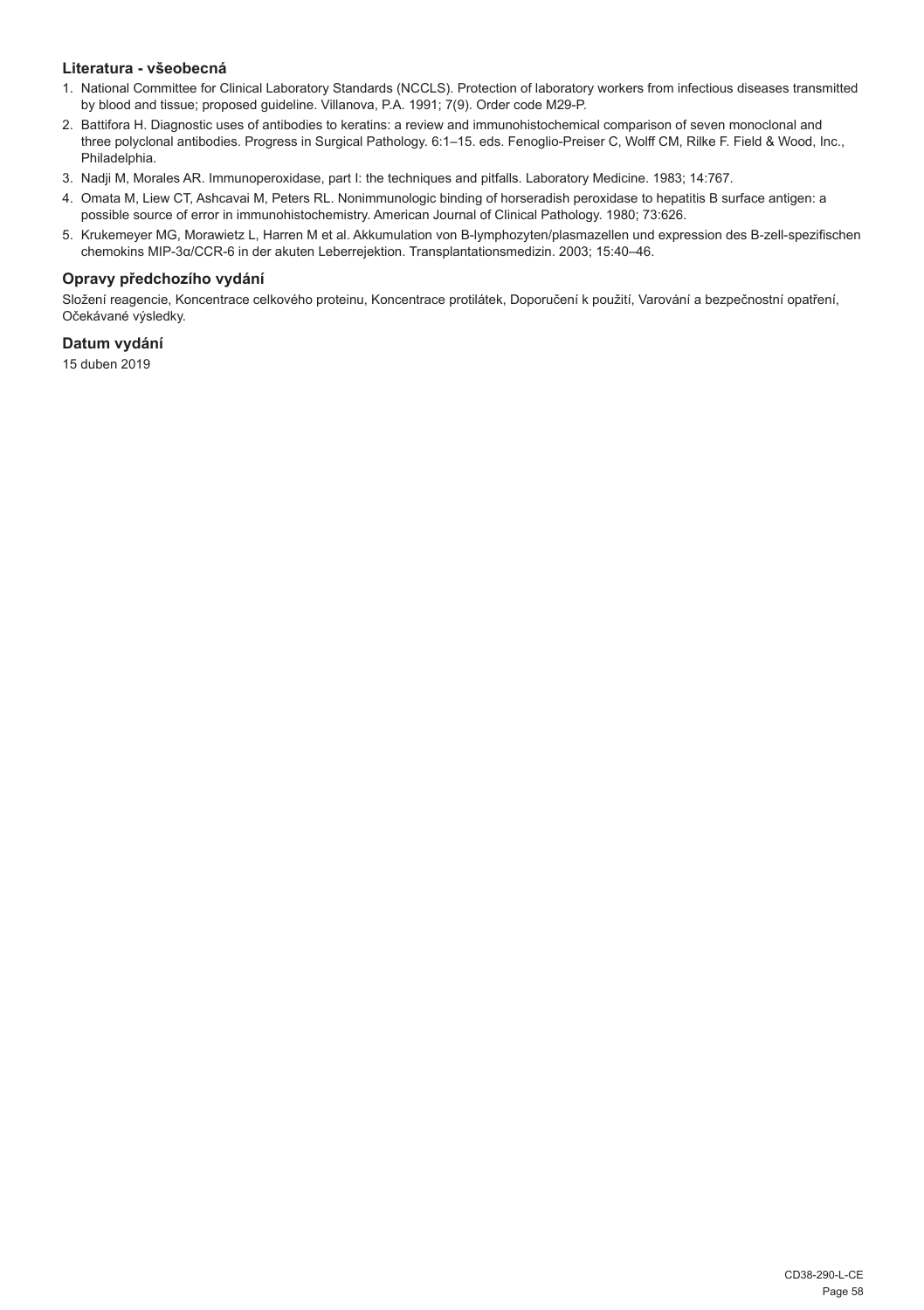# <span id="page-59-0"></span>**Tekutá myšia monoklonálna protilátka NovocastraTM CD38**

# **Kód produktu: NCL-L-CD38-290**

## **Zamýšľané použitie**

#### *Na diagnostické použitie in vitro.*

NCL-L-CD38-290 slúži na kvalitatívnu identifikáciu molekúl CD38 v parafínových rezoch pomocou svetelnej mikroskopie. Klinická interpretácia akéhokoľvek farbenia alebo jeho absencie musí byť kombinovaná s morfologickými vyšetreniami za použitia zodpovedajúcich kontrol. Výsledky je nutné vyhodnotiť v kontexte klinickej anamnézy pacienta a iných diagnostických testov vedených kvalifikovaným patológom.

## **Princíp postupu**

Techniky imunohistochemického (IHC) zafarbenia umožňujú vizualizáciu antigénov sekvenčnou aplikáciou špecifickej protilátky proti antigénu (primárna protilátka), sekundárnej protilátky proti primárnej protilátke a enzymatického komplexu s chromogénnym substrátom. Medzi jednotlivými krokmi prebieha premývanie. Enzymatická aktivácia chromogénu vytvára v mieste antigénu viditeľné produkty reakcie. Môžete doplniť kontrastné zafarbenie vzorky a zakryť ju krycím sklíčkom. Výsledky sa interpretujú pomocou svetelného mikroskopu a napomáhajú pri diferenciálnej diagnostike patofyziologických procesov, ktoré môžu, ale nemusia byť spojené s určitým antigénom.

## **Klon**

SPC32

## **Imunogén**

Prokaryotický rekombinantný fúzny proteín zodpovedajúci extracelulárnej oblasti molekuly CD38.

## **Špecificita**

Ľudská molekula CD38.

## **Zloženie činidla**

NCL-L-CD38-290 je tekutý supernatant na tkanivovú kultiváciu obsahujúci azid sodný ako konzervačnú látku.

## **Trieda Ig**

IgG1

## **Celková koncentrácia proteínov Total Protein**

Celkovú koncentráciu proteínov špecifickú pre šaržu nájdete na štítku fľaštičky.

## **Koncentrácia protilátok**

Vyššia alebo rovná 46 mg/l podľa ELISA. Koncentráciu Ig špecifickú pre šaržu nájdete na štítku fľaštičky.

## **Odporúčania na použitie**

#### Imunohistochémia parafínových rezov.

**Záchyt epitopov s tepelnou indukciou (HIER):** Postupujte podľa návodu na použitie systému Novocastra Epitope Retrieval Solution pH 6.

**Odporúčané riedenie:** 1 : 100 po dobu 30 minút pri teplote 25 °C. Táto hodnota je orientačná, používatelia si musia stanoviť svoje vlastné optimálne pracovné riedenia.

**Vizualizácia:** Postupujte podľa návodu na použitie systémov Novolink™ Polymer Detection Systems (Polymérové detekčné systémy). Ďalšie informácie o produkte alebo podporu vám poskytne váš miestny distribútor alebo lokálne zastúpenie spoločnosti Leica Biosystems. Takisto môžete navštíviť internetovú stránku spoločnosti Leica Biosystems, www.LeicaBiosystems.com Pri použití s inými manuálnymi systémami farbenia alebo automatizovanými platformami je nutné potvrdiť funkčnosť tejto protilátky.

## **Uskladnenie a stabilita**

Skladujte pri teplote 2 – 8 °°C. Nezmrazujte. Okamžite po použití vráťte do teploty 2 – 8 °C. Nepoužívajte po uplynutí dátumu exspirácie uvedeného na štítku fľaštičky. Iné než vyššie uvedené podmienky skladovania si vyžadujú validáciu používateľom.

## **Príprava vzorky**

Odporúčaný fixačný prípravok je 10 % neutrálny pufrovaný formalín pre bločky tkaniva zaliate do parafínu.

## **Varovania a bezpečnostné opatrenia**

Toto činidlo bolo pripravené zo supernatantu bunkovej kultúry. Keďže ide o biologický produkt, pri manipulácii je nutné vynaložiť zodpovedajúcu starostlivosť.

Toto činidlo obsahuje azid sodný. Materiálový bezpečnostný list je k dispozícii na požiadanie alebo na stránkach www.LeicaBiosystems.com Likvidáciu prípadných potenciálne toxických súčastí definujú federálne, štátne alebo miestne predpisy.

So vzorkami pred fixáciou a po nej a všetkými materiálmi, ktoré s nimi prišli do kontaktu, je nutné manipulovať ako s potenciálne infekčnými a zlikvidovať ich pri dodržaní zodpovedajúcich bezpečnostných opatrní.<sup>1</sup> Činidlá nikdy nepipetujte ústami a zabráňte kontaktu činidiel a vzoriek s kožou a sliznicami. Ak sa činidlá alebo vzorky dostanú do kontaktu s citlivými oblasťami, umyte ich veľkým množstvom vody. Vyhľadajte lekársku pomoc.

Minimalizujte mikrobiálnu kontamináciu činidiel. V opačnom prípade môže dôjsť k zvýšeniu nešpecifického zafarbenia. Nedodržanie predpísaných inkubačných dôb alebo teplôt môže viesť k nesprávnym výsledkom. Všetky takéto zmeny si vyžadujú validáciu používateľom.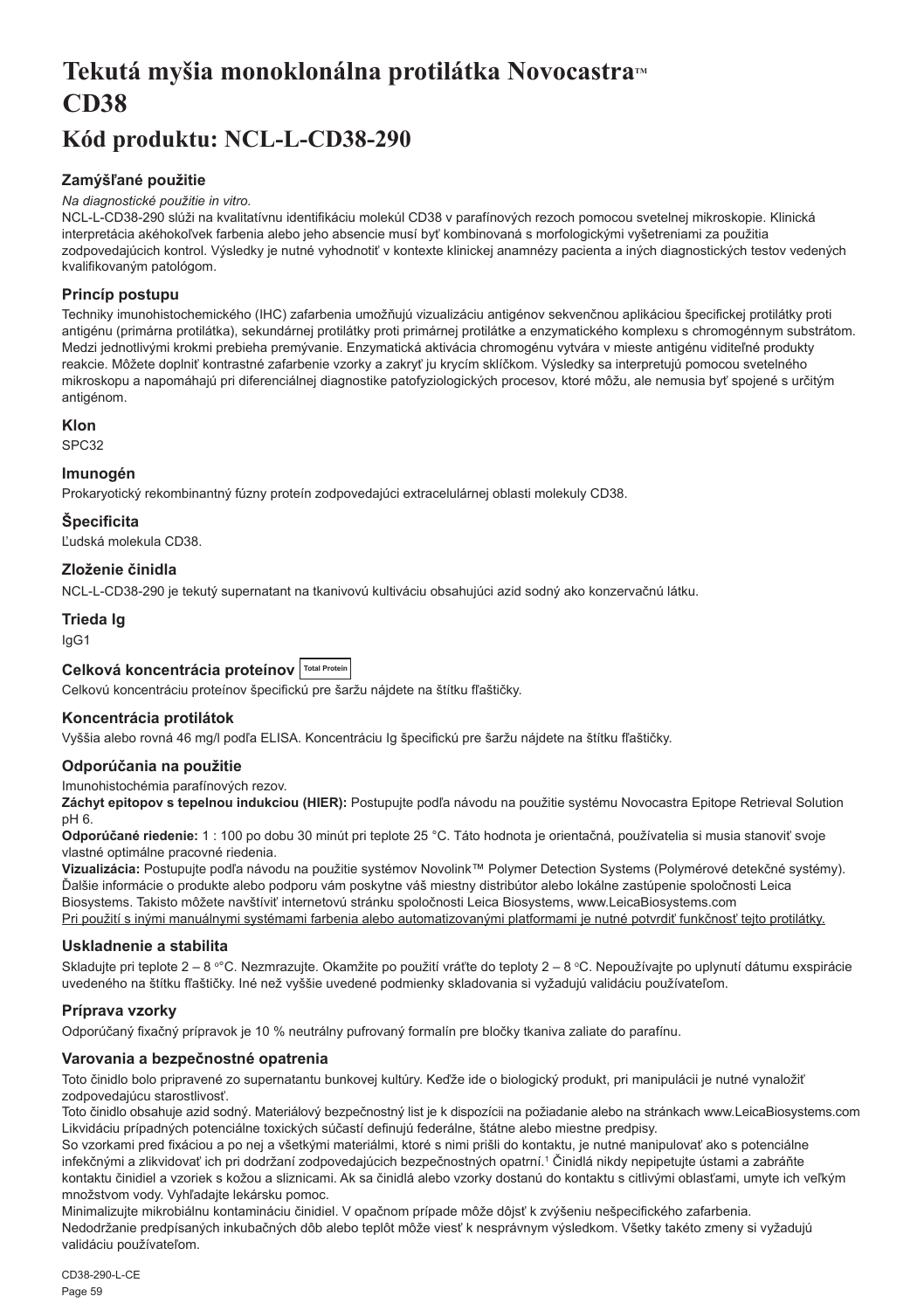## **Kontrola kvality**

Rozdiely v spracovaní tkaniva a technických postupoch v laboratóriu používateľa môžu viesť k významnému kolísaniu výsledkov, čo si vyžaduje, okrem nasledujúcich postupov, aj pravidelné interné kontroly.

Kontroly by mali byť čerstvé pitevné/bioptické/chirurgické vzorky fixované čo najskôr formalínom a spracované zaliatím do parafínu rovnakým spôsobom ako vzorky pacienta.

## **Pozitívna kontrola tkanivom**

Identifikuje správne pripravené tkanivá a správne techniky zafarbenia.

Každá súprava testových podmienok v každom cykle zafarbenia musí obsahovať jednu pozitívnu kontrolu tkanivom.

Tkanivo so slabým pozitívnym farbením je pre optimálnu kontrolu kvality a na detekciu slabšej degradácie činidla vhodnejšie než tkanivo so silným pozitívnym farbením.<sup>2</sup>

Odporúčané tkanivo na pozitívnu kontrolu je tonzila.

Ak pozitívna kontrola tkanivom nebude vykazovať pozitívne zafarbenie, výsledky testovaných vzoriek je nutné považovať za neplatné.

#### **Negatívna kontrola tkanivom**

Nutné vyšetriť po pozitívnej kontrole tkanivom s cieľom overiť špecificitu značenia cieľového antigénu primárnou protilátkou. Odporúčané tkanivo na negatívnu kontrolu je semenník.

Ako negatívnu kontrolu je možné použiť aj rôzne typy buniek prítomné vo väčšine tkanivových rezov, takýto postup si však vyžaduje validáciu používateľom.

Prípadné nešpecifické farbenie má obvykle difúzny vzhľad. V rezoch tkanív silne fixovaných formalínom môže byť pozorované sporadické farbenie spojiva. Na interpretáciu výsledkov farbenia používajte intaktné bunky. Nekrotické alebo degenerované bunky sa často farbia nešpecificky.<sup>3</sup> Falošne pozitívne výsledky môžu byť pozorované v dôsledku neimunologickej väzby proteínov alebo produktov reakcie substrátu. Môžu byť spôsobené aj endogénnymi enzýmami, ako napr. pseudoperoxidázou (erytrocyty), endogénnou peroxidázou (cytochróm C) alebo endogénnym biotínom (napr. pečeň, prsník, mozog, oblička) v závislosti od typu imunologického farbenia. S cieľom diferencovať endogénnu enzymatickú aktivitu alebo nešpecifickú väzbu enzýmov od špecifickej imunoreaktivity môžete nafarbiť ďalšie vzorky tkanív pacienta výhradne substrátovým chromogénom alebo enzymatickými komplexmi (avidín-biotín, streptavidín, značený polymér), resp. substrátovým chromogénom. V prípade špecifického farbenia v negatívnej kontrole tkanivom je nutné výsledky vzoriek pacienta považovať za neplatné.

## **Negatívna kontrola činidlom**

Na vyhodnotenie nešpecifického zafarbenia použite nešpecifickú negatívnu kontrolu činidlom miesto primárnej protilátky s rezom jednotlivých vzoriek pacienta, čo umožní lepšiu interpretáciu špecifického farbenia na mieste antigénu.

## **Tkanivo pacienta**

Pacientske vzorky zafarbené prípravkom NCL-L-CD38-290 preskúmajte ako posledné. Intenzitu pozitívneho farbenia je nutné vyhodnotiť v kontexte prípadného nešpecifického zafarbenia negatívnej kontroly činidlom na pozadí. Podobne ako pri všetkých imunohistochemických testov znamená negatívny výsledok, že antigén nebol detegovaný. Nepotvrdzuje jeho absenciu v testovaných bunkách/tkanivách. V prípade potreby identifikujte falošne negatívne reakcie pomocou panelu protilátok.

#### **Očakávané výsledky**

#### Normálne tkanivá

Klon SPC32 detegoval jednoduchý transmembránový glykoproteín typu II, CD38, na membráne tymocytov, B-buniek zárodočného centra, aktivovaných T-buniek, plazmatických buniek, monocytov, NK-buniek a v perikaryách a dendritoch mnohých neurónov. Zafarbenie membrány vykázala väčšina buniek lamina propria tenkého čreva, hrubého čreva a žalúdka. V kostnej dreni a v žľazovom epiteli bola takisto pozorovaná istá pozitivita (celkový počet normálnych vyšetrených tkanív = 104).

#### Abnormálne tkanivá

Klon SPC32 zafarbil 7/22 adenokarcinómov prostaty, 3/3 Burkittových lymfómov, 1/3 folikulárnych B-bunkových lymfómov, 2/7 difúznych T-bunkových lymfómov, 4/10 difúznych veľkobunkových B-bunkových lymfómov, 4/10 Hodgkinových lymfómov, 1/3 adenokarcinómov pľúc, 1/1 T-lymfómu slizničného tkaniva, 2/3 astrocytómov a 9/10 myelómov. S výnimkou infiltrujúcich buniek nebolo pozorované žiadne zafarbenie 0/3 renálnych svetlobunkových karcinómov, 0/3 invazívnych duktálnych karcinómov prsníka, 0/3 adenokarcinómov hrubého čreva, 0/3 dlaždicovobunkových karcinómov pažeráka, 0/5 adenokarcinómov žlčníka, 0/3 karcinómov močového mechúra z prechodných buniek, 0/3 adenokarcinómov pankreasu, 0/3 adenokarcinómov žalúdka, 0/2 papilárnych karcinómov štítnej žľazy a 0/3 dlaždicovobunkových karcinómov krčka maternice (celkový počet abnormálnych vyšetrených prípadov = 103).

## **Prípravok NCL-L-CD38-290 sa odporúča na identifikáciu ľudského proteínu CD38 v normálnych a neoplastických tkanivách ako doplnok konvenčnej histopatológie použitím neimunologických histochemických farbení.**

#### **Všeobecné limitácie**

Imunohistochémia je diagnostický postup pozostávajúci z viacerých krokov, ktorý si vyžaduje špecializované zaškolenie vo výbere zodpovedajúcich činidiel, výbere tkanív, fixácie a spracovania, príprave IHC sklíčka a interpretácii výsledkov farbenia. Farbenie tkaniva závisí od manipulácie s tkanivom a od jeho spracovania pred farbením. Nesprávna fixácia,

zmrazovanie,rozmrazovanie, premývanie, sušenie, ohrievanie, rezanie alebo kontaminácia inými tkanivami či tekutinami môžu viesť k vzniku artefaktov, záchytu protilátok alebo falošne negatívnym výsledkom. Inkonzistentné výsledky môžu byť spôsobené zmenami metód fixácie a montáže preparátov alebo inherentnými nepravidelnosťami v tkanive.<sup>4</sup>

Nadmerné alebo neúplné kontrastné farbenie môže narušiť správnosť interpretácie výsledkov.

Klinická interpretácia akéhokoľvek farbenia alebo jeho absencie musí byť kombinovaná s morfologickými vyšetreniami za použitia zodpovedajúcich kontrol. Výsledky je nutné vyhodnotiť v kontexte klinickej anamnézy pacienta a iných diagnostických testov vedených kvalifikovaným patológom.

Protilátky spoločnosti Leica Biosystems Newcastle Ltd sú určené na použitie na zmrazených rezoch alebo rezoch zaliatych parafínom so špecifickými požiadavkami na fixáciu, ako uvádza tento dokument. Najmä pri neopláziách môže dôjsť k nečakanej expresii antigénov. Klinická interpretácia akýchkoľvek farbených tkanivových rezov musí zahŕňať morfologickú analýzu a vyhodnotenie zodpovedajúcich kontrol.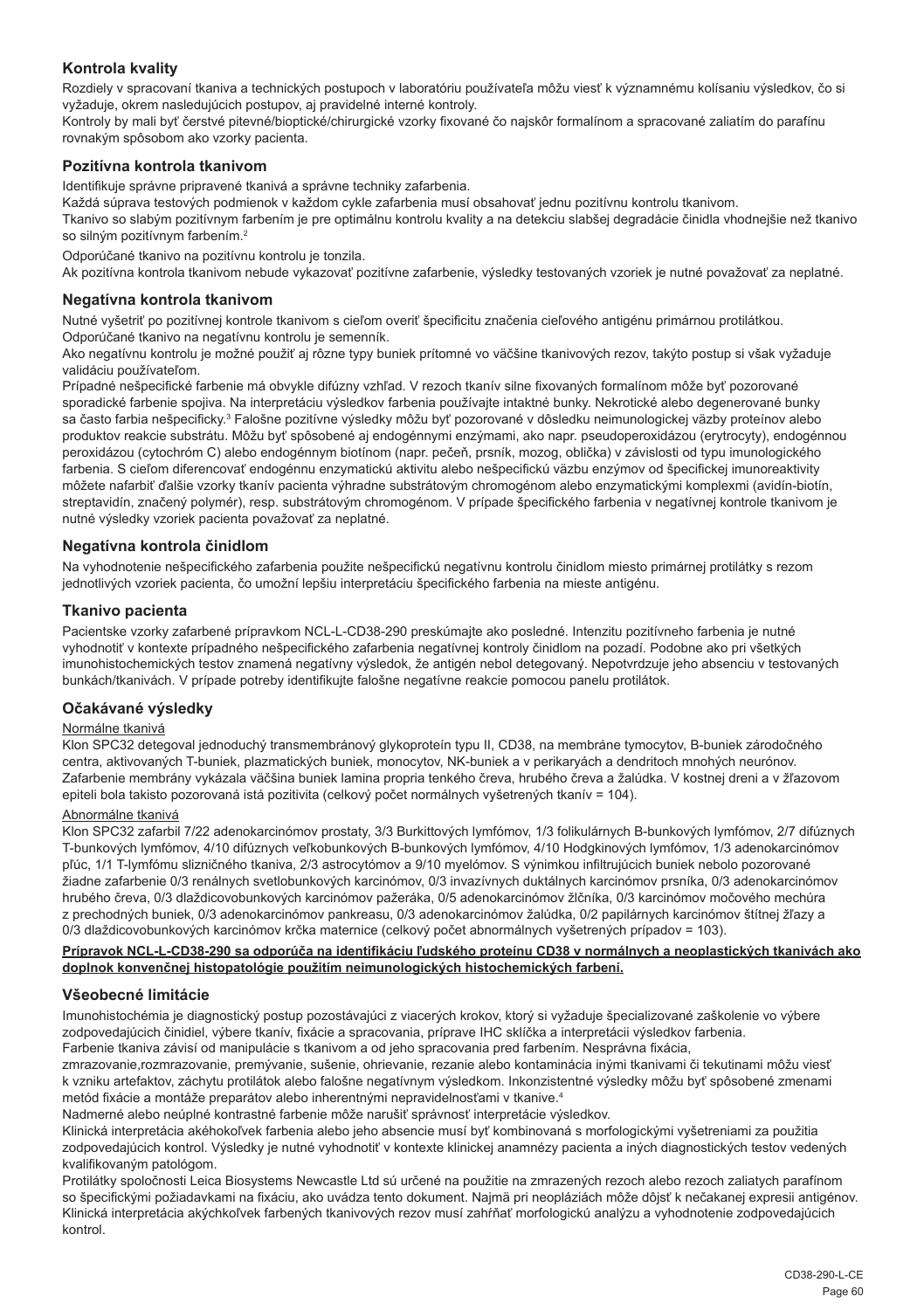## **Bibliografia – všeobecne**

- 1. National Committee for Clinical Laboratory Standards (NCCLS). Protection of laboratory workers from infectious diseases transmitted by blood and tissue; proposed guideline. Villanova, P.A. 1991; 7(9). Order code M29-P.
- 2. Battifora H. Diagnostic uses of antibodies to keratins: a review and immunohistochemical comparison of seven monoclonal and three polyclonal antibodies. Progress in Surgical Pathology. 6:1–15. eds. Fenoglio-Preiser C, Wolff CM, Rilke F. Field & Wood, Inc., Philadelphia.
- 3. Nadji M, Morales AR. Immunoperoxidase, part I: the techniques and pitfalls. Laboratory Medicine. 1983; 14:767.
- 4. Omata M, Liew CT, Ashcavai M, Peters RL. Nonimmunologic binding of horseradish peroxidase to hepatitis B surface antigen: a possible source of error in immunohistochemistry. American Journal of Clinical Pathology. 1980; 73:626.
- 5. Krukemeyer MG, Morawietz L, Harren M et al. Akkumulation von B-lymphozyten/plasmazellen und expression des B-zell-spezifischen chemokins MIP-3α/CCR-6 in der akuten Leberrejektion. Transplantationsmedizin. 2003; 15:40–46.

## **Úpravy predchádzajúceho vydania**

Zloženie činidla, Celková koncentrácia proteínov, Koncentrácia protilátok, Odporúčania na použitie, Varovania a bezpečnostné opatrenia, Očakávané výsledky.

## **Dátum vydania**

15 apríl 2019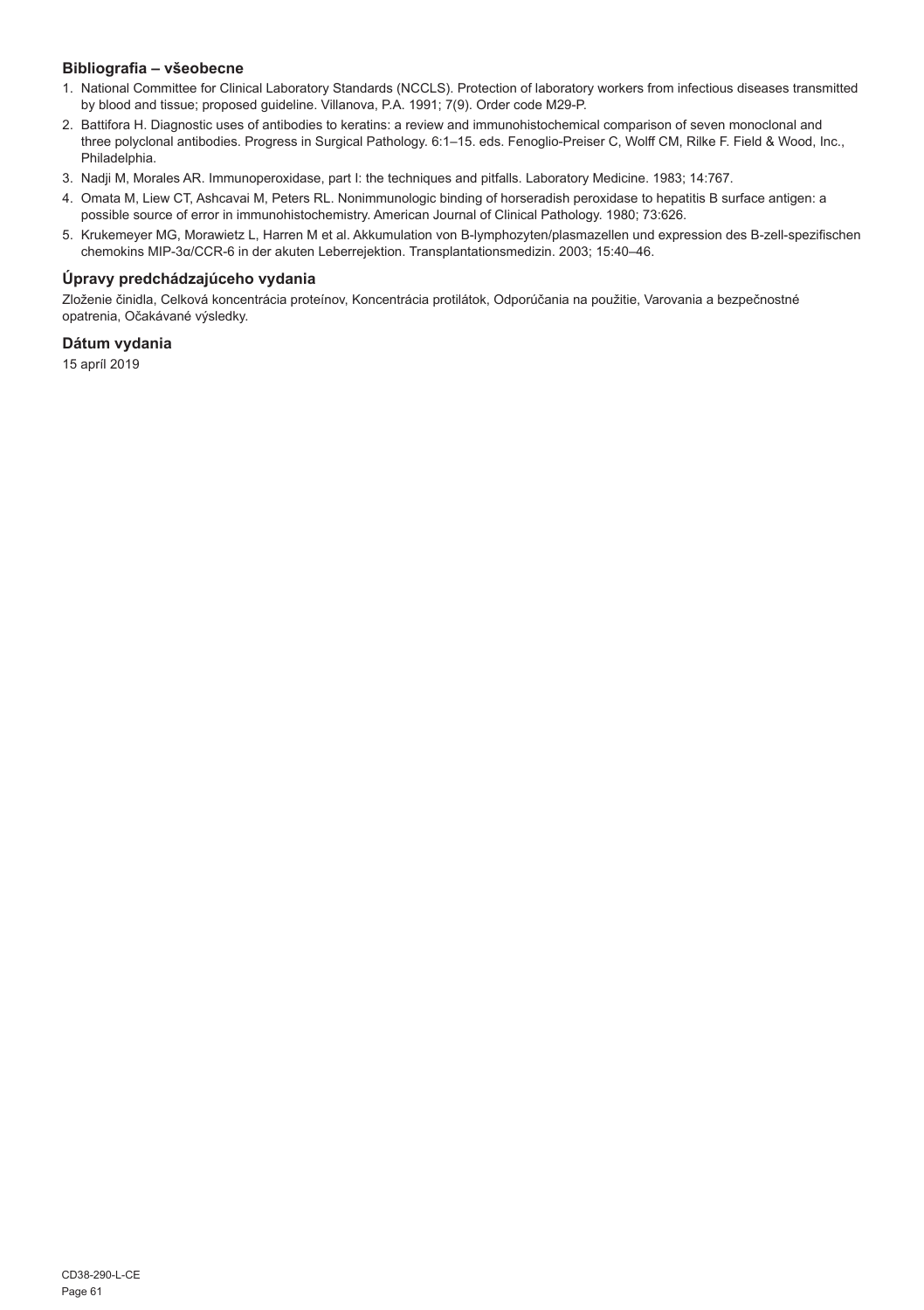# **NovocastraTM جسم مضاد أحادي النسيلة سائل لدى الفئران CD38**

# **NCL-L-CD38-290 :المنتج رمز**

#### **االستعمال المستهدف**

#### مخصص لالستعمال في أغراض التشخيص في المختبرات.

<span id="page-62-0"></span>NCL-L-CD38-290 مصمم من أجل التحديد النوعي بواسطة المجهر الضوئي لجزيئات CD38 في مقاطع البار أفين. ينبغي أن يُستكمل التفسير السريري لوجود أي تلطيخ أو غيابه من خلال الدراسات المورفولوجية والضوابط الصحيحة، وينبغي تقييم ذلك في سياق التاريخ المريض وغيره من الأختبارات التشخيصية التي يُجريها اخصائي مؤهل في علم الأمر اض.

#### **مبدأ اإلجراء**

تسمح تقنيات التلوين اليماعي (IHC) بتصور المستضدات عبر التطبيق المتسلسل لجسم مضداد معين إلى المستضد (الجسام المضاد الأولي)، وهو جسم مضاد ثانوي للجسم المضاد الأولي ومجموع إنزيم مع ركازة مُؤلِّدة للّون مع خطوات غسيل متداخلة. ينتج للتنقيض المستخدم التناس من استخدام من الله عن من مع المتنخذ ومن ثم يمكن بعدها استخدام صبغة ļ َّ֧֖֖֖֖֖֧֚֚֚֚֚֚֚֡֡֬֓֝֬<u>֓</u> نافية مُبلِّنة للعينة وتخليقا برقاقة زجاجية على شريحة مجهر. يتم تفسير النتئج باستخدام المراعة والتشخيص التفريقي للعمليات الفيزيولوجية المرصية، والتي قد ترتبط أو ال ترتبط بمستضد معين.

## **مستنسخ**

SPC32

#### **مستضد**

بروتين انصهار مأشوب بدائي النواة متوافق مع المنطقة خارج الخلية لجزيء 38CD.

#### **خصوصية**

جزيء 38CD البشري.

#### **تكوين الكاشف**

38-290CD-L-NCL هو مادة سائلة طافية للمزرعة النسيجية تحتوي على أزيد الصوديوم كمادة حافظة.

**فئة الغلوبولين المناعي**

IgG1

## **تركيز البروتين الكلي Total Protein**

راجع ملصق تسمية القارورة لتشغيلة محددة من تركيز البروتين الكلي.

## **تركيز الجسم المضاد**

أكبر من أو يساوي 46 مجم/لتر حسبما تحدد مقايسة الممتز المناعي المرتبط باإلنزيم )ELISA). راجع ملصق تسمية القارورة لدفعة محددة من تركيز الغلوبولين المناعي.

## **توصيات حول االستخدام**

تقنية الكيمياء النسيجية المناعية على مقاطع البارافين.

ا**سترجاع الحاتمة المثار بالحرارة (HIER):** يُرجى اتباع التعليمات لاستخدامها في محلول استرجاع الحاتمة ذي الاس الهيدروجيني 6 من Novocastra . **التخفيف المقترح:** :1 100 لمدة 30 دقيقة في 25 °مئوية. يتم توفير هذا كدليل ويجب على المستخدمين تحديد التخفيفات المثالية للعمل الخاصة بهم. ا**لتصور**: يُرجى اتباع التعليمات لاستخدامها في انظمة الكشف عن البوليمر Novolink™ . لمزيد من المعلومات أو المحلي أو المحلي أو المكتب الإقليمي لشركة Leica Biosystems، أو بدلاً من ذلك، قم بزيارة موقع ويب Leica Biosystems ،www.LeicaBiosystems.com يجب التحقق من صحة أداء هذا الجسم المضاد عند استخدامه مع أنظمة التلطيخ اليدوية أو المنصات اآللية األخرى.

#### **التخزين واالستقرار**

بُخزن في درجة حرارة 2–8 درجة مئوية. يجب عدم تجميده أعد درجة الحرارة إلى 2–8 درجة مئوية بعد الاستعمال ملتب الشعاء الصلاحية المدون على ملصق الزجاجة. يجب التحقق من ظروف التخزين بمعرفة المستخدم بخالف الظروف المحددة أعاله.

#### **إعداد العينة**

المثَّبِّت الموصى به هو الفور مالين المحمي المحايد 10% لمقاطع الانسجة المدمجة في البار افين.

#### **تحذيرات واحتياطات**

تم إعداد هذا الكاشف من المادة السائلة الطافية من مزرعة الخلية. بما أنه منتج بيولوجي، يجب توخي الحذر عند التعامل معه. يحتوي هذا الكاشف على أزيد الصوديوم. تتوفر ورقة بيانات سالمة المواد عند الطلب أو متوفرة من com.LeicaBiosystems.www راجع الأنظمة الفيدرالية أو الخاصة بالولاية أو المحلية بشأن التخلص من أي مكونات قد تكون سامة. بنبغي التعامل مع العينات، قبل التثبيت وبعده، وكذلك مع جميع المواد التي تعلى نقل تعالى التو على والنه والمن كان التي التي التي التاسليمة.1 لا تقم باستخدام الكواشف أبدًا في الأنبوب الماصة عن طريق الفم وتجنب ملامسة الكواسف الجلوب الماحلية. إذا كانت الكواشف أو العينات تحتك بمناطق حساسة، فعليك بغسل هذه المناطق بكميات وفيرة من الماء. اطلب المشورة الطبية. ِل التلوث الميكروبي للكواشف وإال قد تحدث زيادة في التلطيخ غير المحدد. قل j

قد تؤدي أوقات الحضانة أو درجات الحرارة بخالف تلك الظروف المحددة إلى الحصول على نتائج خاطئة. يجب التحقق من أي تغيير كهذا من جانب المستخدم.

#### **ضبط الجودة**

قد تزدي الاختلافات في معالجة الأنسجة والإجراءات التقنية في مختبر المستخدم إلى حدوث تباين كبير في النتائج، مما يتطلب الناشر الماستان المنافة بالإضافة إلى الإجراءات التالية. يجب أن تكون ضوابط عينات تشريح / خز عة / جراحية جديدة، ومثبتة بالفورمالين، ومعالجة، ومضمنة في شمع البرافين في أسرع وقت ممكن بنفس الطريقة مثل عينة (عينات) المريض.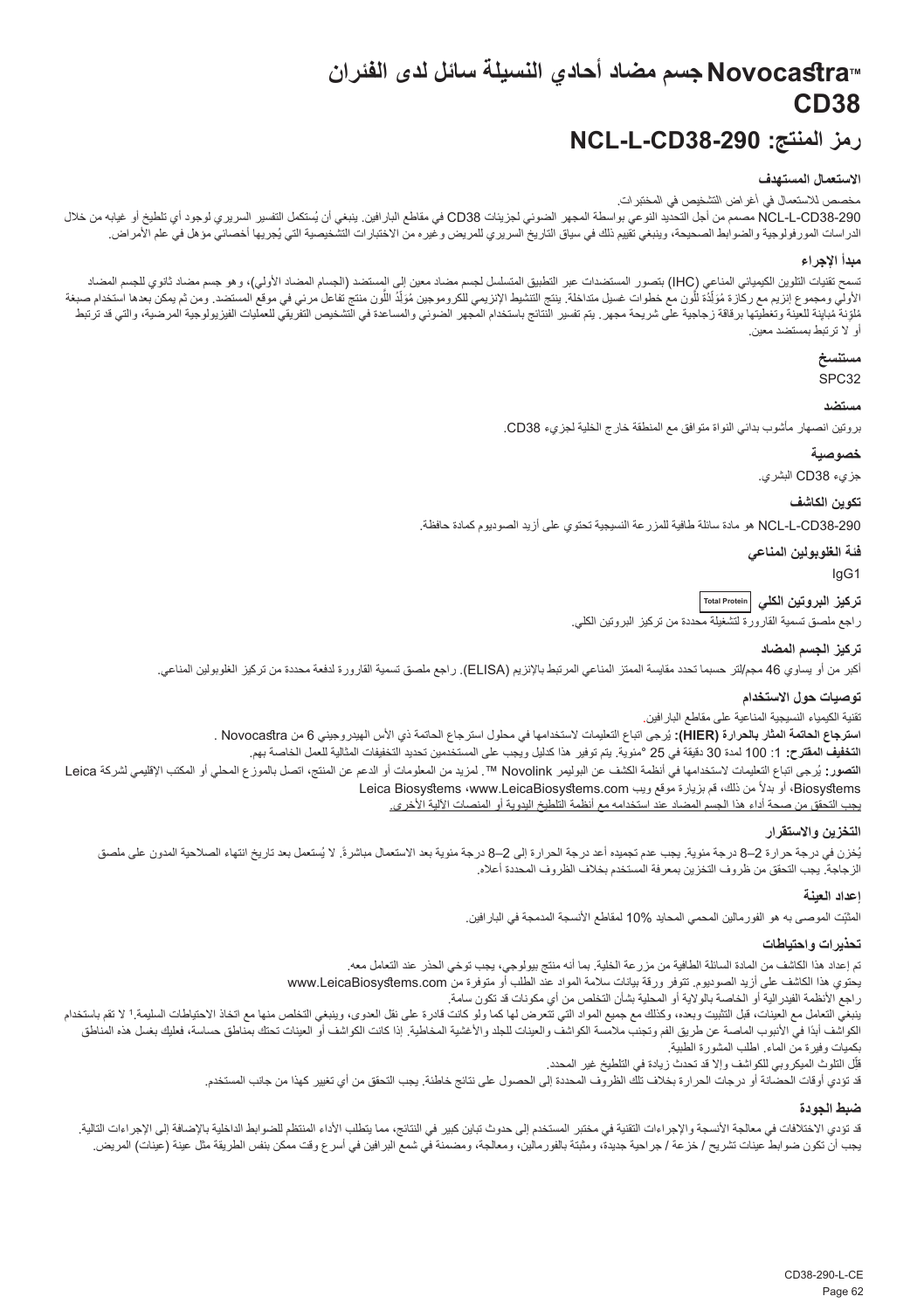## **ضابط النسيج اإليجابي**

بُستخدم للإشارة إلى الانسجة التي تم إعدادها بصنورة صحيحة واساليب التلطيخ السليمة.

بجب تضمين نسيج إيجابي واحد لكل مجموعة من ظروف الاختبار في كل عملية تلطيخ.<br>يكون النسيج ذو التلطيخ الإيجابي الضعيف ملائمًا بصورة أكبر من النسيج ذي التلفية والتلف التحاري المعالي والكشف عن مستويات طفيفة من تدهور الكاشف.2 ضابط النسيج اإليجابي الموصى به هو لوزة الحلق.

إذا فشل ضابط النسيج اإليجابي في إظهار التلطيخ اإليجابي، فينبغي اعتبار نتائج عينات االختبار غير صحيحة.

## **ضابط النسيج السلبي**

ينبغي فحصه بعد ضابط النسيج اإليجابي للتحقق من خصوصية وضع تسميات وعالمات للمستضد المستهدف عن طريق األجسام المضادة األولية.

ضابط النسيج السلبي الموصى به هو الخصيتين.

ربديلاً عن ذلك، هناك مجموعة متنوعة من مختلف أنواع الخلايا الموجودة في معظم قطاعات النسيج توفر في كالها على المعاه عامل التحكم السلبي، ولكن يجب التحقق من هذا من جانب

لمستخدم.<br>إن التلطيخ غير المحده، إن وجد، عادةً ما يكون له مظهر منتشر . كما يمكن متكلم المصابح الشام الفتح الفتر المثل المثل المال السليمة لتفسير المسلمة لتفسير نتائج التلطيخ. غالبا مالم المناط الملوتة أو المنحلة بشكل غير محدد.3 يمكن الزتباط المرتبط غير المناعي للبروتينات أو منتجات تفاعل الركيزة. قد تحدث أيضا بسبب إنزيمات داخلية مثل البيروكسيديز الزائف (كريات الدم الحمراء) ، أو البيركزات السيتركروم سي)، أو البيوتين ذاتي المنشأ (مثل الكبد، الثدي، المخ، الكلى) اعتمادًا على نوع الصبغ المناعدم. للتمييز بين نشاط إنزيم ذاتي المنشأ أو ارتباط غير محدد من الإنزيمات من نوع معين من التفاعلية المناعية، قد يتم تلطخ أنسجة المريض الإضافية بشكل حصري بمركبات الركيزة أو كروموجين الركيزة (أفيدين-البيوتين، ستريبتافيدين، البولين الموسوم) و كروموجين الركيان، التاسع الموسوم الموسوم الموسوم السلبي، وجب اعتبار نتائج عينات المرضى غير صالحة.

## **ضابط الكاشف السلبي**

استخدم ضابط كاشف سلبي بدلأ من الأجسام المضادة الأولية مع قطاع من كل المحل التحاريخ غير المحدد والسماح بتفسير التلطيخ المحدد في موقع الجسم المضاد بشكلٍ أفضل.

#### **نسيج المريض**

فحص عينات المرضى الملطخة بـ 280-29D-NCL في النهاية. ينبغي تقييم كثافة التلطيخ الإيجابي في سياق أي تلطيخ غير محدد بتلطيخ الخلفية لضابط الكاشف السلبي. كما هو الحال مع أي اختبار كيميائي هيستولوجي مناعي، فإن النتيجة السلبية تعني أن المستضد على المستضد غير موجود في الخلايا/الأنسجة التي تمت معايرتها. إذا لزم الأمر ، استخدم لوحة من الأجسام المضادة لتحديد التفاعلات السلبية الكاذبة.

## **النتائج المتوقعة**

األنسجة الطبيعية

كشف المستنسخ 32SPC عن النوع الثاني من بروتين سكري غشائي أحادي، 38CD، على غشاء الخاليا التوتية، والمركز الجنيني للخاليا البائية، والخاليا التائية المنشطة، وخاليا البالزما، ُوأحاديات الخلية، وخلايا NK، وجسم وتشعبات العديد من الخلايا المحسبة والفولون الموحدة المقصومية للأمعاء الدقيقة والقولون والمعدة، تلطيخا للغشاء. كما لوحظ بعض الإيجابية في نخاع العظم وظهارة البر وستاتا الغدية (إجمالي عدد الأنسجة الطبيعية التي تم تقييمها = 104).

#### األنسجة الورمية

المستنسخ 22/3 كالخ 22/7 سرطان غدي بالبروستاتا، 3/3 ليمفوما بين بالغلاليا البائية، 7/2 ليمفوما منتشرة بالخلايا التائية، 10/4 ليمفوما منتشرة بالخلاليا المائية، 10/4 ليمفوما منتشرة بالخلايا المائية، 10/4 ليمفوما منتشرة بالخل الكبيرة، 10/4 ليمفوما هودجكين، 3/1 سرطان غدي بالرئة، 1/1 ليمفوما الخلايا التائية مرتبطة بالغثاء المخاطي، 3/2 سرطان الخلايا النجمية، 10/9 السرطان النخاعي. باستثناء الخلايا الارتشاحية، لم يُشاهد اي تلطيخ في 3/0 سرطان الخلايا الصافية الكلوية الكانية الذي الغازية في الغارياتي غدي بالقولون، 3/0 سرطان الخلايا الحرشفية في المريء، 5/0 ورم سرطاني غدي بالمرارة، 3/0 سرطان الخاليا االنتقالية في المثانة، 3/0 ورم سرطاني غدي بالبنكرياس، 3/0 ورم سرطاني غدي بالمعدة، 2/0 ورم سرطاني حليمي في الغدة الدرقية، و3/0 سرطان الخلايا الحرشفية في عنق الرحم (إجمالي عدد الحالات الورمية التي تم تقييمها = 103).

#### **يوصى باستخدام 38-290CD-L-NCL في الكشف عن بروتين 38CD البشري في األنسجة العادية والورمية، كعامل مساعد لعلم أمراض األنسجة التقليدي باستخدام تلطيخ نسيجي كيميائي غير مناعي.**

## **القيود العامة**

الكيمياء الهيستولوجية المناعية هي عملية تشخيصية متعددة الخطوات تتكون من تدريب متخصص في اختيار المناسبة، والتشبت الماسجة، والمعالجة؛ وإعداد شريحة IHC؛ وتفسير نتائج التلطيخ.

.<br>يعتمد تلطيخ الأنسجة على معالجة وتجهيز الأنسجة قبل التلطيخ. قد يؤدي التثبيت، أو التجان، أو التشبية، أو التقسيم التقسيم غير السليم أو التلوث مع الأنسجة أو السوائل الأخرى إلى نتاج صنعي، أو احتجاز المستضدات، أو نتائج ملائبة قد تكون النتاسقة قد النسبب الأختلافات في اساليب التثبيت والدمج، أو إلى عيوب كامنة داخل الانسجة. قد يؤثر التلطيخ المُباين المفرط او غير المكتمل على التفسير الصحيح للنتائج.

بنغي ان يُستكمل التفسير السريري لوجود اي تلطيخ او غيابه من خلال الدراسات المورفولوجية والضوابط الصحيحة، وينبغي تقييم ذلك في سياق التاريخ السريري للمريض وغيره من الأختبار ات التشخيصية التي يُجريها اخصـائي مؤهل في علم الأمر اض.

األجسام المضادة من Ltd Newcastle Biosystems Leica مصممة لالستخدام، كما هو محدد، على القطاعات المجمدة أو المثبتة بالبارافين مع متطلبات تثبيت محددة. قد يحدث تعبير مستضد غير متوقع، وخاصة في األورام. يجب أن يشمل التفسير السريري ألي مقطع نسيج ملطخ التحليل المورفولوجي وتقييم الضوابط المناسبة.

#### **قائمة المراجع - عام**

- 1. National Committee for Clinical Laboratory Standards (NCCLS). Protection of laboratory workers from infectious diseases transmitted by blood and tissue; proposed guideline. Villanova, P.A. 1991; 7(9). Order code M29-P.
- 2. Battifora H. Diagnostic uses of antibodies to keratins: a review and immunohistochemical comparison of seven monoclonal and three polyclonal antibodies. Progress in Surgical Pathology. 6:1–15. eds. Fenoglio-Preiser C, Wolff CM, Rilke F. Field & Wood, Inc., Philadelphia.
- 3. Nadji M, Morales AR. Immunoperoxidase, part I: the techniques and pitfalls. Laboratory Medicine. 1983; 14:767.
- 4. Omata M, Liew CT, Ashcavai M, Peters RL. Nonimmunologic binding of horseradish peroxidase to hepatitis B surface antigen: a possible source of error in immunohistochemistry. American Journal of Clinical Pathology. 1980; 73:626.
- 5. Krukemeyer MG, Morawietz L, Harren M et al. Akkumulation von B-lymphozyten/plasmazellen und expression des B-zell-spezifischen chemokins MIP-3α/CCR-6 in der akuten Leberrejektion. Transplantationsmedizin. 2003; 15:40–46.

**تعديالت على اإلصدار السابق**

تركيب الكاشف، تركيز البروتين الكلي، تركيز األجسام المضادة، توصيات حول االستخدام، التحذيرات واالحتياطات، النتائج المتوقعة.

**تاريخ اإلصدار** 15أبريل 2019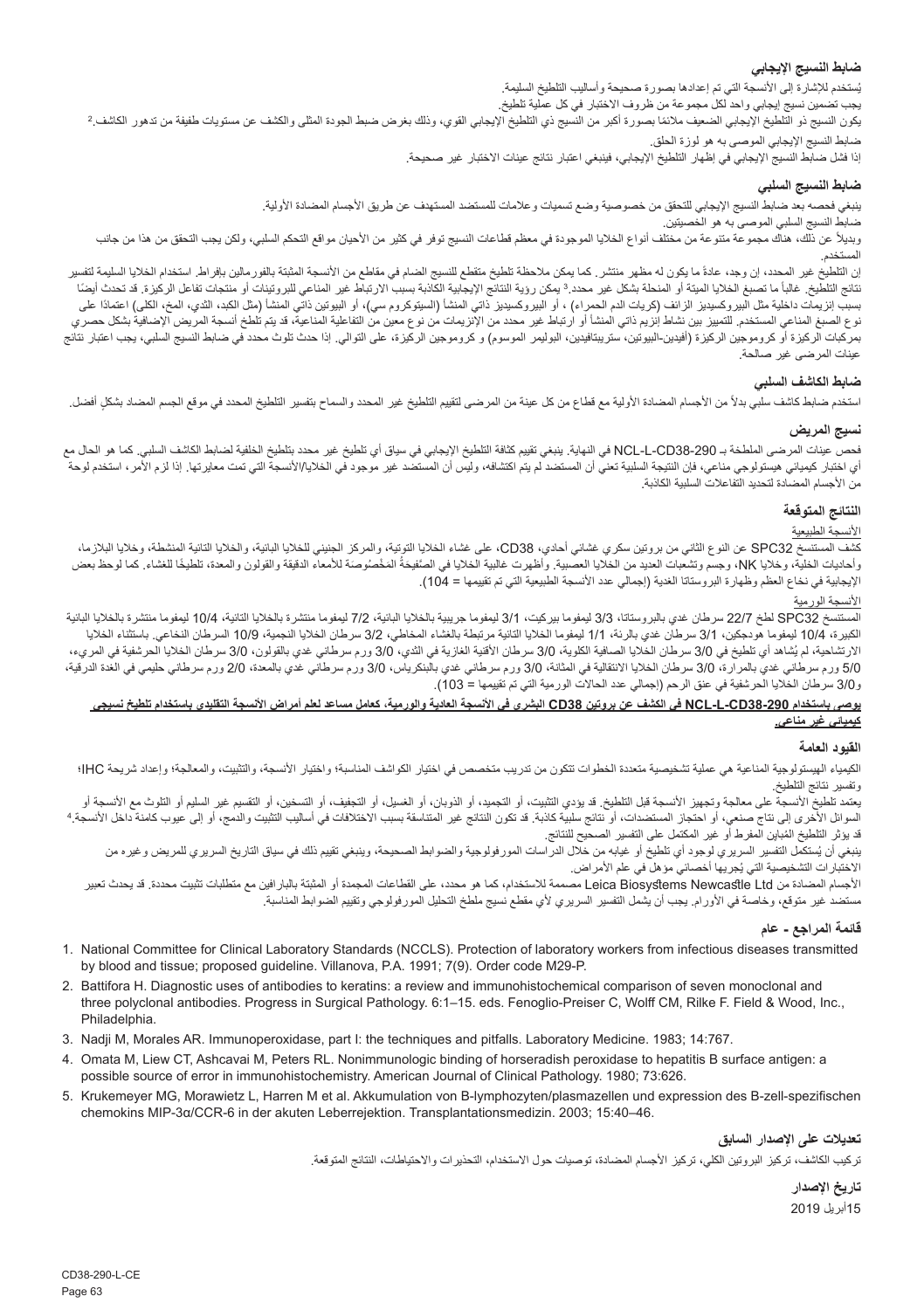CD38-290-L-CE Page 64